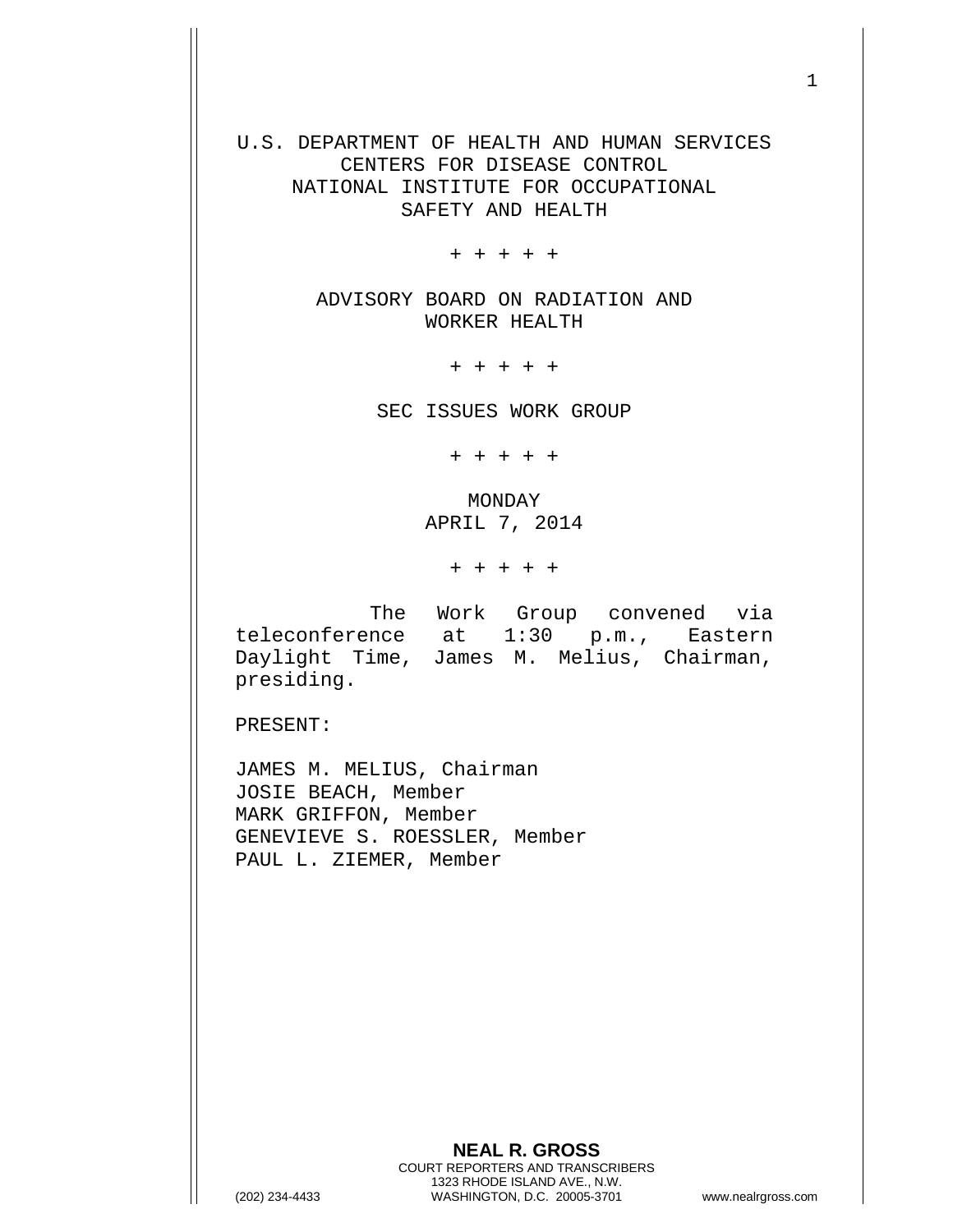ALSO PRESENT:

TED KATZ, Designated Federal Official BOB BARTON, SC&A NANCY CHALMERS, ORAU Team HARRY CHMELYNSKI, SC&A JOE FITZGERALD, SC&A JOHN HANSON, Office of Congressman John Shimkus DeKEELY HARTSFIELD, HHS TOM LaBONE, ORAU Team JOYCE LIPSZTEIN, SC&A ARJUN MAKHIJANI, SC&A JOHN MAURO, SC&A JAMES NETON, DCAS DANIEL STANCESCU, DCAS JOHN STIVER, SC&A TIM TAULBEE, DCAS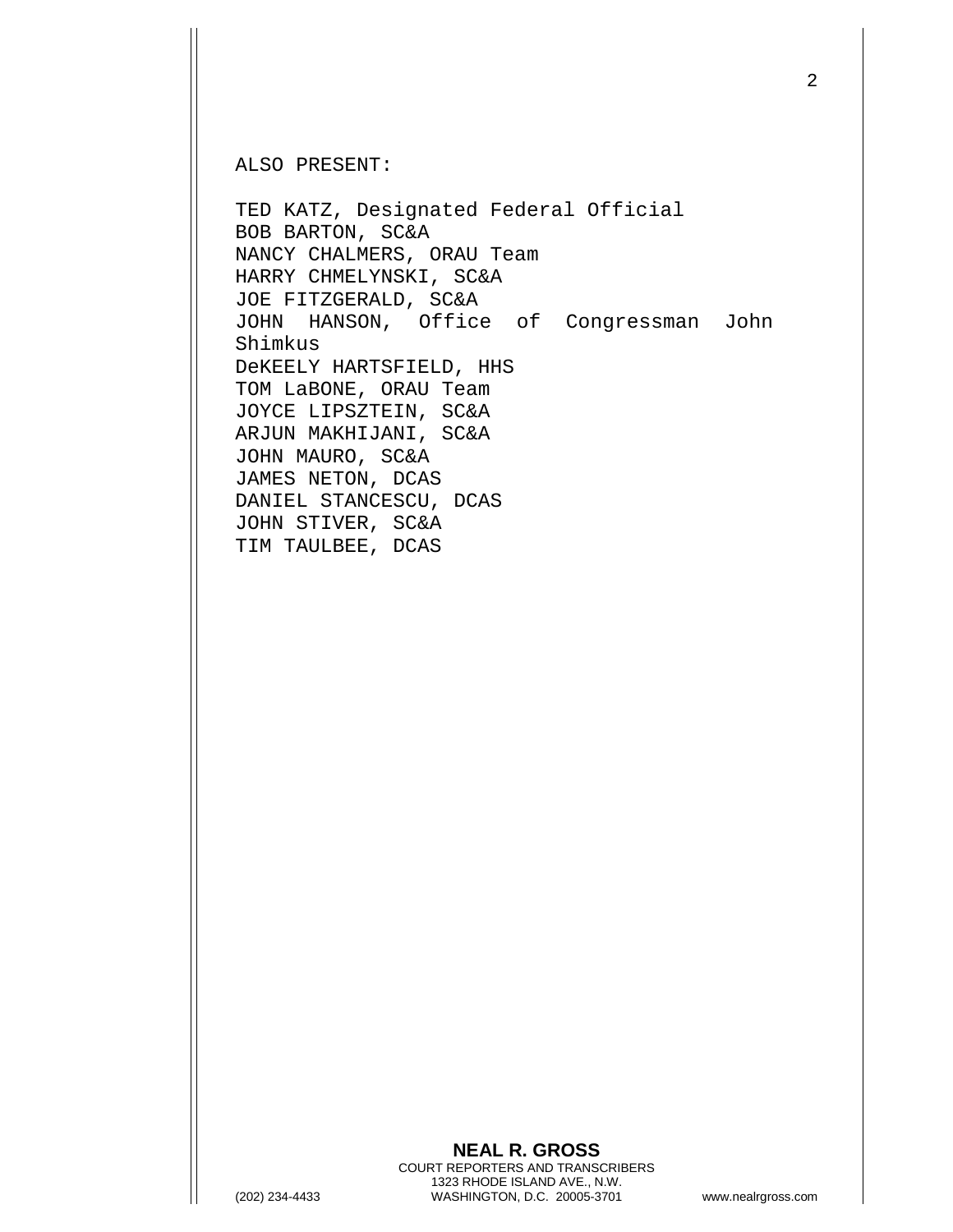T-A-B-L-E O-F C-O-N-T-E-N-T-S

## PAGE

| Welcome and Introduction         |
|----------------------------------|
| by Mr. Ted Katz $4$              |
|                                  |
| NIOSH Evaluation of "Practically |
| Significant Dose"                |
|                                  |
|                                  |
| SC&A OPOS Review                 |
| by Dr. Harry Chmelynski 54       |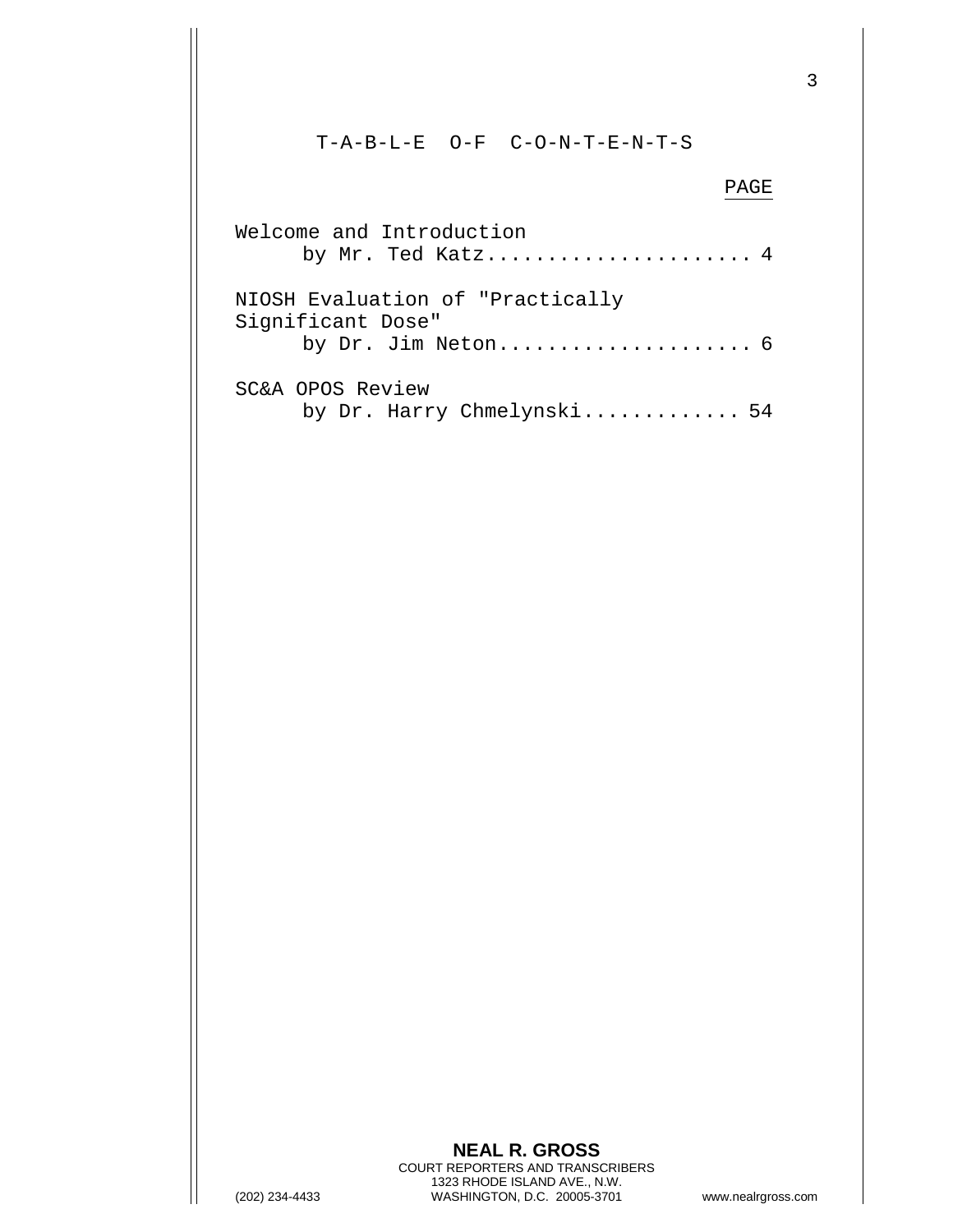P-R-O-C-E-E-D-I-N-G-S

(1:33 p.m.)

MR. KATZ: Welcome, everyone. This is the Advisory Board on Radiation and Worker Health SEC Issues Work Group. The meeting today has a couple of documents. And I need to apologize to members of the public on the line because those documents are not posted yet.

Both of them had issues with Privacy Act clearance and clearance for making them intelligible to people who can't see, which is called 508 clearance, and they're not posted yet. But we will get them posted just as soon as possible so that at least you can go back after this meeting and see what those documents include in detail.

And those you'll find on the NIOSH website, under the Board section of the NIOSH website for the OCAS program, the DCAS program, under today's meeting date.

> **NEAL R. GROSS** COURT REPORTERS AND TRANSCRIBERS 1323 RHODE ISLAND AVE., N.W.

(202) 234-4433 WASHINGTON, D.C. 20005-3701 www.nealrgross.com

4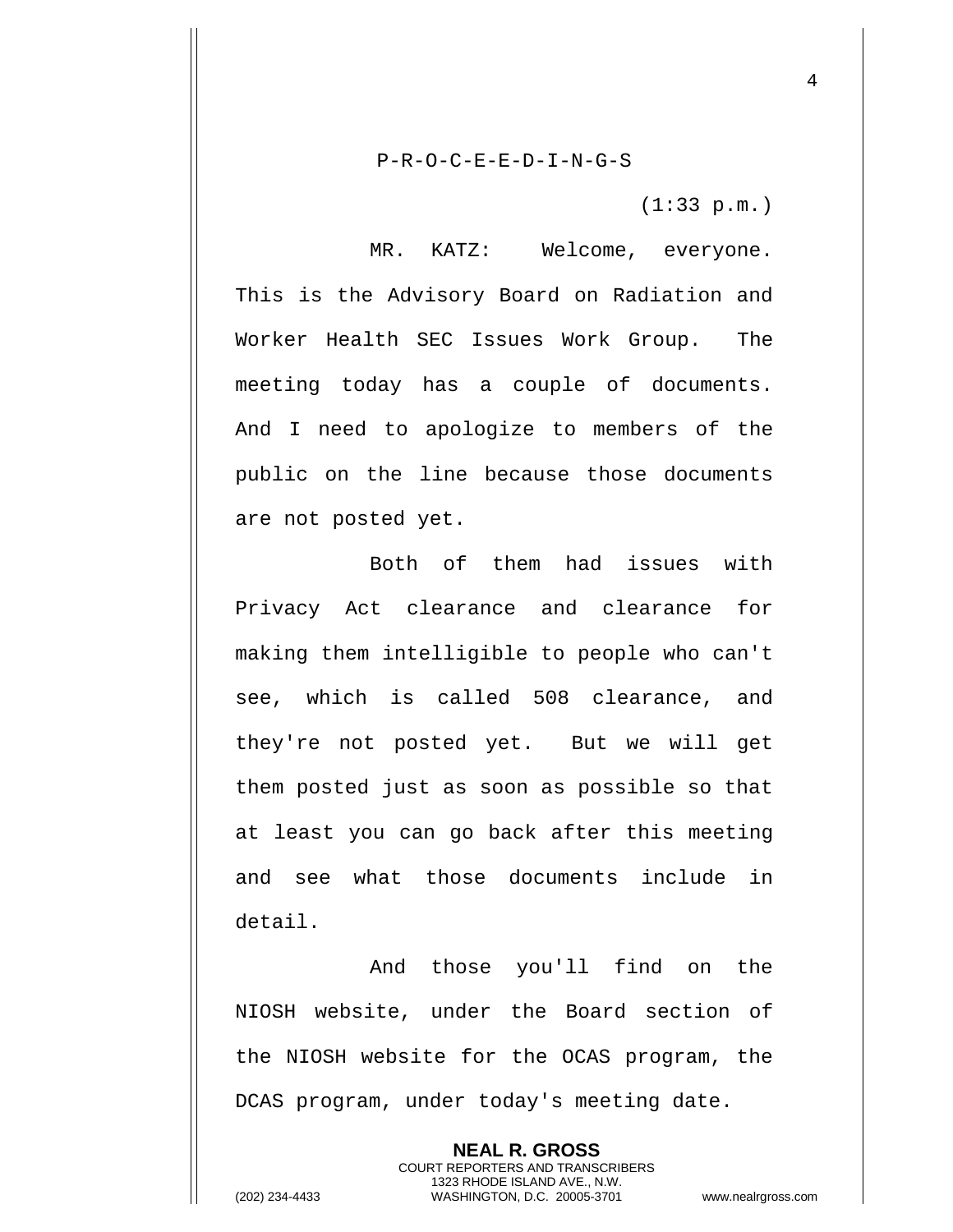So now to go on with roll call, I'm not going to do conflict of interest per se. But keep in mind, everyone that's Agency-related on this call, that there may be some discussion of Savannah River Site or Fernald and keep in mind whatever conflicts you might have with those two sites.

(Roll call.)

MR. KATZ: Okay, the agenda for this meeting is posted on the NIOSH website where I said. Just let me remind everyone before I turn it over to mute your phones unless you're speaking to the group. And if you don't have a mute button, press \*6. That will mute your phone and then press \*6 again to come off of the mute.

And, Jim, it's your meeting.

CHAIRMAN MELIUS: Okay. Thank you, Ted. And welcome, everybody. This meeting is sort of a follow up to our longer meeting from a month ago, a few months ago, I can't remember exactly when, where we had

> **NEAL R. GROSS** COURT REPORTERS AND TRANSCRIBERS 1323 RHODE ISLAND AVE., N.W.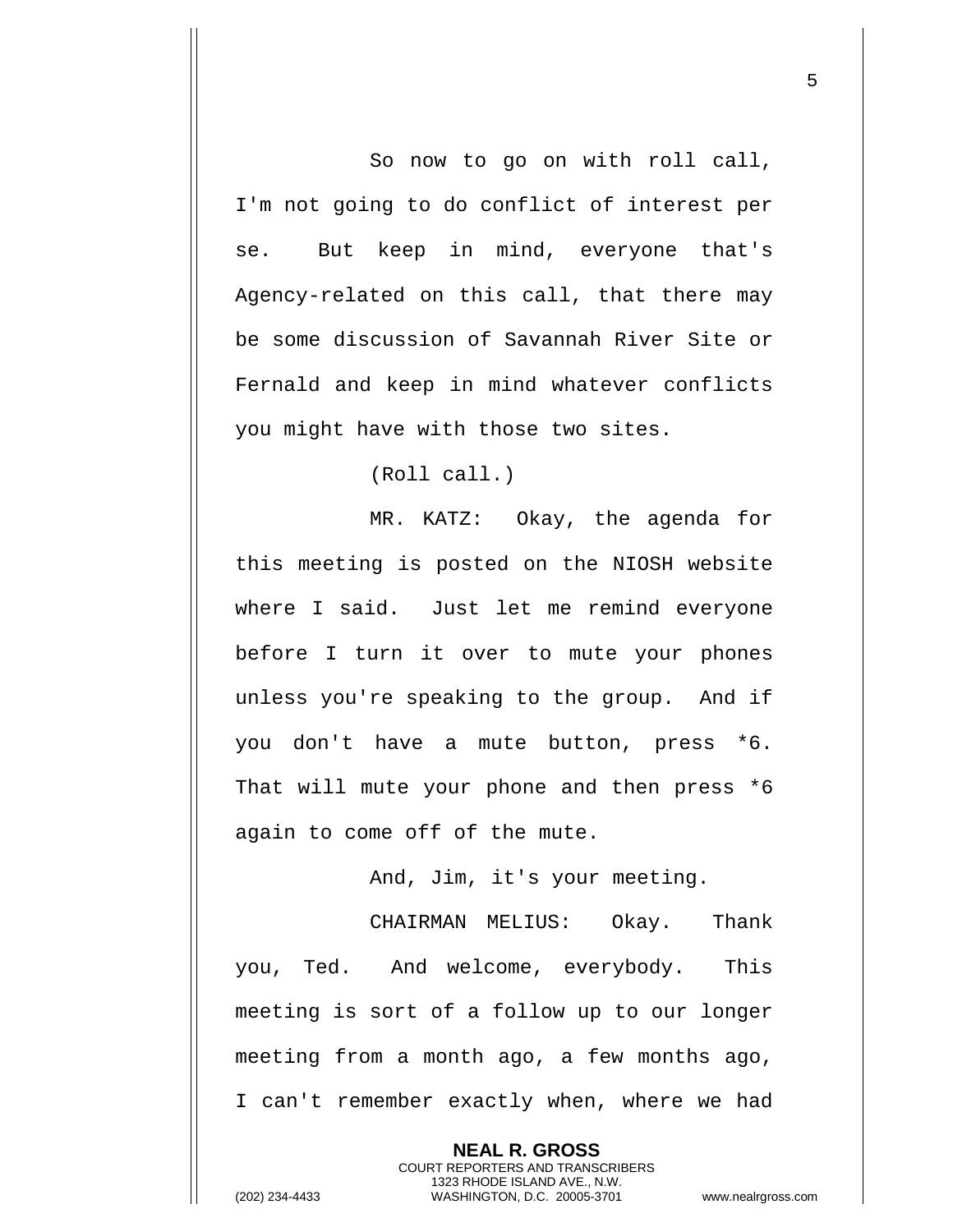started discussing coworker model issues and discussed a number of points.

And we've had some discussions both at the Board level and then we had a short Work Group call since this time. But we're really looking now at two of the things that we had requested at that meeting.

One was the NIOSH effort has been looking at what's -- I guess what we're referring to as a practically significant dose. I guess that's the PSD. And the other issue is the OPOS, or one person-one sample, or one person -- I forget, we had other terminology for it -- but which is a review of that. We asked for a more comprehensive review of that issue by SC&A.

So we're going to start looking at the practically significant dose issue. So I'll turn it over to Jim Neton.

DR. NETON: Okay. Thanks, Dr. Melius. I'm going to try to use Live

> **NEAL R. GROSS** COURT REPORTERS AND TRANSCRIBERS 1323 RHODE ISLAND AVE., N.W.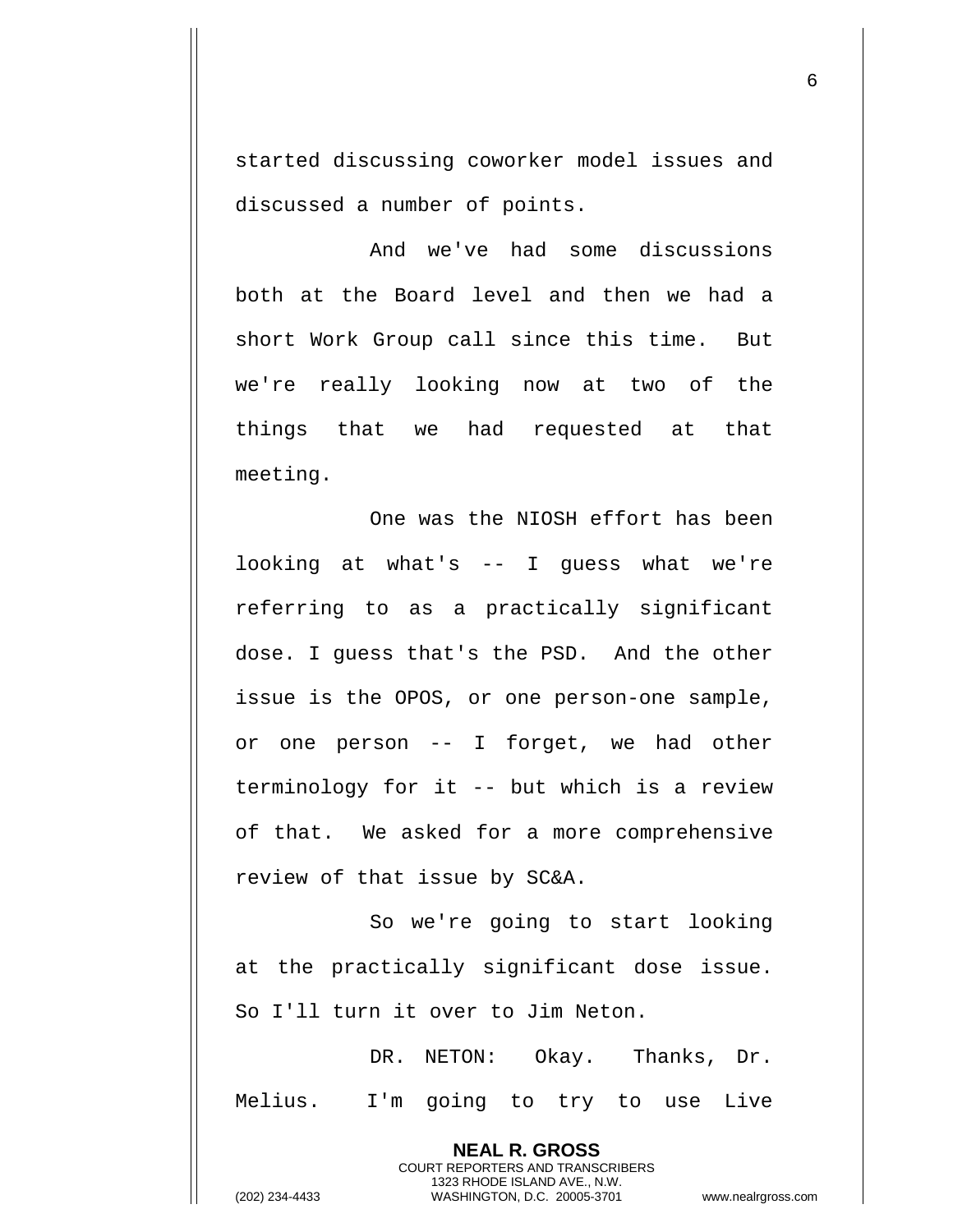Meeting. Can everyone that's on Live Meeting see the cover page of the report that we put out on February 25th?

MEMBER BEACH: Yeah, I've got it, Jim. This is Josie.

DR. NETON: Okay, good.

MEMBER ROESSLER: I can see it. This is Gen.

DR. NETON: I didn't prepare slides for this. I thought I would just sort of skim through this report and hit the highlights and then we can discuss from there, because it's a fairly short report if you don't count the multiple pages of graphs that I=ve appended onto the end.

So this is a report of an evaluation of what we did call practically significant dose. We issued this report in February, end of February, after some analysis that we did. And as Dr. Melius pointed out, that was in direct response to a discussion we had at the Work Group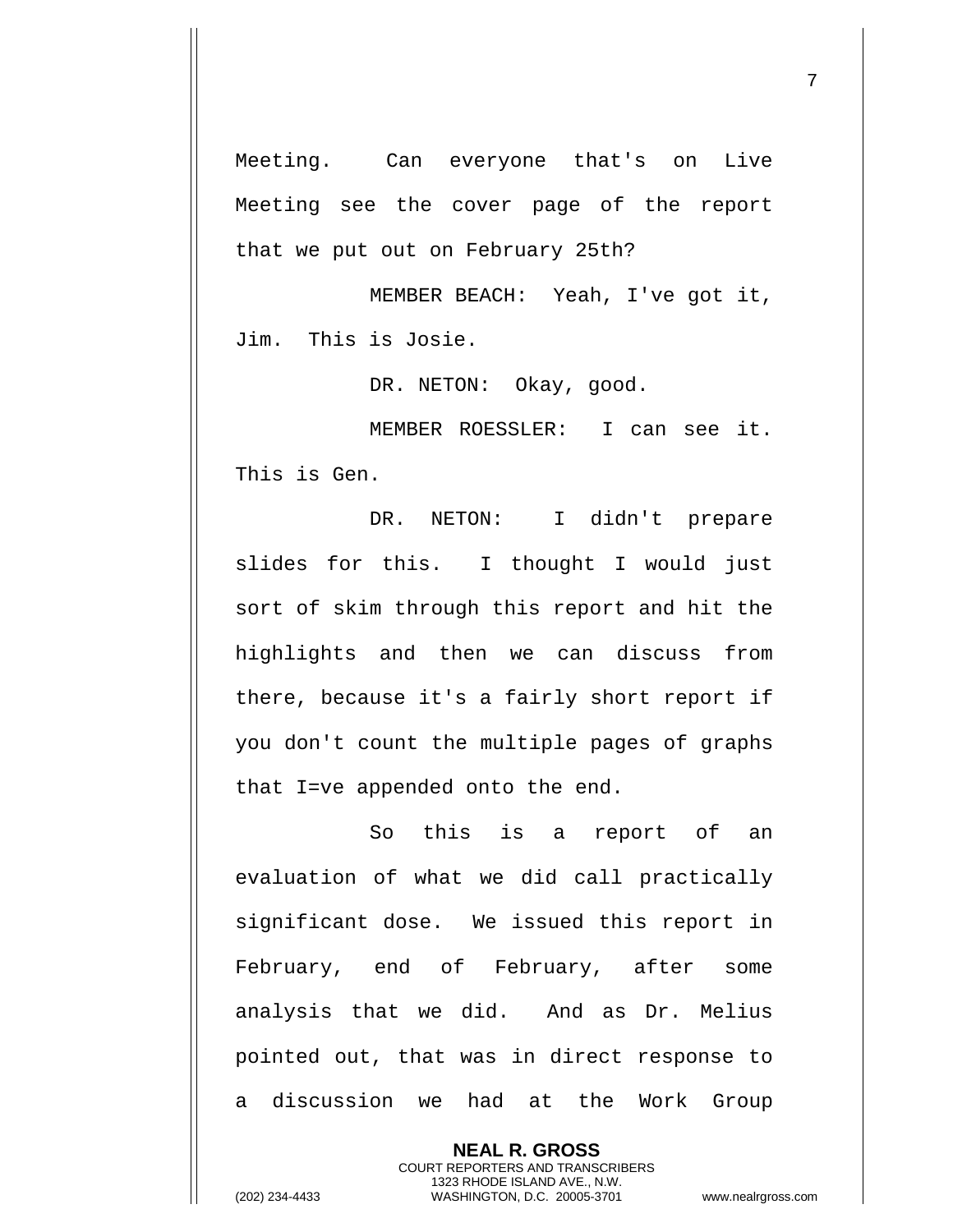meeting on September 26th.

We were hashing about ideas as to, you know, how we were comparing these different strata of coworker models and the idea came out, well, you know, how do we know if there's a practical difference? There are statistical tests that we can do, but let's talk about practical differences.

We hit upon this idea of practically significant dose. That is, if you change the dose to a case, how much dose do you have to add to really have a meaningful difference? And we hit on the idea of using the NOCTS data set that we have.

As you recall, we have over 40,000 cases in NOCTS. And we decided that if we looked at the cases that fell between 45 and 50 percent of the PoC, that would maybe give us an indication of -- and added in a little increment of dose to those cases, that would give us an indication of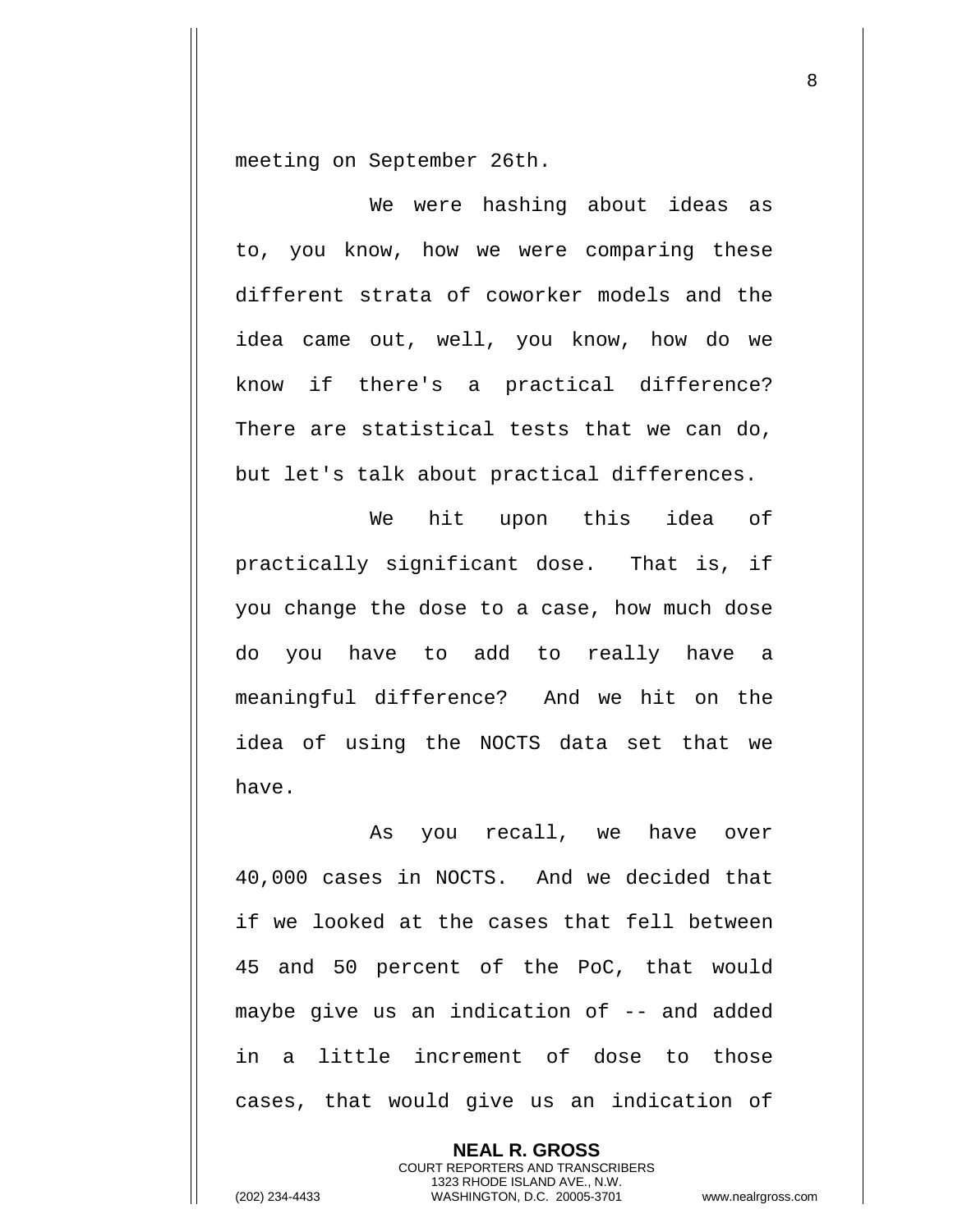how big an effect dose had on the PC calculations.

So we did that. We looked at the cases between 45 and 49.99 percent. And we identified, and this was surprising to me, there were only 175 cases that met this criterion out of 40,000 cases. That is, they were between 45 and 49.99 percent and had a single cancer. That's another key that we had to think about, only one cancer made up that PC value.

So we looked at these cases and the idea was to add 100 millirems to each of these cases to see what happened to the PC. I would point out that a fair number of the cancer models were represented in this analysis, although not all. I think I have, yeah, 25 of the 33 cancer models were represented out of the 175.

And about a third of the ones that we selected were represented by the lung cancer model, which is not surprising,

> **NEAL R. GROSS** COURT REPORTERS AND TRANSCRIBERS 1323 RHODE ISLAND AVE., N.W.

(202) 234-4433 WASHINGTON, D.C. 20005-3701 www.nealrgross.com

9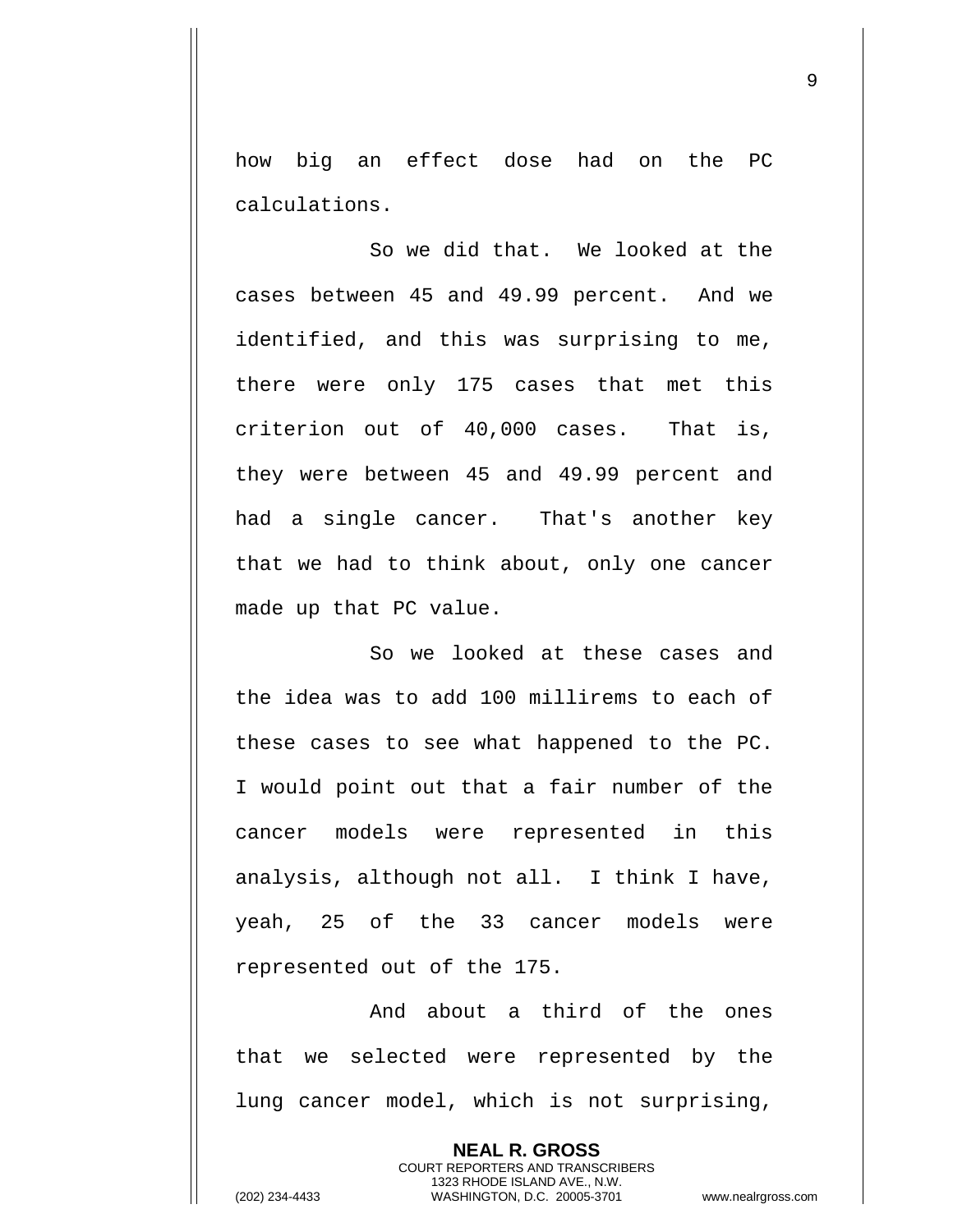because I think my recollection is somewhere in the order 60 percent of lung cancer cases have PCs greater than 50 percent.

By the way, this report was distributed to the full Board some time ago, so you should all have a copy of it.

We looked a little bit at some of the demographics behind the cases. And on this page, Figure 1, shows what I think is a fairly interesting statistic. It's the distribution of ages at first exposure and the age at diagnosis.

And you can see from this that the age of first exposure, the median value is somewhere around 27 years of age, and the age of diagnosis is around 68. Well, that tells us, and this may be useful in our discussion later, that between those two there's about 40 years= worth of exposure that occurred that would need to be reconstructed, between the two median values, that is. And of course there's a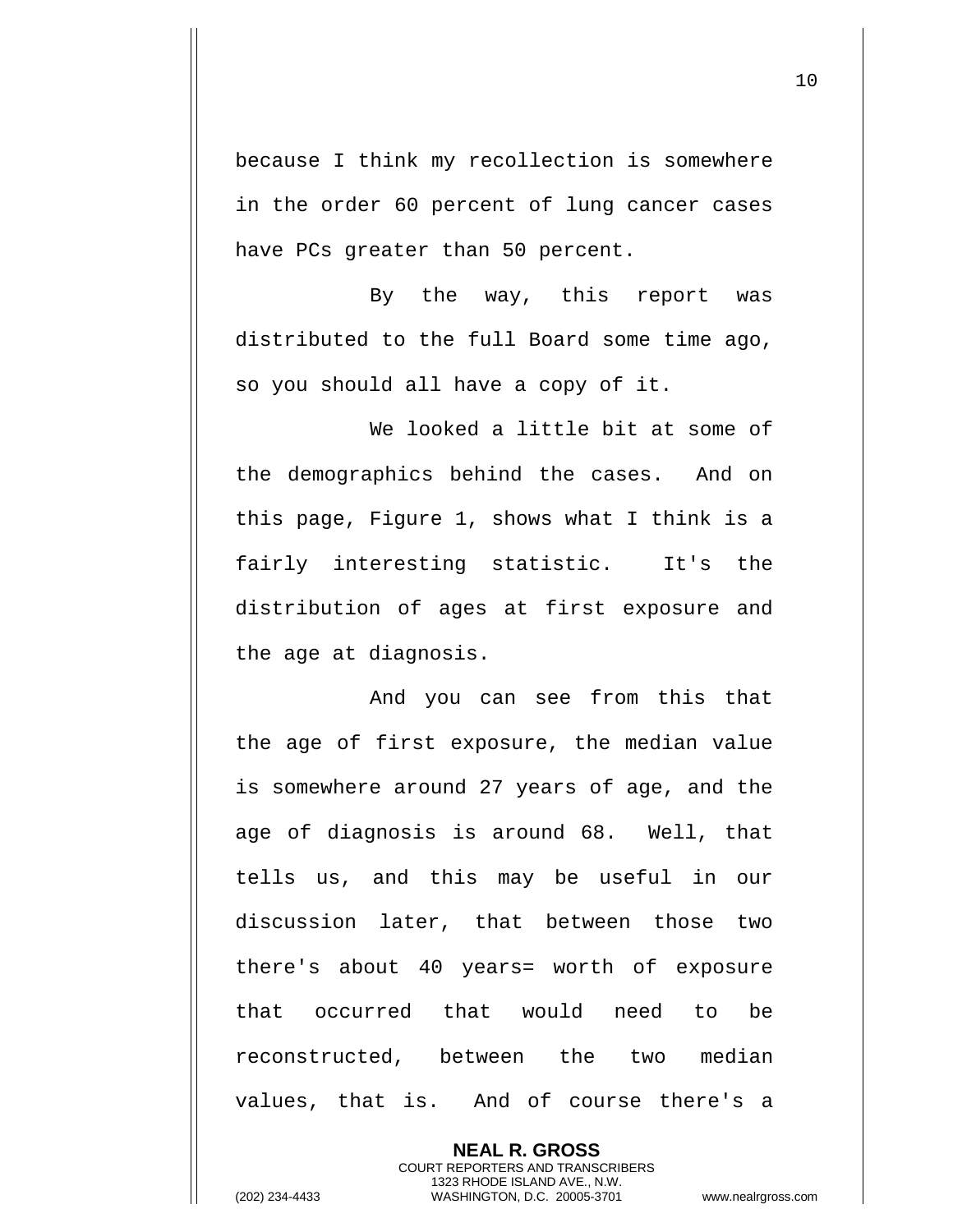gradation between that.

So, nonetheless, many of the cases have very long exposure periods that need to be reconstructed. And if you recall, we decided, as an initial test, that we would add 100 millirem dose to each of these cases at the point in their exposure scenario that we felt would make the biggest difference in PC.

And that is, we would add the dose for solid cancers at the year of first employment, and for leukemias, I think we decided that if we added it five years before the diagnosis of leukemia that would be the most claimant-favorable, or give us the biggest change in outcome.

There were three scenarios evaluated. The first scenario was really just sort of an artifact of the situation where we changed IREP models. We are now running IREP Version 5.7. And not all cases had been run on 5.7. So we just went back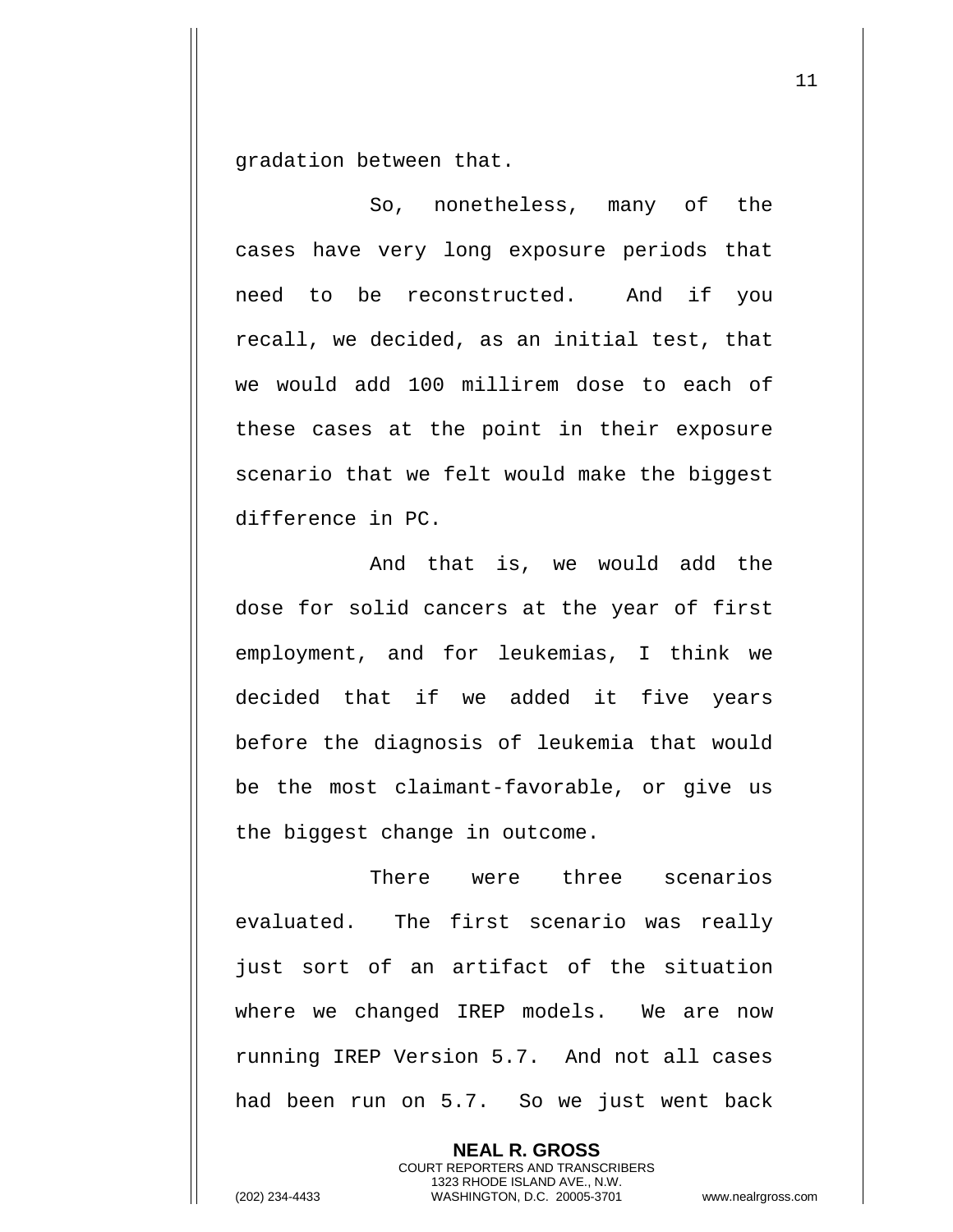and re-ran, we made sure that all the 175 cases had their initial starting point as a Version 5.7. That's what we would call Scenario 1.

Scenario 2 is the situation where we added zero millirem as a constant to each of the cases at the point in their exposure that I just talked about, that is, at the beginning of employment for solid cancers, or five years prior to cancer diagnosis for leukemias.

You might wonder why we added zero dose. Well, it turns out when you add a line of input to IREP you change the sequencing of the random number seeds. So if we didn't have a zero dose addition and a concomitant 100 millirem dose comparison, we would not be comparing the differences in the pure excess relative risk, we would also be evaluating differences due to the uncertainty associated with the random number seed sampling. So that's why we had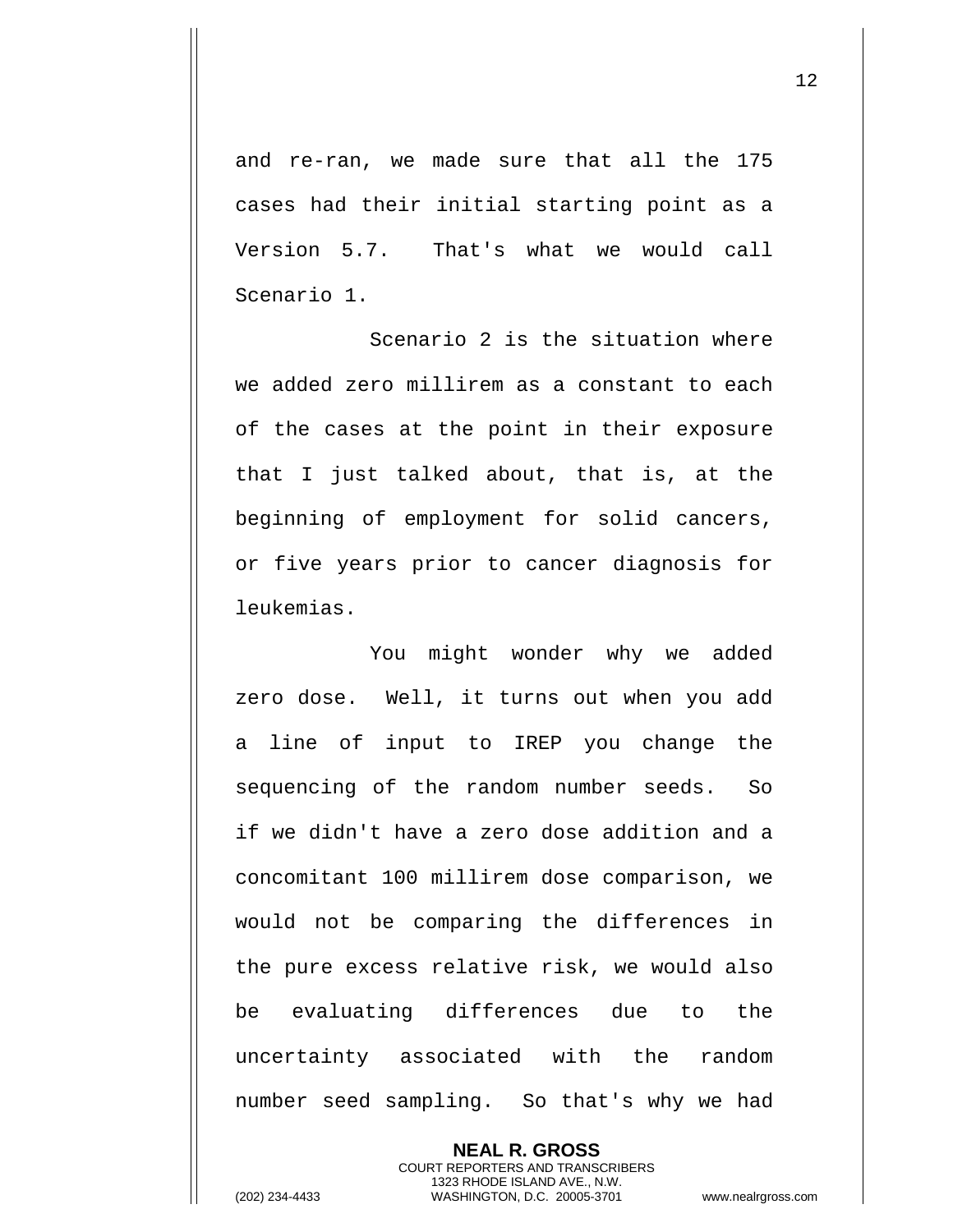to have a Scenario 2 which was a zero dose.

And then in Scenario 3 we added the 100 millirem to each of the cases. So in reality the real comparison that we need to focus on is the difference between Scenario 3, which is the addition of 100, compared to Scenario 2, which is the addition of zero.

Those two scenarios were run using the exact same random number sequences, so that when you have a difference it is in effect just due to the effect of the addition of the dose.

A couple of other things about the addition of the dose. We decided to make it an acute exposure to photons greater than 250 keV. And that just sort of simplified the analysis. Photons less than 250 have an uncertainty associated with them and we didn't want that to weigh into the analysis. So essentially it's truly a constant value that was added.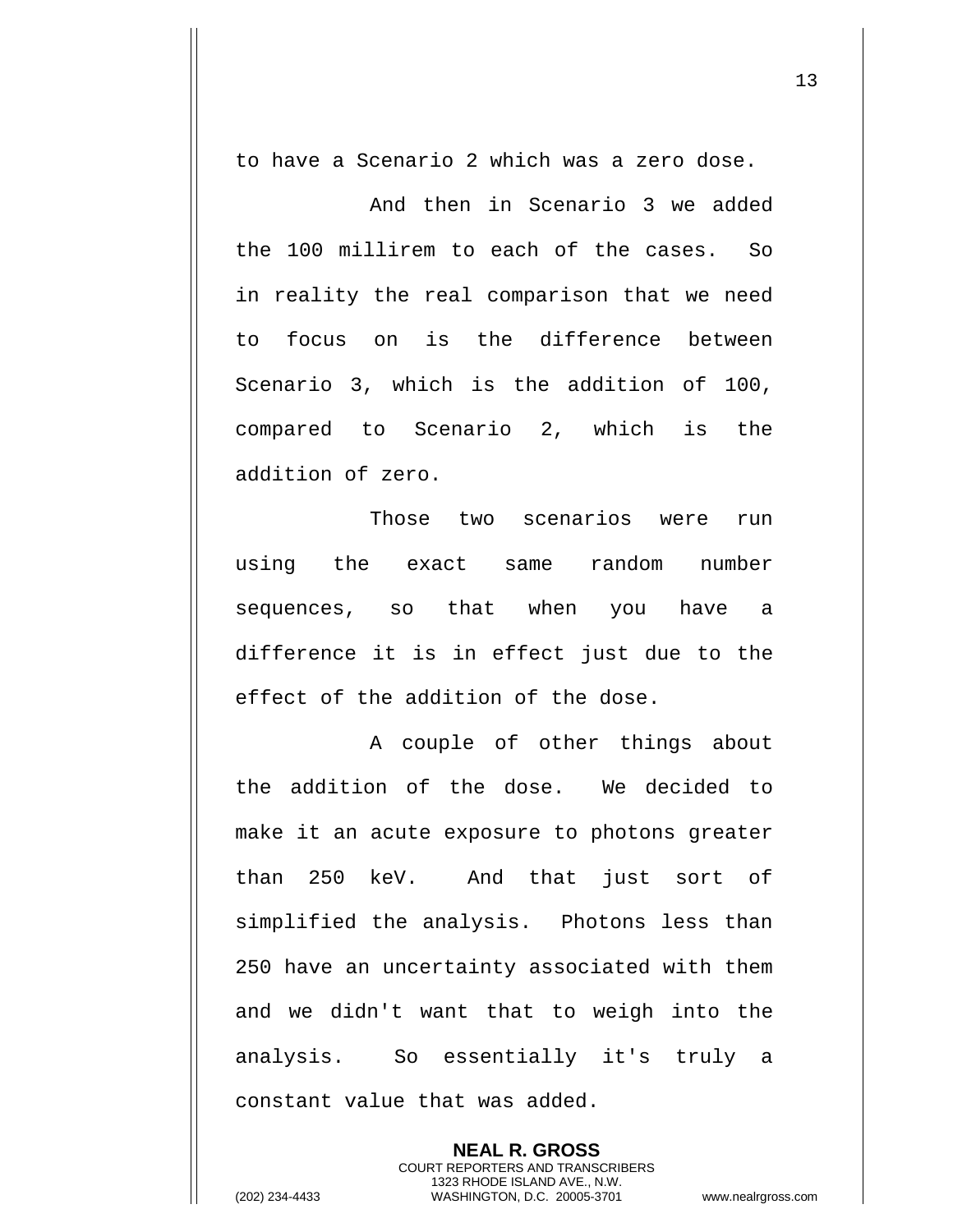And, let's see, what was the other thing I was talking about? The 250 and, oh, the acute. Acute scenarios don't have any adjustments to them, whereas chronic might influence the outcome. So it was an acute exposure greater than 250 keV photons, 100 millirem.

So we ran all three of these, we ran these scenarios over all 175 cases, doing what we normally would do for cases that fell between 45 and 50. That is, we would run the IREP analysis with 10,000 iterations each 30 separate times and take the mean of those runs.

That's standard practice for any case in our program that falls under those parameters. So we did that. And we ended up with the statistics that we can see summarized here in Table 1, that the maximum value under each of the scenarios, and particularly I would call your attention to Scenario 2 and 3, none of the maximum values

**NEAL R. GROSS** COURT REPORTERS AND TRANSCRIBERS 1323 RHODE ISLAND AVE., N.W. (202) 234-4433 WASHINGTON, D.C. 20005-3701 www.nealrgross.com

14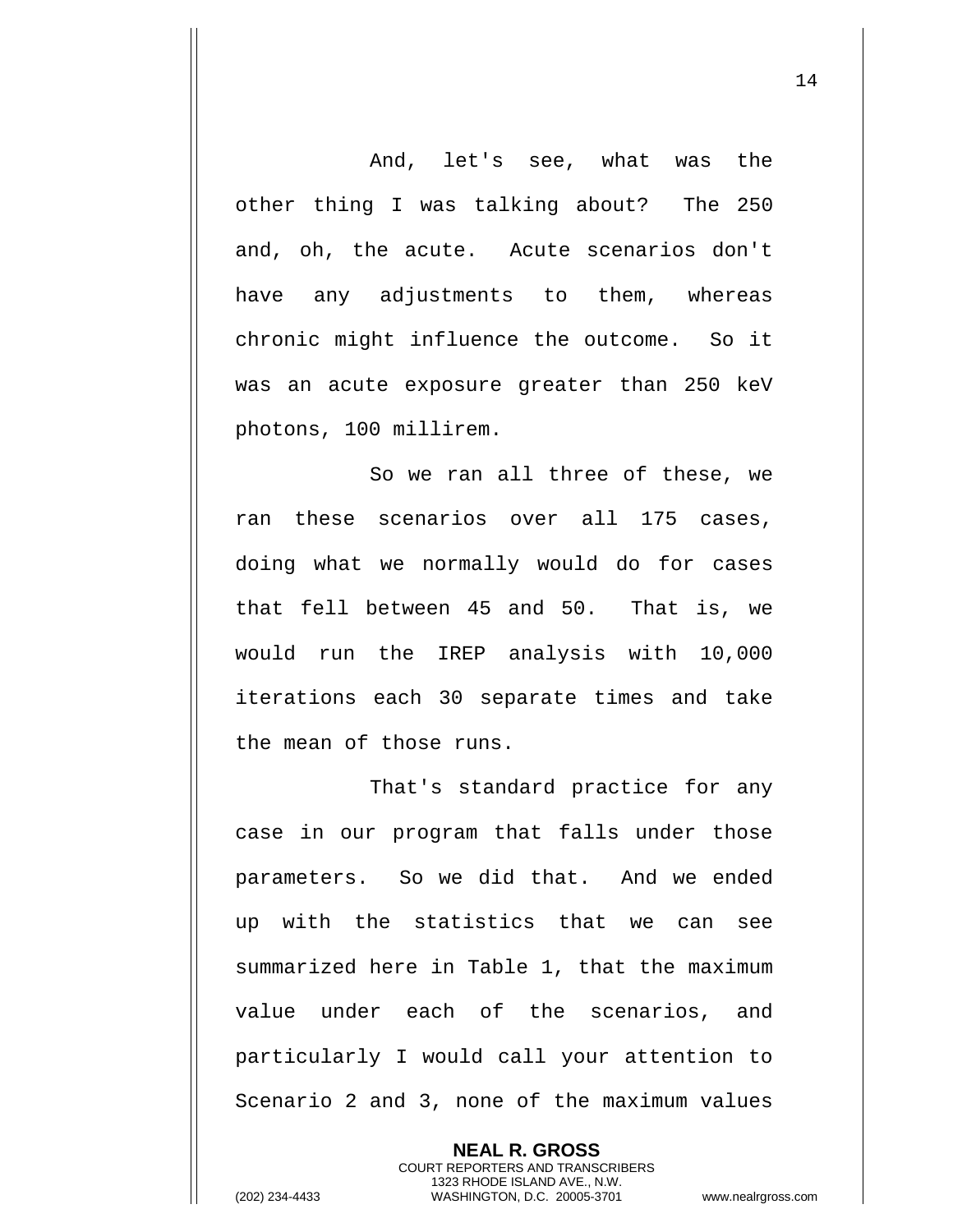exceeded the 50 percent PC.

That is, out of the 175 we ran, all either had zero change or increased slightly, but did not result in a change in compensability decisions.

If you look at Table 5 on the following page where it's highlighted in yellow, if you look at the solid cancer and CLL line, Scenario 3 compared to Scenario 2, there were a 170 solid cancers. The minimum difference was zero. The median difference was .02. The mean was .06. And the maximum change was .34. There were only five leukemia cancers included in this analysis. And you see on the last line of Table 5 the statistics associated with that.

And there were some differences. The minimum change was .08. The median was .3. The mean was .28. And this is percent. And the maximum change is .34 percent. There was slightly more increase in the PC values in leukemia cases, which we might

> **NEAL R. GROSS** COURT REPORTERS AND TRANSCRIBERS 1323 RHODE ISLAND AVE., N.W.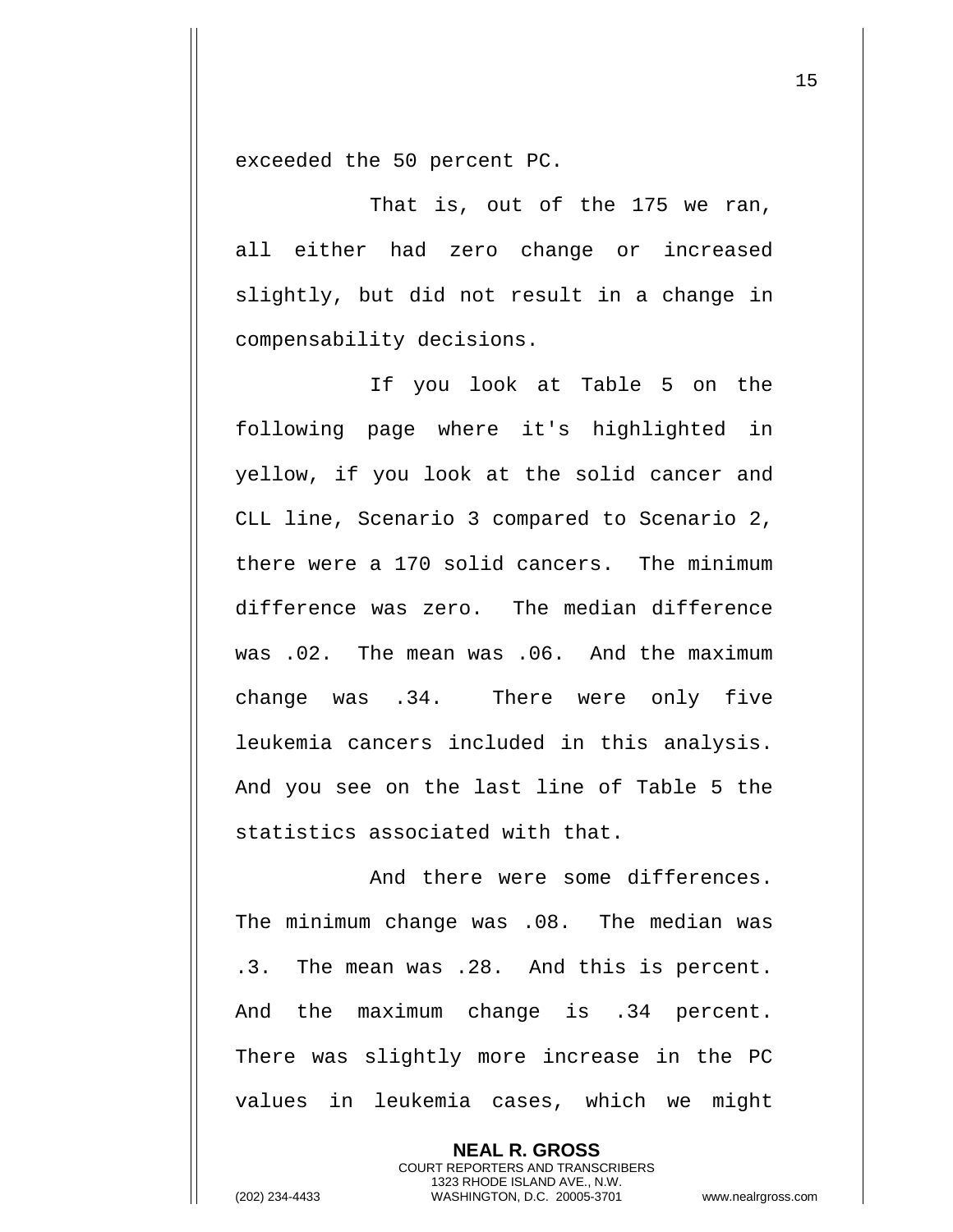have expected because leukemia in itself tends to be compensated at a much lower dose. So a 100 millirem change to a lower dose would more than likely have a larger effect, at least that's my interpretation of that.

So if you get to the bottom line, this is a change, this slide here, Figure 5, shows the distribution, the changes in PCs between Scenario 3 and 2 for all cancers.

And you can see here that the median change, the dashed line, is .02. The mean change is .06. And the maximum change is .34, as we said before. So it's lognormally distributed. It's very heavily weighted towards a very small change. There are some larger changes out there, not very large.

So that's what we ended up with. So it's a pretty simple message here that, you know, the addition of 100 millirems in

> **NEAL R. GROSS** COURT REPORTERS AND TRANSCRIBERS 1323 RHODE ISLAND AVE., N.W.

(202) 234-4433 WASHINGTON, D.C. 20005-3701 www.nealrgross.com

16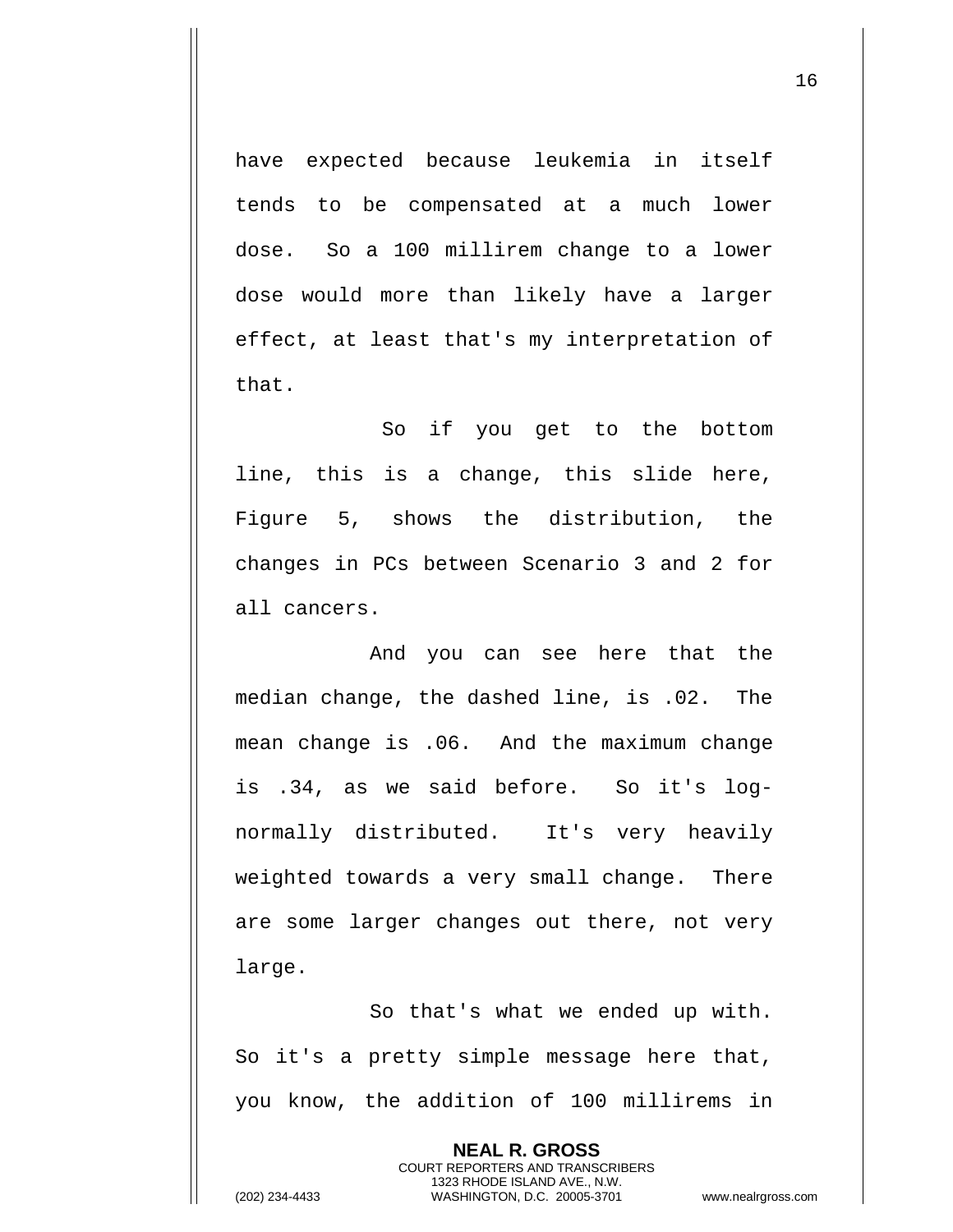these cases didn't do a lot, didn't change anything, although, you know, I'm not saying it's -- it may be fortuitous that none changed because we were on the borderline for a couple that could have just as likely gone over.

But nonetheless, they didn't change much at the maximum point where they would make an effect. So the next step beyond this is -- I'm not quite sure. I thought it would be obvious when we ran this. But now I'm very interested in hearing some feedback from the Working Group as to where we go with this.

Clearly, you know, if you had ten years of exposure the change in PC wouldn't be .06 times 10. It's not a linear function. And in fact when you get closer to the cancer diagnosis, the exposure has less and less an effect.

As you get within ten years of the cancer diagnosis there's sort of this

> **NEAL R. GROSS** COURT REPORTERS AND TRANSCRIBERS 1323 RHODE ISLAND AVE., N.W.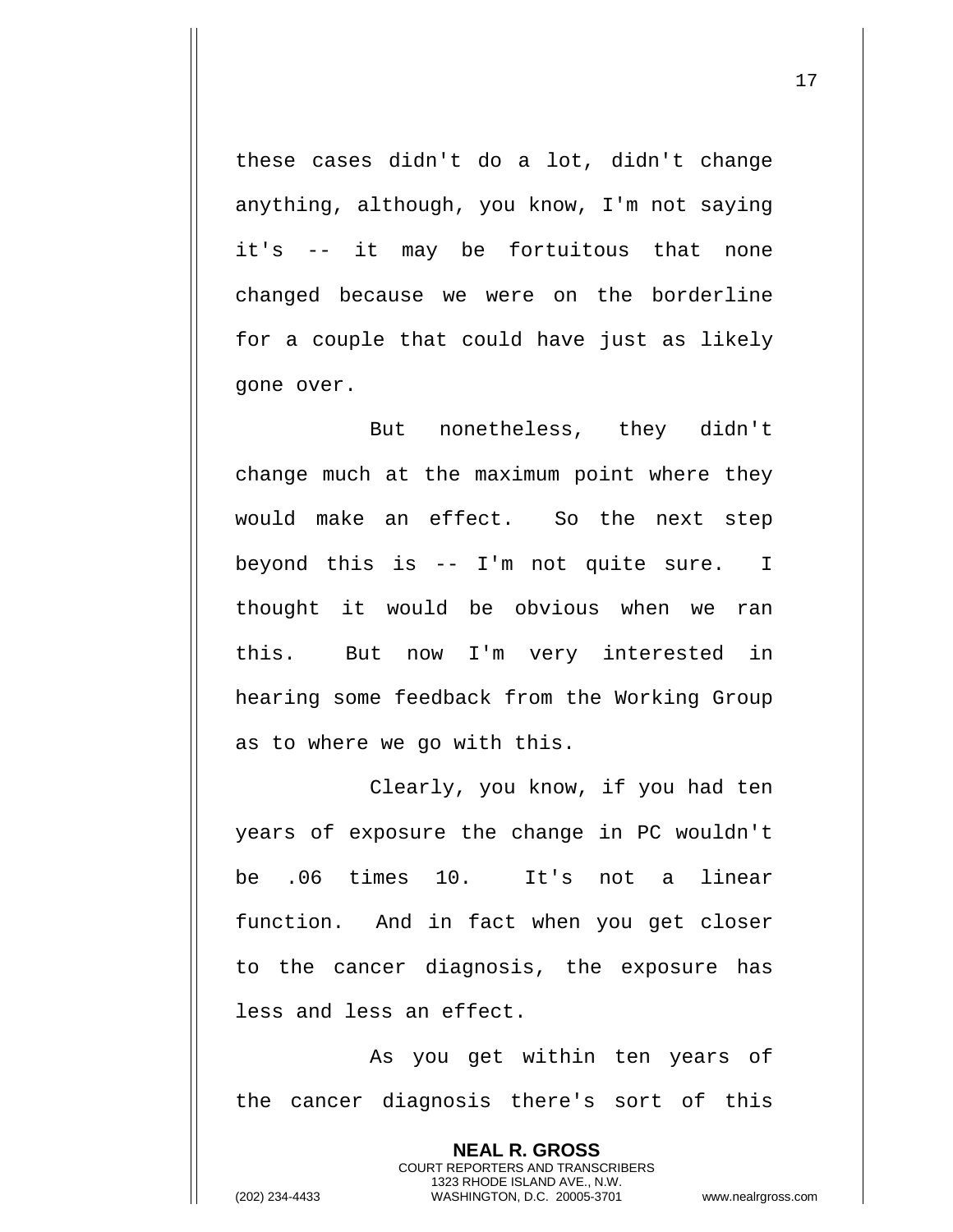asymptotic, or S-Shaped function that kicks in where you get virtually no credit for the cancer being caused by a radiation within the last two or three years of exposure prior to diagnosis.

So, anyway, that's it in a nutshell. I'd be happy to answer any questions that people might have.

CHAIRMAN MELIUS: Okay. Thanks, Jim. Board Members first, do you have any questions?

MEMBER ZIEMER: No questions here, this is Ziemer.

CHAIRMAN MELIUS: SC&A, do you have any questions?

MR. STIVER: This is Stiver. I don't have any questions on this particular aspect of it, no. I don't know if Arjun might want to say something.

CHAIRMAN MELIUS: Arjun or anybody?

> **NEAL R. GROSS** COURT REPORTERS AND TRANSCRIBERS 1323 RHODE ISLAND AVE., N.W.

DR. MAKHIJANI: Sorry, I was on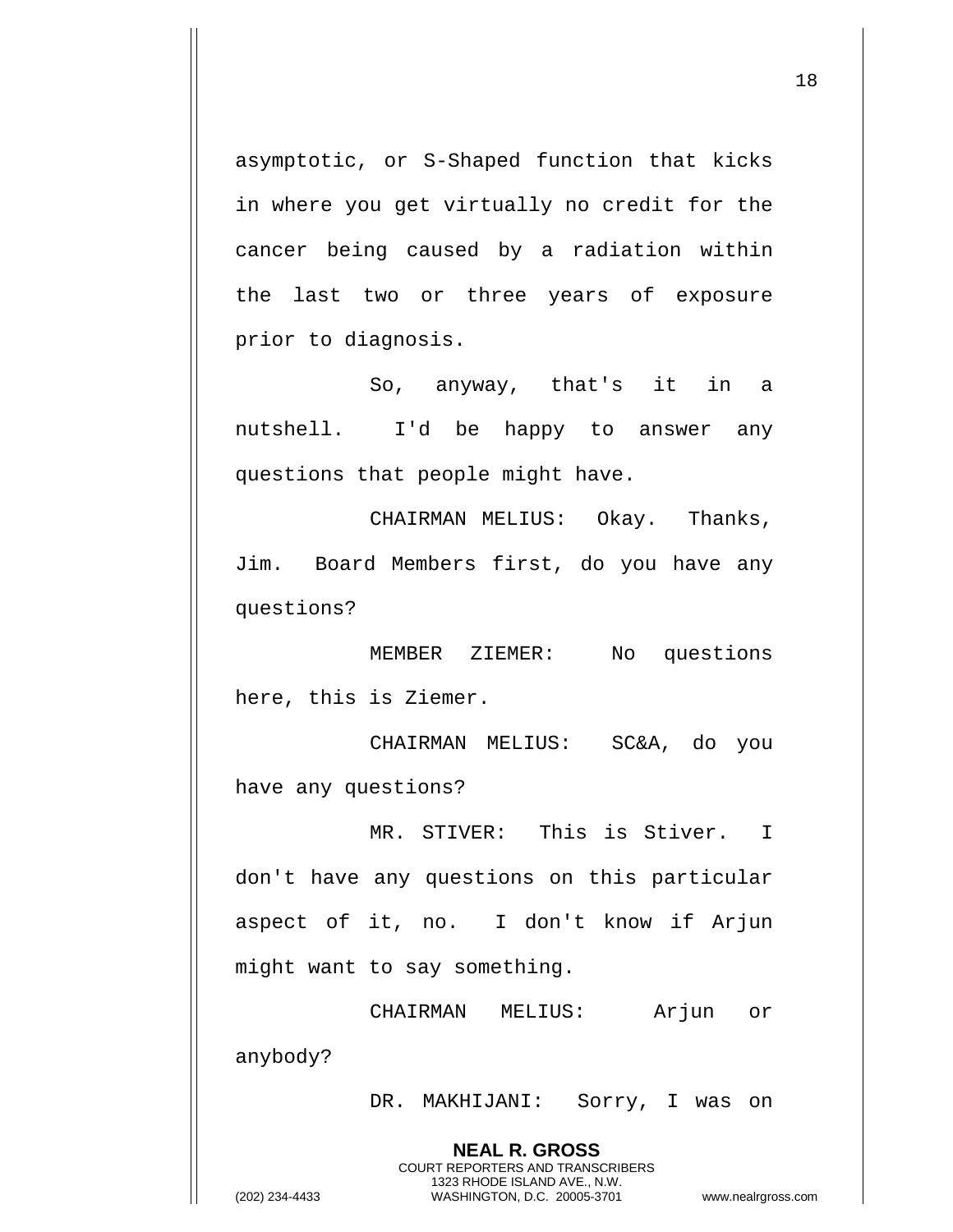mute. I didn't realize. I forgot.

This came up in the last conference call. I think they are more or less similar findings that were presented last time, maybe more complete now.

But my comment was that, you know, a lot of what we deal with in SEC type of situations is uncertainties in relation to internal dose. External dose is generally reasonably well-known, and I think apart from the neutron case in Rocky Flats, I don't know that any SEC is being granted. I might be wrong.

So I don't know what significance this particular analysis has, you know, that you check for adding 100 millirem to the external dose. I think trying to identify the uncertainties in internal dose, which can be quite big -- say, the difference between an 84 percentile and a 95 percentile dose in various situations can be quite big.

And applying that and going by

**NEAL R. GROSS** COURT REPORTERS AND TRANSCRIBERS 1323 RHODE ISLAND AVE., N.W.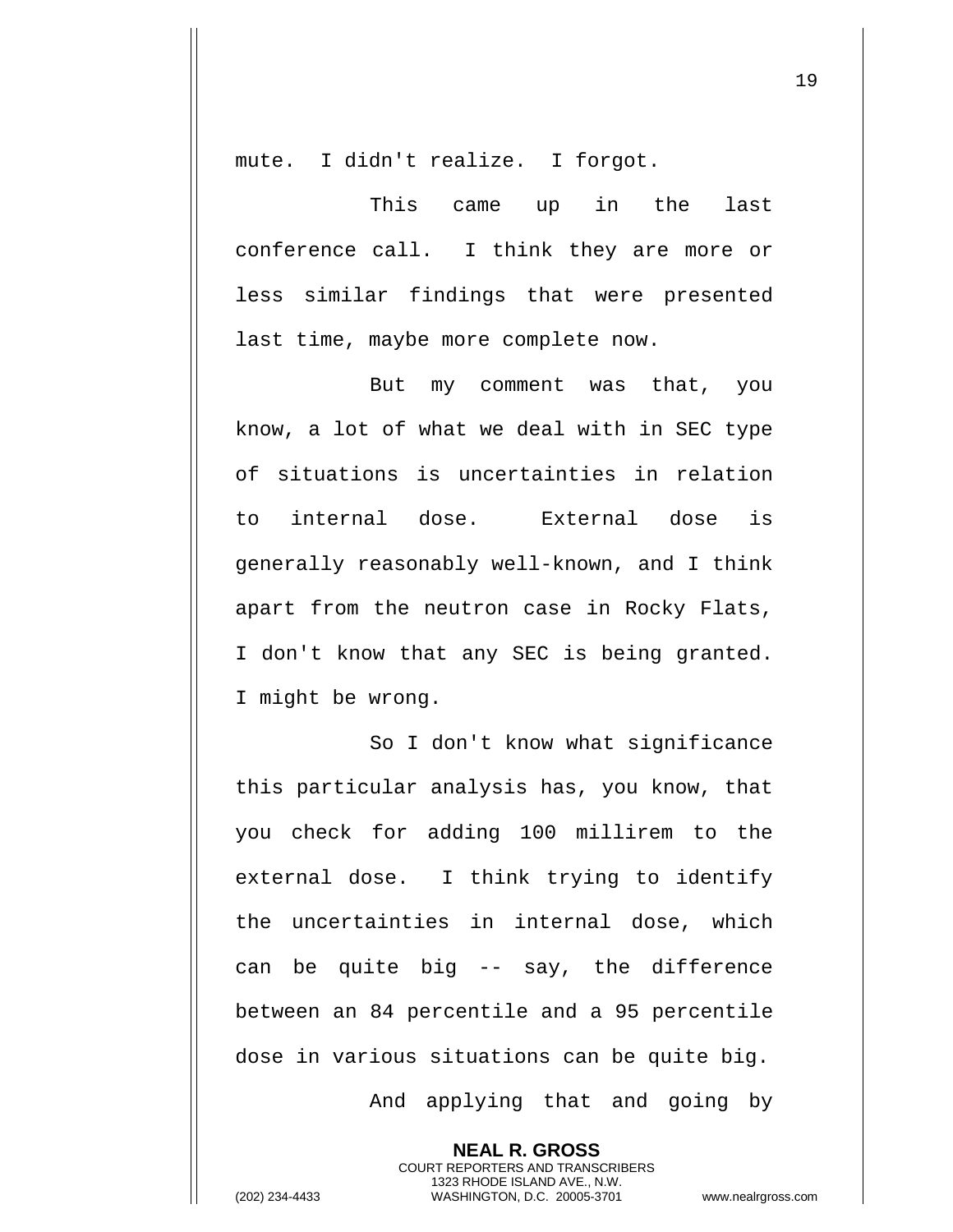radionuclide, because it's a radionuclidedependent problem and on organ-dependent problem, certain analysis becomes more complicated, but also it's more relevant. I don't know that this external dose analysis is very relevant to SEC investigations. I mean, it's theoretically interesting.

CHAIRMAN MELIUS: Are you suggesting a specifically different analysis?

DR. MAKHIJANI: Yes, yes. I'm suggesting that an analysis that adds a fixed external dose to see if people are put over the top of 50 percent of the Probability of Causation criterion is, to my memory, not very relevant to SEC cases.

What is generally relevant to SEC cases is whether we have the data on how accurate the coworker models might be. So in relation to the latter question, accuracy of coworker models and what we know and what we don't know, if we try to gauge the

> **NEAL R. GROSS** COURT REPORTERS AND TRANSCRIBERS 1323 RHODE ISLAND AVE., N.W.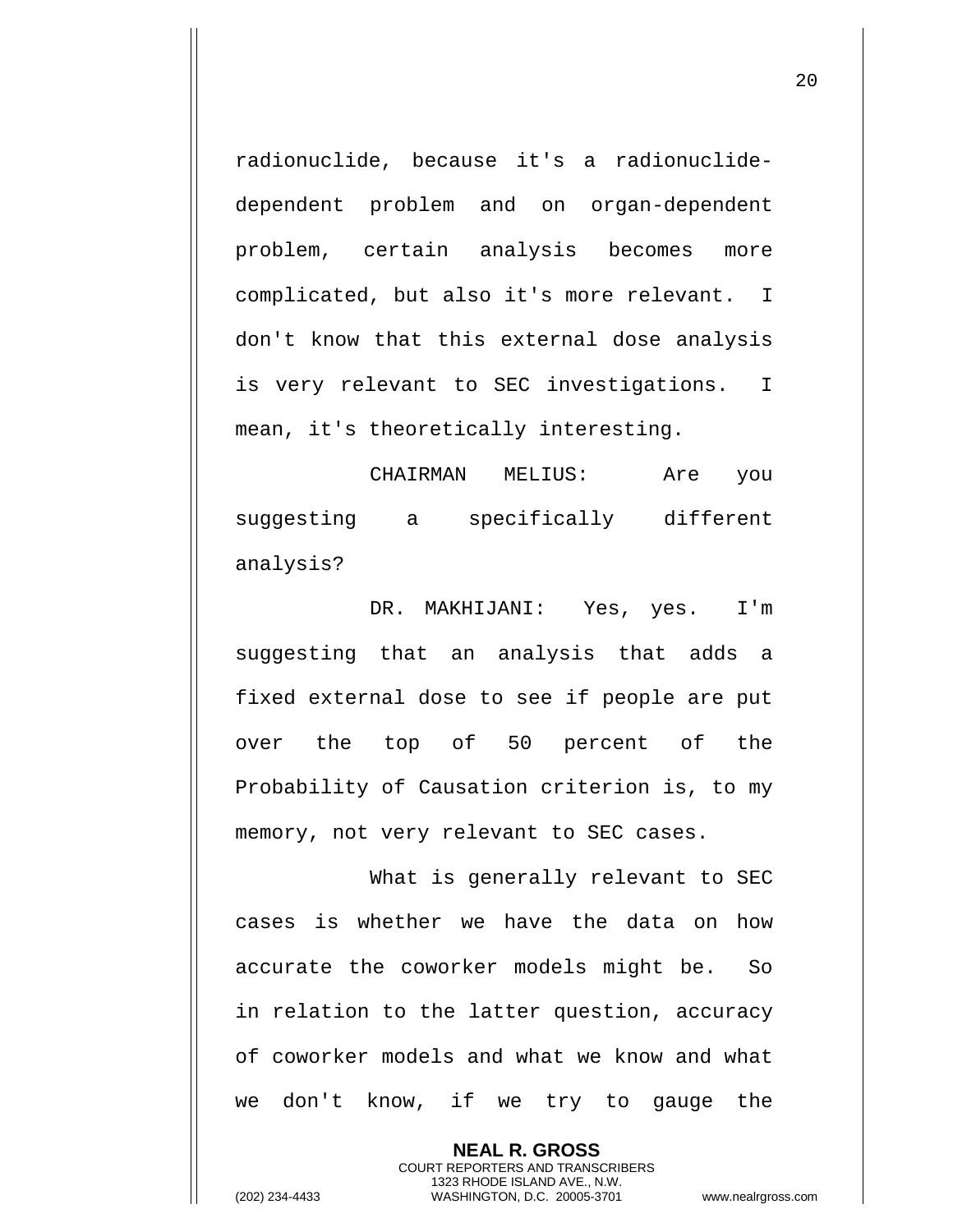uncertainties in regard to, say, thorium dose in a particular situation and examine that for its effect on Probability of Causation, that might yield a more interesting result in terms of practical applicability to SEC sufficient accuracy questions.

DR. NETON: Arjun, this is Jim. I don't disagree with you but I think until this analysis, prior to this analysis, we had no idea how much a dose would change a case, especially looking at the population that we have in-house. So, I mean, I think it's very informative to know that 100 millirems is sort of on the cusp of making changes.

I mean, I wouldn't know if it would have been 5 millirem, 10 millirem, 100 millirem. So we at least know that now. I mean, and the nice thing about external is you get rid of the baggage of these other uncertainties so at least you're sort of

> **NEAL R. GROSS** COURT REPORTERS AND TRANSCRIBERS 1323 RHODE ISLAND AVE., N.W.

(202) 234-4433 WASHINGTON, D.C. 20005-3701 www.nealrgross.com

21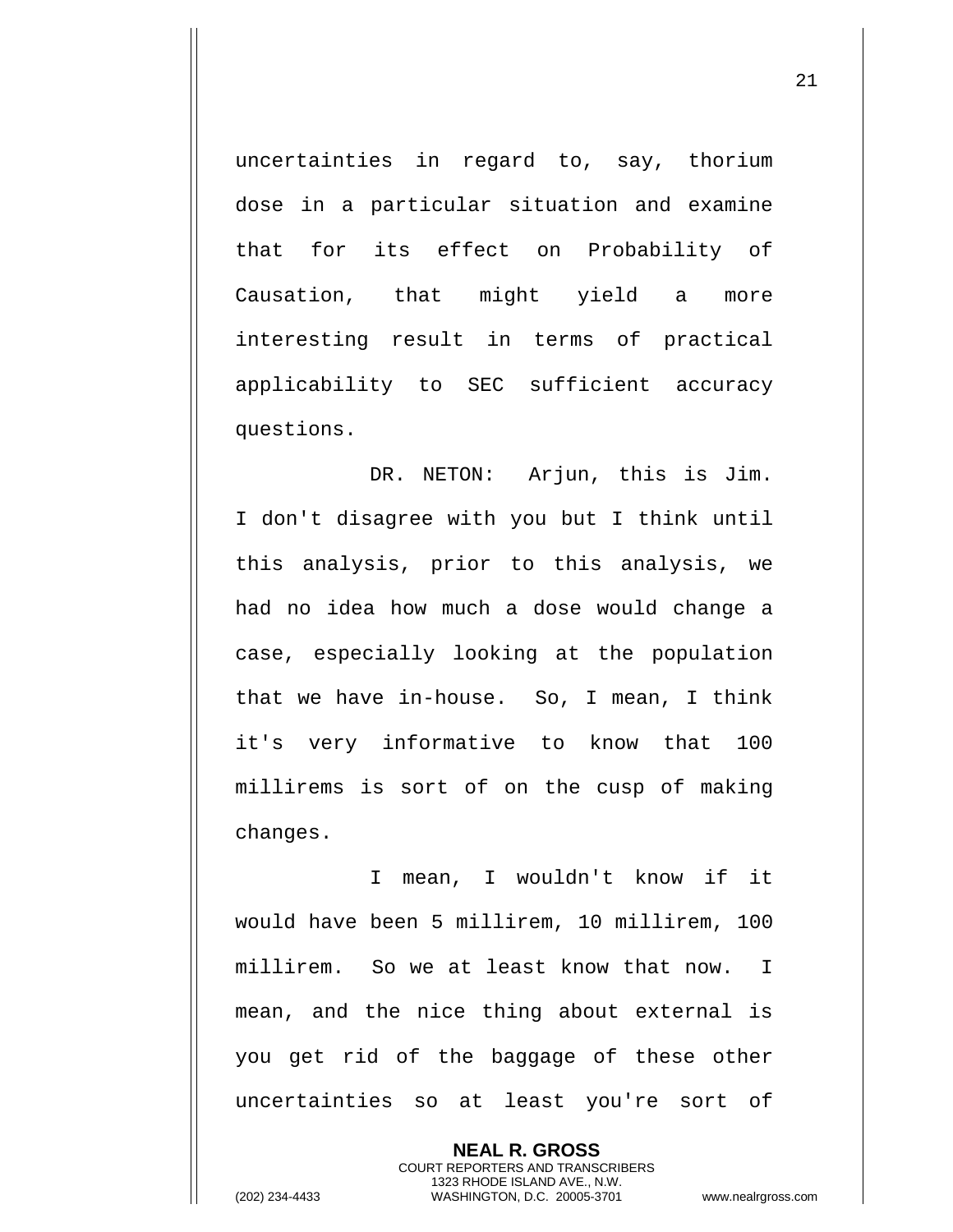able to focus in on a quantitative change based on constants.

Now, I agree, then the next step is more than likely to fold in the uncertainties maybe. I don't know. It's hard to say, because, as I said, internal dose tends to be delivered over time, as you know. Doses that are delivered within ten years of exposure have less and less influence on the outcome. It's hard to predict.

DR. MAKHIJANI: Yes, well, I actually agree with you that, you know, so I'm not saying the effort that you've made, obviously it's a useful effort because we know something quite important today that we didn't know then. So I didn't want to imply that it was a wasted effort, because it's not. I agree with you.

So the question is, you know, what's the comment and what the next step and where should we go? And my comment was

> **NEAL R. GROSS** COURT REPORTERS AND TRANSCRIBERS 1323 RHODE ISLAND AVE., N.W.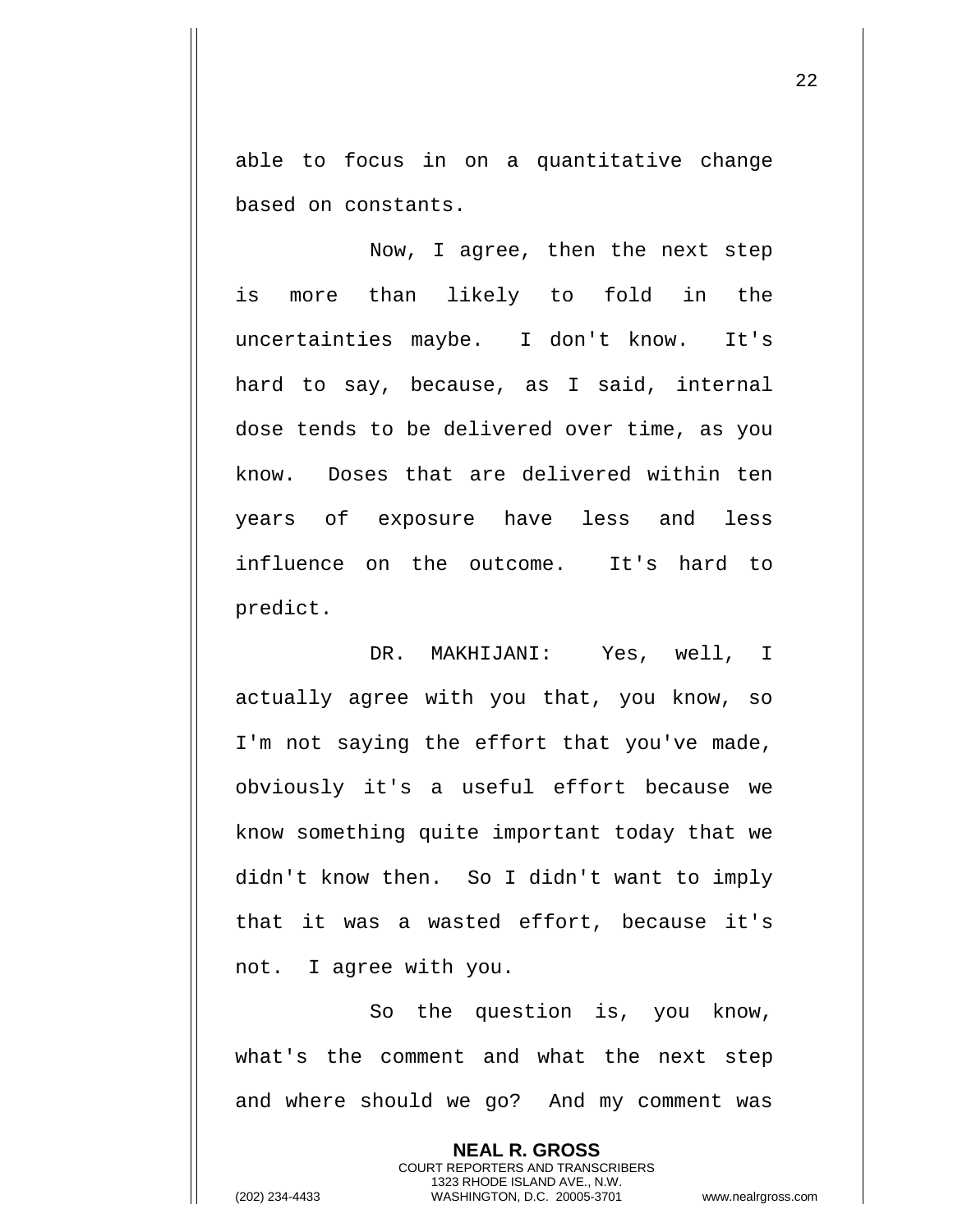simply directed at the idea that the sufficient accuracy question generally comes up, as you know, in relation to internal exposure.

And if that's the issue to resolve, then, you know, maybe in the same way that you've done external exposures there could be a single sort of incidentrelated exposure at the start of employment, you know, in the way that you've done the sort of Savannah River, you know, what was it, high-five model, a similar approach to, you know, applying a dose corresponding to the uncertainty at the start of an employment, or an intake at the start of an employment and letting the doses and Probabilities of Causation unfold from that might tell us something about how accurate we need to be.

I mean, if it's even a very large dose doesn't change the outcome, then, you know, you're in pretty good shape. But, you

> **NEAL R. GROSS** COURT REPORTERS AND TRANSCRIBERS 1323 RHODE ISLAND AVE., N.W.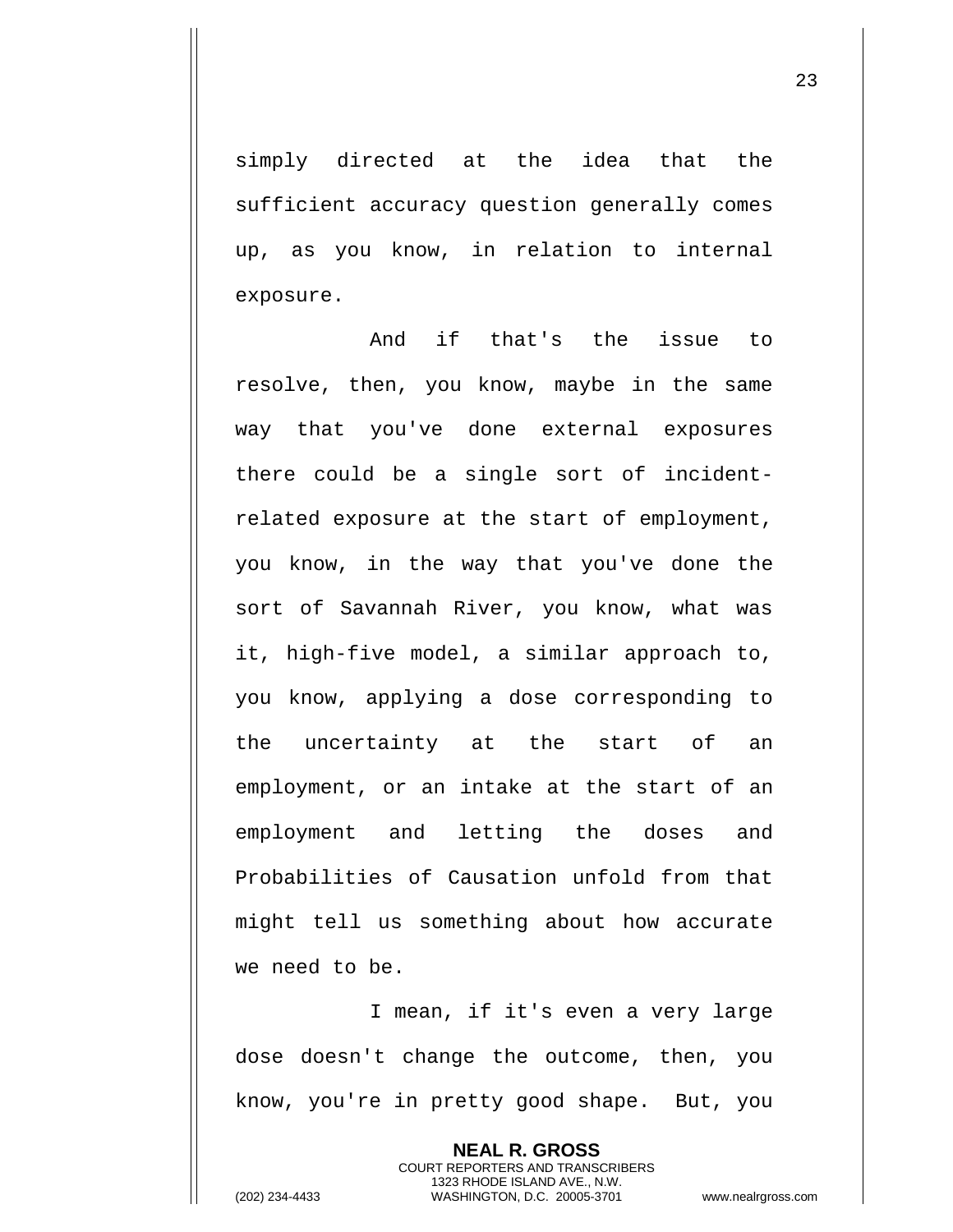know, if a few nanocuries can make a significant difference, you know, then there will be pretty big issues.

DR. NETON: And maybe the situation would be to look at the subset of these 175, because we're looking at cases between 45 and 50 that had internal exposures that contributed to the PC. My gut feeling is that many of them did because that's when you get the biggest doses.

It's pretty hard to get a PC that's in the 45 percent range based on external exposure, has been my experience, except maybe for those people that worked in the very early years, like at Mallinckrodt or something. For solid cancer you need tens of rem exposure to get into that range, if not higher. And that's only usually doable with internal exposures to what I would consider as target organs or metabolic organs.

DR. MAURO: Jim, this is John. I

**NEAL R. GROSS** COURT REPORTERS AND TRANSCRIBERS 1323 RHODE ISLAND AVE., N.W.

24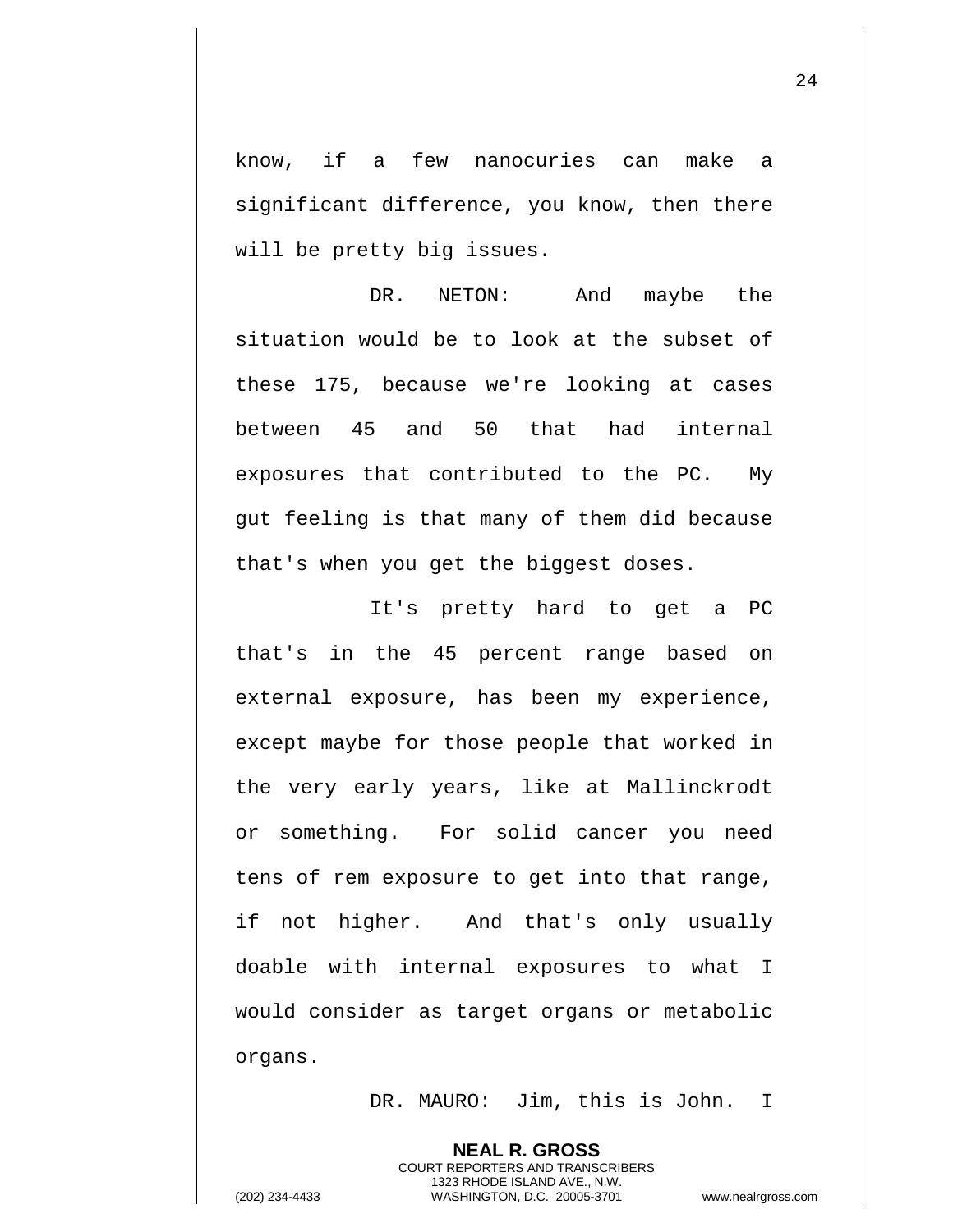have a question along these lines, because Arjun has a great question. If we were to assume -- this is a thought problem. Now, you delivered 100 millirem to organ of concern. Take the time period prior to diagnosis that you felt, this is a judgment call, would sort of maximize the latency consideration.

Now, if that dose, that 100 millirem were delivered by, let's say, tritium to the organ or delivered by an internal photon emitter or beta emitter as an internal dose in that year, would anything change?

DR. NETON: Yeah, I mean -- well, I'm not sure about tritium. But I know for all internal doses the minimum uncertainty is a GSD of three on the internal dose estimates.

DR. MAURO: So you would deliver it that year, but instead of it being a fixed value it would be 100 millirems

> **NEAL R. GROSS** COURT REPORTERS AND TRANSCRIBERS 1323 RHODE ISLAND AVE., N.W.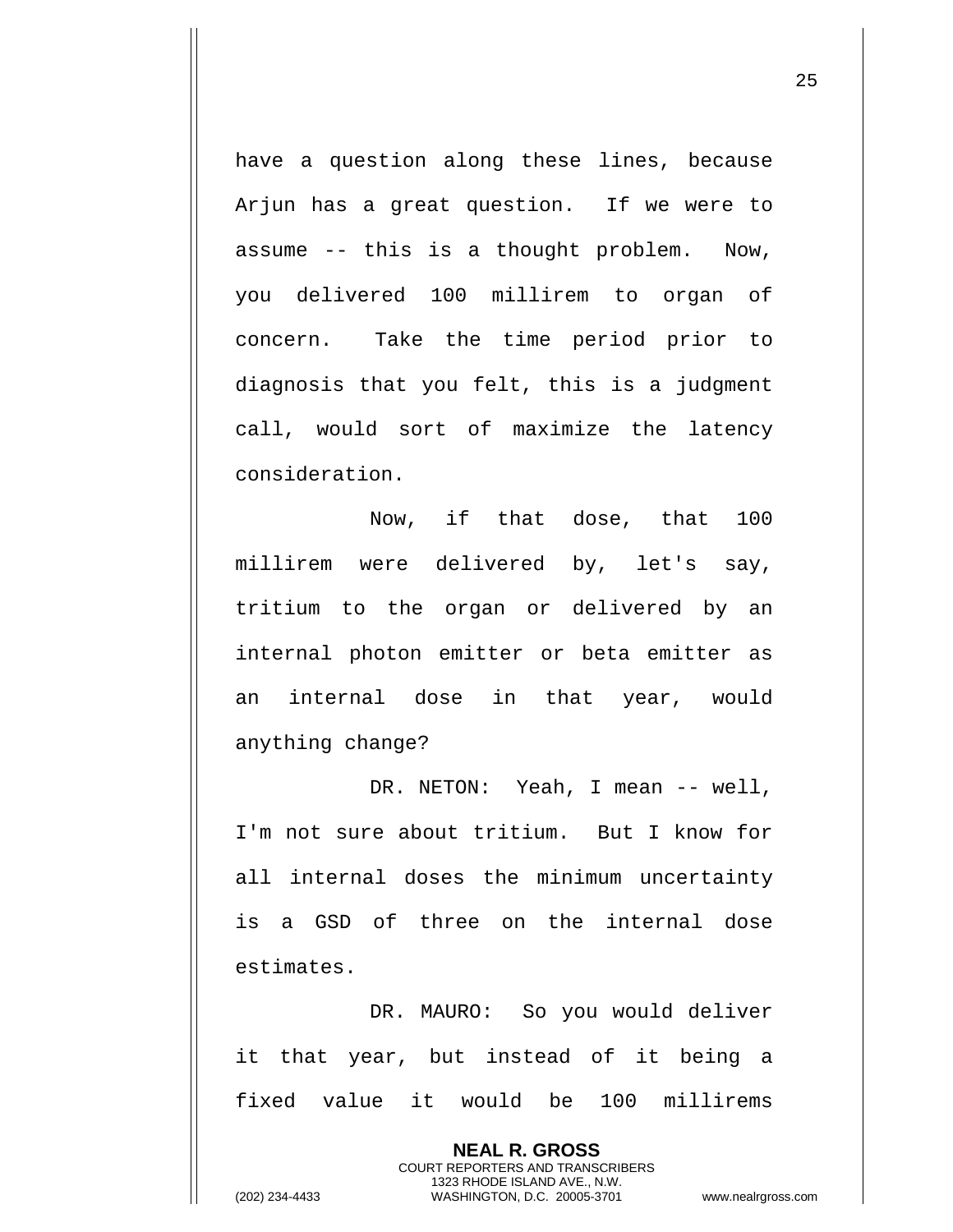delivered to that organ. But it would have a distribution on it which could give you an end tail that could change the picture.

DR. NETON: Yes.

DR. MAURO: Okay.

DR. NETON: But you've got to be careful. That's a GSD, that's a log-normal distribution, then I'm not sure what you're comparing it to. See, now you're talking theoretical. You would add -- I don't know what you would add even.

DR. MAURO: Thanks. No, no, I didn't realize that -- if you did it as an internal as opposed to a fixed, deterministic number of 100 millirem, you would be forced into a situation where you would have to factor in this --

DR. NETON: 95th percentile values for internal are put in as constants.

DR. MAURO: Okay. So then would it be correct to say, if we defined this as an internal scenario that we actually did,

> **NEAL R. GROSS** COURT REPORTERS AND TRANSCRIBERS 1323 RHODE ISLAND AVE., N.W.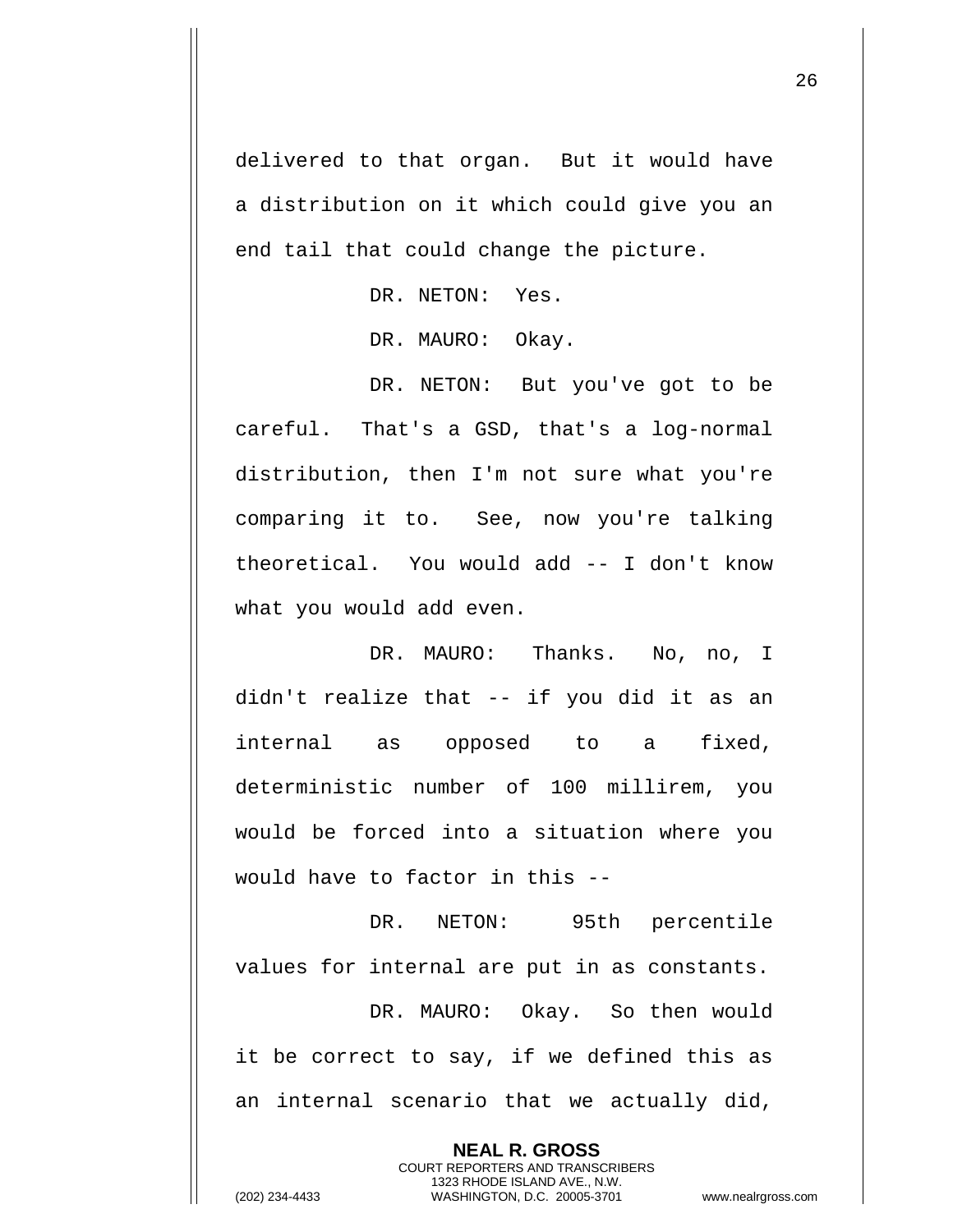that was actually done, but you said that, no, we're going to assume it's an internal scenario where we have a fixed constant 100 millirem at the 95th percentile, which was 100 millirem.

DR. NETON: Right.

DR. MAURO: Would you have the same result?

DR. NETON: Wait a minute. Say that again.

DR. MAURO: In other words, I'm trying to find a way to see if there is any parity between what you did and how it might have relevance to internal exposure.

DR. NETON: Right.

DR. MAURO: And the way I'm thinking about is you explained that internal does make things more complex because when you assign that internal dose to an organ, in a given year, you would assign a distribution. You would have a distribution around that 100 millirem.

> **NEAL R. GROSS** COURT REPORTERS AND TRANSCRIBERS 1323 RHODE ISLAND AVE., N.W.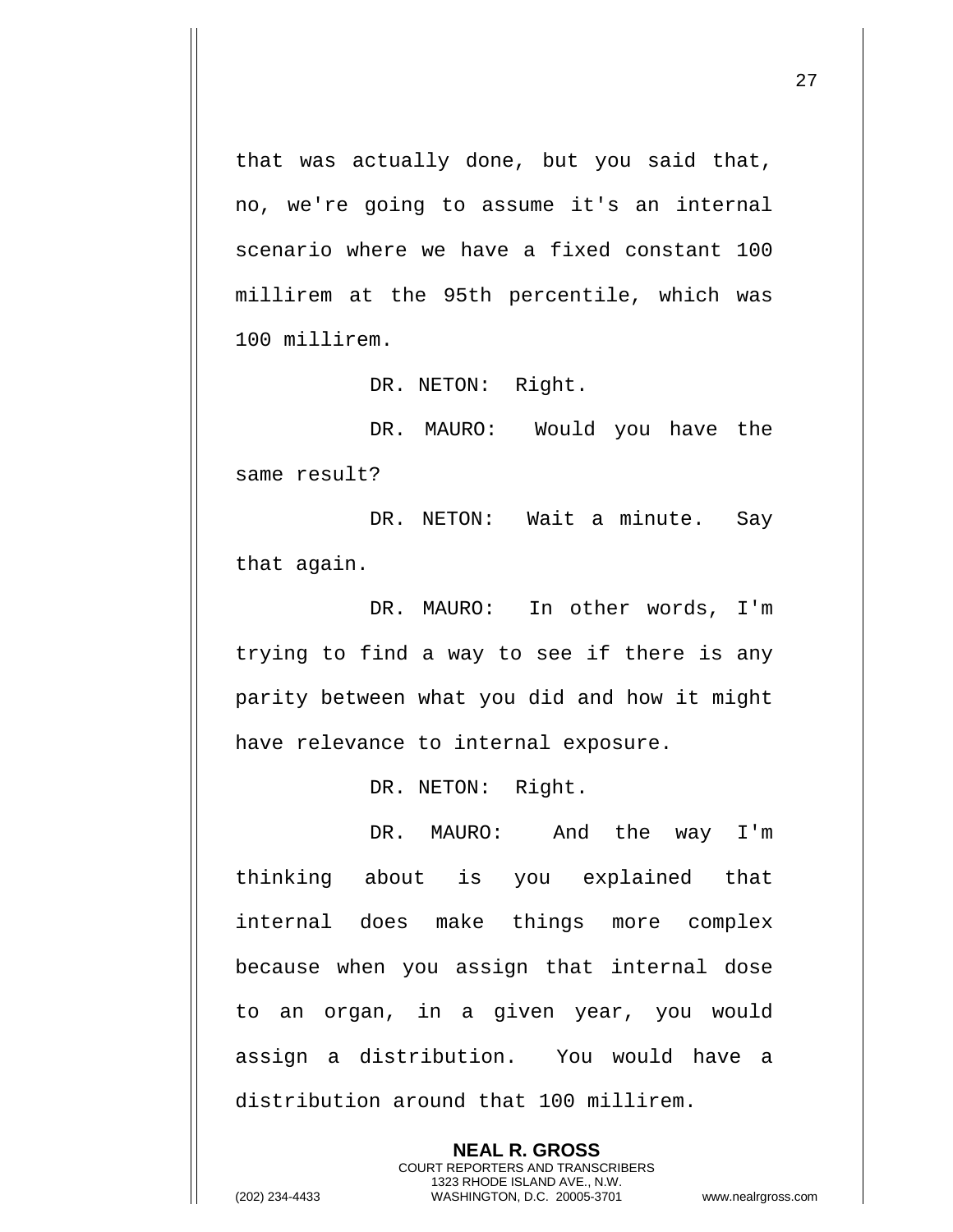But if we were to define that 100 millirem, no, no, that wasn't the median of the distribution. It was, the 100 millirem is your 95th percentile deterministic internal dose.

Does that question make sense? In other words, define the internal dose in terms of the bounding dose, and saying if it were 100 millirem for the bounding without any uncertainty, but it was delivered internally on that year to that organ, would the results come out the same?

DR. NETON: I'm still not following you.

DR. MAURO: Is the question coherent? I'm not sure if I'm even posing a question that -- it seems -- I'm just thinking about -- see, depositing energy in tissue and in organs, in my mind, does it really matter if it's depositing that energy in that year by an internal emitter or by an external source? And so I'm just thinking,

> **NEAL R. GROSS** COURT REPORTERS AND TRANSCRIBERS 1323 RHODE ISLAND AVE., N.W.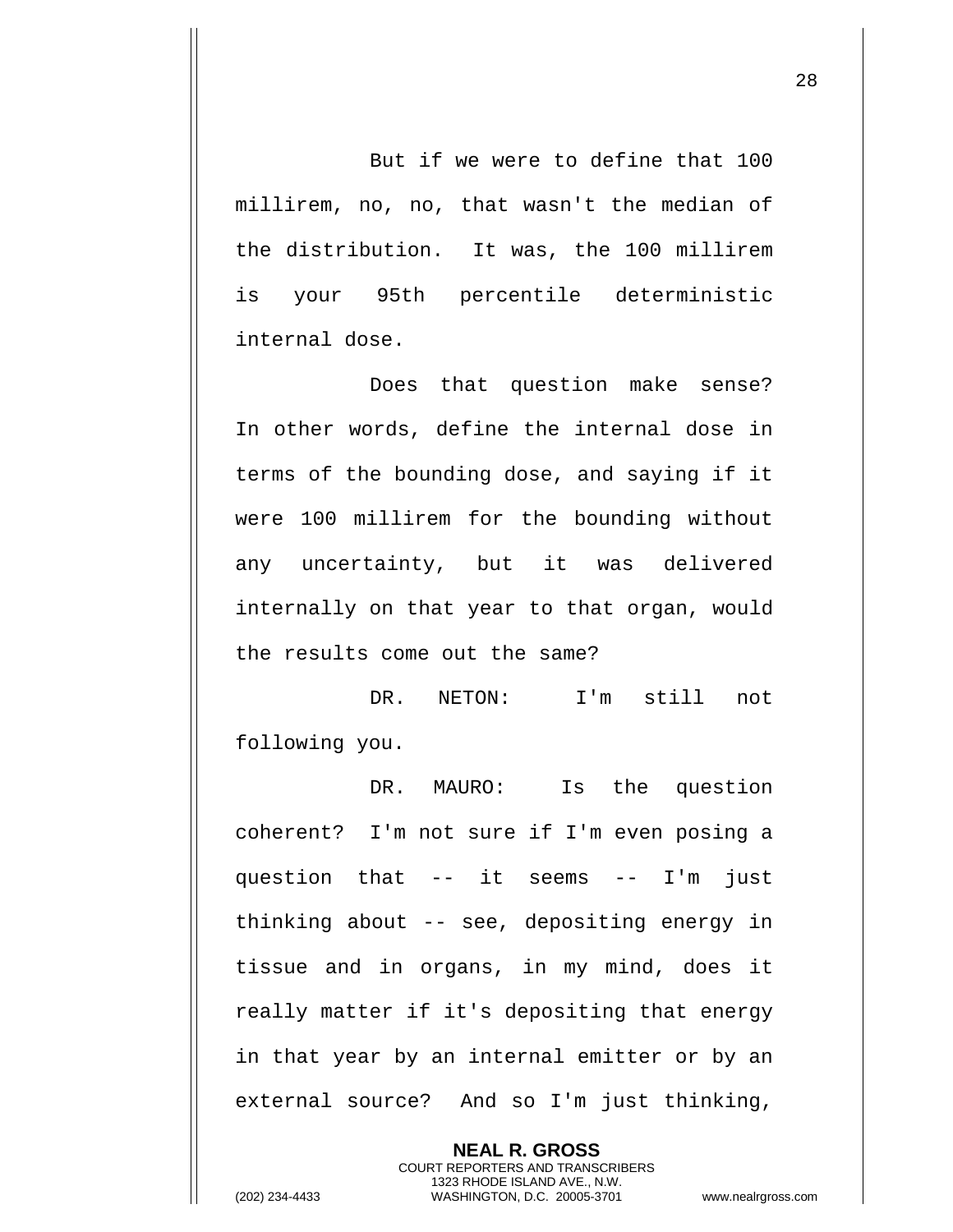in the simplest way, well, why should that make a difference?

DR. NETON: Well, you know, it also just came to mind that you also have the radiation effectiveness factors folded in there, too.

DR. MAURO: Yes.

DR. NETON: So those make a difference.

DR. MAURO: Right, both beta and alpha have that factor.

DR. NETON: Part of this is leading me to think that there's so much variability in the internal that it may have to have a big change in order to see a difference, because, you know, you're adding a slight -- you know, we're talking about a ten percent change.

You know, I think in September we were talking about coworker models that maybe had a ten percent change in value. Okay, let's say the value, the dose value

> **NEAL R. GROSS** COURT REPORTERS AND TRANSCRIBERS 1323 RHODE ISLAND AVE., N.W.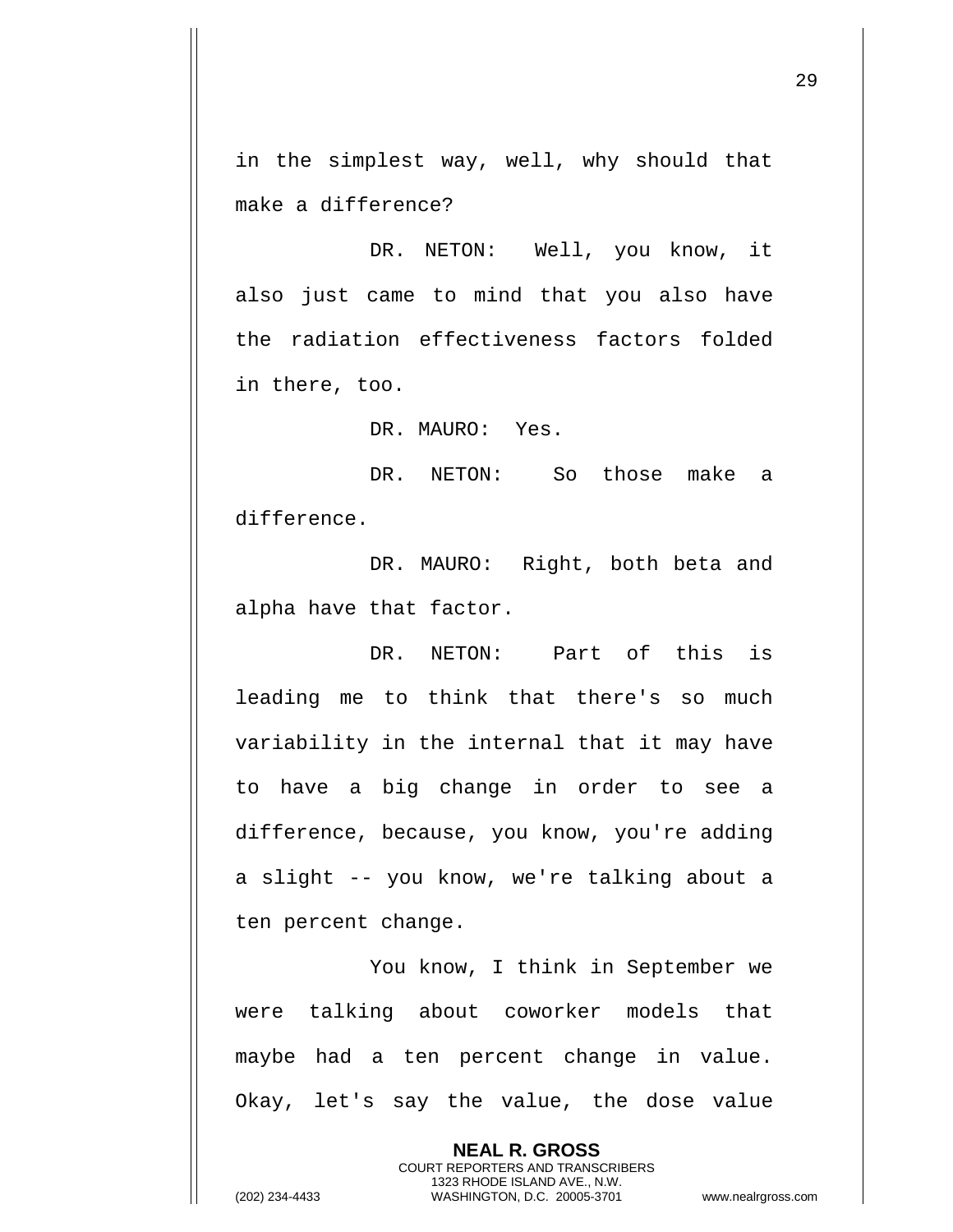changed by ten percent. Well, you know, you've got to raise the effectiveness factor uncertainty, you've got all these other uncertainties in there that -- although, you know, if you do change, as we well know, if you change the central estimate you're going to change the PC by a proportionate amount because, you know, it's not changing - changing the distribution is a different beast then just changing the central estimate. I don't know.

CHAIRMAN MELIUS: So, this is Jim Melius. Is there an example we could develop that we could try to illustrate that? I mean, is there a scenario that you could -- what's the next step that would be useful? Do we want to try look at that in some sort of example?

DR. NETON: I think it could be. At the top of my head, I can't think this through right now. But it's possible that we could come up with some other test.

> **NEAL R. GROSS** COURT REPORTERS AND TRANSCRIBERS 1323 RHODE ISLAND AVE., N.W.

(202) 234-4433 WASHINGTON, D.C. 20005-3701 www.nealrgross.com

30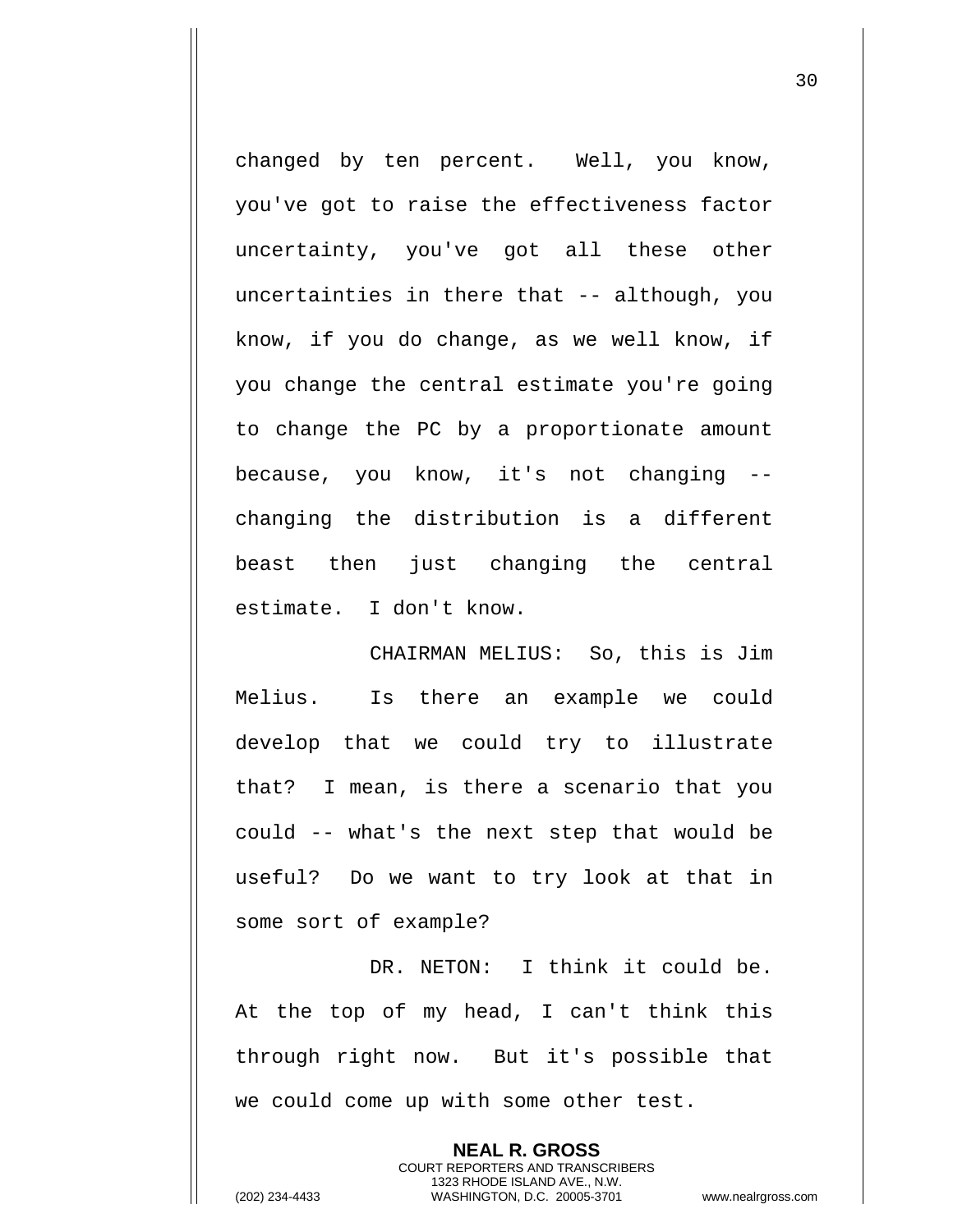CHAIRMAN MELIUS: I know they want to try to do it sort of comprehensively because there's lots and lots of --

DR. NETON: I would like to explore the idea that I sort of broached last time, though. Maybe it's embedded in this analysis. I don't know.

But, you know, we were discussing the fact that, you know, we have a coworker model that, in my opinion, is -- well, I'll call it a general exposure model. And that general exposure model admittedly includes a series of potential strata, because it's one size fits all.

We've acknowledged that. And so there may be embedded in that model different strata that have different distributions, agreed. But what we've done is we've developed sort of an approach where we have sort of a two cell exposure matrix now where we said if we believe that the exposure to that unmonitored worker, you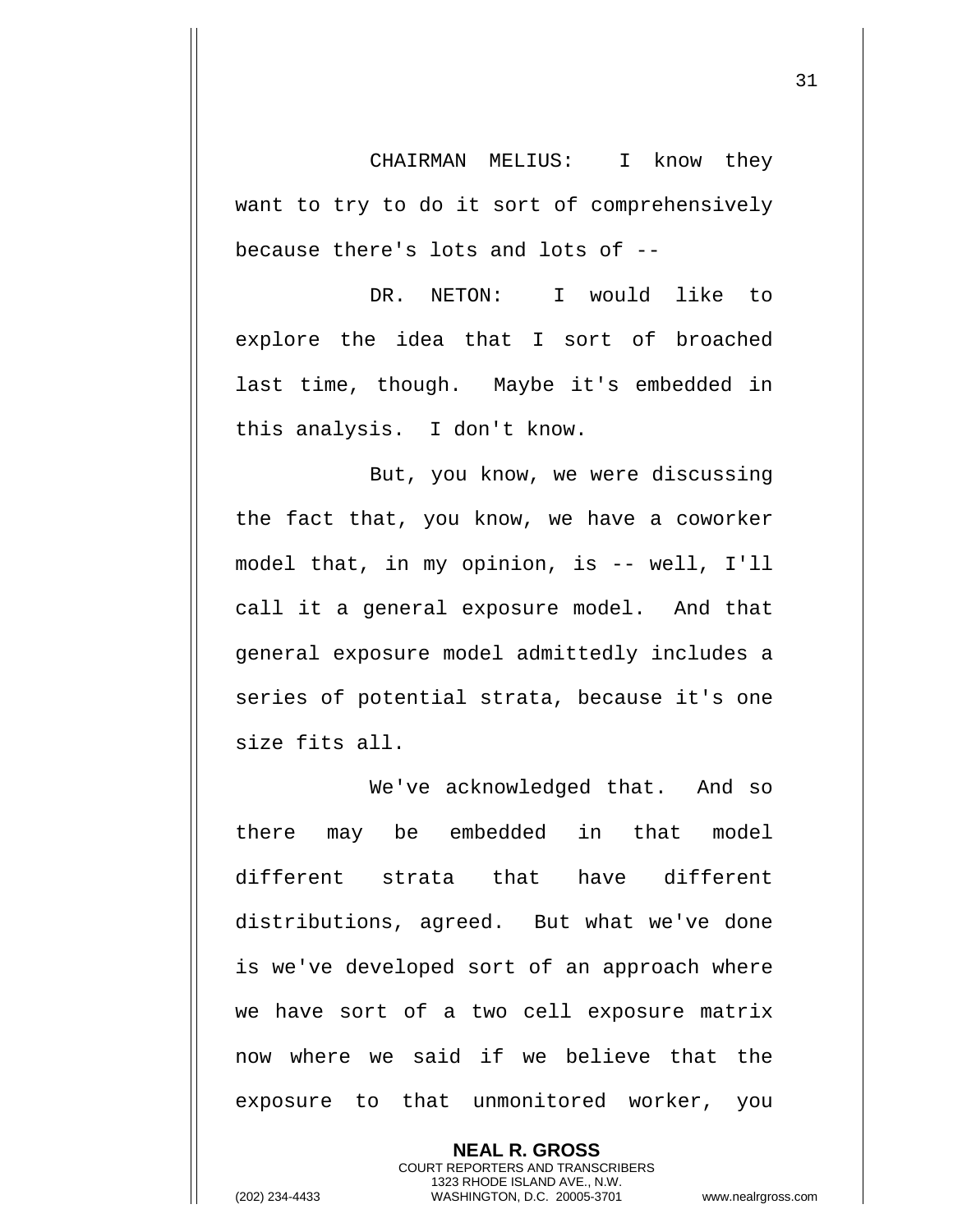know, you have a monitored worker exposure coworker.

But now you're going to apply that, a monitored exposure distribution of workers, you're going to apply that to the unmonitored worker. If that worker does not appear to have been involved in heavy activity and intermittent exposure, that sort of thing, we'll use the 50th percentile with the full distribution, because clearly his exposure would not have been high end.

But then we've got the other approach where we say, well, this person looks like he could have been exposed because he was working in radiological areas and doing something that could have generated airborne materials. By default, then, and this would apply to all construction and trades workers, we will assign the 95th percentile of the distribution, recognizing that we know that there's a number of other strata buried in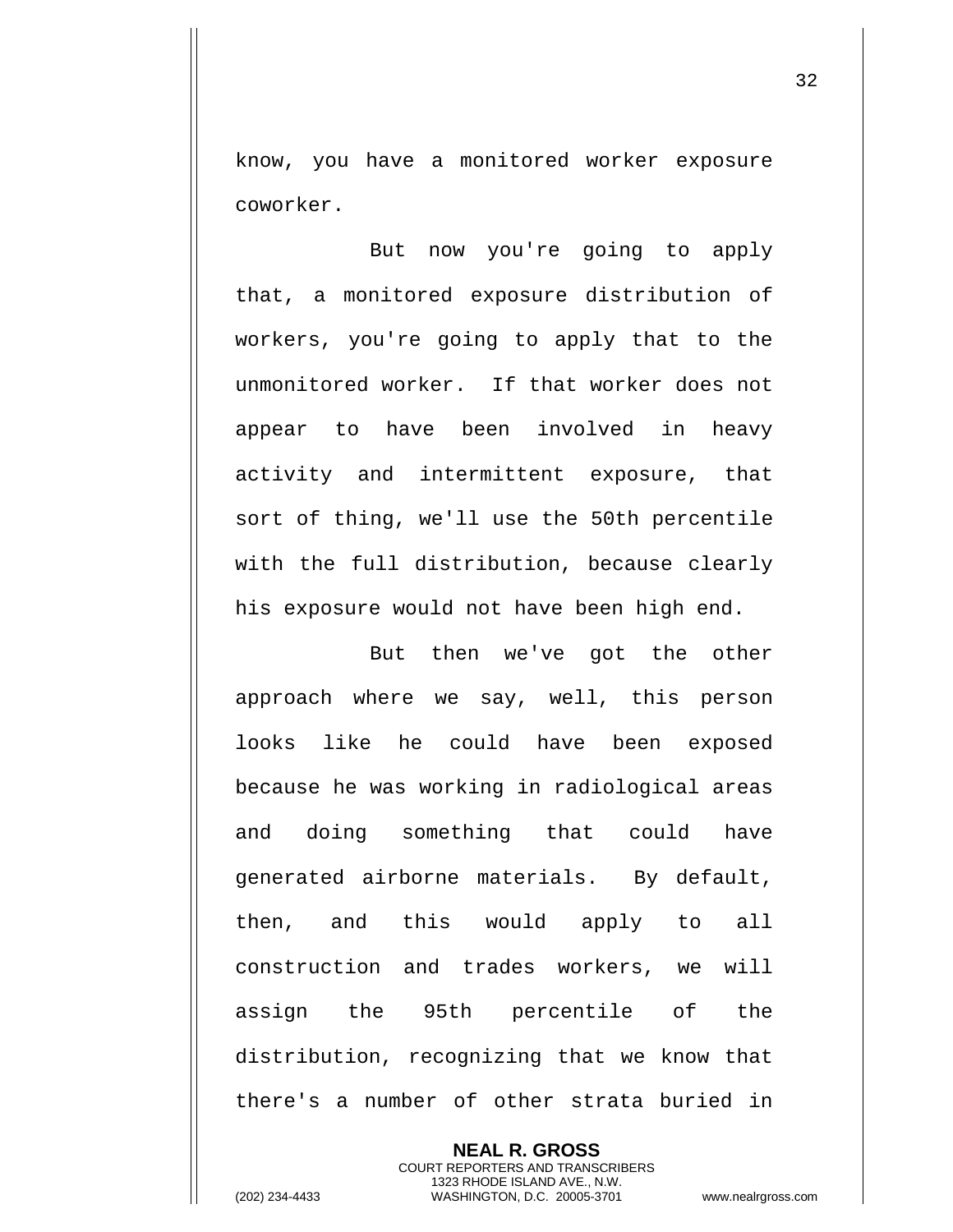there.

But we're saying we're willing to accept the fact that there's at most a five percent chance that his exposure was higher than that. Now, if we go and pull out the strata for these construction workers, now we have a better representation of the potential exposure of that group, I would suggest that we wouldn't give the 95th percentile anymore.

We would assign the geometric mean and the full distribution to that population because it's a better known, better characterized population. So then the trick is, what is the practical significant difference? How high does the mean of that strata have to be to exceed the 95th percentile? The mean and the distribution applied to that worker, how much higher does that have to be to exceed the 95th percentile of what I'll call the general exposure model?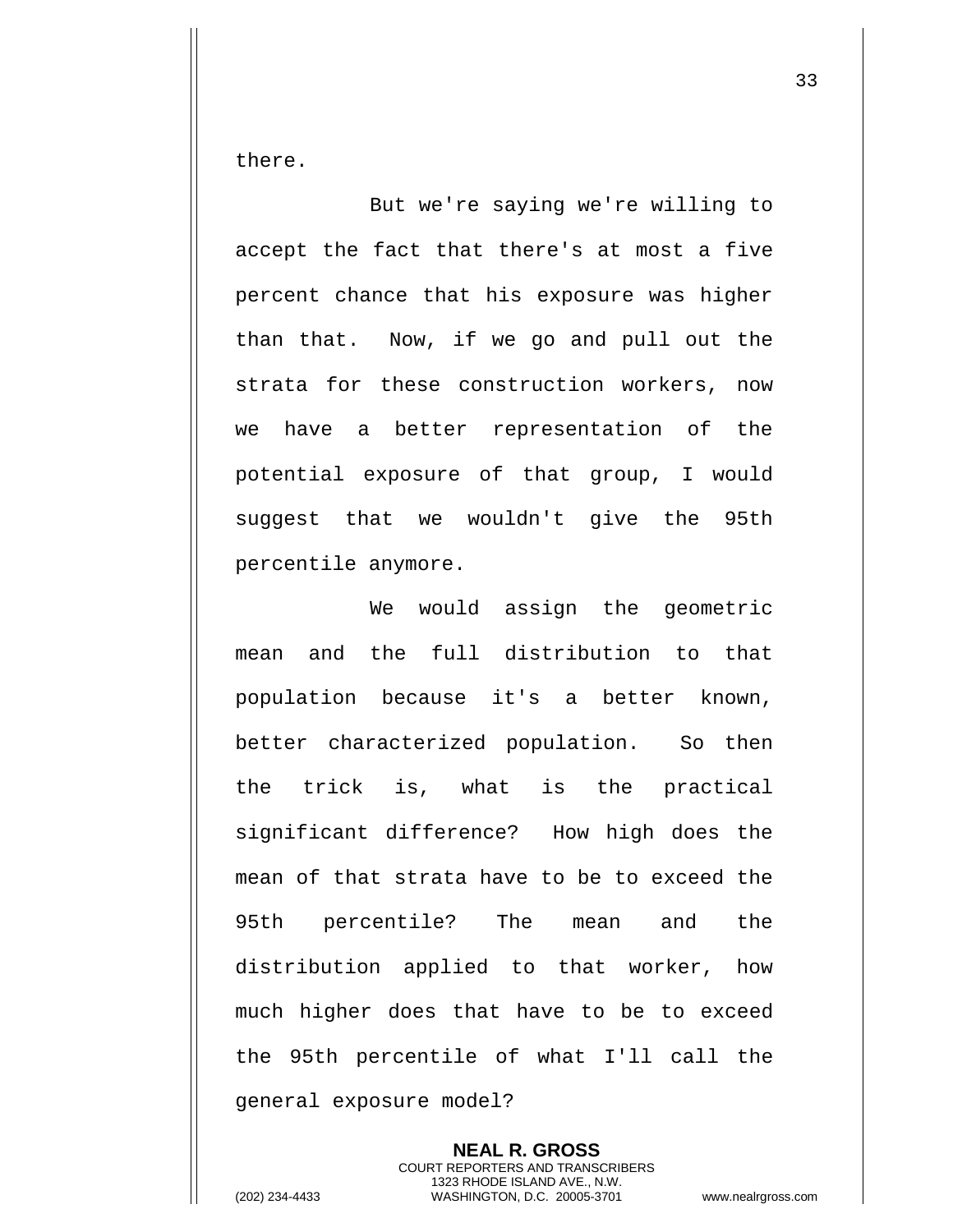And I think that, to me, is a relevant test. I don't know any other way to put it. But it just seems that's the way one should approach this. I've thought about this a ton in the last week. And that's what I've come down to, at least in my mind, as an appropriate comparison.

DR. MAKHIJANI: This is Arjun. I think that sounds like a good idea. I mean, I haven't thought about it as much, hearing it for the first time. But it sounds like a pretty good idea to me.

But if we're going to apply some numbers, I would like to see some test where we try to gauge -- I guess this is one way of gauging the uncertainties, but we will be back, if we are to pull out the distribution for that stratum that you're going to compare it to where you're going to take a median or the full distribution and compare it in the 95th percentile of the general distribution, then you're going to run into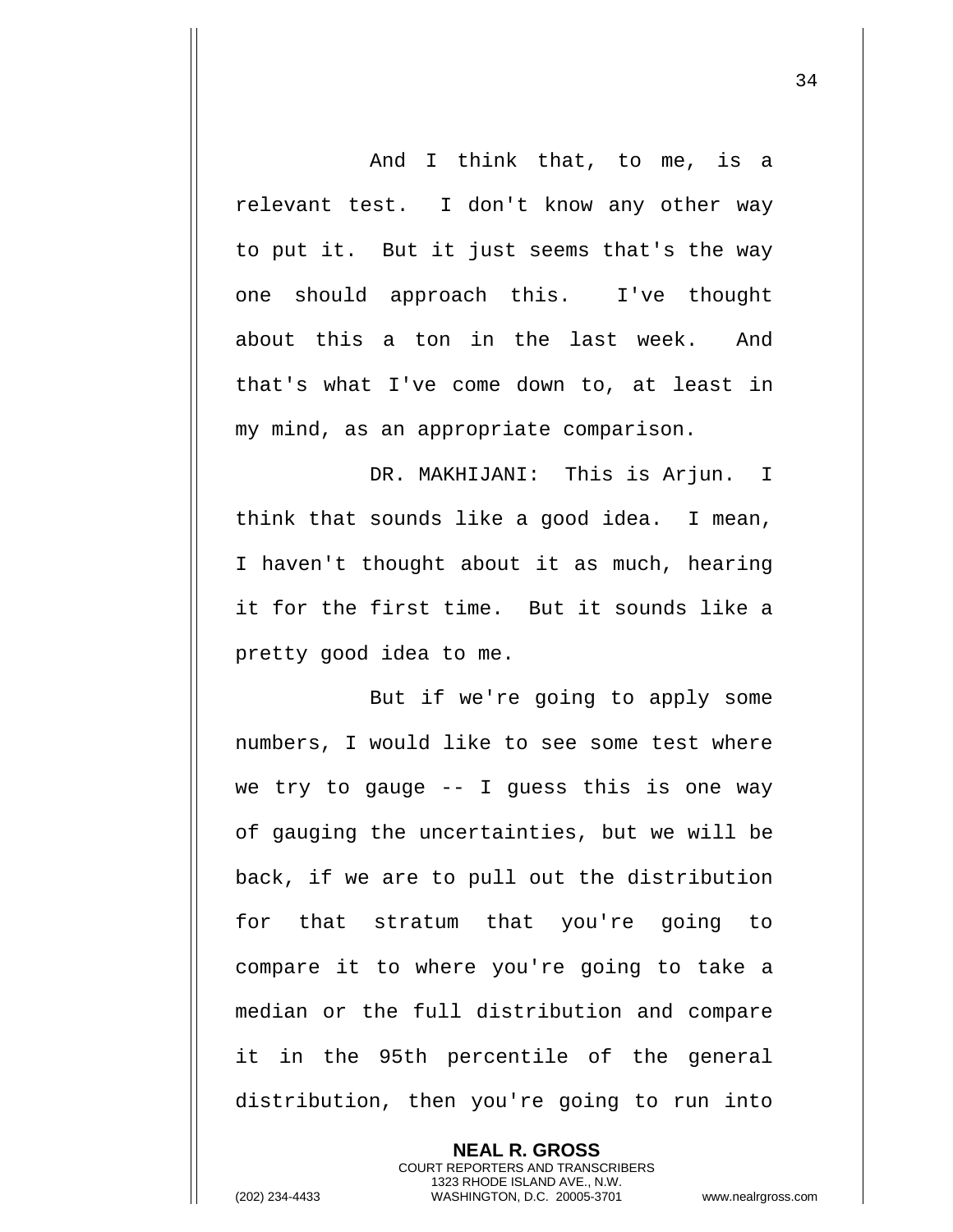this problem of how you extract the stratum and how you develop a distribution.

And I think, you know, that's been a pretty big hurdle. I think, in principle, the kind of test that you're talking about would appear to be I think a good starting point.

DR. NETON: Well, I think all of the other caveats apply in that you have to demonstrate that the strata that you pulled out is that, you know, the workers were monitored, they were being represented as the highest exposed or represented the workers, you know, all the sort of things that apply to coworker models.

But then when you do that comparison, I think it might be doable with the approach that we were just talking about, because if you can add -- it's not intuitively obvious how the Probability of Causation -- what the difference of the Probability of Causation is if you compare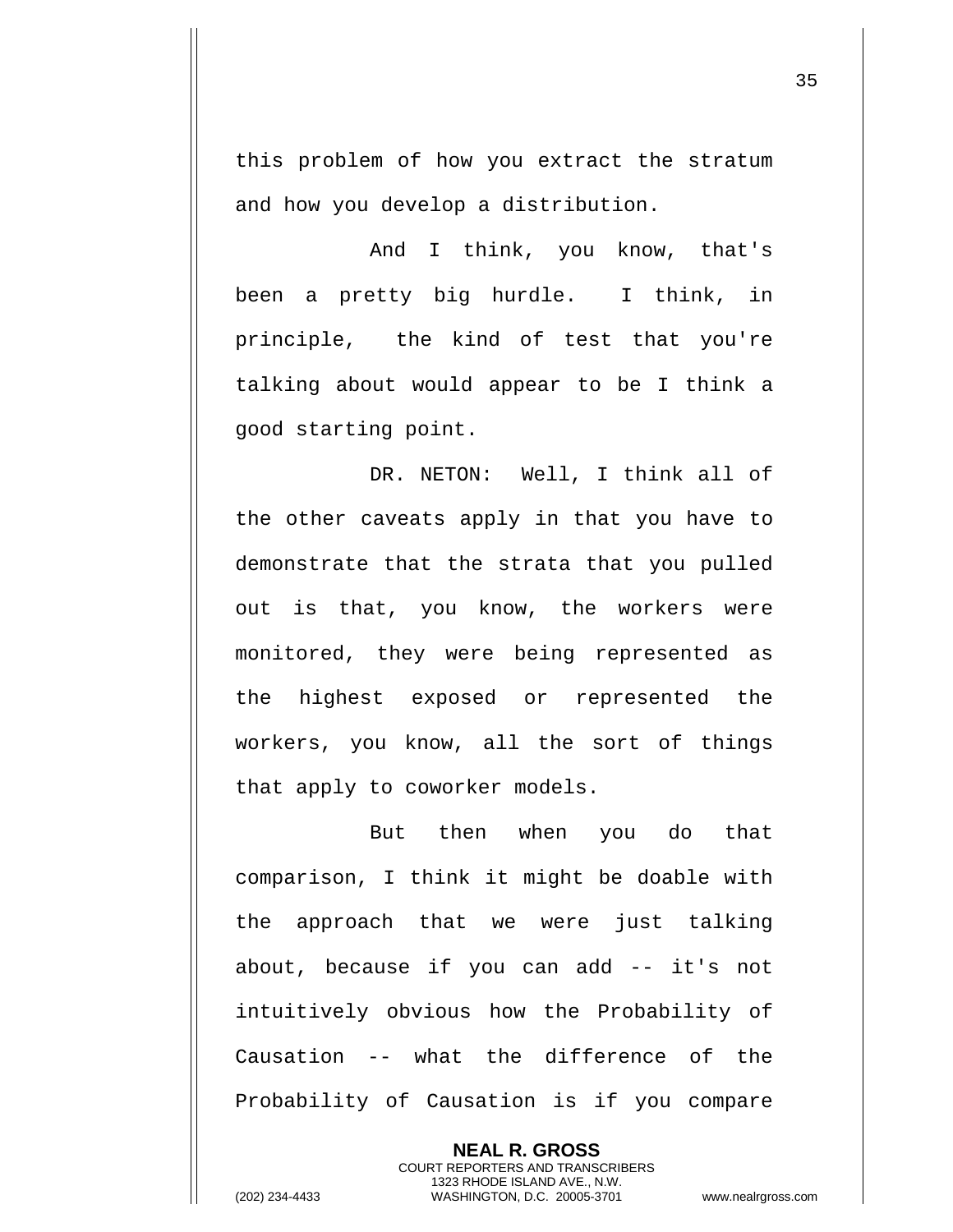the full distribution versus the 95th percentile.

We have done this in the past. Dave Allen and I talked about this earlier in the week, or I guess earlier last week, that it seems to us that assigning a full distribution is very akin to assigning an 87th percentile as a constant. I can't prove that right now.

But I think that's kind of - it's going to be variable depending on cancer levels. But that's probably a fairly good number. So then how much higher does that distribution have to be for that 87th percentile to exceed the 95th percentile of the general model?

And I think we can test that. I think that's a testable -- it's sort of similar to what we just did, testable over claims to come up with some ranges. And it's never going to be the same for everybody.

> **NEAL R. GROSS** COURT REPORTERS AND TRANSCRIBERS 1323 RHODE ISLAND AVE., N.W.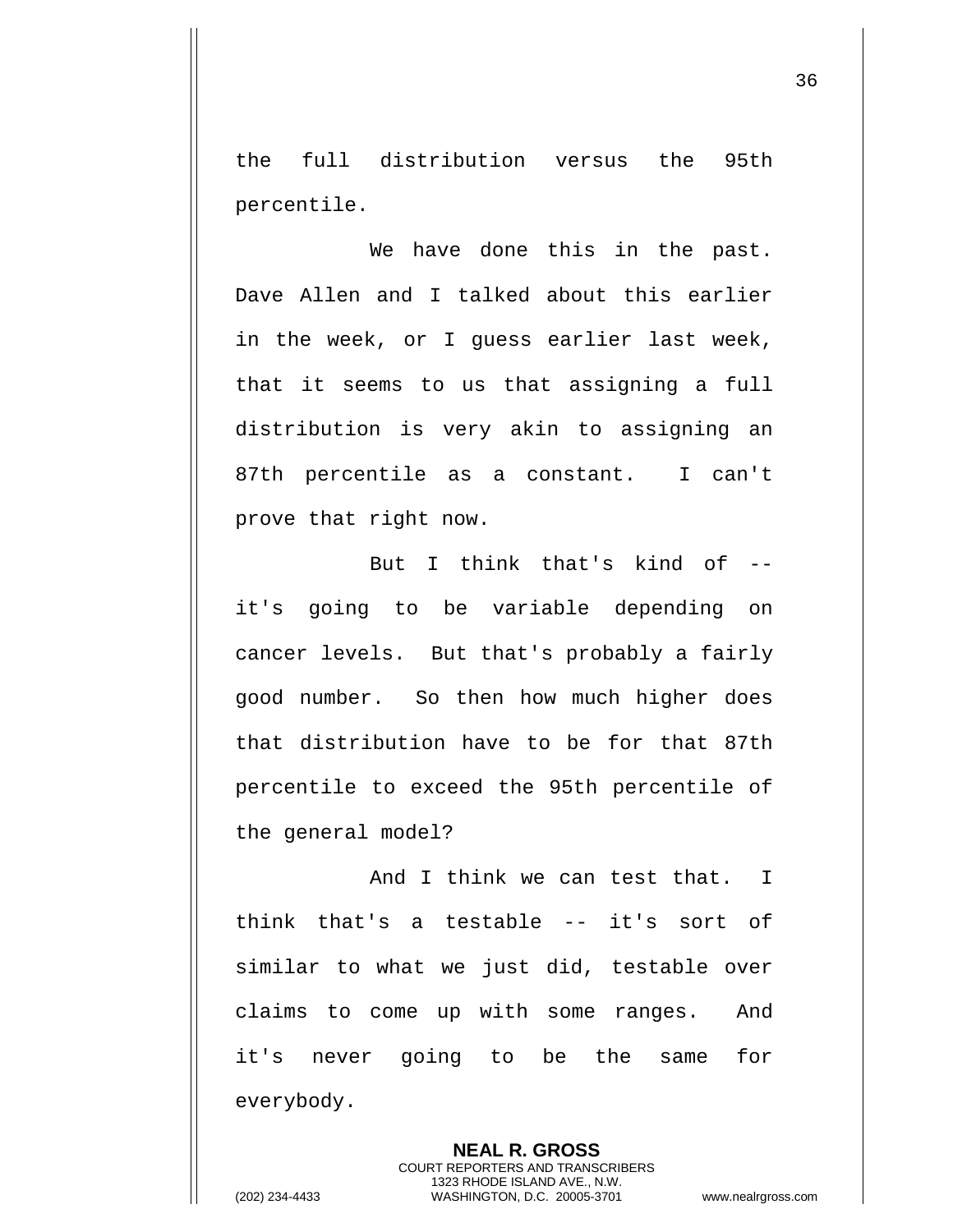But I think we can show -- in general, I think what you'll find out is that it's going to take quite a bit of difference in -- the stratified model would have to have a pretty much higher geometric mean to overcome claimant-favorability of assigning the 95th percentile of the general model.

I'm almost certain that's true. But we have to test that.

MEMBER ZIEMER: Dr. Melius?

DR. NETON: Hello?

MEMBER ZIEMER: This is Ziemer. Yeah, I think what Jim is suggesting makes sense. But, you know, we're going to have to try that. We're sort of in the same boat as we were when we talked about the external adding 100 millirem and seeing what the results were. It seems to make sense conceptually, but I would certainly like to see what it looks like with some actual values.

> **NEAL R. GROSS** COURT REPORTERS AND TRANSCRIBERS

1323 RHODE ISLAND AVE., N.W. (202) 234-4433 WASHINGTON, D.C. 20005-3701 www.nealrgross.com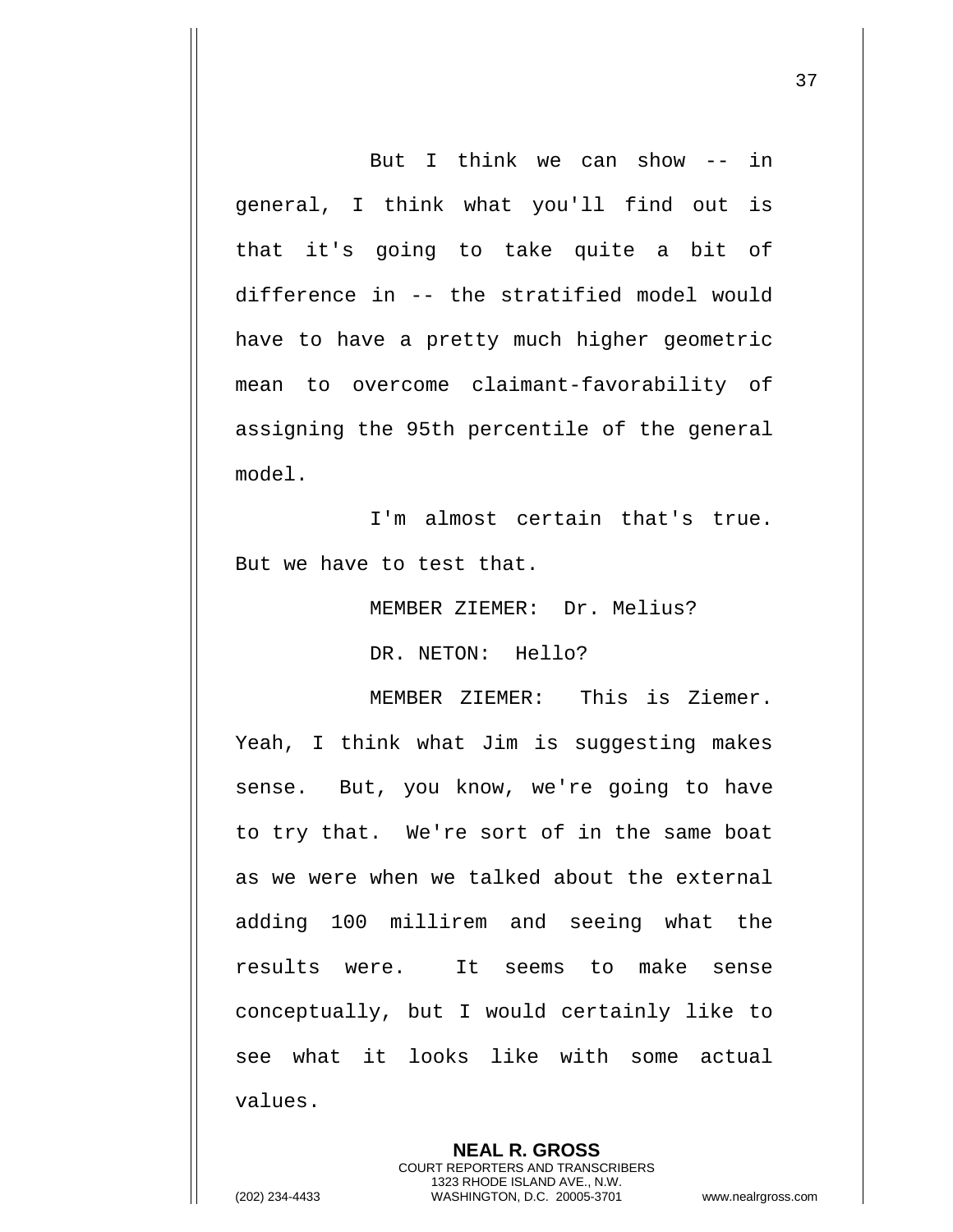DR. NETON: I agree, Dr. Ziemer. I really can't even begin to articulate how this would happen, but I think it is doable. We would have to look at the data that we have.

MEMBER ZIEMER: Right, right.

DR. NETON: And run through some general scenarios. And as we did before, I could actually, you know, put a straw man out for everyone to look at and make sure that we're on the right path and then move forward once I get, not agreement, but general, you know, feedback from the group.

MEMBER ZIEMER: And I think we'd get a better feel for some of Arjun's concerns, because those certainly make sense as well. And maybe this will give us some insight as to what direction to go at that point.

DR. NETON: Yeah, and we've kind of got the pieces of this for Savannah River, I think, in place to some degree. I

> **NEAL R. GROSS** COURT REPORTERS AND TRANSCRIBERS 1323 RHODE ISLAND AVE., N.W.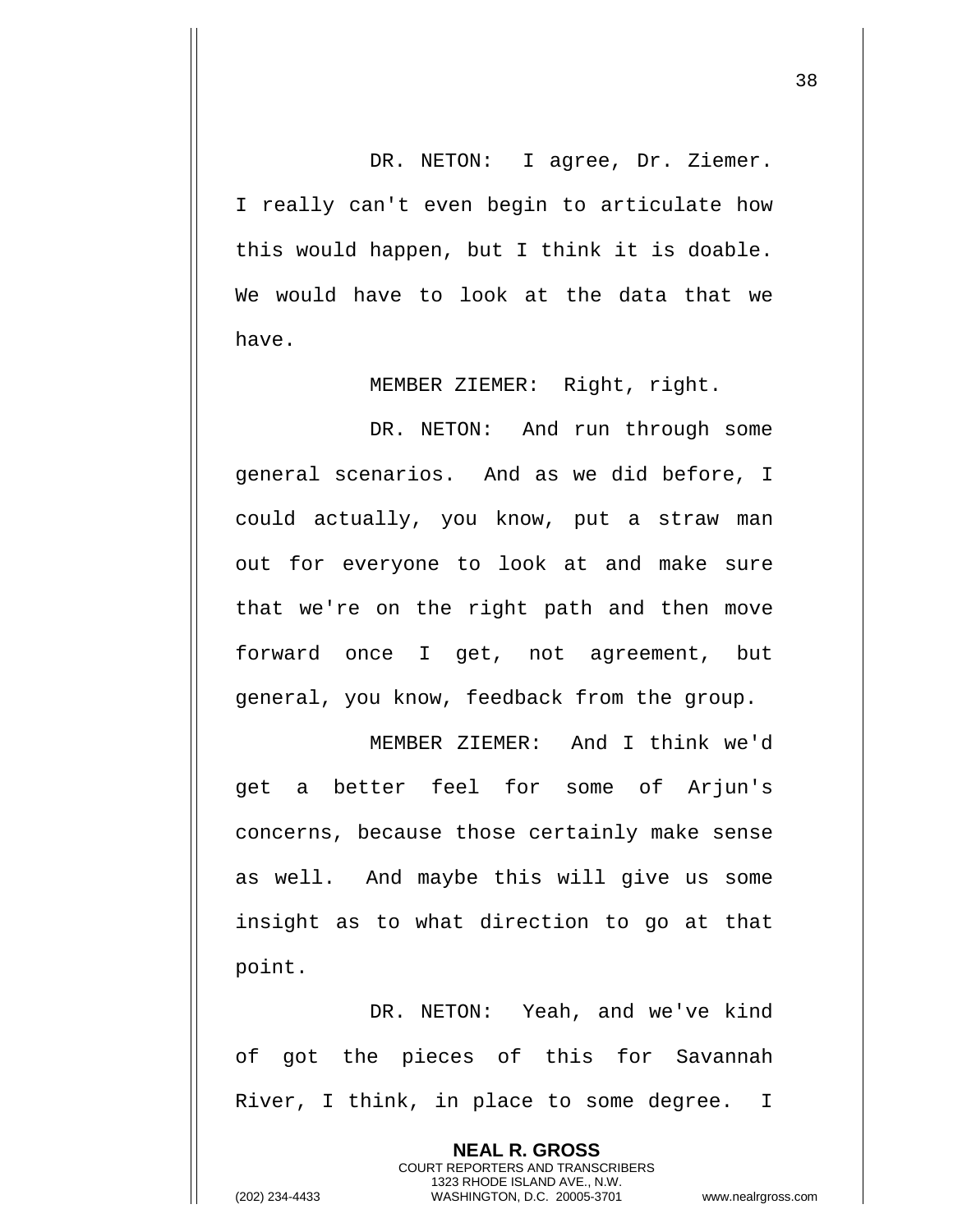mean, we've got stratified.

See, the other situation is it's not possible to stratify everywhere. You can only stratify where you have, you know, the data, like we have in Savannah River. It's bothered me that we're saying, well, we're going to stratify. If you decide to stratify and you can't stratify another site, what does that mean?

I think this gives you sort of a semi-quantitative way of looking at data saying, you know, yeah, but look at how much is going to have to change in order for that to overcome the 95th percentile. So it may inform us at other sites as well. I don't know.

DR. MAURO: Jim, this is John. I want to understand this a little better. We could use the example of comparing the totality of the data against, let's say, the construction worker.

Let's say you had the data set,

**NEAL R. GROSS**

COURT REPORTERS AND TRANSCRIBERS 1323 RHODE ISLAND AVE., N.W. (202) 234-4433 WASHINGTON, D.C. 20005-3701 www.nealrgross.com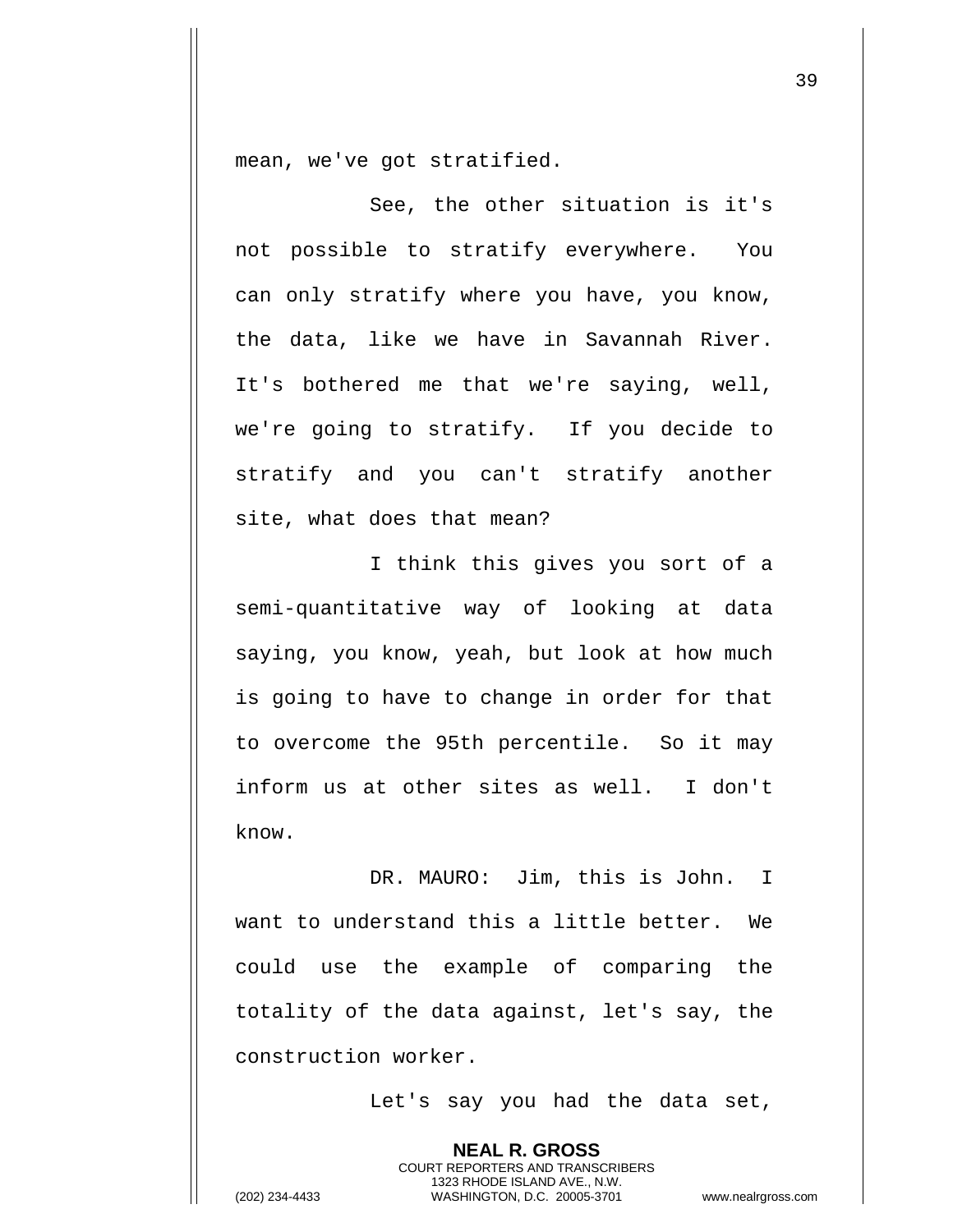you have a distribution which has, on the full data set, which has a 95th percentile value. Now let's say you were in a fortunate position where you have a subset of it, which we'll call construction workers.

And then you have sufficient data to build a distribution. Now, what would be the outcome that would be revealing? That is, if you found out that the 50th percentile of the substrata was below the 95th percentile, or would you be looking to see if the 84th percentile of the substrata was below the 95th percentile for the full distribution? What would be --

DR. NETON: In effect, that's sort of right. I mean, but you'd have to do some IREP runs and see how they came out. You would take the full distribution and use it. And you would take the 95th percentile and run it. And whichever one came out more claimant- favorable is the way you would go.

> **NEAL R. GROSS** COURT REPORTERS AND TRANSCRIBERS 1323 RHODE ISLAND AVE., N.W.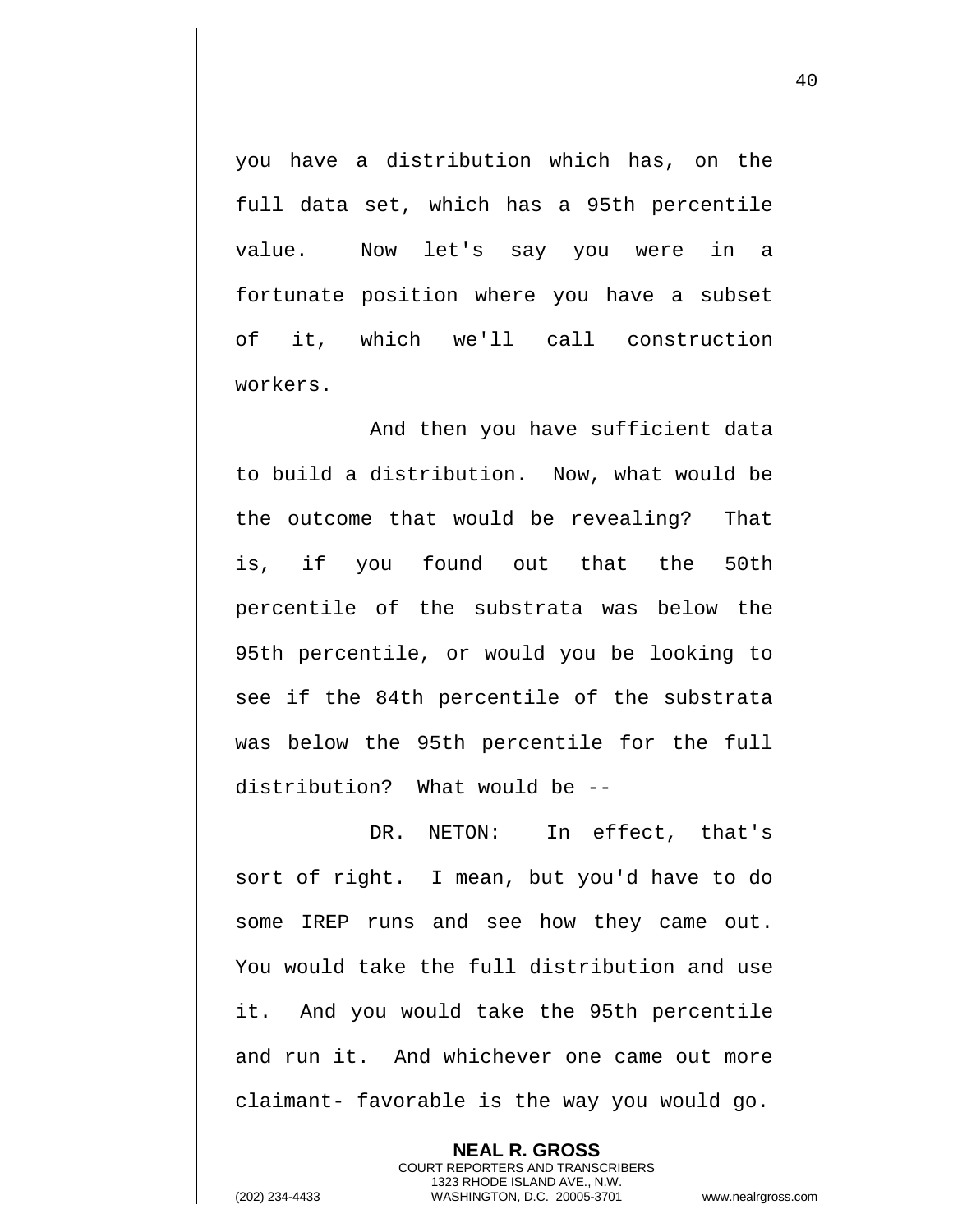DR. MAURO: Now, if you found that the outcome of the full distribution for the substrata had a -- and I'm not saying the 95th percentile, I understand the points you're making. But let's say it turns out you decided that certainly if the mean came in below the 95th percentile for the full set, if the mean of the substrata came in below the 95th percentile of the full set, that would be informative.

If the 84th percentile of the substrata came in below the 95th percentile, that would also be informative and encouraging. But if the 84th percentile of the substrata came in above the 95th percentile of the subset, what would that mean to you?

DR. NETON: To me, that would mean you need to stratify because you're not -- you know, you have just demonstrated that the less than five percent probability of a person exceeding the 95th percentile occurs

> **NEAL R. GROSS** COURT REPORTERS AND TRANSCRIBERS 1323 RHODE ISLAND AVE., N.W.

(202) 234-4433 WASHINGTON, D.C. 20005-3701 www.nealrgross.com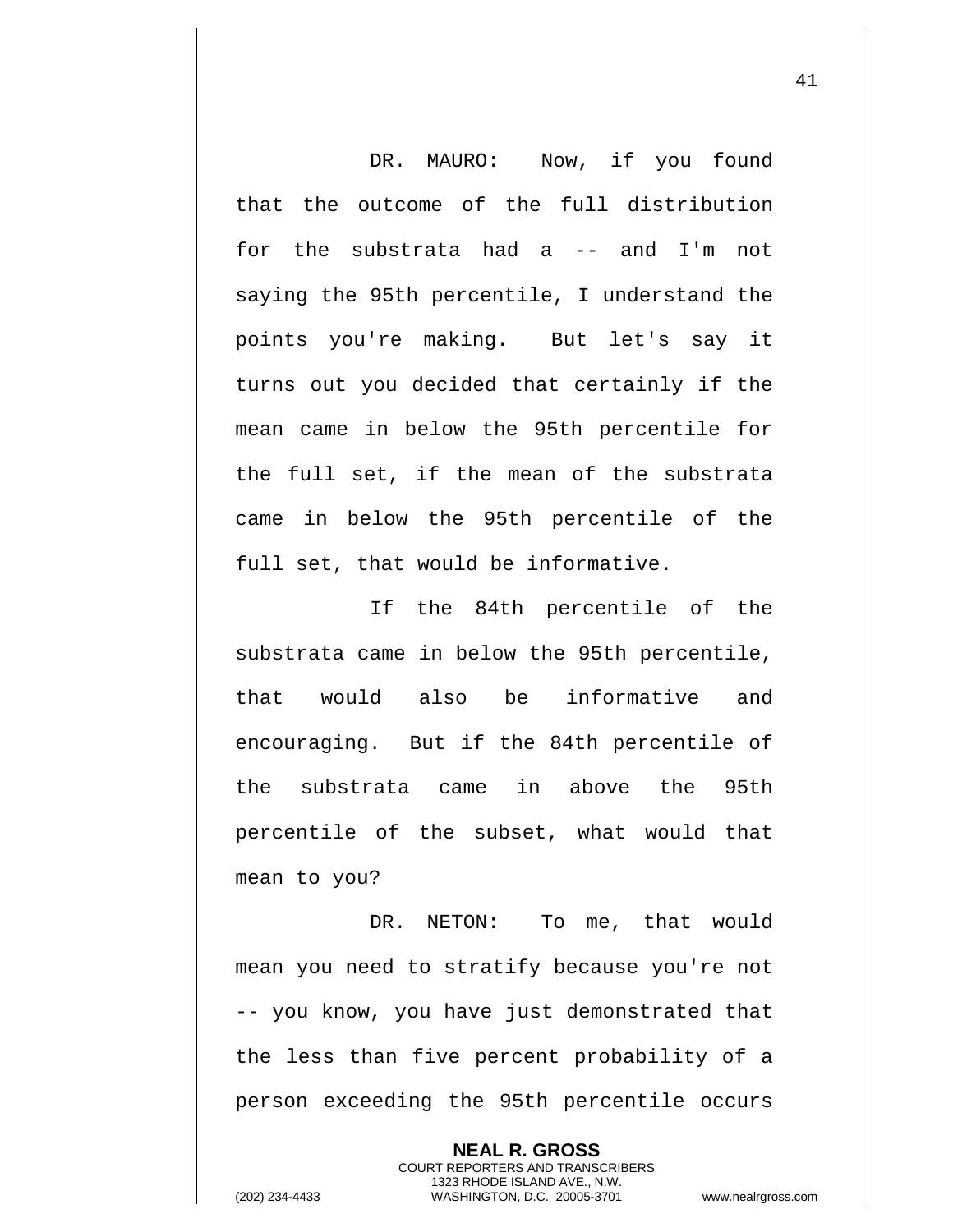in that strata.

DR. MAURO: So that's the thought process. So really the test that you're running is if you find that out that, that the 84th percentile of your substrata is less than the 95th percentile of the full, you have basically convinced yourself, and perhaps everyone else, that there's no reason to stratify.

DR. NETON: That's correct.

DR. MAURO: Good. That's very interesting.

DR. NETON: And that really, to me, is the nut of it all. Is the 95th percentile disenfranchising anyone because, you know, their data are all in this upper tail? And all I'm saying is, well, let's test that. Let's get the strata and test and see if the upper tail is not sufficiently, the 95th percentile is not sufficiently claimant- favorable. And if it's not then, by goodness, yes, sure, we'll

**NEAL R. GROSS** COURT REPORTERS AND TRANSCRIBERS 1323 RHODE ISLAND AVE., N.W. (202) 234-4433 WASHINGTON, D.C. 20005-3701 www.nealrgross.com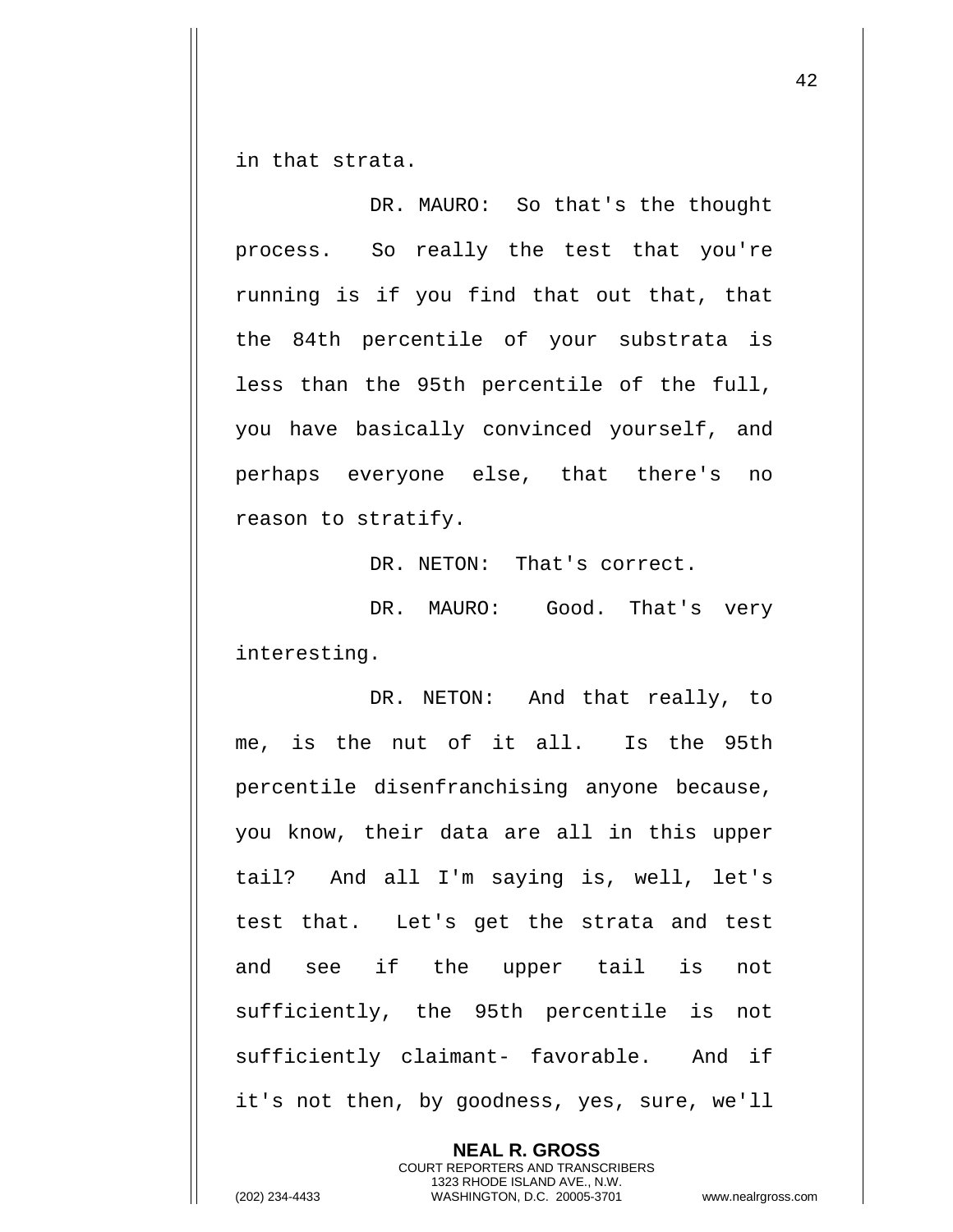go and stratify and use that data set because that's been demonstrated.

DR. MAURO: I think you have just proposed a strategy for dealing with stratification that has an end point that's a manageable problem.

DR. NETON: I think so.

DR. MAURO: And I certainly, if everyone feels that way, that is, in effect, you're saying in dealing with any site where you have thousands of workers or hundreds of workers and you have reason to believe that there are substrata in there that may be different than the overall group, have their own distribution, and if you are in a fortunate enough position to -- now here's where the big problem is going to be.

We have enough data from the substrata. Propose the question you just raised. You could do that first and decide whether or not you need a substrata coworker model, or you could just use the entirety of

> **NEAL R. GROSS** COURT REPORTERS AND TRANSCRIBERS 1323 RHODE ISLAND AVE., N.W.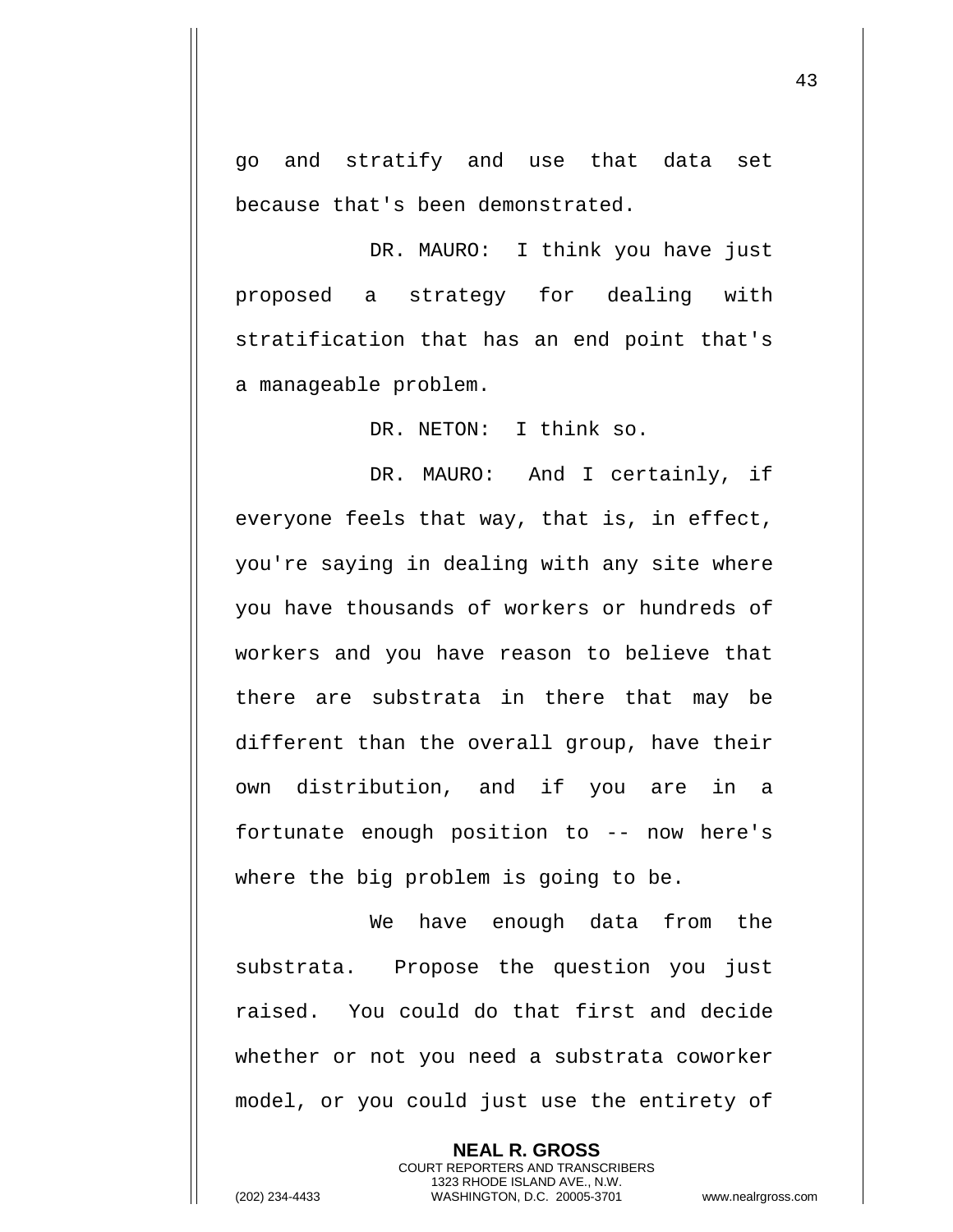the data.

Do you think it's reasonable that we would be able to go through such a process? That is, are the data such that when a question is raised, like the subcontractor question, quite frankly, were we in the position to do that? I guess there are some sites where the subcontractor data were there. Is it possible to make this test that you just described?

DR. NETON: Not always. But I think, where it is, it needs to be done. And I think what's also going to be informative is, you know, what magnitude of difference does there need to be in order to say, yes, 95th percentile is not claimantfavorable anymore?

And I think we might be surprised at how high that is. I mean, because you have GSDs of three, which is the minimum GSD that we assign to any dose distribution, because that's the -- three is applied by

> **NEAL R. GROSS** COURT REPORTERS AND TRANSCRIBERS 1323 RHODE ISLAND AVE., N.W.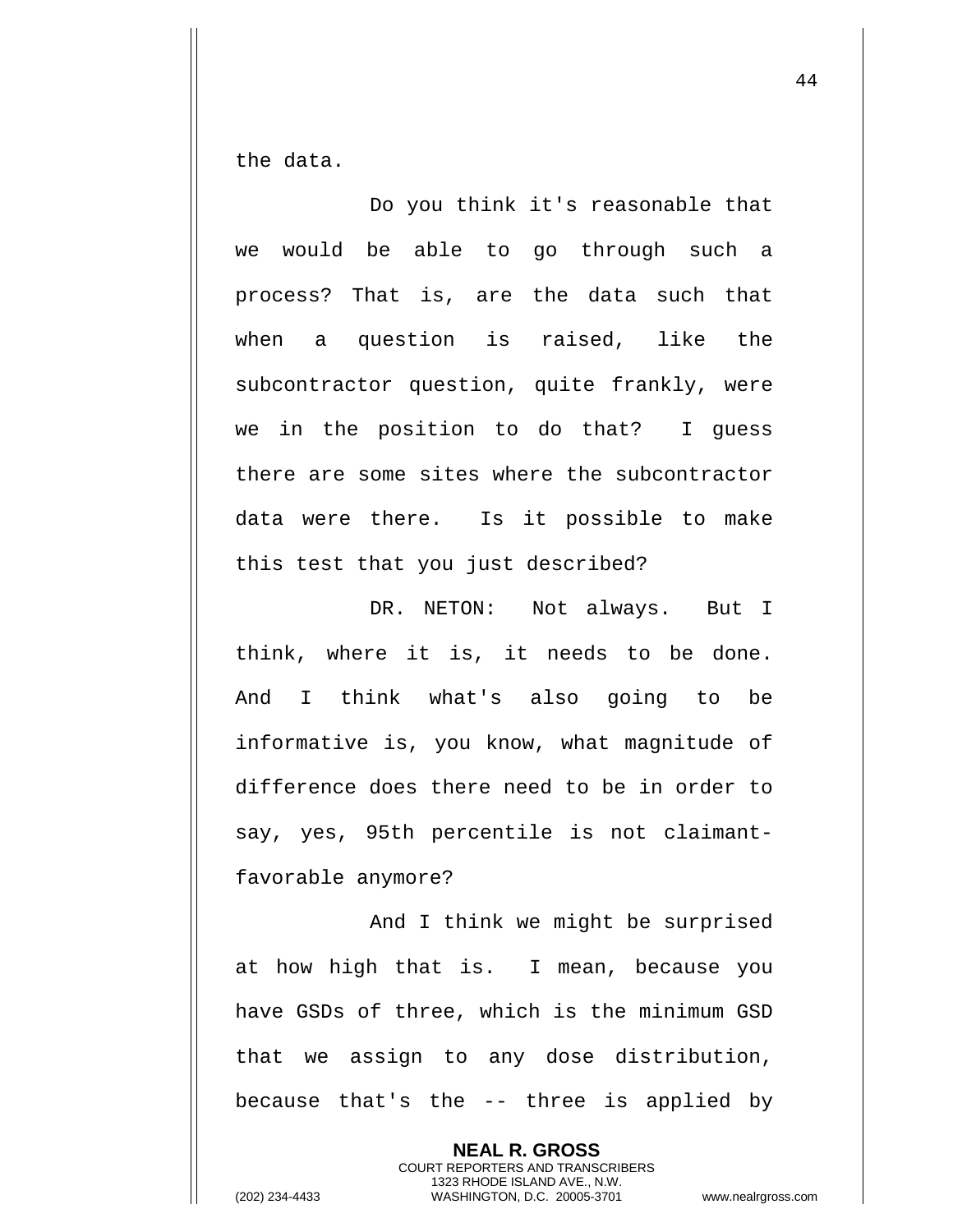default if it's less than three because of the biological variability of the sampling, you know, the metabolic models and such.

That's a pretty large GSD. At the 95th percentile, the GSD -- I mean, the 95th percentile value is six times higher than the geometric mean. You take 3 to the 1.645. So the geometric mean would have to increase quite a bit in order to be higher than the 95th percentile with the distribution.

I don't know. Until we test it I'm not sure. But the answer is, where we can we would do that. Where we can't, I'm not sure what we do at this point. But we have that same issue whether we do this or not.

It's just a way of at least being able to test where we have the data, and then maybe we can say, well, you know, similar sites with similar -- I don't know.

> **NEAL R. GROSS** COURT REPORTERS AND TRANSCRIBERS 1323 RHODE ISLAND AVE., N.W.

DR. MAURO: You don't want to put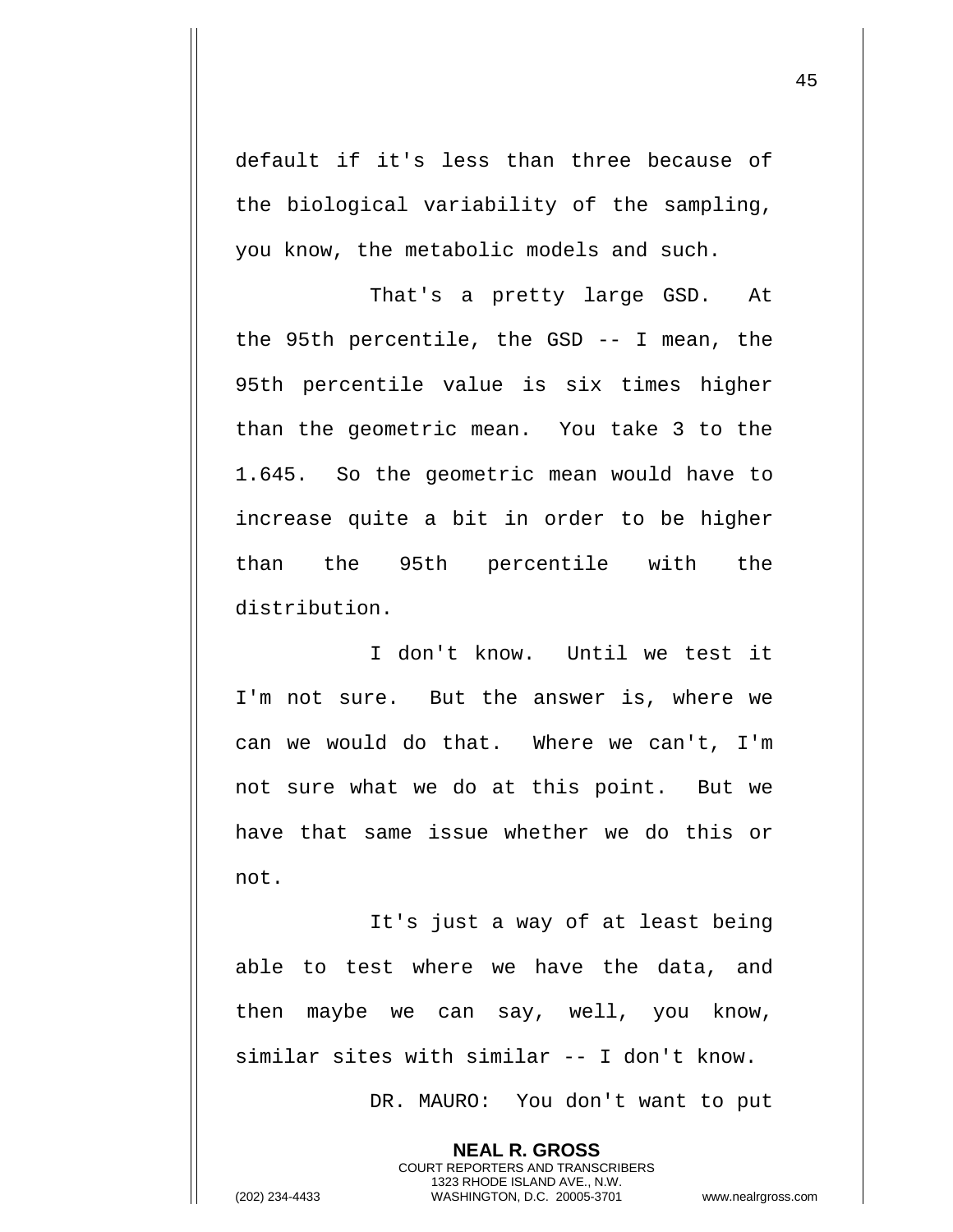yourself in a position where if you do have a site, if you have lots of data, you have a sense that are some substrata down there, maybe a job category or something, the kind of work that people did, pipefitters and things, where you don't have data but you suspect that maybe there's a problem, of course, you know, you wouldn't be able to test it if you didn't have the data.

So it doesn't really solve the problem. But I guess it would only give you some -- when you do have the data you could start to build a sense of whether or not this 95th percentile is fairly robust and will deal with most substrata.

DR. NETON: Exactly. I mean, I think until we get through a few different tests maybe that will be informative. I think what it's going to show is that ten percent differences aren't sufficiently large to move things over.

And by and large, that's kind of

**NEAL R. GROSS** COURT REPORTERS AND TRANSCRIBERS 1323 RHODE ISLAND AVE., N.W.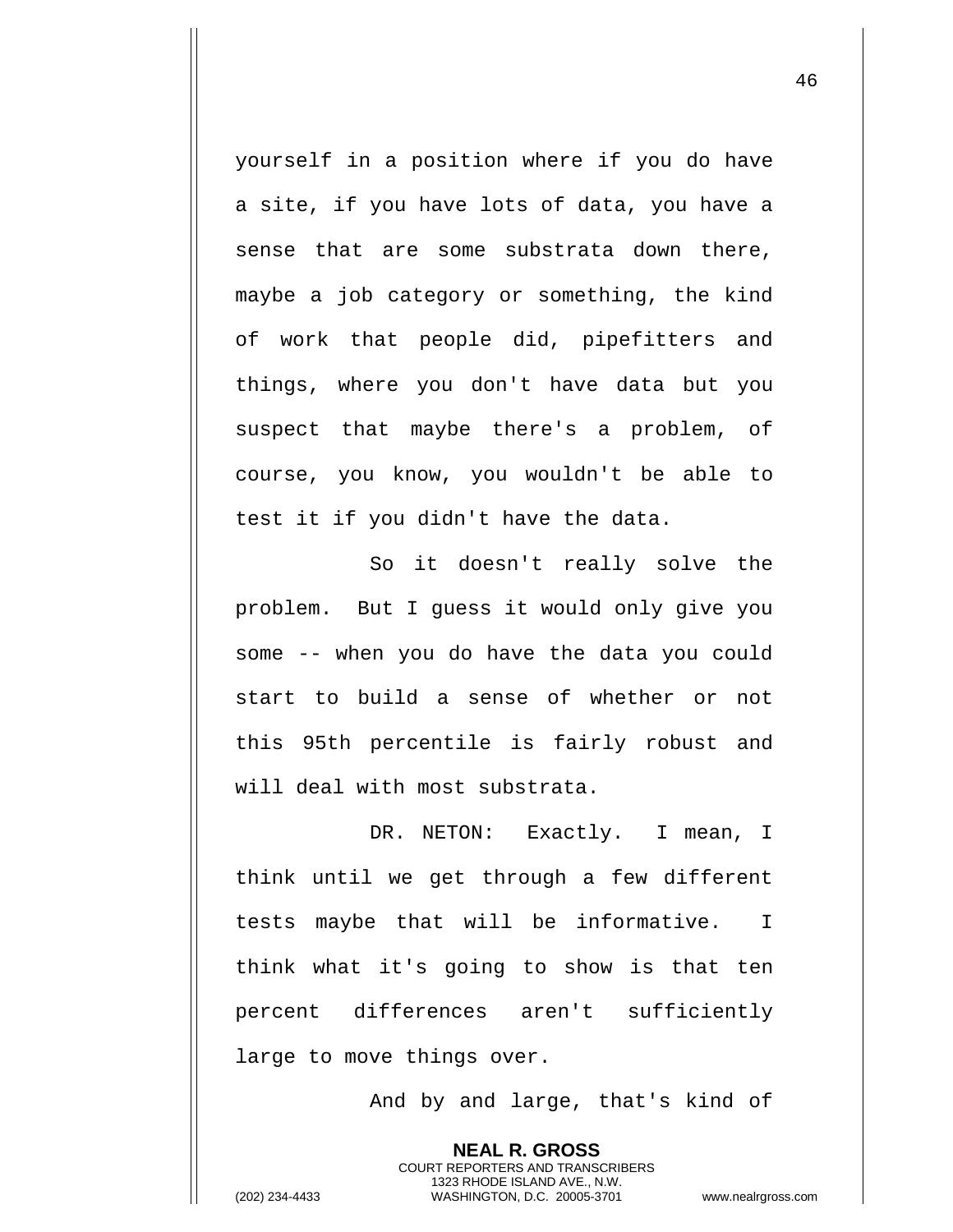what we've been seeing. You know, there are some exceptions. But I think it would give us something to hang our hat on to say, you know, is the 95th percentile really as claimant-favorable as we felt it is?

Because that's honestly the reason -- I got to thinking about this. That's why we picked the 95th percentile in the first place, because we don't know where that person falls on the curve. So we said, well, let's go way at the high end and there's a five percent chance at most that his value exceeded that. So, anyway.

CHAIRMAN MELIUS: This is Jim Melius. I'm just sort of keeping in mind we're just trying to get at the issue of sufficient accuracy not the issue of claimant-friendliness.

DR. NETON: I agree.

CHAIRMAN MELIUS: And so, depending on how the data sets are made up and, you know, for the sample size and so

**NEAL R. GROSS** COURT REPORTERS AND TRANSCRIBERS 1323 RHODE ISLAND AVE., N.W. (202) 234-4433 WASHINGTON, D.C. 20005-3701 www.nealrgross.com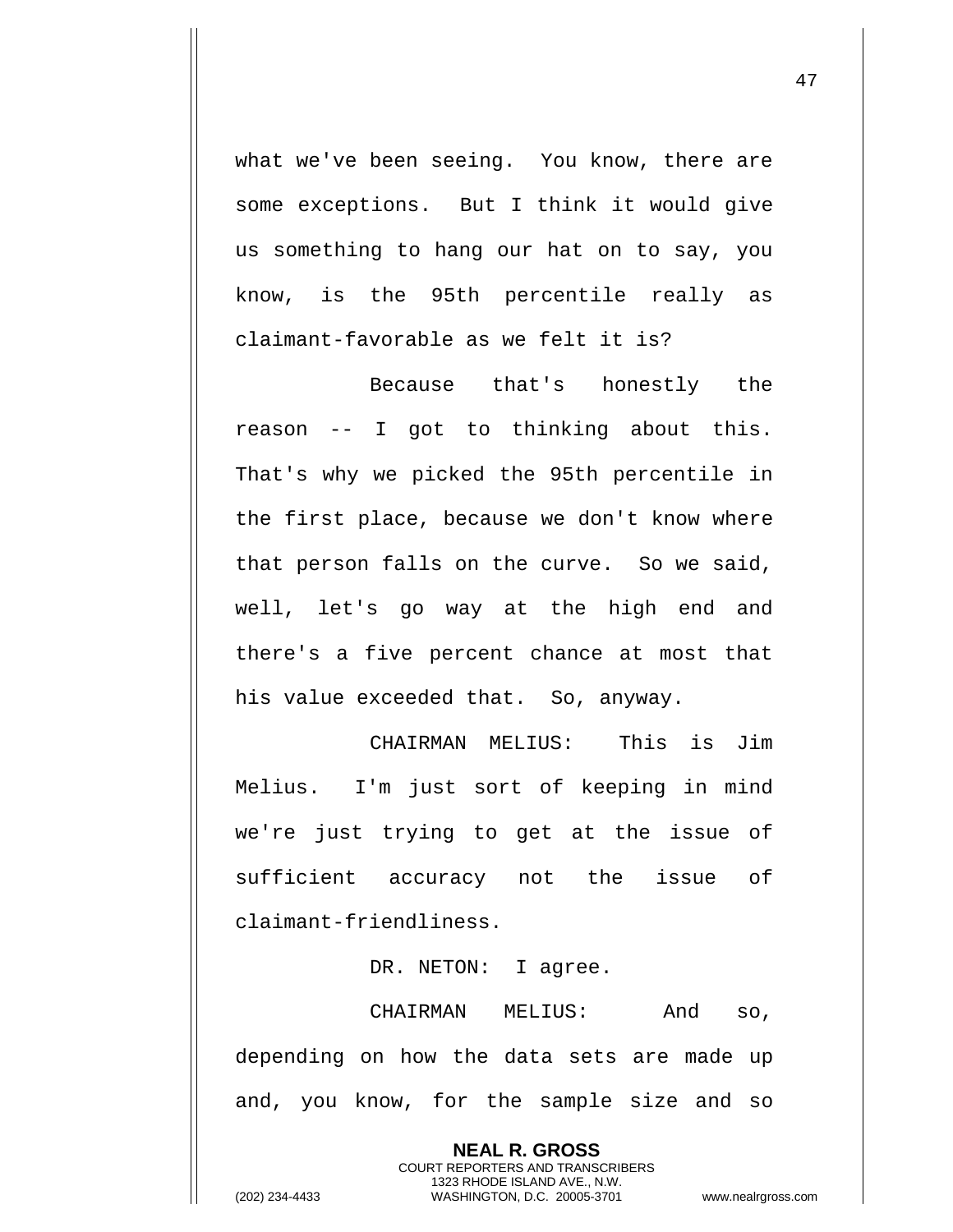forth --

DR. NETON: That is true.

CHAIRMAN MELIUS: -- yeah, this could lead us astray also. I like the idea of doing it. I just think we need to sort of keep in mind it's not just proving claimant-friendliness that we're trying to get at, though it certainly, you know --

DR. NETON: Well, it's a part of it. But I do agree with you, Dr. Melius, that, for example, if you have a similar geometric mean but you end up with a GSD on the stratified model of 9, then you end up in the situation where, you know, the upper bound is some huge number that may or may not even be a plausible value. You're right.

CHAIRMAN MELIUS: The other thing that concerns me is, and it actually comes up a lot when we talk about OPOS, is that a lot of times our issue is dealing with - these are not perfect, you know, random

**NEAL R. GROSS** COURT REPORTERS AND TRANSCRIBERS 1323 RHODE ISLAND AVE., N.W. (202) 234-4433 WASHINGTON, D.C. 20005-3701 www.nealrgross.com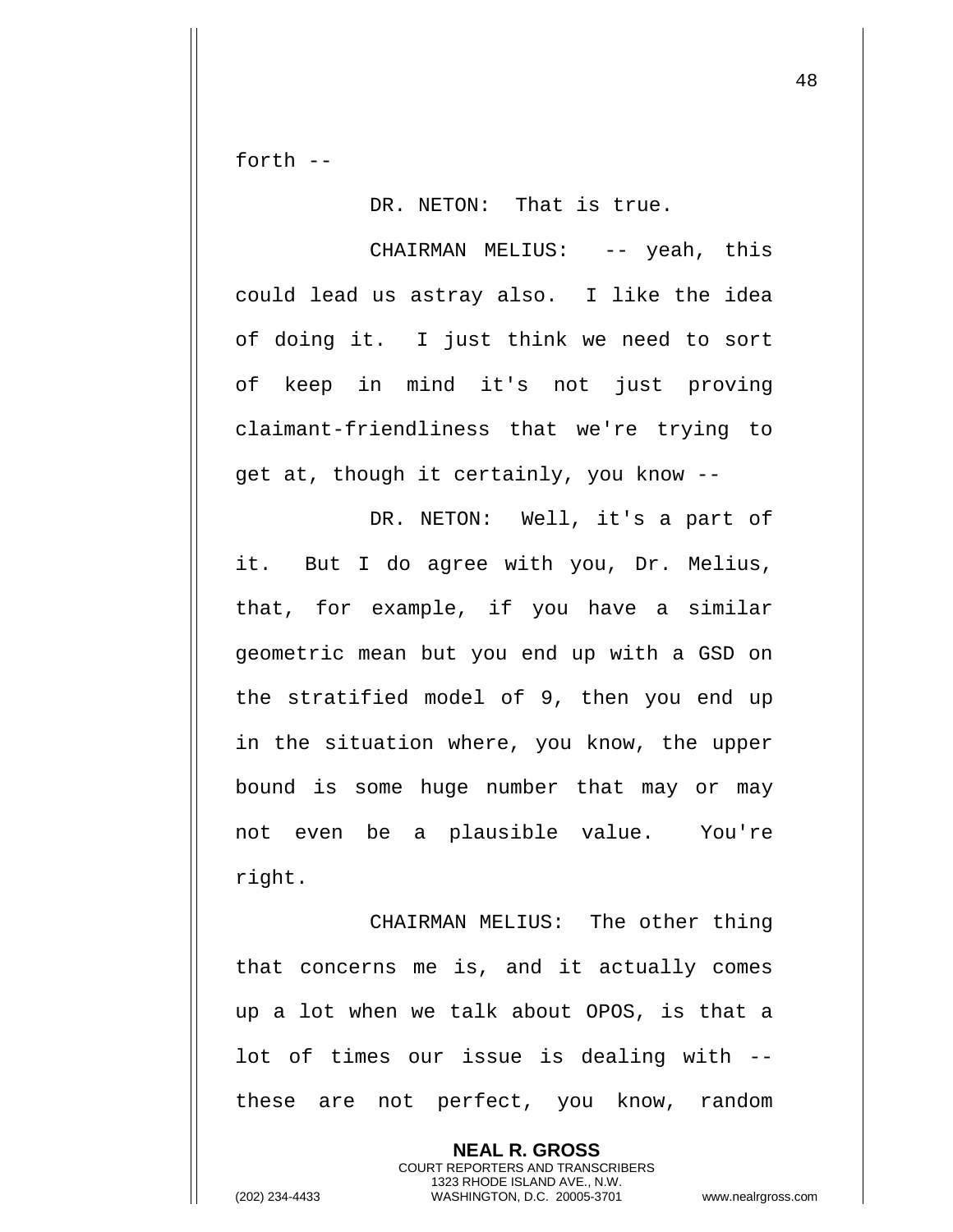samples. And we often don't have complete information on how, you know, the monitoring was done.

And it certainly often appears to be done differently between production and subcontractor workers and even among groups of subcontractor workers. And so I think that we have to keep in mind is how do we deal with those sort of issues? Which I think comes down often to sort of a judgment on how these monitoring programs were done and are they really that different and so forth, and we'll probably talk a little bit about that with the OPOS review next.

But that's all been as important a question as sort of, you know, how much of a difference is there? So it gets you, before you're trying to -- you know, what sort of statistical assumptions are we violating and how important are they in the kinds of comparisons that we're proposing to do?

> **NEAL R. GROSS** COURT REPORTERS AND TRANSCRIBERS 1323 RHODE ISLAND AVE., N.W.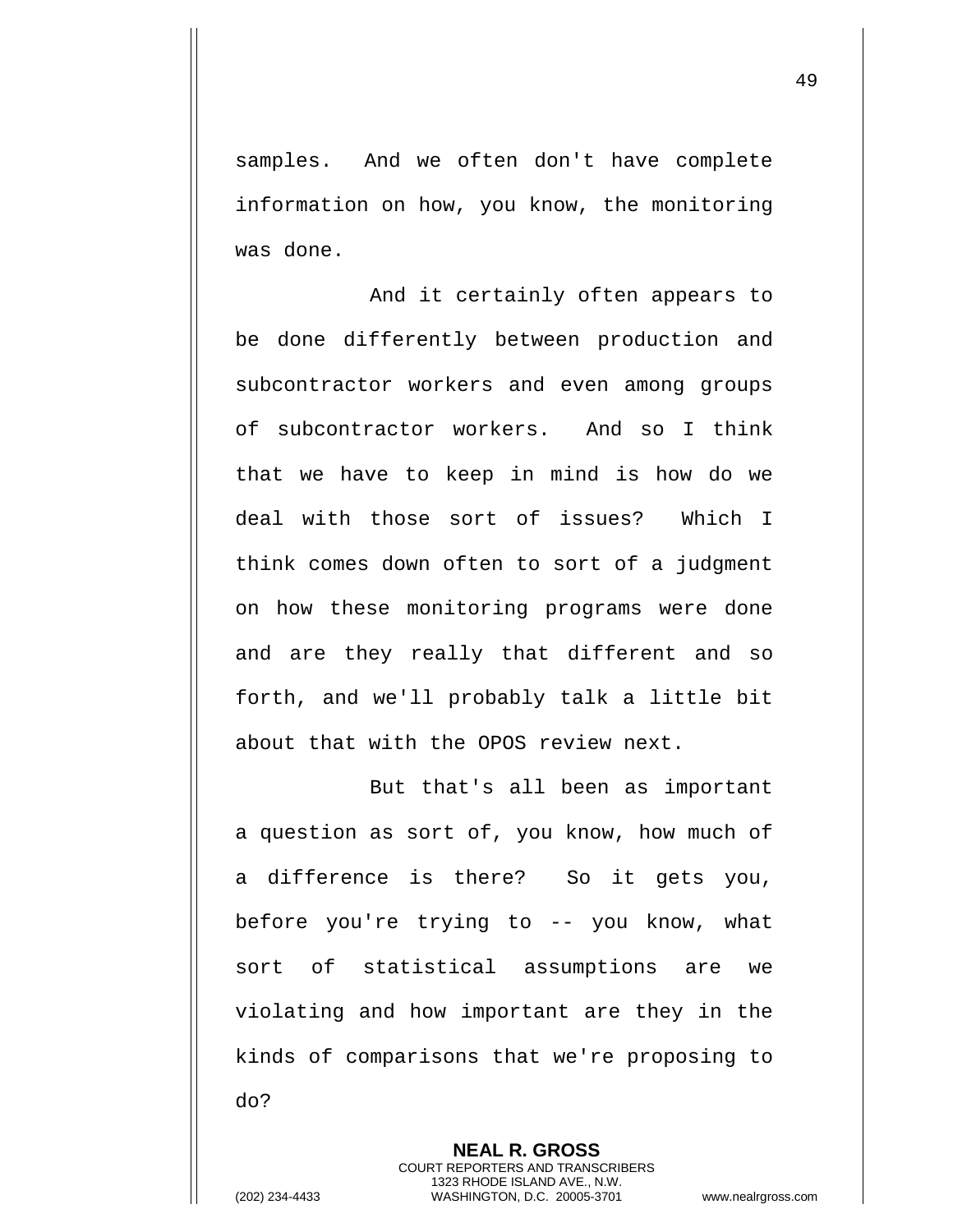DR. NETON: Yeah, I one hundred percent agree with you. I mean, can you really stratify in the first place? Well, first of all is the coworker valid, the general model valid?

CHAIRMAN MELIUS: And then my final point would be that the other sort of practical issue that comes up in this is do we even have enough information to be able to, you know, really identify people within stratas? And often it's complicated because people may have moved from one strata to another as their job changed and so forth. And that complicates it also.

But I think that's stuff we can talk about. I just think we should be careful to keep those sort of practical issues in mind as to when these kinds of testing and conclusions are appropriate.

And I have a feeling we'll spend more time wrestling with the practical evaluation of the monitoring programs and

> **NEAL R. GROSS** COURT REPORTERS AND TRANSCRIBERS 1323 RHODE ISLAND AVE., N.W.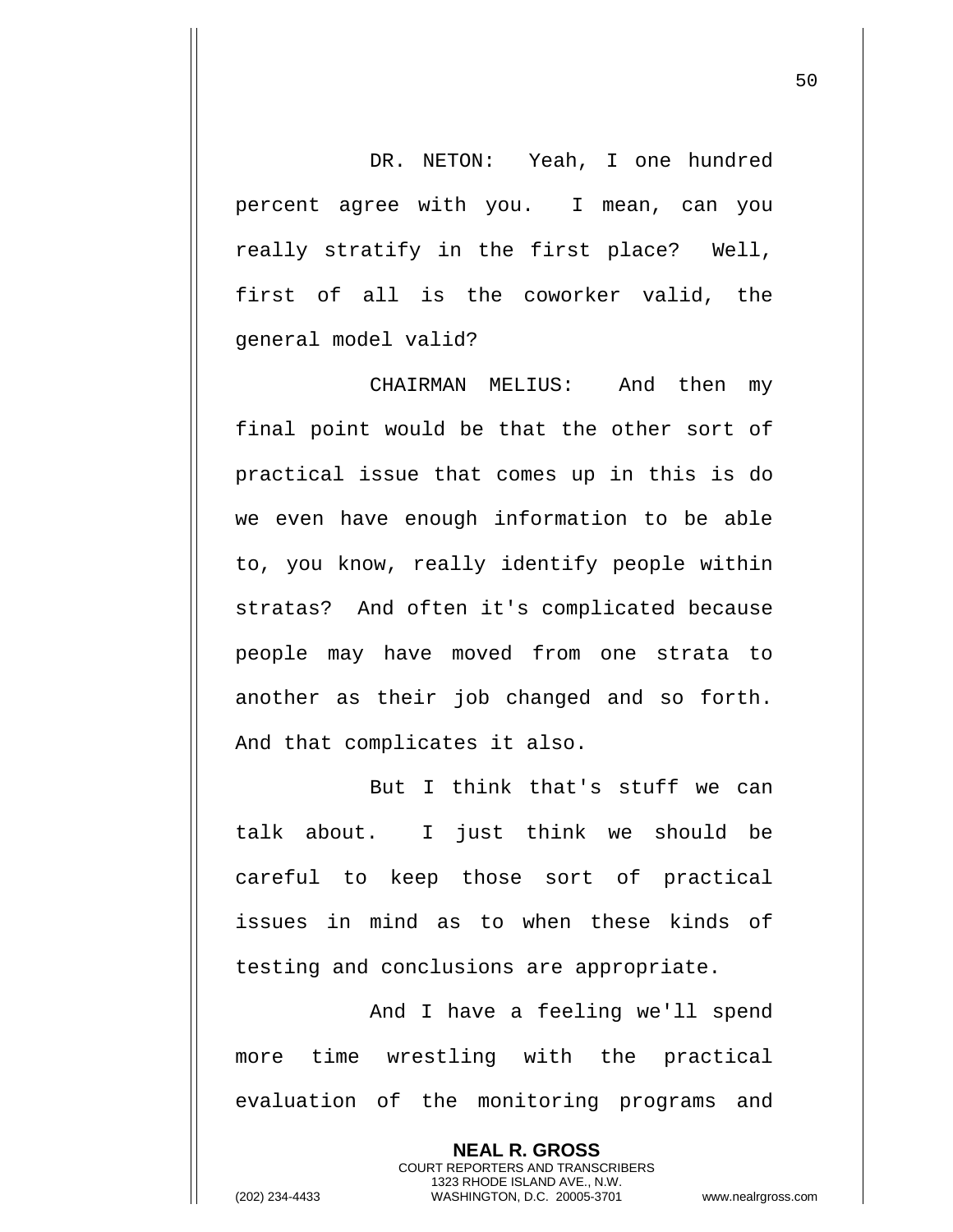the strata than we necessarily will with the statistical comparisons, if we can get there.

DR. NETON: I agree.

DR. MAKHIJANI: I agree with you, Dr. Melius.

CHAIRMAN MELIUS: Other comments from Board Members or SC&A?

MEMBER ROESSLER: This is Gen. Yes, I have a comment. Beginning with Neton's response after Arjun brought up the concerns about the internal dose, he said a lot of things that really, to me, were very convincing.

And then as everyone else is talking, including John Mauro, they're all convincing. But to me, this is pretty complicated stuff. I don't deal with these kind of statistics every day.

So I think as Jim goes through this process, if we decide he should, I would like to see him write down what the

> **NEAL R. GROSS** COURT REPORTERS AND TRANSCRIBERS 1323 RHODE ISLAND AVE., N.W.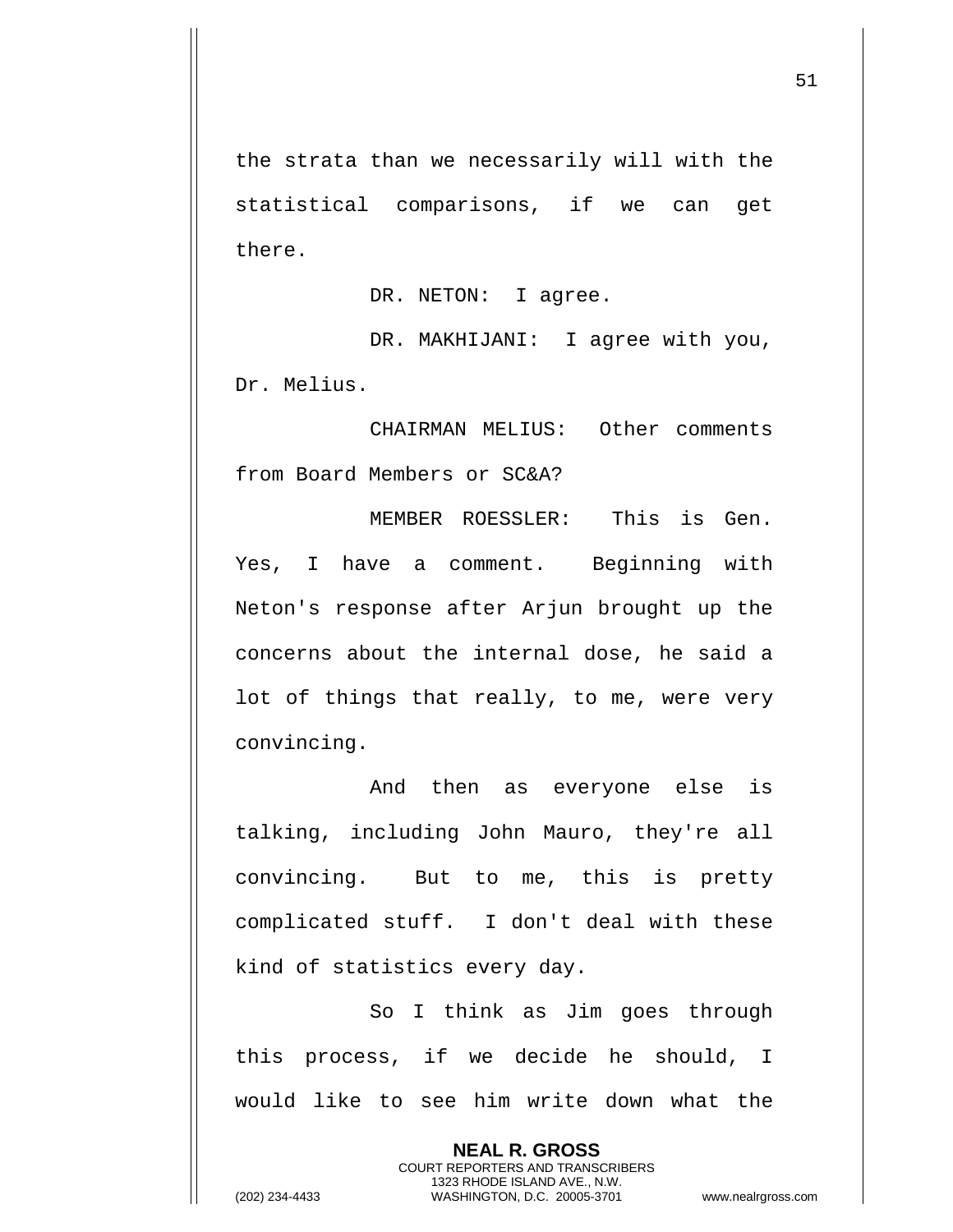hypothesis is and then put some words with it so we understand what all this generation of numbers means and what the application would be, if there is one.

CHAIRMAN MELIUS: One point, Jim sort of talked about the process we did for sort of developing the current report, and he sort of laid out the methodology and we commented on that. And I think that sort of laid out just what you asked for, Gen. So I think he's proposing to do that again this time.

MEMBER ROESSLER: Yeah, because like John Mauro said, he wants to understand it better and certainly I need to understand it better.

CHAIRMAN MELIUS: Yeah, you're not alone.

MEMBER ROESSLER: Good.

CHAIRMAN MELIUS: Other comments or questions?

> **NEAL R. GROSS** COURT REPORTERS AND TRANSCRIBERS 1323 RHODE ISLAND AVE., N.W.

MEMBER BEACH: This is Josie. I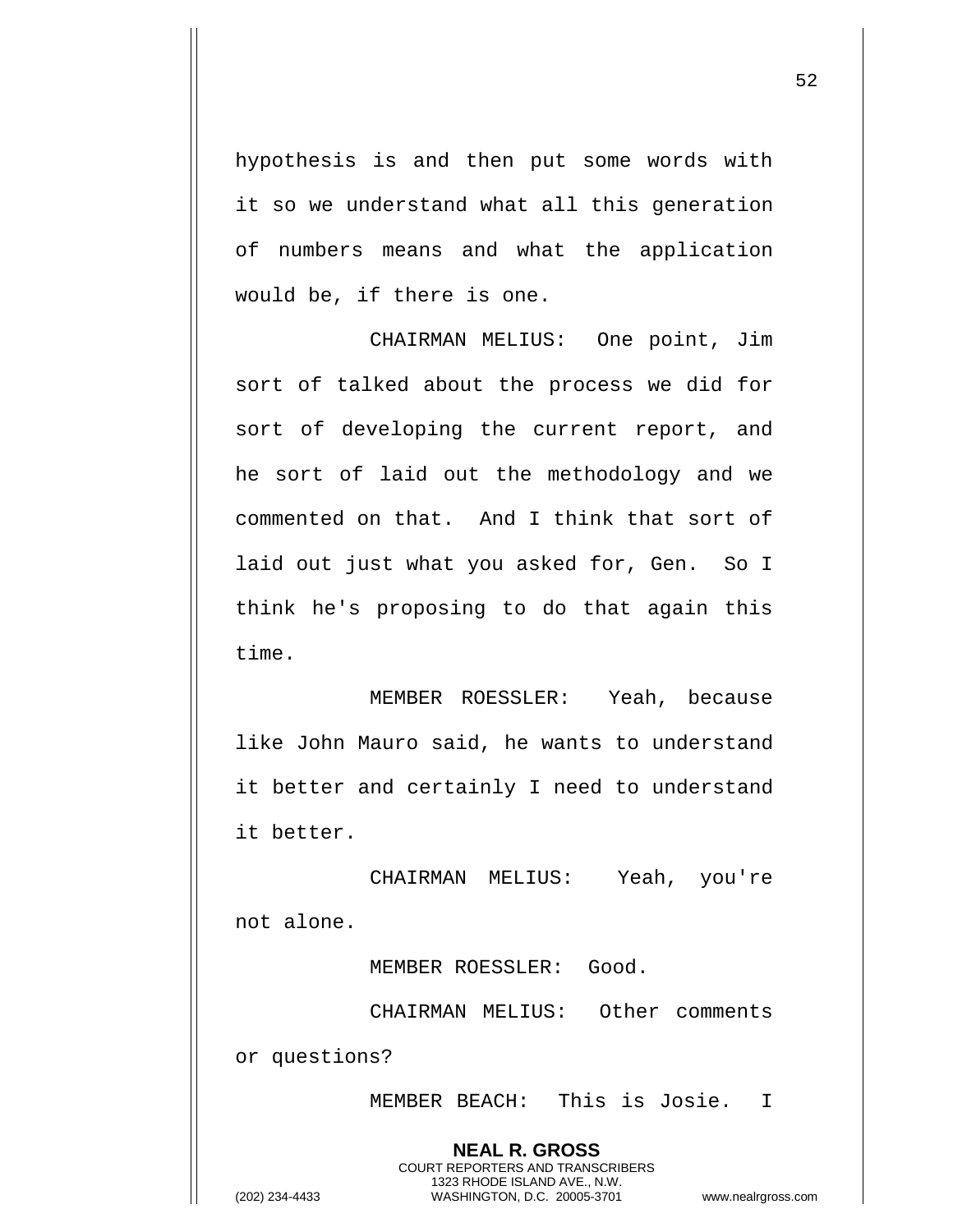don't have anything right now.

CHAIRMAN MELIUS: Arjun, or anyone else on SC&A?

> DR. MAKHIJANI: Can you hear me? CHAIRMAN MELIUS: Yes, we can.

DR. MAKHIJANI: Okay. No, I agreed with your last comment. I think it's a good next step.

CHAIRMAN MELIUS: So at least for now, maybe we'll change our mind after talking about OPOS. But for now, I think the next step would be Jim would sort of develop a mini-proposal or plan and circulate that to the Board. Is that correct, Jim?

DR. NETON: That's my understanding.

CHAIRMAN MELIUS: Okay. And we will then go on from there. And I do agree, even with some caveats, I think it would be helpful to do and help us understand this issue better.

> **NEAL R. GROSS** COURT REPORTERS AND TRANSCRIBERS 1323 RHODE ISLAND AVE., N.W.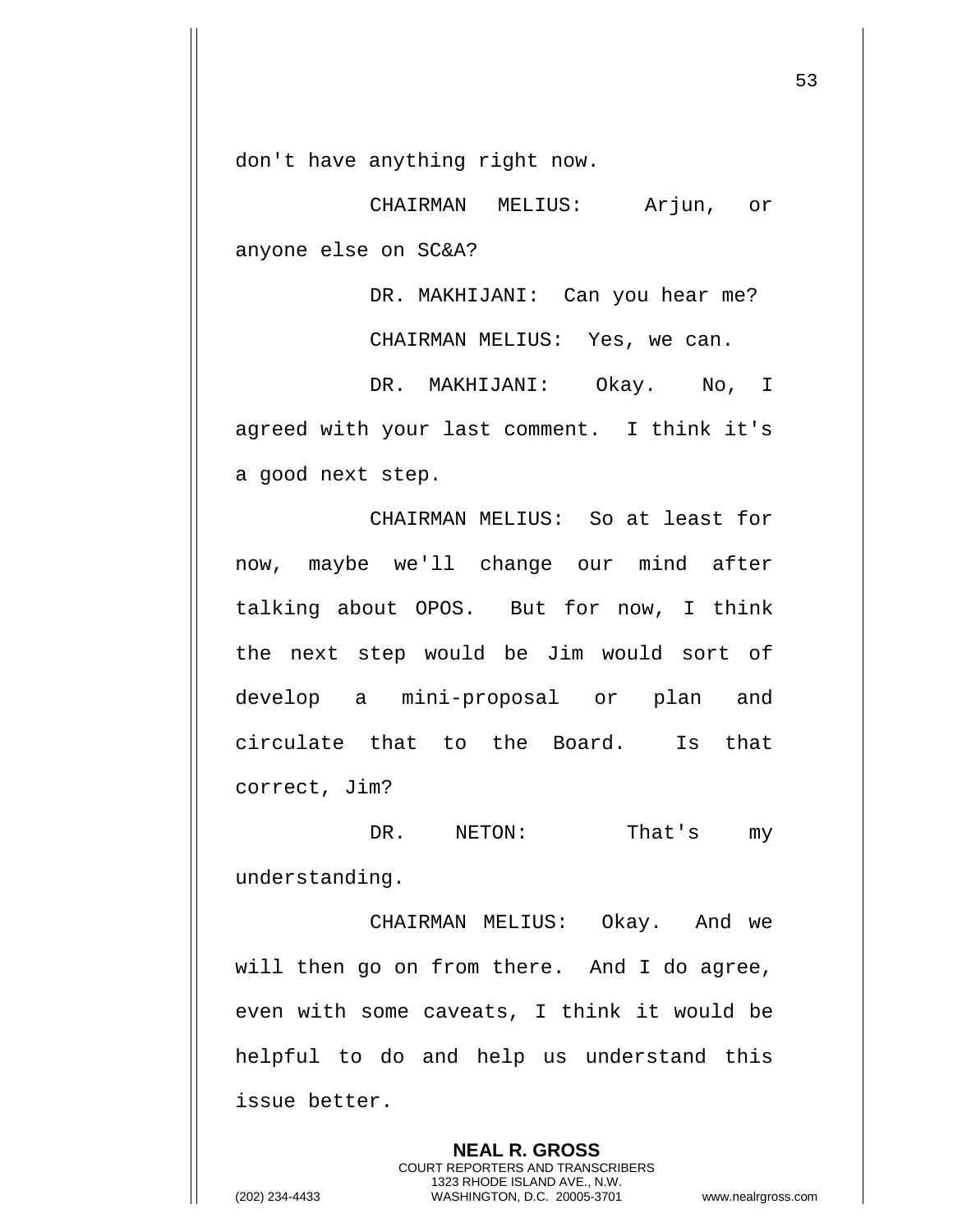And I think it's probably more important than trying to figure out all the permutations of internal dose issues, because we could spend a long time doing that and probably get more confused, not less confused. Good. Okay.

Why don't we move on to the OPOS report. Who is presenting that? We got a set of slides this morning.

MR. STIVER: This is John Stiver. Harry basically did the heavy lifting on the OPOS report and so I'm going to have him actually do the presentation. You all should have gotten a copy of our report. I think it was sent out on the 22nd of February.

And the title of course is -- let me bring this up -- Staff Review of the Proposed One Person-One Sample (OPOS) Approach to Coworker Modeling. Barton, Chmelynski, Lipsztein and Stiver are the authors here.

**NEAL R. GROSS** COURT REPORTERS AND TRANSCRIBERS 1323 RHODE ISLAND AVE., N.W. (202) 234-4433 WASHINGTON, D.C. 20005-3701 www.nealrgross.com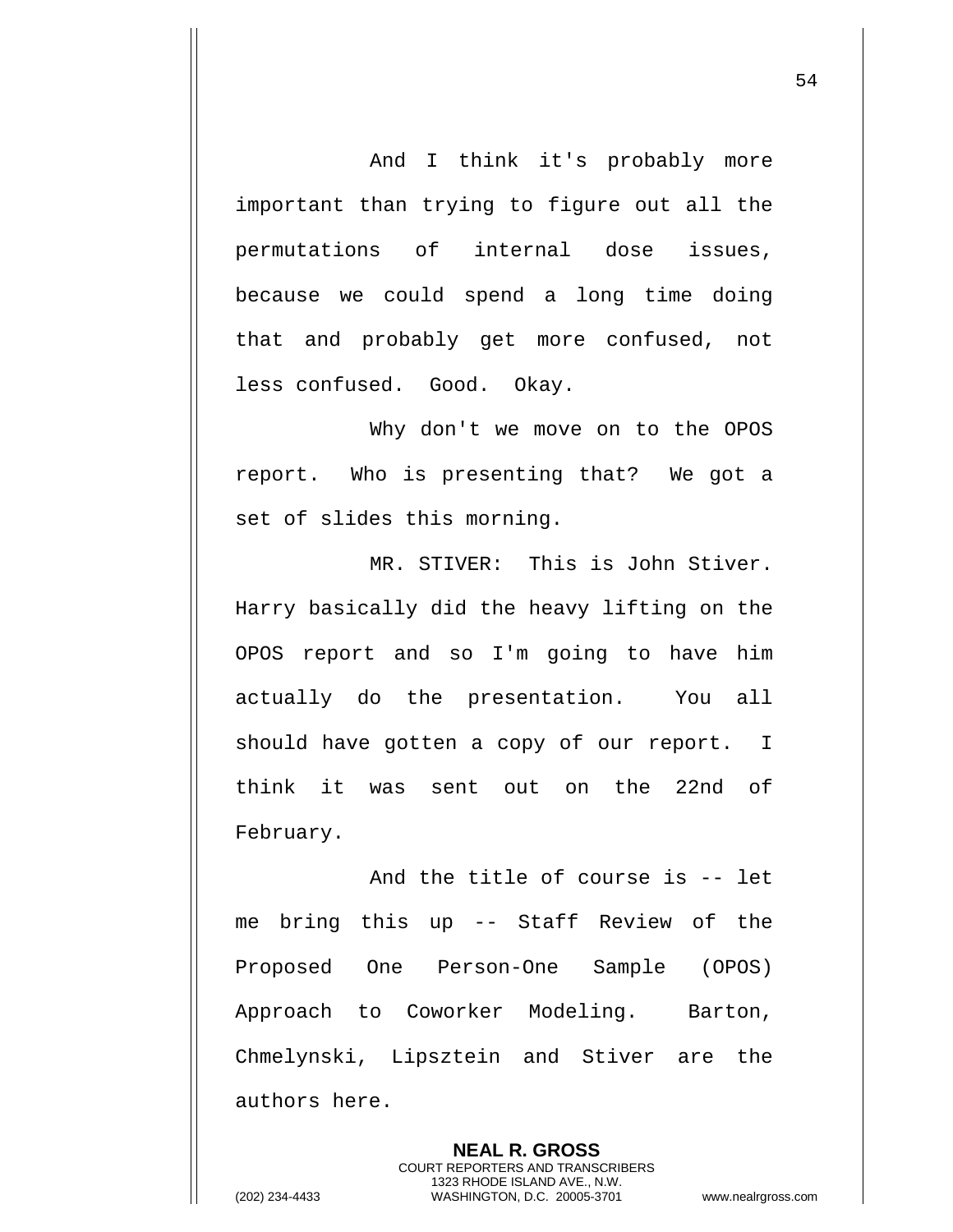And let me go ahead and share the slide and then I will turn the reins over to Dr. Chmelynksi. Let's see here. Okay, can everybody see that?

MEMBER ROESSLER: I can.

DR. NETON: I think you need to expand it.

MR. STIVER: Do you need it a little bit bigger?

DR. NETON: You can expand it to full screen. Upper right hand corner, see that little box?

MR. STIVER: Right up here? Okay. There we go.

DR. NETON: No, I think it's all the way at the top.

MR. STIVER: Okay, does that work there? I think it's expanded as far as it can go.

MR. KATZ: John, look top right, currently sharing. There you go.

> **NEAL R. GROSS** COURT REPORTERS AND TRANSCRIBERS 1323 RHODE ISLAND AVE., N.W.

MR. STIVER: Okay. Is that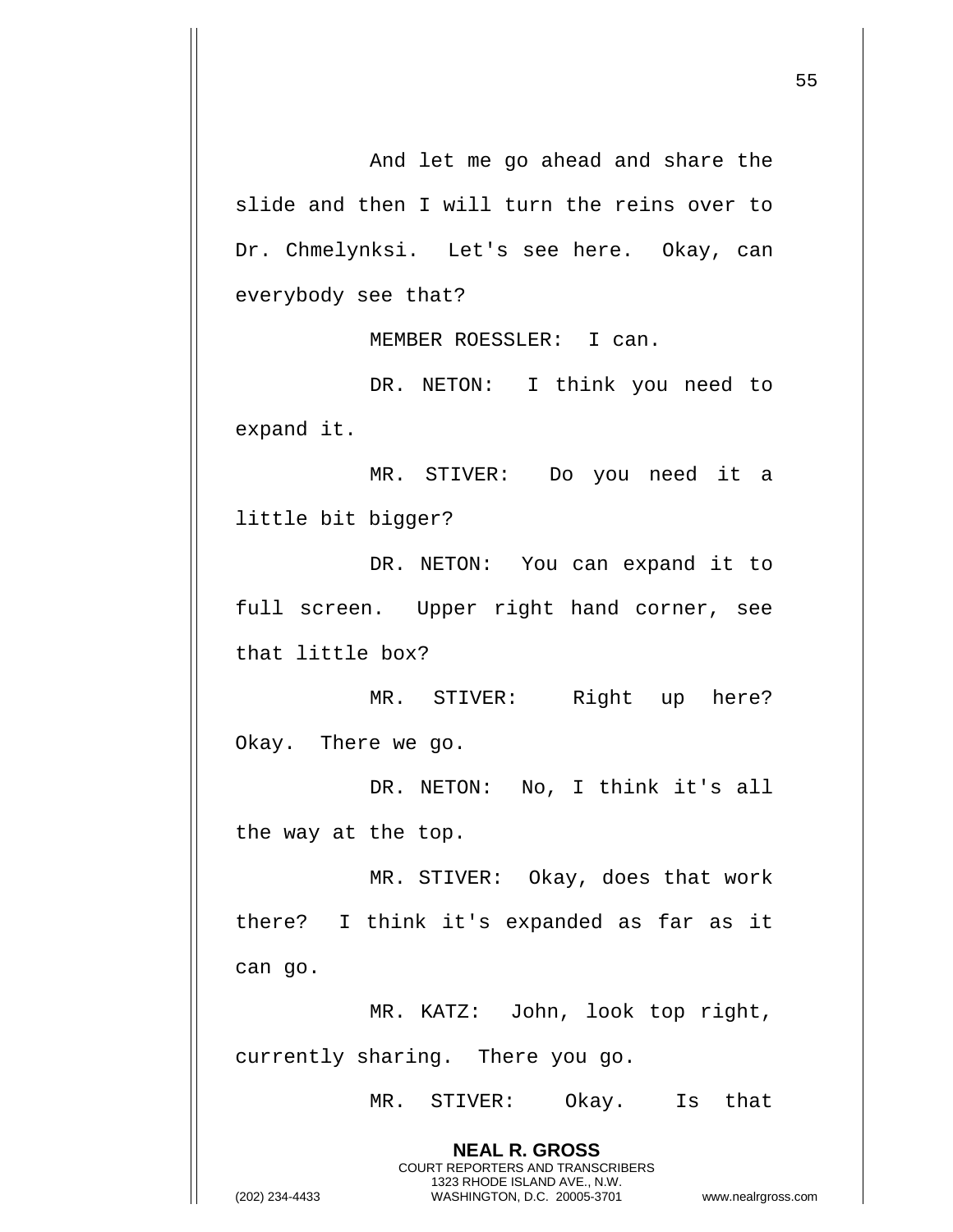better? Can everybody see that?

MEMBER BEACH: That's fine.

MR. STIVER: Okay, Harry, would you like to go ahead and get started?

DR. CHMELYNSKI: Sure. There's a quick road map here as to what we're going to be talking about this afternoon. And basically it's the definition of what is OPOS and then why is it different from earlier procedures that were used to develop the coworker models? What are some of the reasons for using OPOS? And how extensive is the problem that it's going to fix?

And, finally, we get into more technical questions, which is how the mean excretion rate, which is what OPOS is trying to measure, is related to the intake itself. And also how well does OPOS estimate that mean excretion rate? And then we'll finish up with some problems with implementations that we noted.

So the first, the next slide

**NEAL R. GROSS** COURT REPORTERS AND TRANSCRIBERS

1323 RHODE ISLAND AVE., N.W. (202) 234-4433 WASHINGTON, D.C. 20005-3701 www.nealrgross.com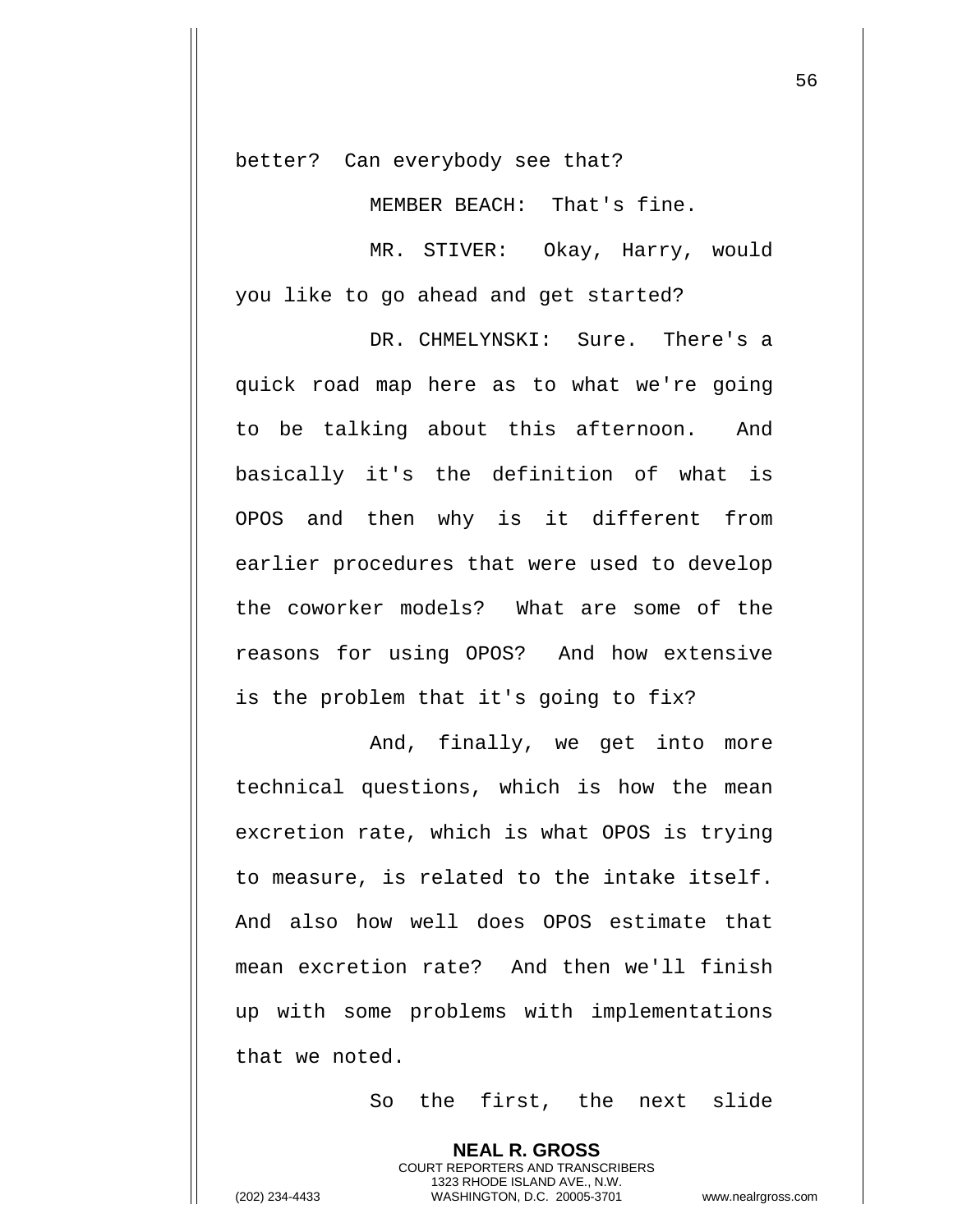basically defines what we mean by OPOS. And I like to use the term one person-one statistic, because OPOS is the arithmetic average of some results during the time period, which is a statistic. And it therefore has uncertainty, which we will get to near the end of this discussion.

NIOSH has introduced OPOS because of problems which were noted during the use of statistical test procedures to compare different strata.

And the two types of problems were termed data dominance and correlation. And we're going to talk more about these in the next couple of slides. We looked at the problem both from a theoretical point of view and also from a practical point of view when you apply it at two different sites, at SRS and at Fernald.

So the next slide, let me make sure I have the next slide here in front of me. Yes, okay. Before OPOS was introduced

> **NEAL R. GROSS** COURT REPORTERS AND TRANSCRIBERS 1323 RHODE ISLAND AVE., N.W.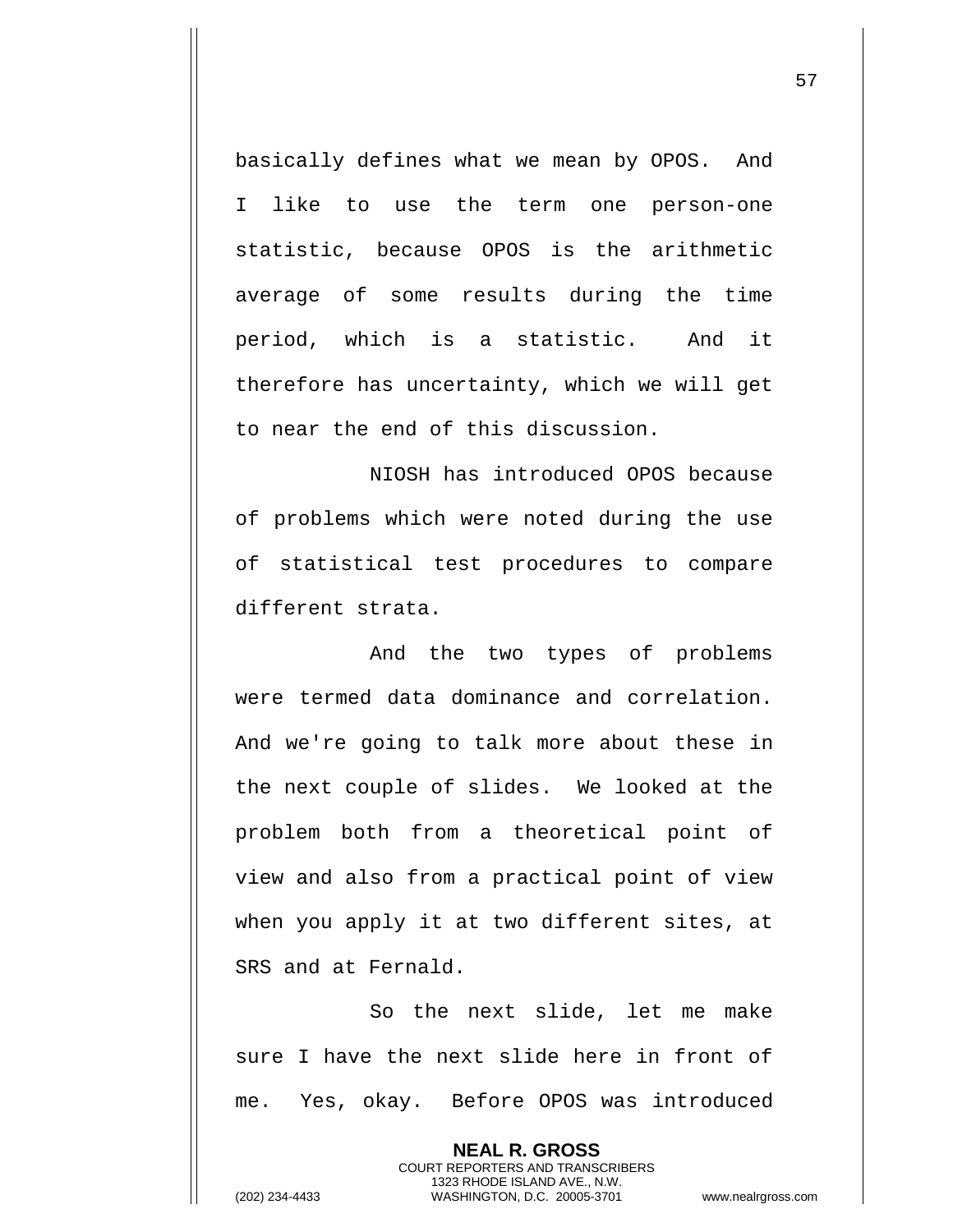there were several analyses that explain how one should do coworker modeling. And basically it started off with the first two lines here that say take the results from the group of workers -- we assume that all the results are log-normally distributed.

And in the old days what we did was we took the results from all the workers and sorted them from high to low and then applied the next three steps, which is then termed regression on order statistics.

Basically it's a procedure for doing regression on the ranked data in order to find the geometric mean and geometric standard deviation of the data set, not much unlike what people did 50 years ago when you could plot on a normal probability paper to get a straight line that said this is what the normal distribution looks like.

 Now we do it on a computer and we do it with the logarithms of the data, and it's the same procedure though. And when

> **NEAL R. GROSS** COURT REPORTERS AND TRANSCRIBERS 1323 RHODE ISLAND AVE., N.W.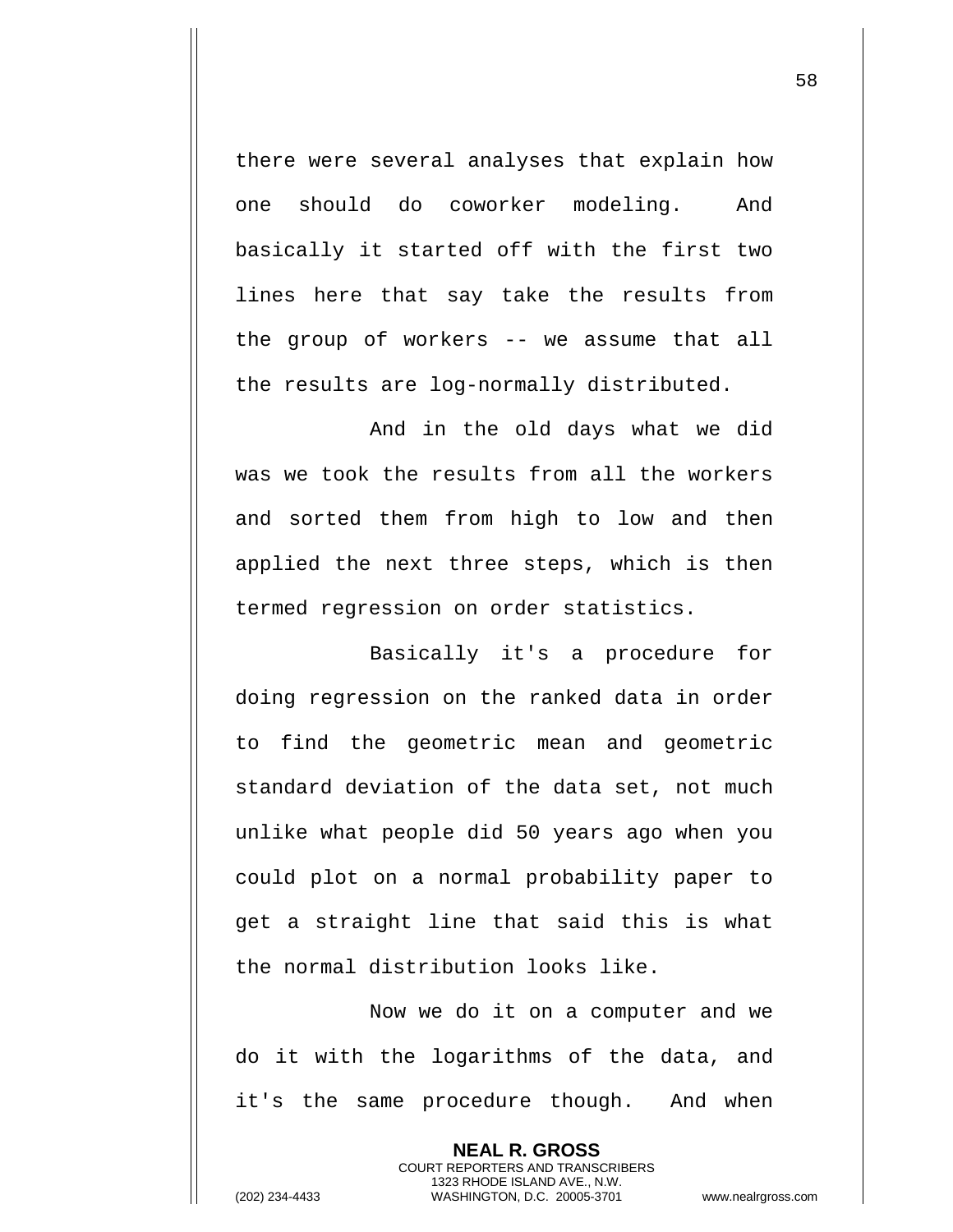we're done here what we end up with are two data sets. We have the 50th percentile and the 84th percentile.

And those numbers have to be run then in order to determine what the intakes are. And we end up with intakes at the 50th percentile and at the 84th percentile. When OPOS was introduced, the procedures stayed - - that's on the next slide -- the procedures stayed very much the same.

The only difference in the second and third steps, where instead of taking all the data over a time period what we are suggested to do is to average all of the results into one value for each worker. There are some complicating issues about when you have censored data exactly how you compute the average, and we'll get into that at the end of the paper.

But in the simplest case it was just the average of the values. And then instead of using all of the samples for a

> **NEAL R. GROSS** COURT REPORTERS AND TRANSCRIBERS 1323 RHODE ISLAND AVE., N.W.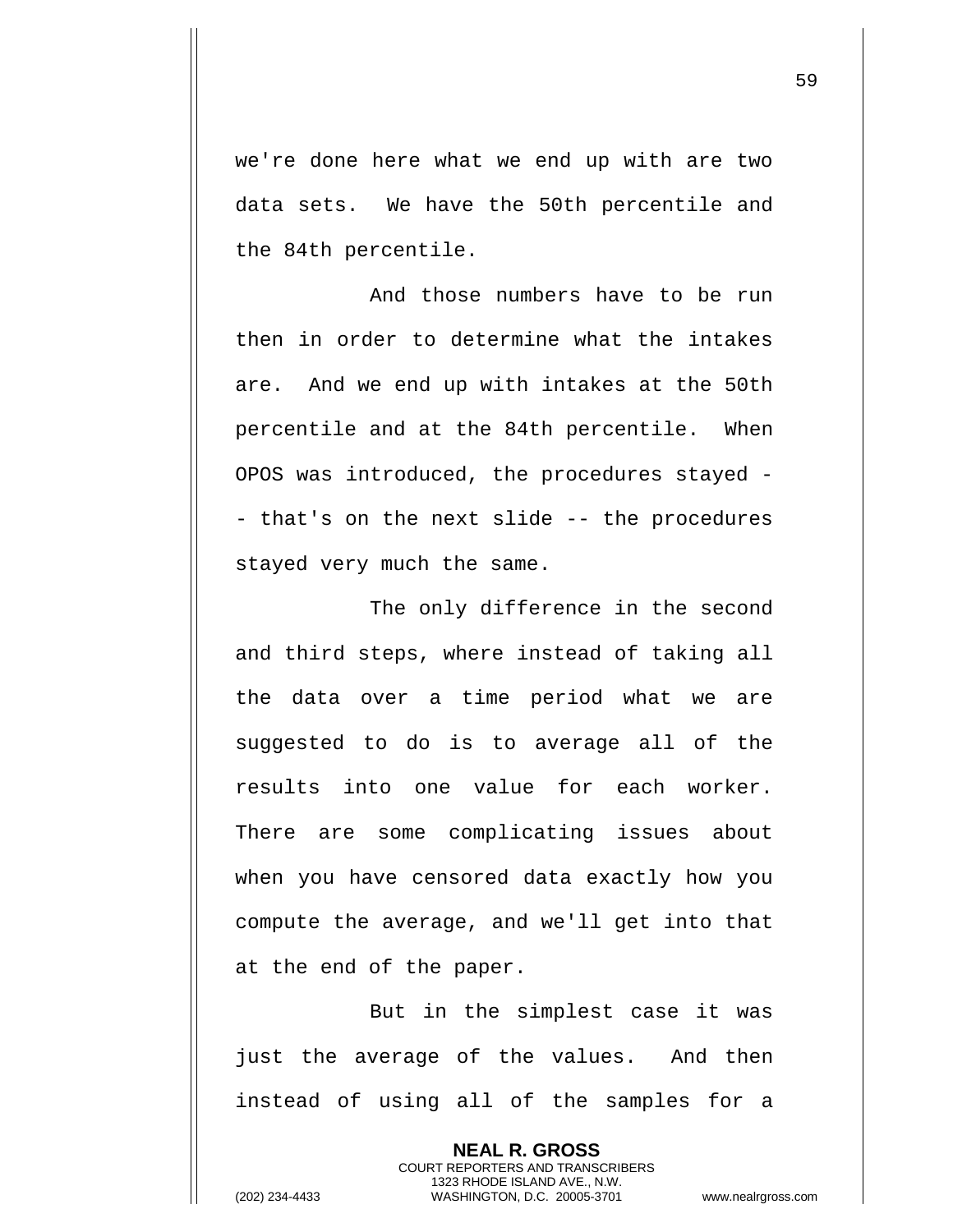worker, we used that one value and then sort them and proceed as we did before and did a distribution for the coworker model.

And, again, that's elaborated in the next slide, which shows it pictorially. The bottom parts of the slide are pretty much the same. The first box is where the big difference is. Do you take all the results from all the workers in the time period of interest or should you average them all, and in particular over a one year period?

Once you decide to average you have to decide what period you want to do it over. So NIOSH has suggested we should do this averaging over a period of one year and then use one value per worker in the analyses that follow. Again, that would differ from what was done previously for the coworker model.

Now, in terms of why these were introduced is on the next slide, on Slide 7.

> **NEAL R. GROSS** COURT REPORTERS AND TRANSCRIBERS 1323 RHODE ISLAND AVE., N.W.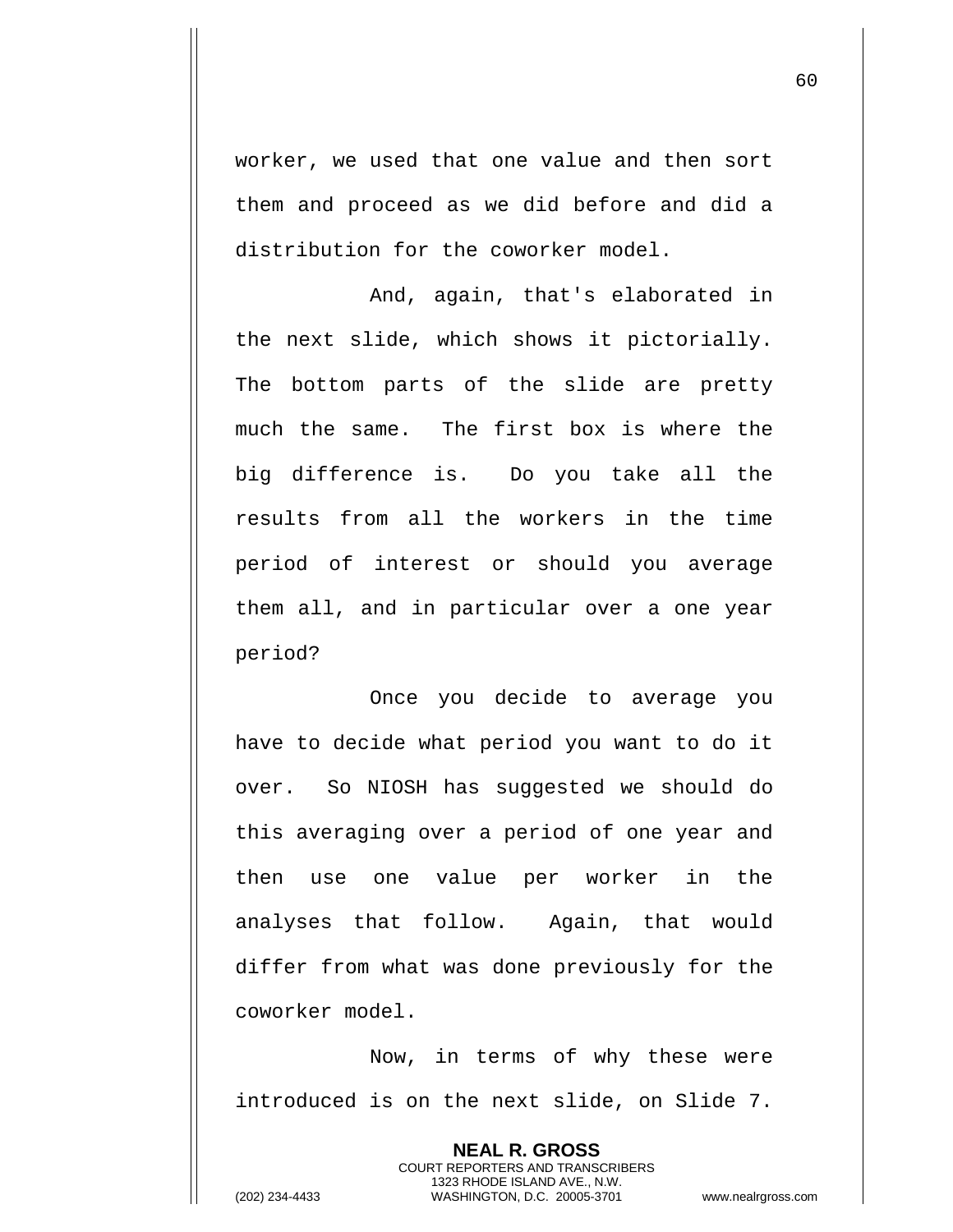There are two problems here. Data dominance, which we define as that the large fraction of the samples are being submitted by a small fraction of the individuals.

Now, usually we think that means if they had a lot of samples that they probably had high numbers. And it was repeated sampling for a reason. Although that's not always the case. In some cases there was just some health physicist who decided to test themselves frequently and they end up with a lot of samples, not necessarily high ones. But, again, it may be that a large fraction of the samples in a time period were submitted by one or two individuals when that happens.

The second issue is the correlation issue, which becomes more important when you do the hypothesis testing as to -- the assumptions of the hypothesis test assume that we're going to have independent and identically distributed

**NEAL R. GROSS** COURT REPORTERS AND TRANSCRIBERS 1323 RHODE ISLAND AVE., N.W. (202) 234-4433 WASHINGTON, D.C. 20005-3701 www.nealrgross.com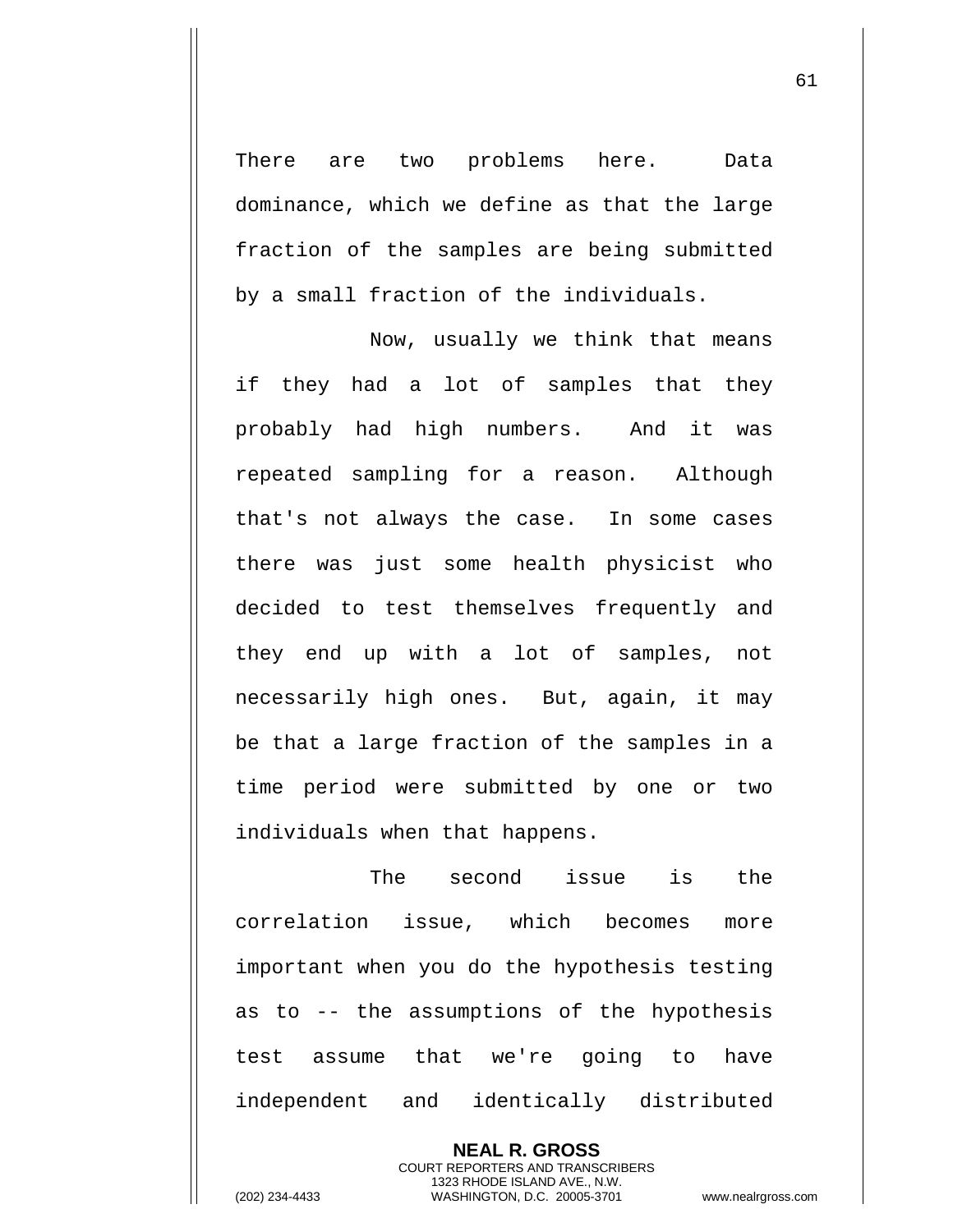samples from each group. But when we have an incident and there are a lot of samples from one person they tend to be highly correlated, and that introduces a complication in interpreting the statistical tests.

So we took it on ourselves to decide, first off, how much of a problem these problems were when they were applied at both Savannah River and at Fernald. And after doing that, and also some theoretical thinking about it, we ended up with the following conclusion. It's on Slide 8.

Now, it's always risky to give your conclusion before you introduce why you got to that point. So I'll go ahead and say what our conclusion was, but I'm not sure we should start discussing that conclusion until we get into some of the more substantive issues that led us to that conclusion.

Basically what we're saying here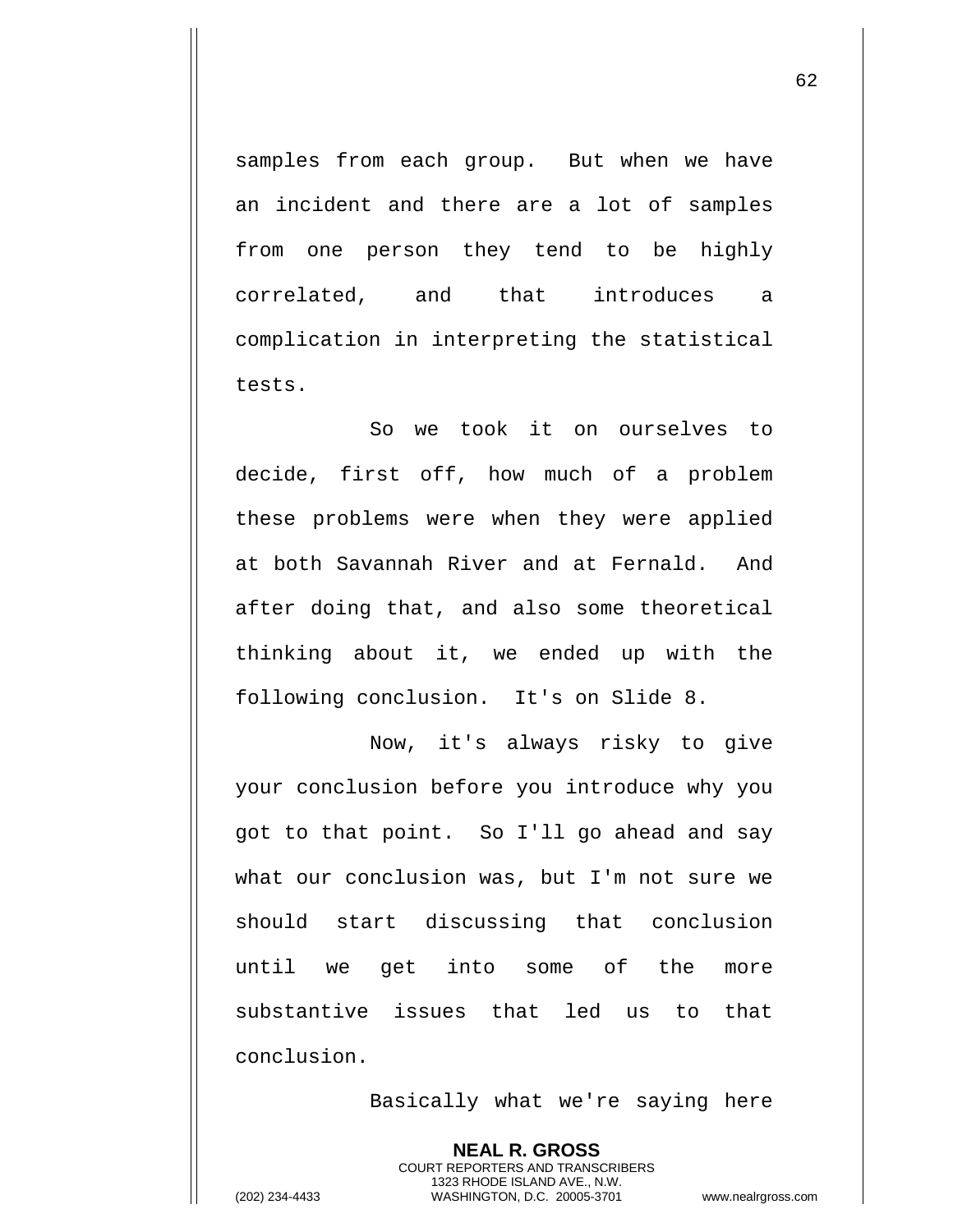is that we think that, yes, there are problems with using pooled data. The problems are of the type that we just described, the data dominance and there is some correlation there.

But we don=t see that OPOS is going to solve these problems in a good way, except in a particular case where we do have a lot of samples taken from an individual after an exposure and it=s clear that's what happened. And then in that case we would agree that we should use OPOS to reduce that data down to one value for that worker for that time period.

On the other hand, in most of the cases we find that there's not a whole lot of them and there's not clear evidence of data dominance. And in those cases we're not sure why there's any reason to use OPOS.

The second issue here is that if you do use OPOS you have to account for uncertainty in the estimate. It is a

> **NEAL R. GROSS** COURT REPORTERS AND TRANSCRIBERS 1323 RHODE ISLAND AVE., N.W.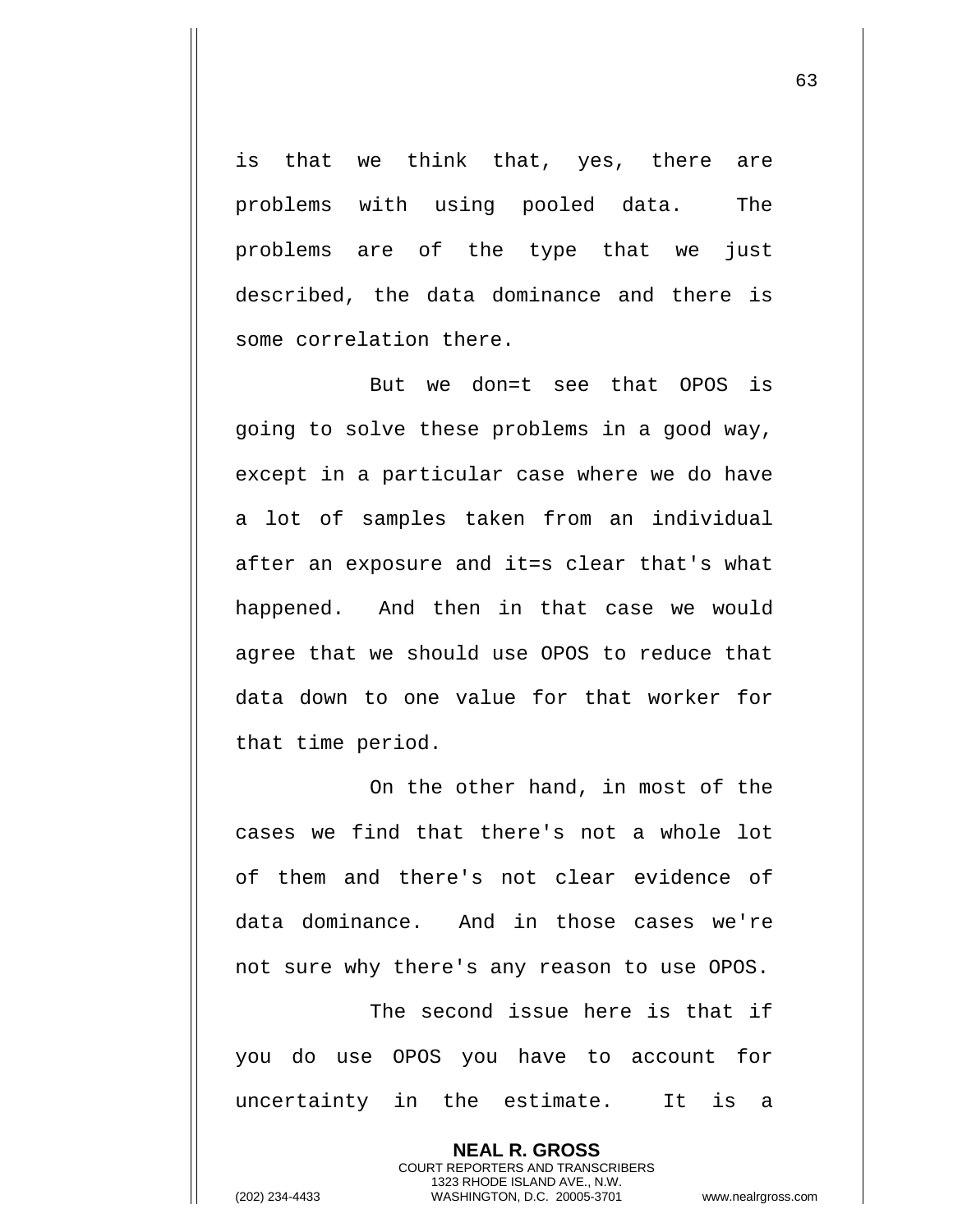statistic and it will be influenced by a lot of things that should be taken into account under the general term of uncertainty.

If we don't do that we're going to end up, I think, with a standard deviation and a 84th percentile run for the intakes that may be too low to really reflect the variability and the uncertainty in the data.

There may be many people who want to argue with these conclusions now, but maybe we should reserve that argument until when we're finished here and then we'll come back to Slide 8 and see how maybe this applies or doesn't.

So the first issue then we're going to talk about that led us to that conclusion is the data dominance problem. Certainly it does occur in the data. There are cases where there is a large number of incident-related samples taken from a few workers.

> **NEAL R. GROSS** COURT REPORTERS AND TRANSCRIBERS 1323 RHODE ISLAND AVE., N.W.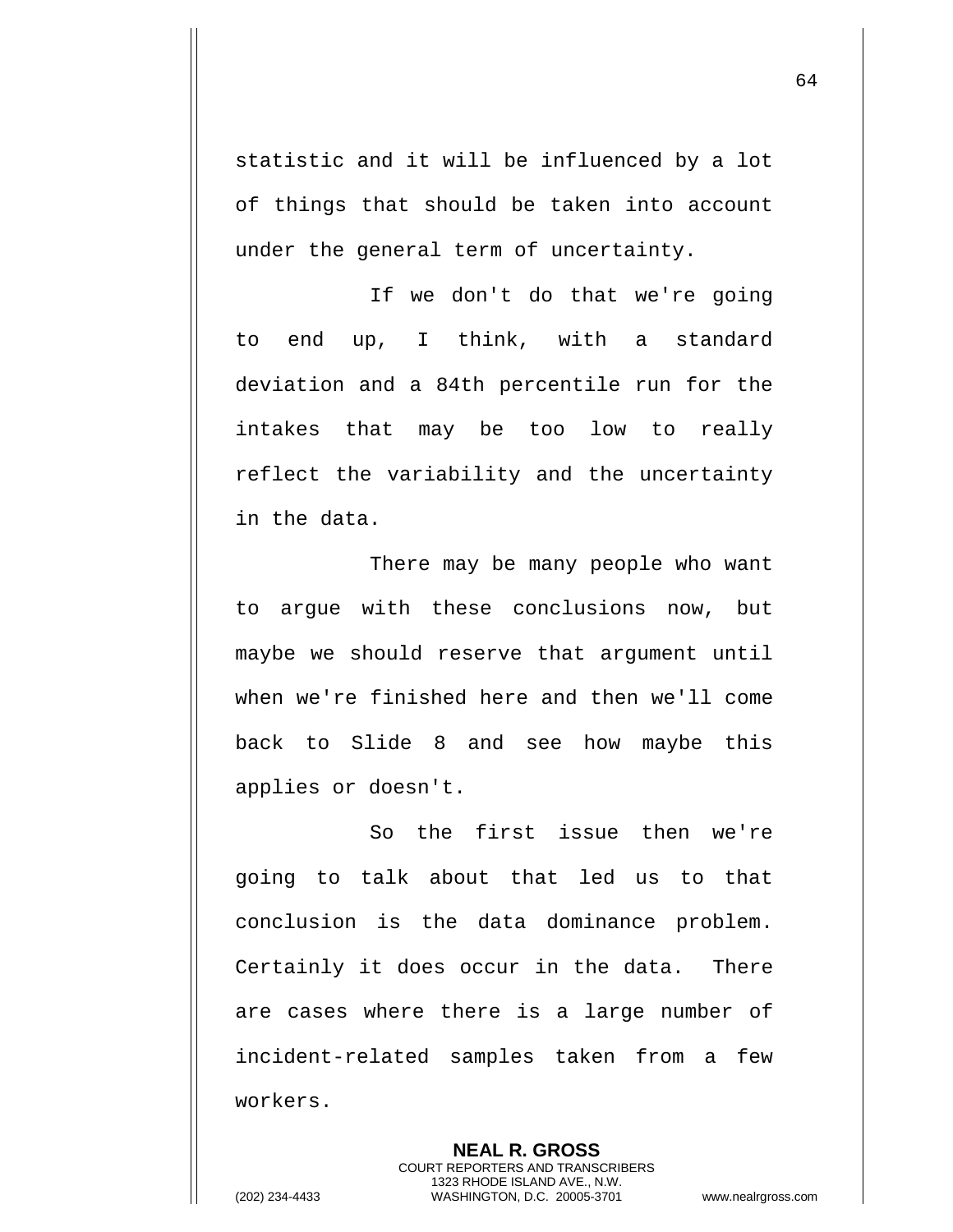And if you throw them in all together in a collection, say you have 50 from a worker of that type and then you have another 100 workers and they all have one or two samples, then you will have this problem of data dominance.

And we do think that is going to be a problem. So that's why we say that, yes, when you do have that problem then you should use OPOS. How frequently would that happen? Well, we've looked at, for instance, at SRS for plutonium sampling and the table on Slide 10 shows the results we found.

And basically what we said was let's look in every quarter and see how many workers have so many samples in that quarter. And the number of samples is on the left of the table. And the number of counts we made are in the next column, and then there's a cumulative percentage.

And then we did the same exercise

**NEAL R. GROSS** COURT REPORTERS AND TRANSCRIBERS 1323 RHODE ISLAND AVE., N.W.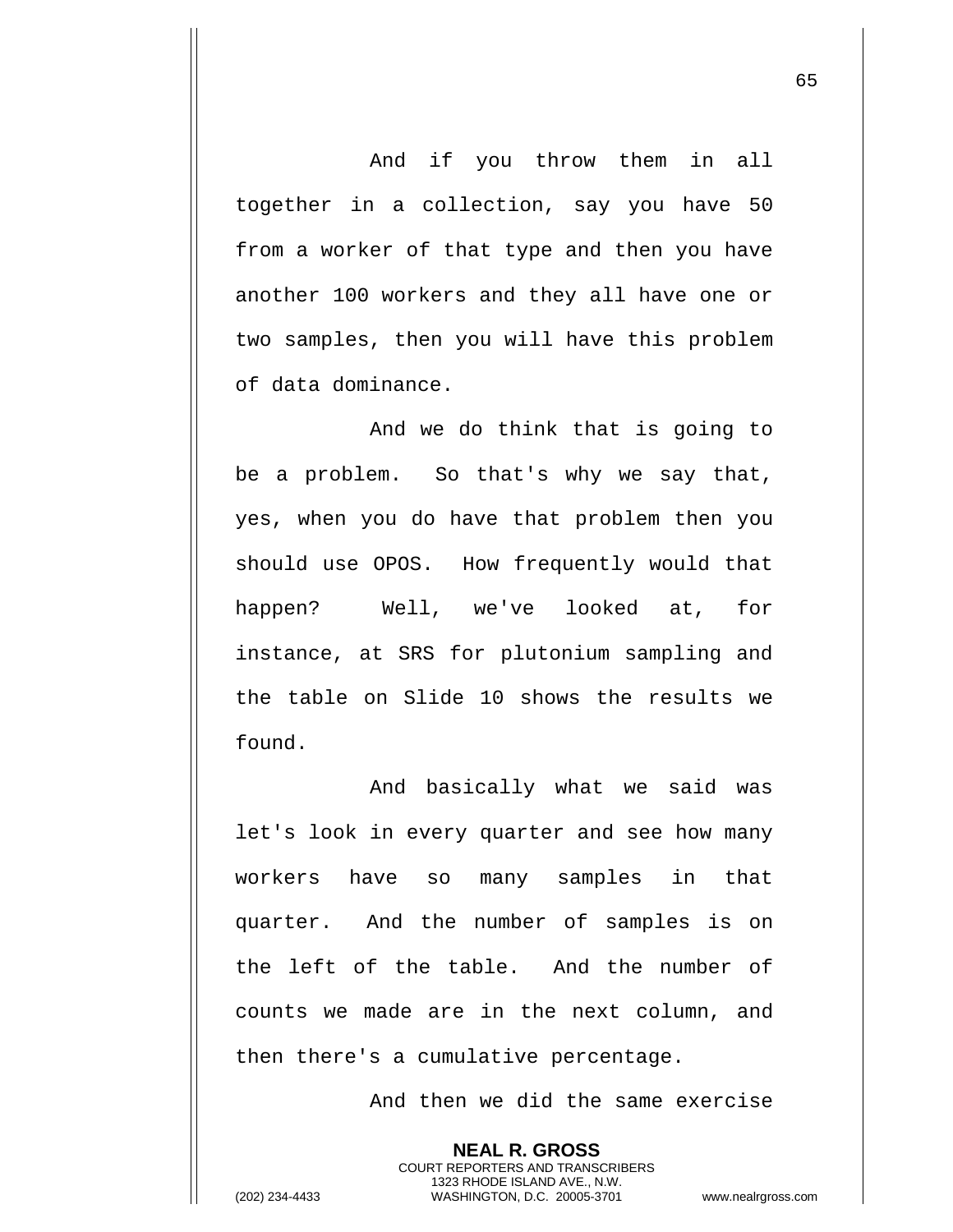again by year rather than by quarter. We said how many samples did they have in that year? And we counted up the number of the people that had one, the number of people that had two and we put them in this table, and again showed the cumulative on the rightmost column.

And basically what this table says is that 99 percent of the time there's no more than three samples in a quarter. And 95 percent of the time there's no more than four samples in a year. So what we're dealing with then is relatively rare cases, which are down near the bottom of the table.

The ones that really cause data dominance, there's a handful of them basically. If you think about it, on an annual basis there might be 100 out of 10,000 where they have more than, just say, eight. But I think generally when we think about data dominance we're talking greater than ten and maybe even larger, that there

> **NEAL R. GROSS** COURT REPORTERS AND TRANSCRIBERS 1323 RHODE ISLAND AVE., N.W.

(202) 234-4433 WASHINGTON, D.C. 20005-3701 www.nealrgross.com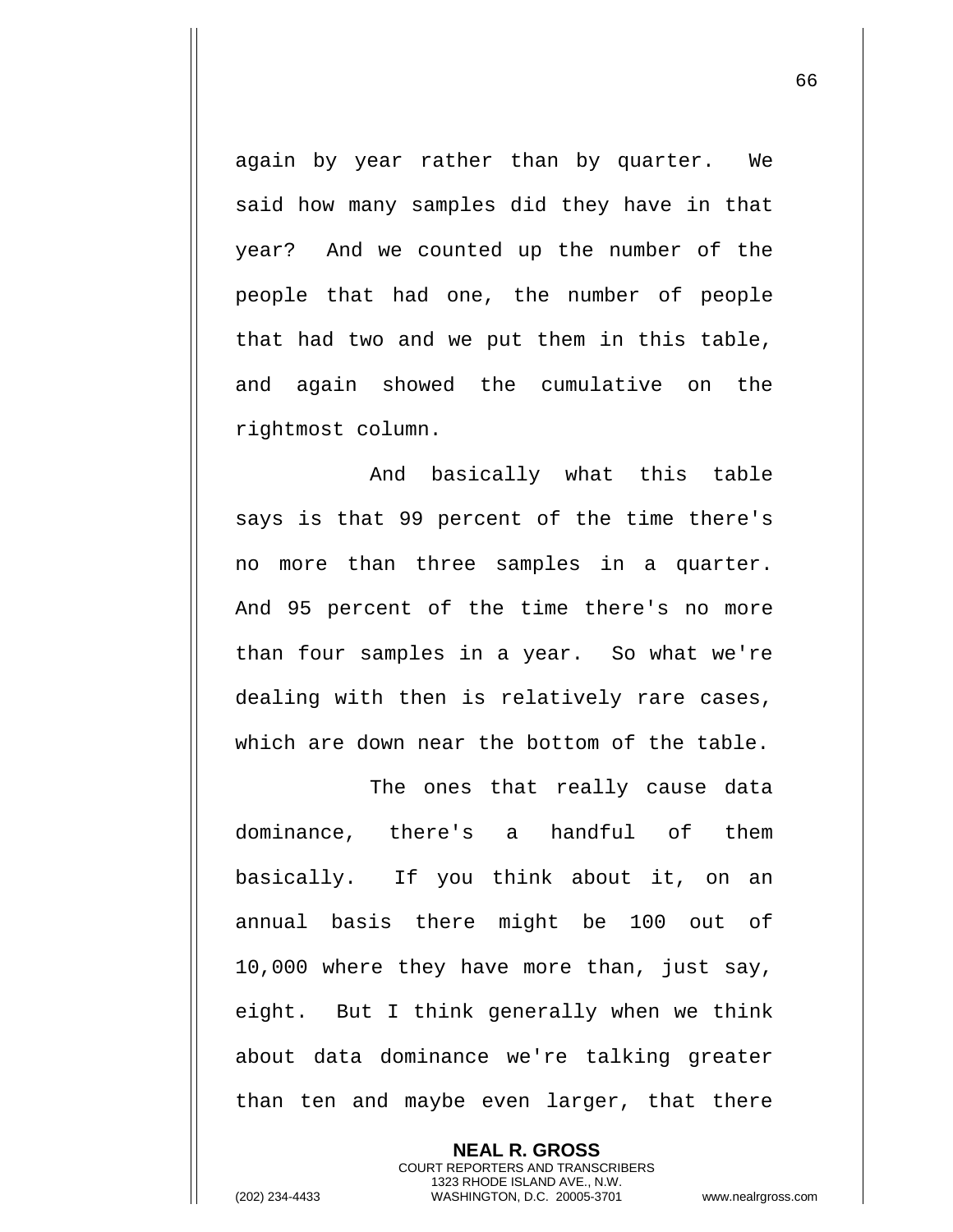was repeated sampling for an individual.

And that occurs very infrequently it seems. So we'll come back to this slide again later on in the talk. And, again, I have to admit we only looked at this at SRS in that particular table. So it's not clear that the same results would be found elsewhere for plutonium and it's not clear - - and our report does discuss other isotopes at Savannah River.

And we find that there are very similar patterns of frequencies. Uranium tends to have the highest number of samples. And the percentages are a little different for uranium. Where you might see 95 percent of the samples that workers have them for or less, that might be 90 percent instead of 95 when you do uranium.

We also looked at this question of data dominance at Fernald but we did it in a different fashion. And I was hoping maybe Bob could say some words about what we

> **NEAL R. GROSS** COURT REPORTERS AND TRANSCRIBERS 1323 RHODE ISLAND AVE., N.W.

(202) 234-4433 WASHINGTON, D.C. 20005-3701 www.nealrgross.com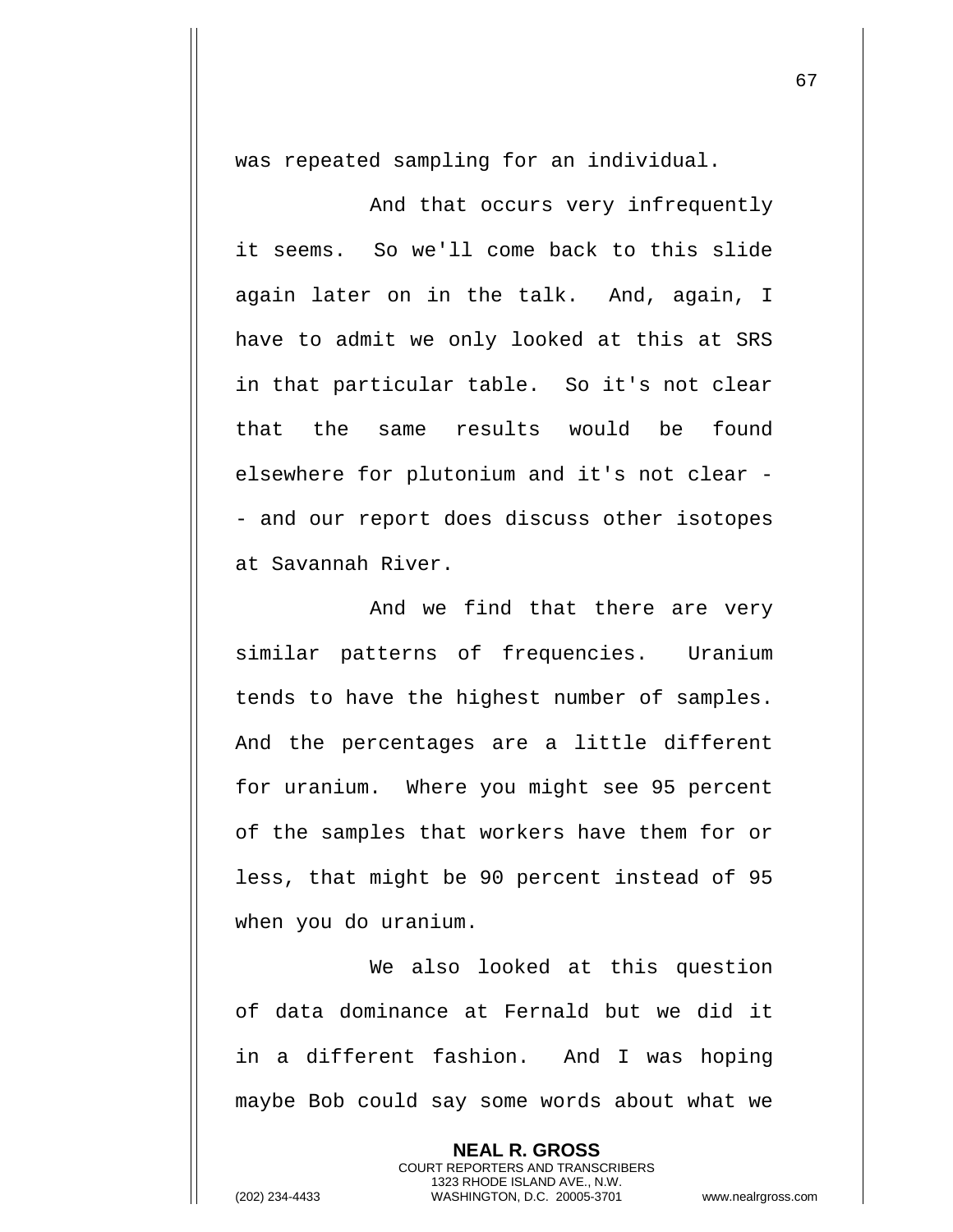looked at at Fernald, if he's on the line.

MR. BARTON: Sure, Harry. This is Bob. You know, one of the things we tried to look at is how many of these type samples where it's an incident sample or a special sample where you would have sort of an off-normal sampling protocol.

For example, if you had a special project or if there was an incident. And these are characterized at Fernald by their particular sample coatings. I don't want to get too far down into the weeds here, but the special samples were type 50s and incident samples were labeled as a type 40.

So one of the things that we took a look at was how many of these type samples did you have in a given year and what effect did they actually have on eventually the derived intake rates? So in other words what you would kind of expect to see is that if you had a year where you had a significant portion of special or incident-

**NEAL R. GROSS** COURT REPORTERS AND TRANSCRIBERS 1323 RHODE ISLAND AVE., N.W. (202) 234-4433 WASHINGTON, D.C. 20005-3701 www.nealrgross.com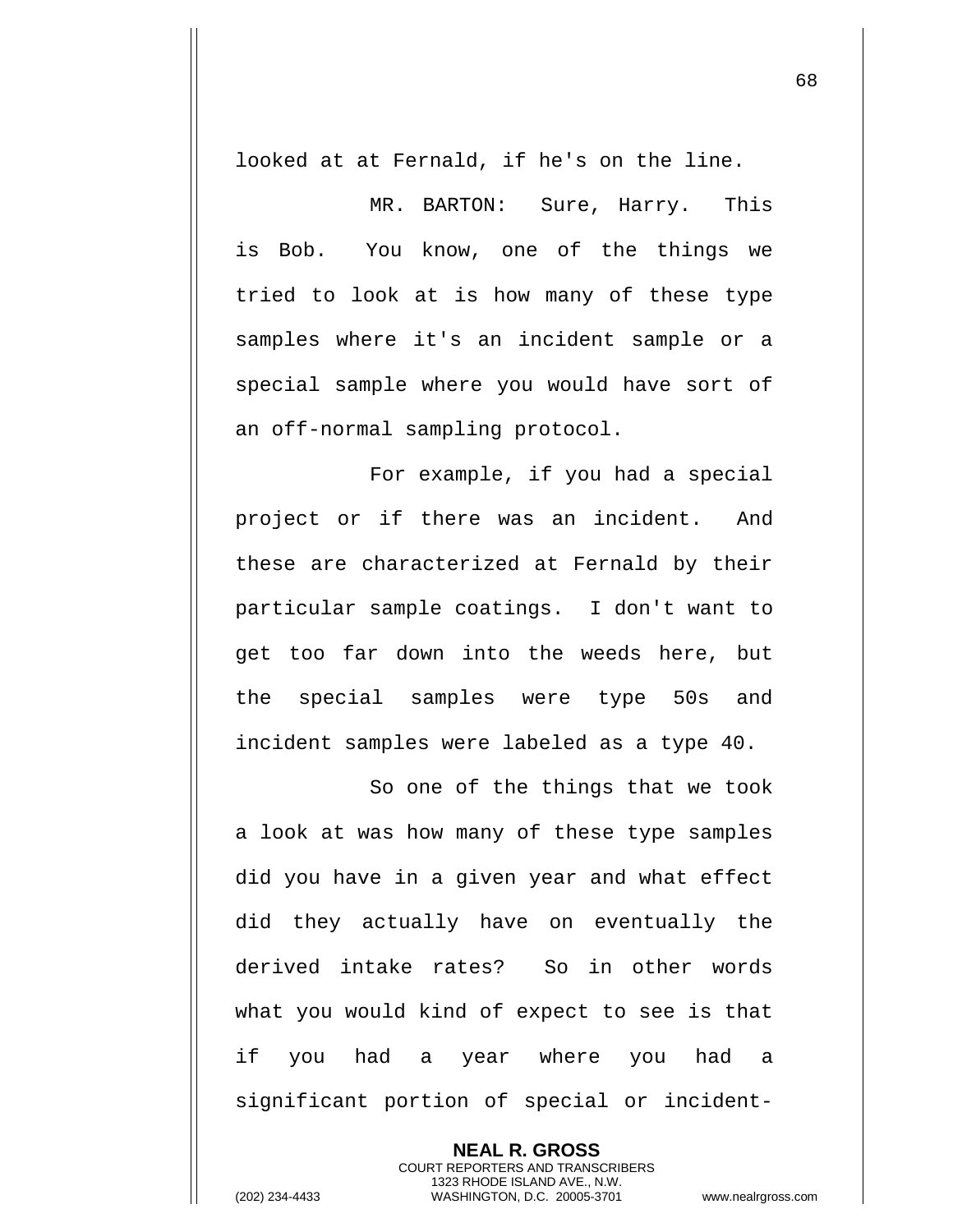related samples, then you would think that the derived intake rates or the excretion patterns would go up because you would have a data dominance problem.

And when we actually got down to it, we really didn't see that sort of pattern. We didn't see the causal relationship between the addition of these incident samples or increased incident samples versus what ultimately becomes the derived intake rate for the claimant.

So we didn't see the opposite either, and there were certain years where, yes, that did appear to be the case. But there were other years where you would have a decrease in these, you know, data dominance type samples but you really didn't observe any sort of change in the derived intake rate.

So that was kind of specific to Fernald. Is Joyce on the line? Do you have anything to add on to that?

**NEAL R. GROSS** COURT REPORTERS AND TRANSCRIBERS 1323 RHODE ISLAND AVE., N.W. (202) 234-4433 WASHINGTON, D.C. 20005-3701 www.nealrgross.com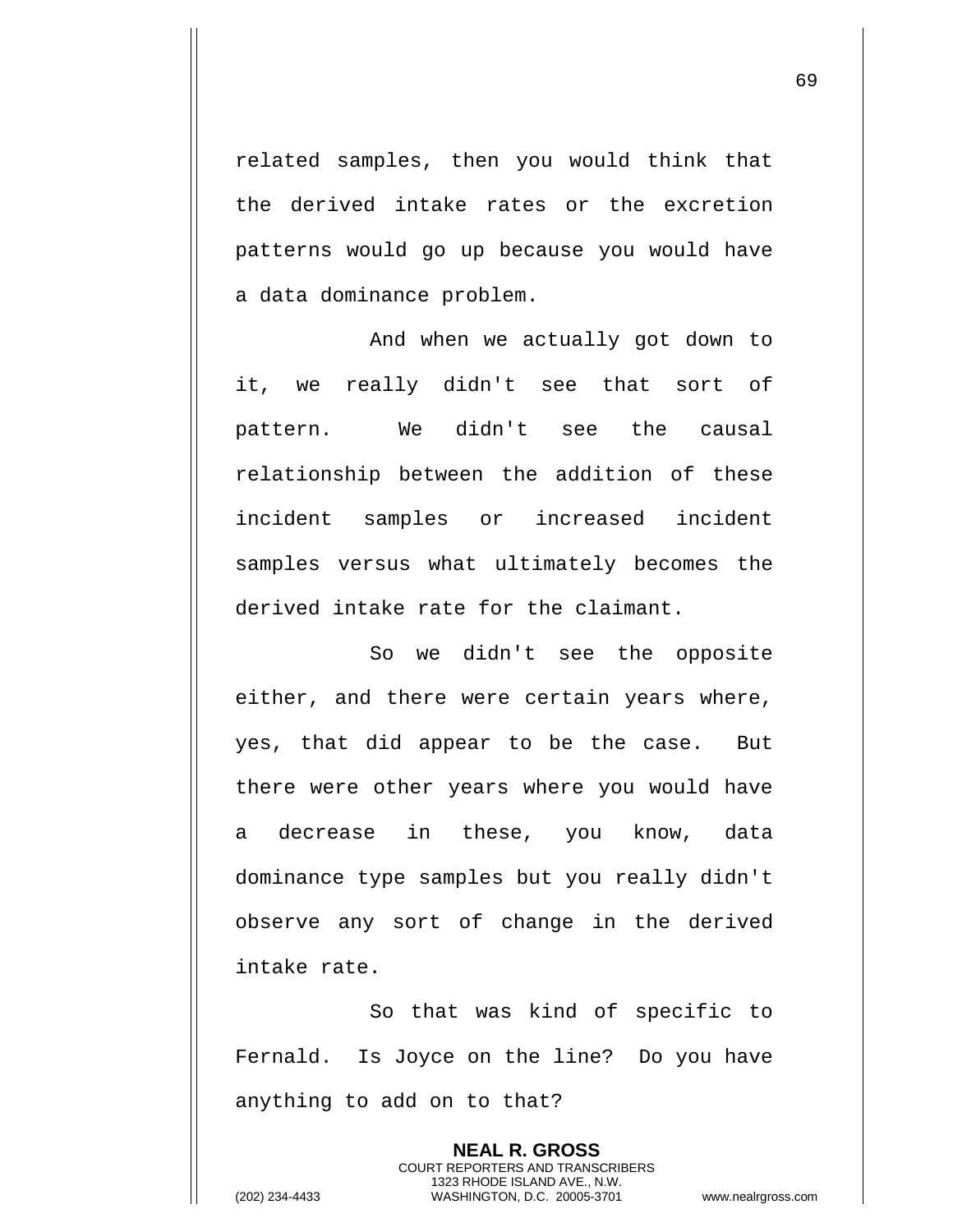DR. LIPSZTEIN: Hi, I'm on the line. I think everybody -- I don't know if it was well-explained. Just one thing. The Revision 1 was done with the older methodology with OTIB-0019. And the Revision 2 was using the OPOS methodology. I don't know if people understood that. That's why we were comparing the two, Revision 1 with Revision 2. That's it.

MR. BARTON: I guess sort of our conclusion there was that we didn't see that causal relationship between the number or percentage of incident or special sampling that was in the distribution versus what you actually got with the intake rates. And we didn't see that relationship.

So I guess, you know, from our end we weren't really convinced it was that much of a problem, at least in the case of Fernald. And, again, that's very specific to that site. But we really didn't see data dominance as an issue per se in what we

> **NEAL R. GROSS** COURT REPORTERS AND TRANSCRIBERS 1323 RHODE ISLAND AVE., N.W.

(202) 234-4433 WASHINGTON, D.C. 20005-3701 www.nealrgross.com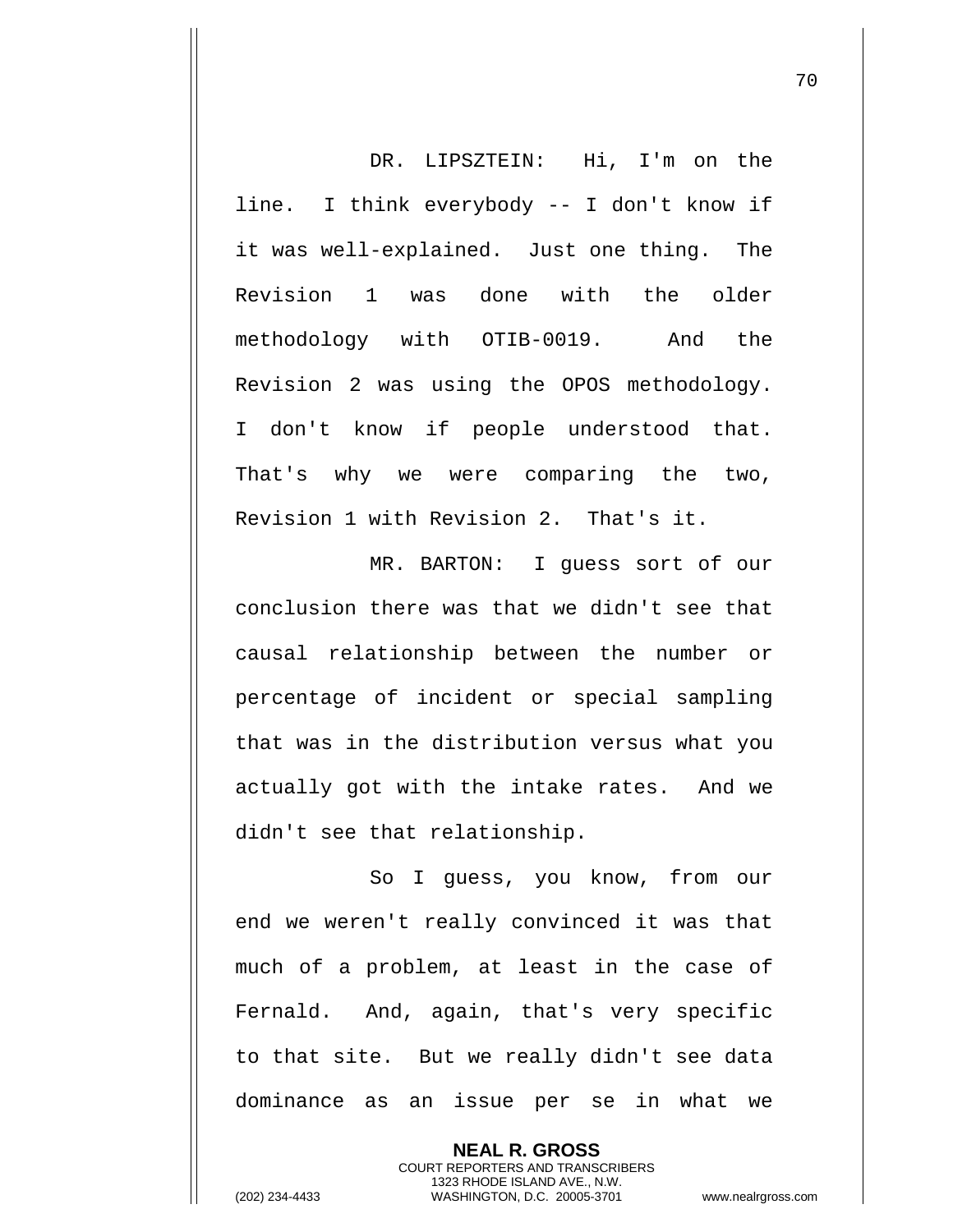looked at there.

DR. LIPSZTEIN: And one question that was always stood to us is whether -- or we want to know whether the OPOS methodology was claimant-favorable. If it was claimantfavorable it would always give us an intake rate that is higher than in the other method.

So we compared the intake rates from the two revisions, and for some years one of the revisions had the higher intake rate, for other years there was another intake rate, the Revision 1 was higher. In other years the Revision 2 had higher intake rates.

So neither methodology had the systemic bias that will always yield a higher intake rate. So there is no claimant-favorability in either of the two methods.

MR. STIVER: Yeah, this is Stiver. I want to just add one thing. We

> **NEAL R. GROSS** COURT REPORTERS AND TRANSCRIBERS 1323 RHODE ISLAND AVE., N.W.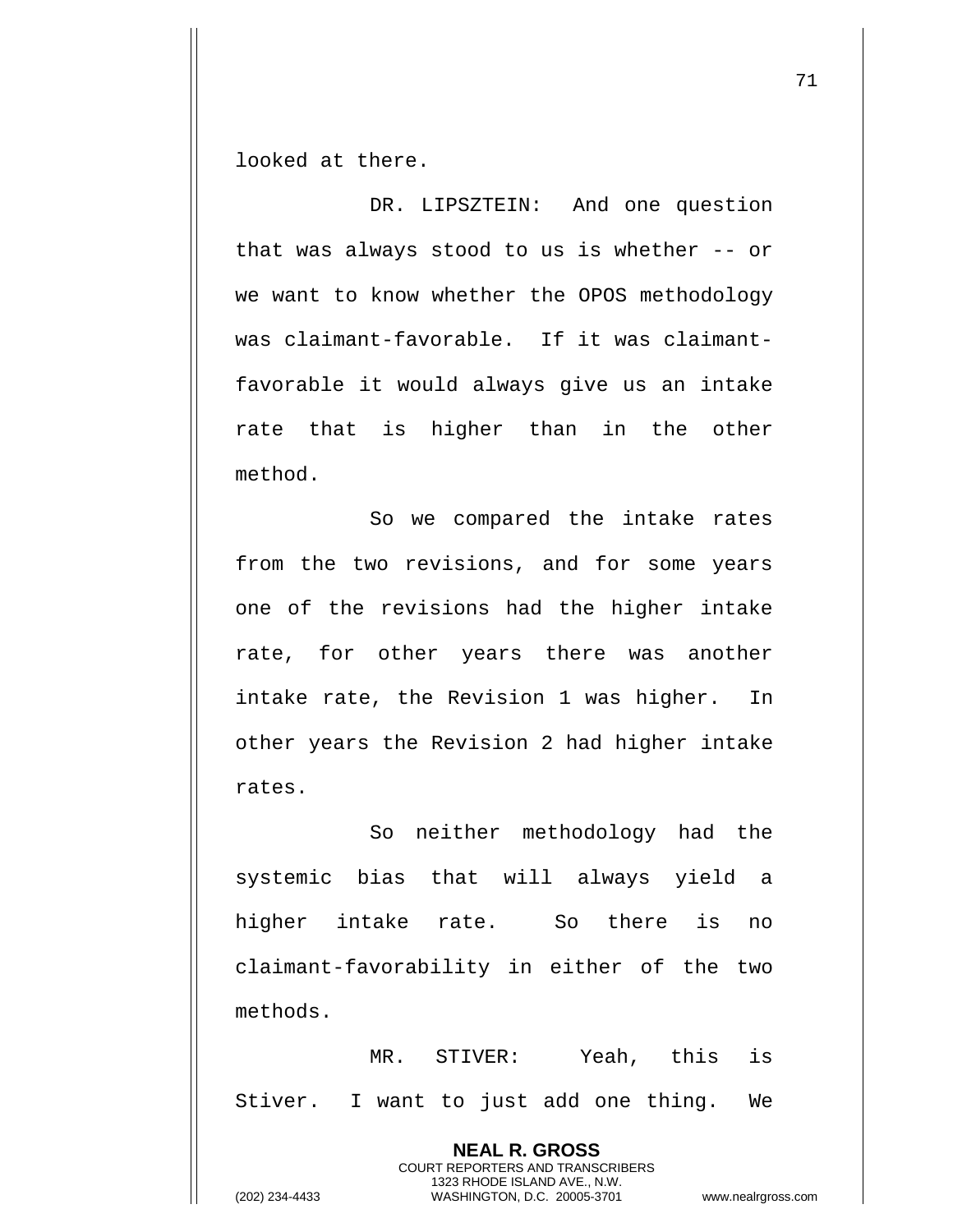looked at Fernald and Savannah River because those were the only two sites for which the OPOS methodology had actually been implemented at the time that we did our paper.

And I'll just reiterate what Joyce said, that at Fernald the use of OPOS versus not using it, or the number of incidents or special type 50 code samples really did not have any impact on the ultimate derived intake in either case. So there doesn't appear to be any correlation from those variables in either data set.

Anyway, Harry, if you would like to go ahead and continue.

DR. CHMELYNSKI: Okay. I guess we're on Slide 12 now. And this is on correlation. I looked at some of these examples of workers with many samples over a short period, presumably following incidents.

And to tell you the truth,

**NEAL R. GROSS** COURT REPORTERS AND TRANSCRIBERS 1323 RHODE ISLAND AVE., N.W.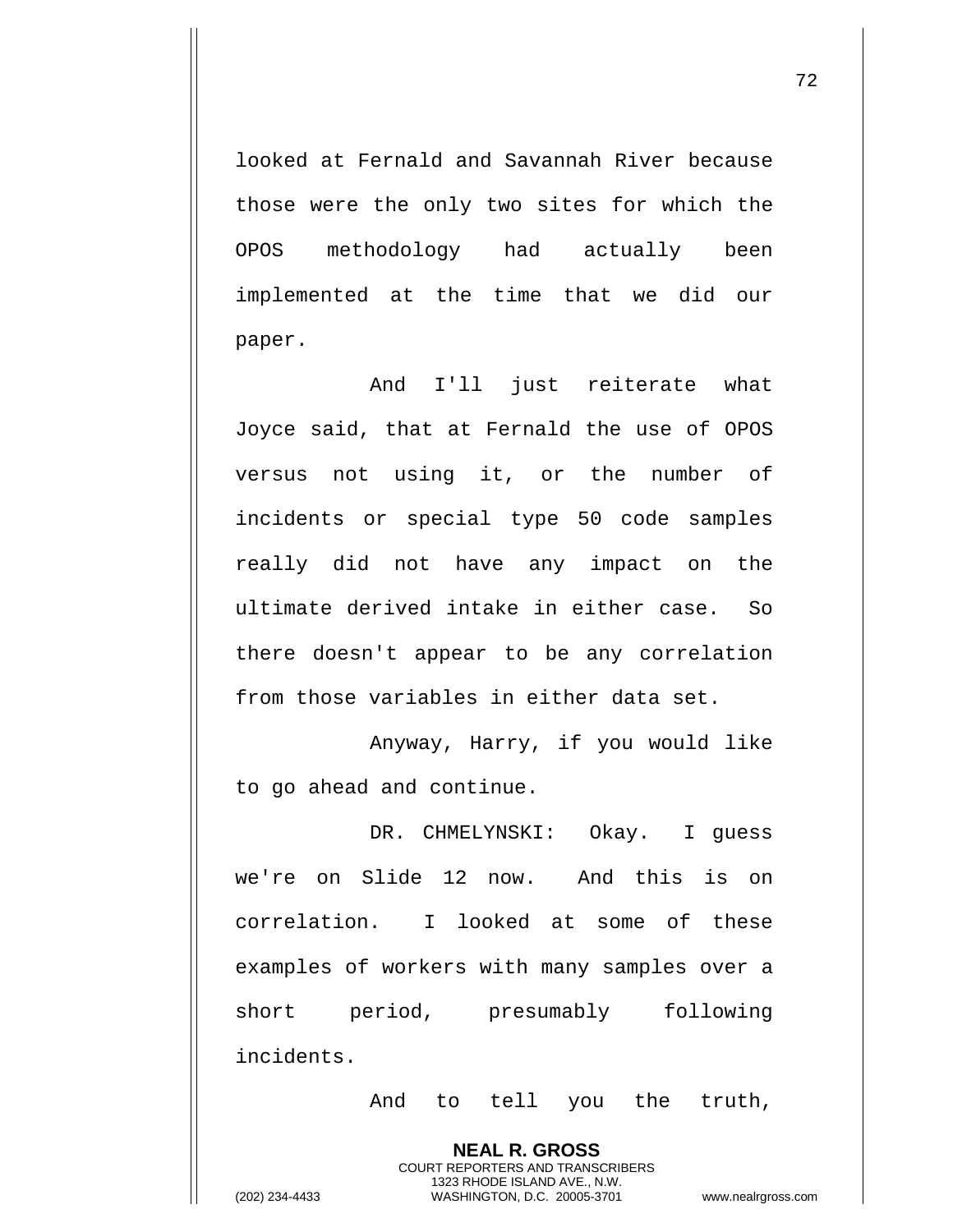there's not as much correlation in them as you might expect to see. They jump around an awful lot. But there are some examples in our report that show that there is a pattern there where, of course, as time goes on the urine excretion concentrations fall off.

But you might see one at zero right after the incident and another one a week later and then in between there's some high ones. So there's very strange patterns of results following an incident. It's not always as clear cut as one might think to even find the incidents.

And certainly just because a worker had a lot of samples doesn't necessarily mean they're correlated. We would like to see some evidence of correlation other than the fact that there are just a lot of samples there.

The issue of correlation also was raised in some other cases where exposures

> **NEAL R. GROSS** COURT REPORTERS AND TRANSCRIBERS 1323 RHODE ISLAND AVE., N.W.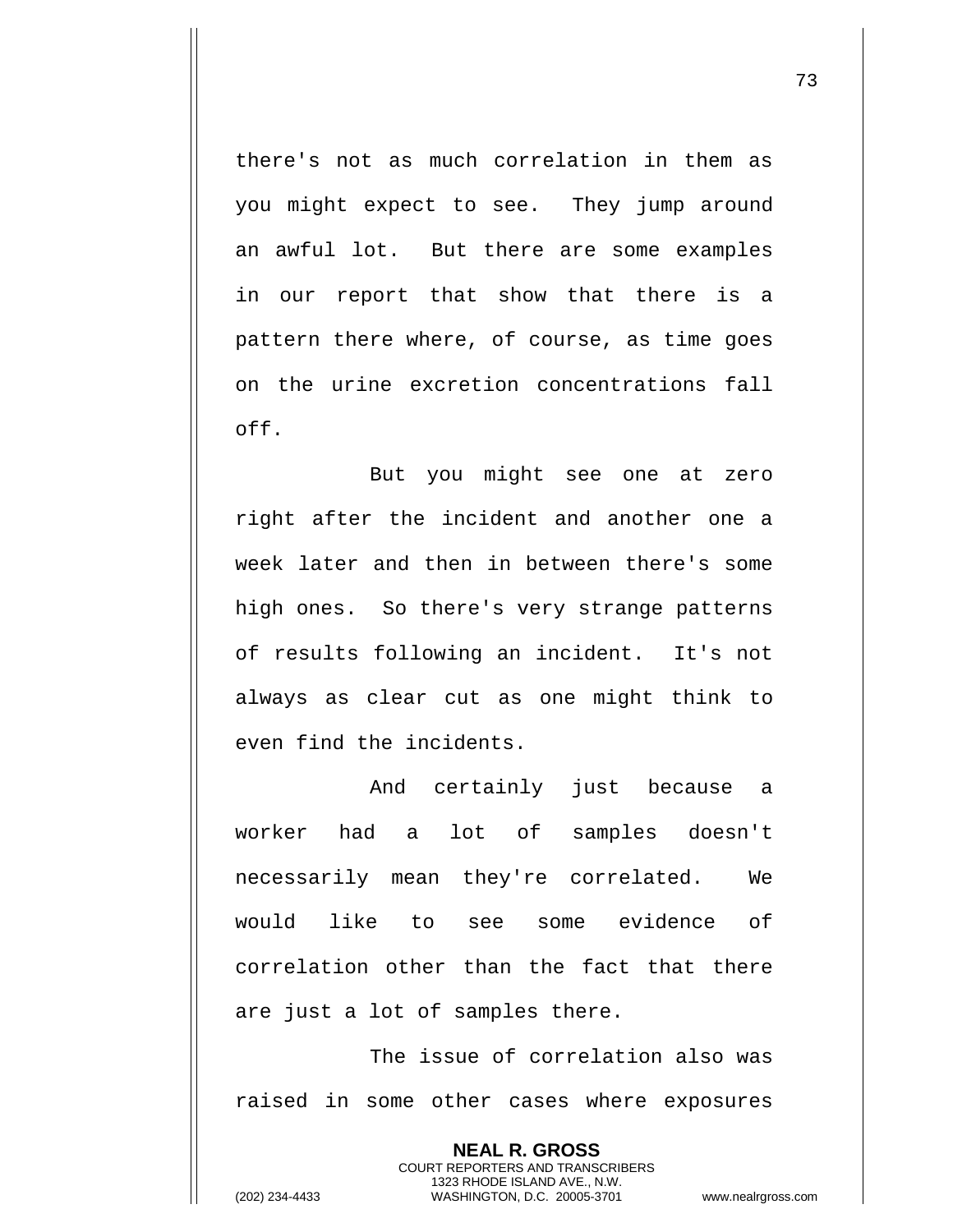tend to drag out -- if there are exposures, the results of those exposures may drag out for periods longer than a year even. And there is, again, in this sense, a correlation that may stretch beyond the one year period due to that single incident.

Those issues are more important, I think, when you're doing strata comparison than when we're just talking about how to estimate a coworker model. But they are something we should consider when we do any strata comparisons, that these workers with a high number of correlated samples should certainly be -- well, according to our recommendation, OPOS should be used in those cases before we do these strata comparisons.

Now, when we think about OPOS for building a coworker model and for building a comparison, a hypothesis test that compares strata, we're talking at sort of a high level about it. Now, what we're going to do now in the rest of the paper here, the rest

> **NEAL R. GROSS** COURT REPORTERS AND TRANSCRIBERS 1323 RHODE ISLAND AVE., N.W.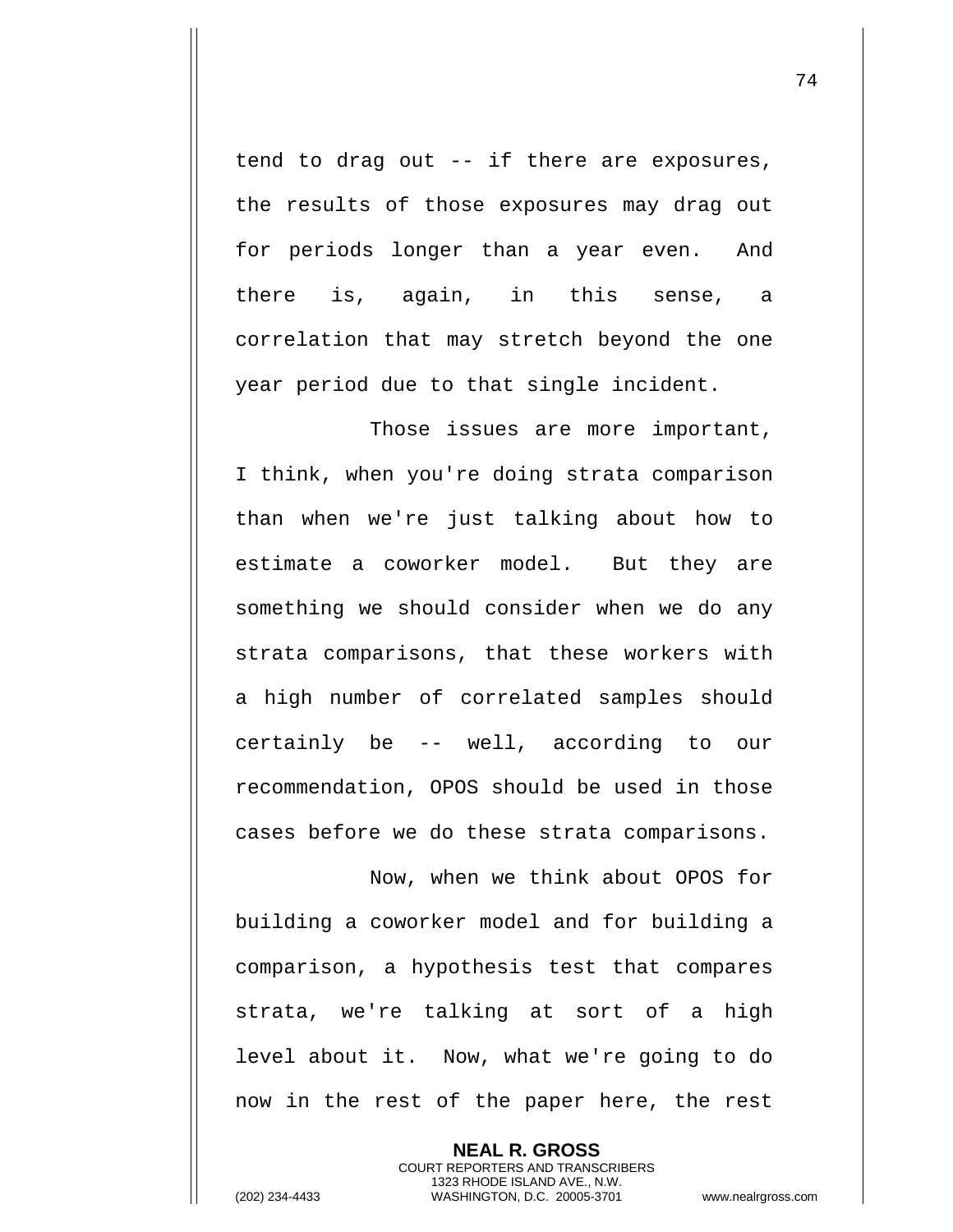of these slides, is look at OPOS at a more micro level, for a single worker, and how well does that value allow us to determine his intake?

And clearly we're going to be doing this for lots of workers and later on we're going to take all those values and throw them together on a curve. But right now we're just looking at the process of getting a single OPOS value for a worker.

And one of the concerns we have here is that -- I'm sorry, I'm on Slide 13 at this point, frequency of monitoring. And there's a lot of words on this slide, but it's a very simple concept.

If there's an incident in November and we have ten samples taken following up on that incident on one worker and again ten samples taken again on a different worker, well, that's good. We've measured what happened after the incident.

But now let's say one of the

**NEAL R. GROSS** COURT REPORTERS AND TRANSCRIBERS 1323 RHODE ISLAND AVE., N.W.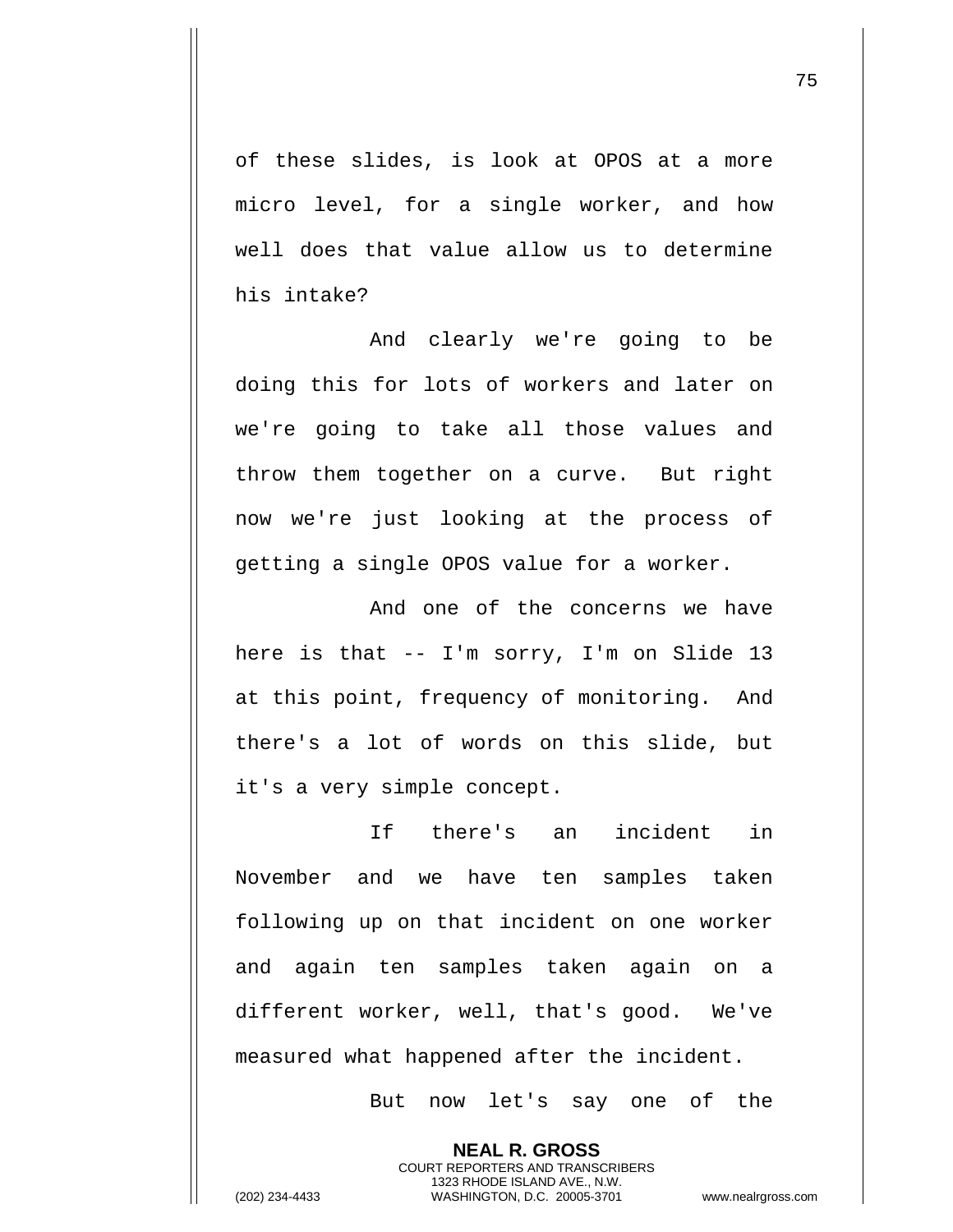workers had routinely been tested for every month before the incident. Well, he'd have ten more samples than the other one. And let's say the other one didn't have those monthly tests.

They both have the same exposure in the last two months or sometime in November, say. But yet in one case we're going to mix together all the 20 for one worker and assign him a dose that's only about half of what we assigned the other worker simply because one of them had more sampling done before the incident occurred than the other one did.

So one of our problems, then, with OPOS is that it is highly dependent on how many samples the worker had and the relative timing of those samples with respect to his actual exposure.

Now, if the exposures are continuous that may not be so much of a problem. But when you're talking about

> **NEAL R. GROSS** COURT REPORTERS AND TRANSCRIBERS 1323 RHODE ISLAND AVE., N.W.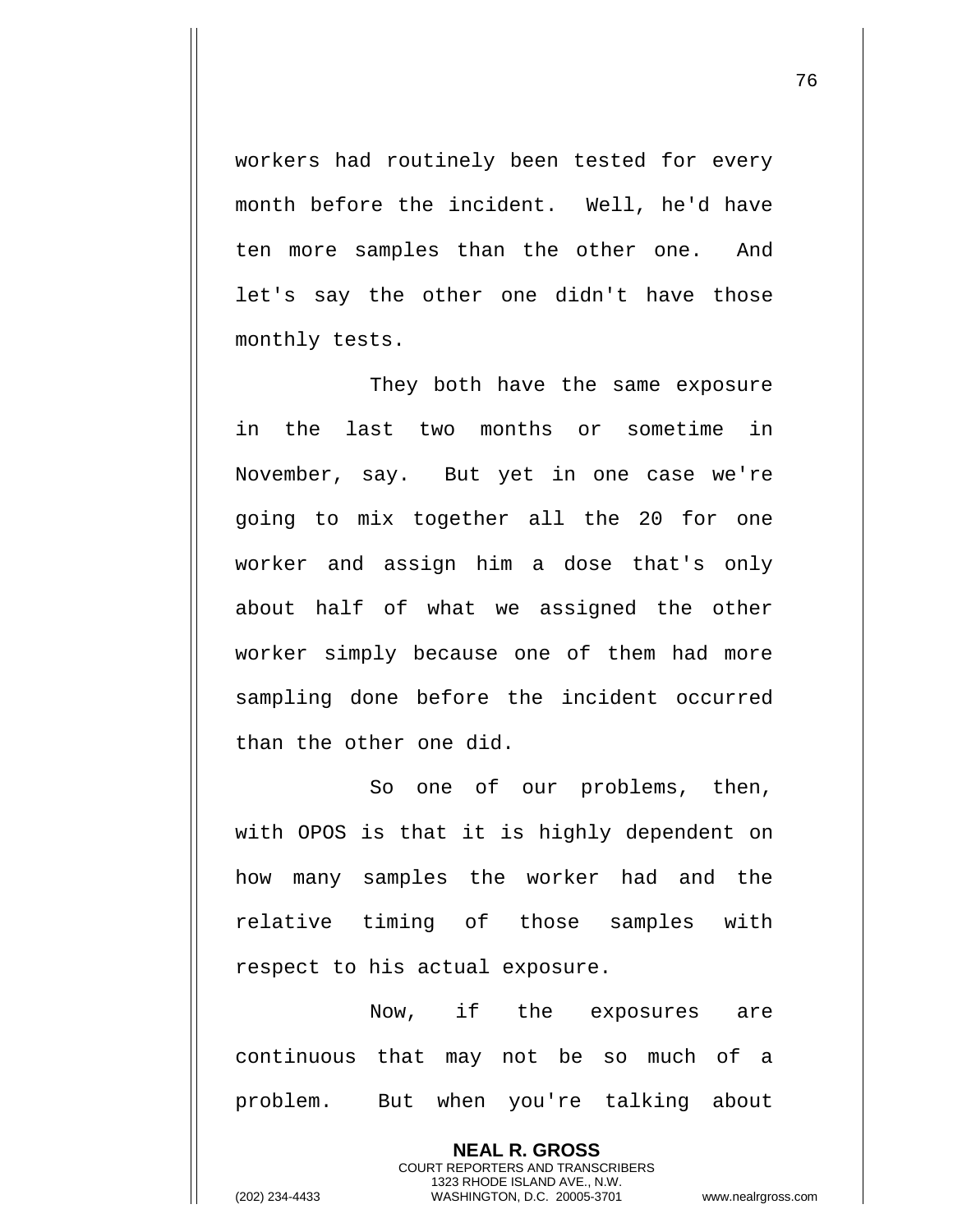exposures after incidents and trying to reduce it down to a single number for that worker that's reflective of what he got in the incident, it's disturbing to see that you get two different answers for two workers who may have a previous history of monitoring that differ.

And if you extrapolate that line of thought into the process of comparing two groups of workers, we think that's sufficient reason that they should have both been tested with the same sampling protocol. Both groups. If not, then it's possible for instance that the nonconstruction workers were routinely tested and over a whole long period and they were given lots of samples compared to construction workers who only had a few samples. Even if people have the same exposure at some point in an incident then we would see different numbers --

(Electronic interference.)

**NEAL R. GROSS** COURT REPORTERS AND TRANSCRIBERS 1323 RHODE ISLAND AVE., N.W. (202) 234-4433 WASHINGTON, D.C. 20005-3701 www.nealrgross.com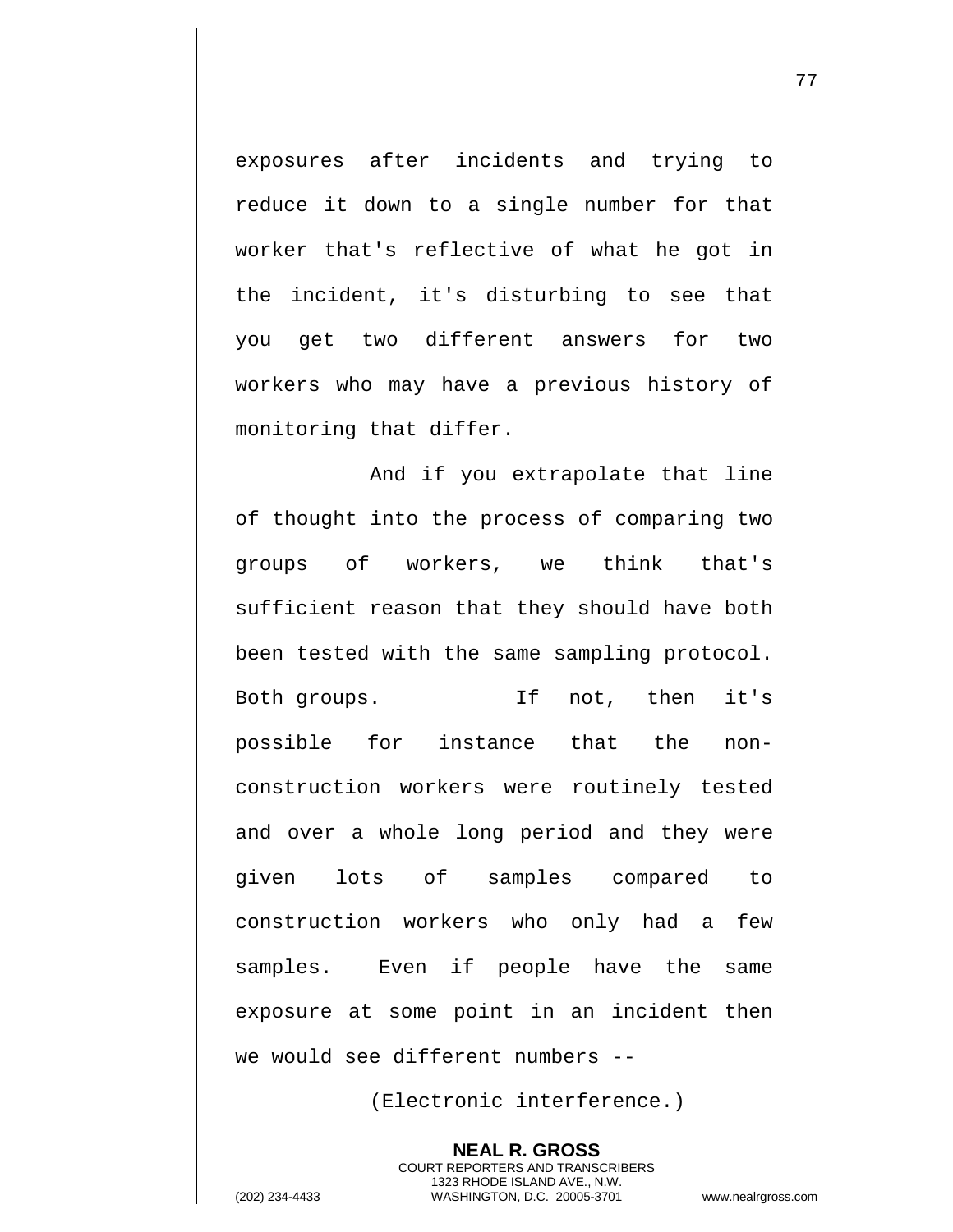DR. CHMELYNSKI: Is there a problem or --

DR. MAURO: It went away.

DR. CHMELYNSKI: Oh, good. Let's not worry about what it was and hope it doesn't come back. Okay, so that was the frequency of monitoring problem.

Now, on Slide 13, the title here is kind of cryptic. But what we're talking about is how well does OPOS characterize the data for a worker and how well does OPOS characterize the intake that worker had given the data that we see?

Those are two separate questions. And one of them, which is the relationship on the right between OPOS and intake, one of them NIOSH has a long discussion about, which basically says that if there is a series of assumptions made about the use of weighted least squares and what the weight should be, that if you go through this long analysis you will end up with the answer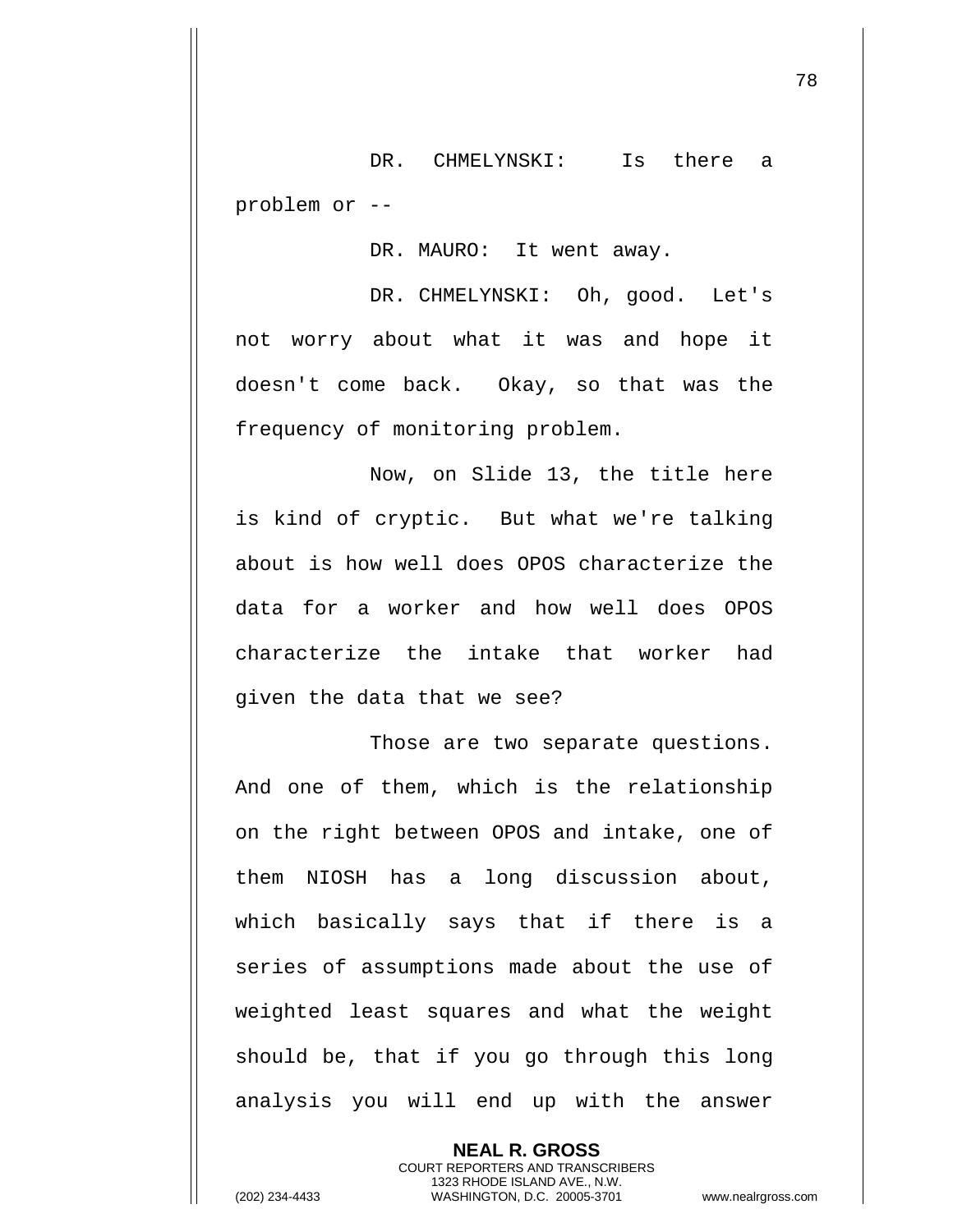that the mean excretion rate is indeed proportional to the intake that the worker had. Then this result has been used by many people in the field to summarize the exposure following incidents.

A second question that we looked at is the arrows between the data and the OPOS, which is how well does OPOS estimate the mean excretion rate for a worker?

And it may sound like an obvious answer, that, well, you're taking the average and therefore it's the mean. But since it's a statistic, the question is how well does it estimate the mean excretion rate?

When we looked into the question of the least squares regression approach to relating the intake to the mean excretion rate, we find that both NCRP and the IMBA manual itself state -- I'm not going to read this whole thing. But if you look at the fourth line of the NCRP 164 quote in bold,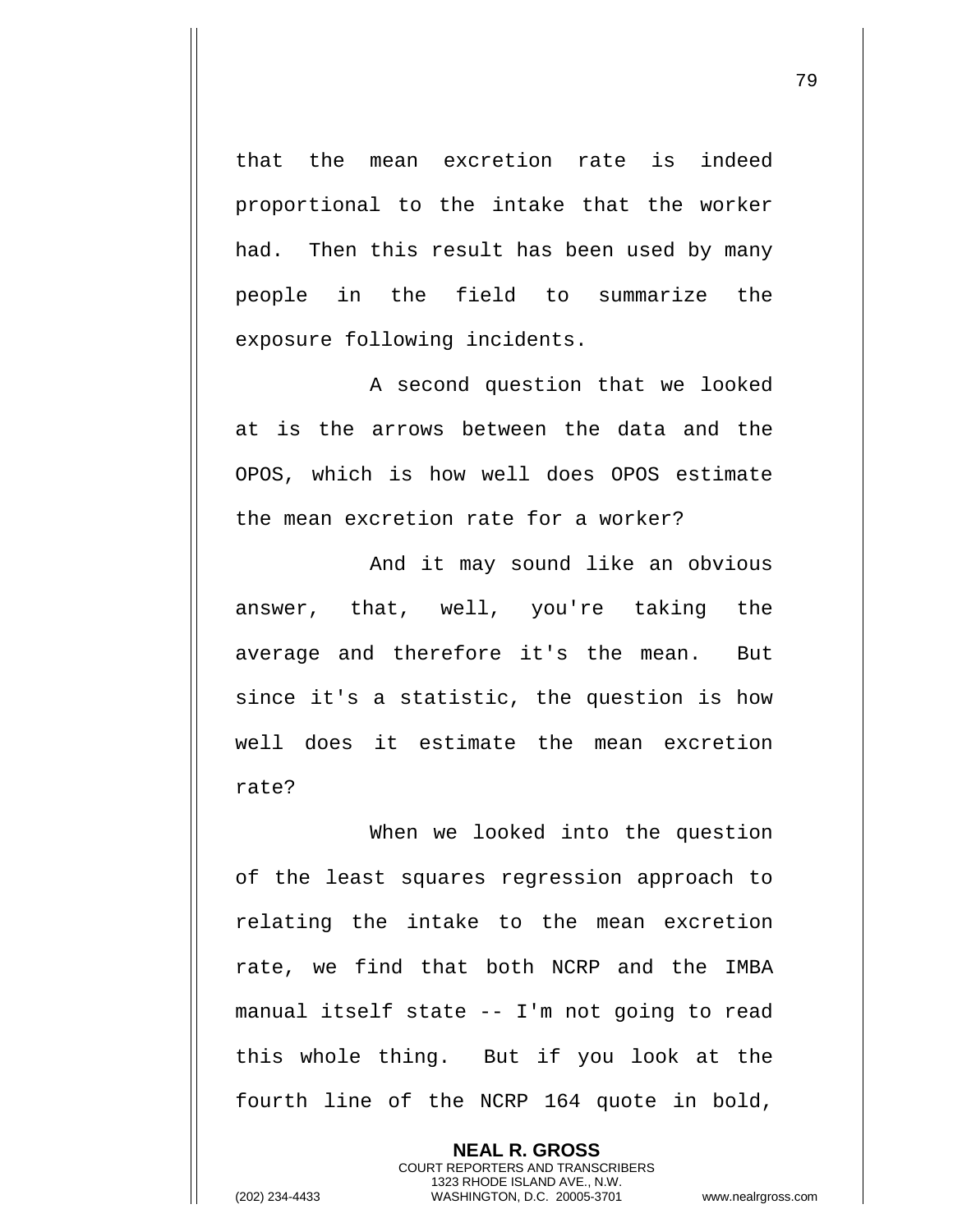it says the formulas assume only one intake.

And that's the first problem that we run into here. It's not clear that OPOS can be used except in those situations. It could certainly be used, but this proportional relationship that is claimed between OPOS and the intake isn't necessarily valid if we're talking about cases where those assumptions the weighted least squares regression analysis are based on, when those assumptions don't hold.

And we listed some of these assumptions and when they don't hold on the next page. The thing in the box is actually a quote that's out of the manual that says least squares can be used only in cases of a single intake with explicit air values on each data point and a single bioassay quantity.

Well, the real important part is the single intake. When they have multiple intakes the equations are going to look

> **NEAL R. GROSS** COURT REPORTERS AND TRANSCRIBERS 1323 RHODE ISLAND AVE., N.W.

(202) 234-4433 WASHINGTON, D.C. 20005-3701 www.nealrgross.com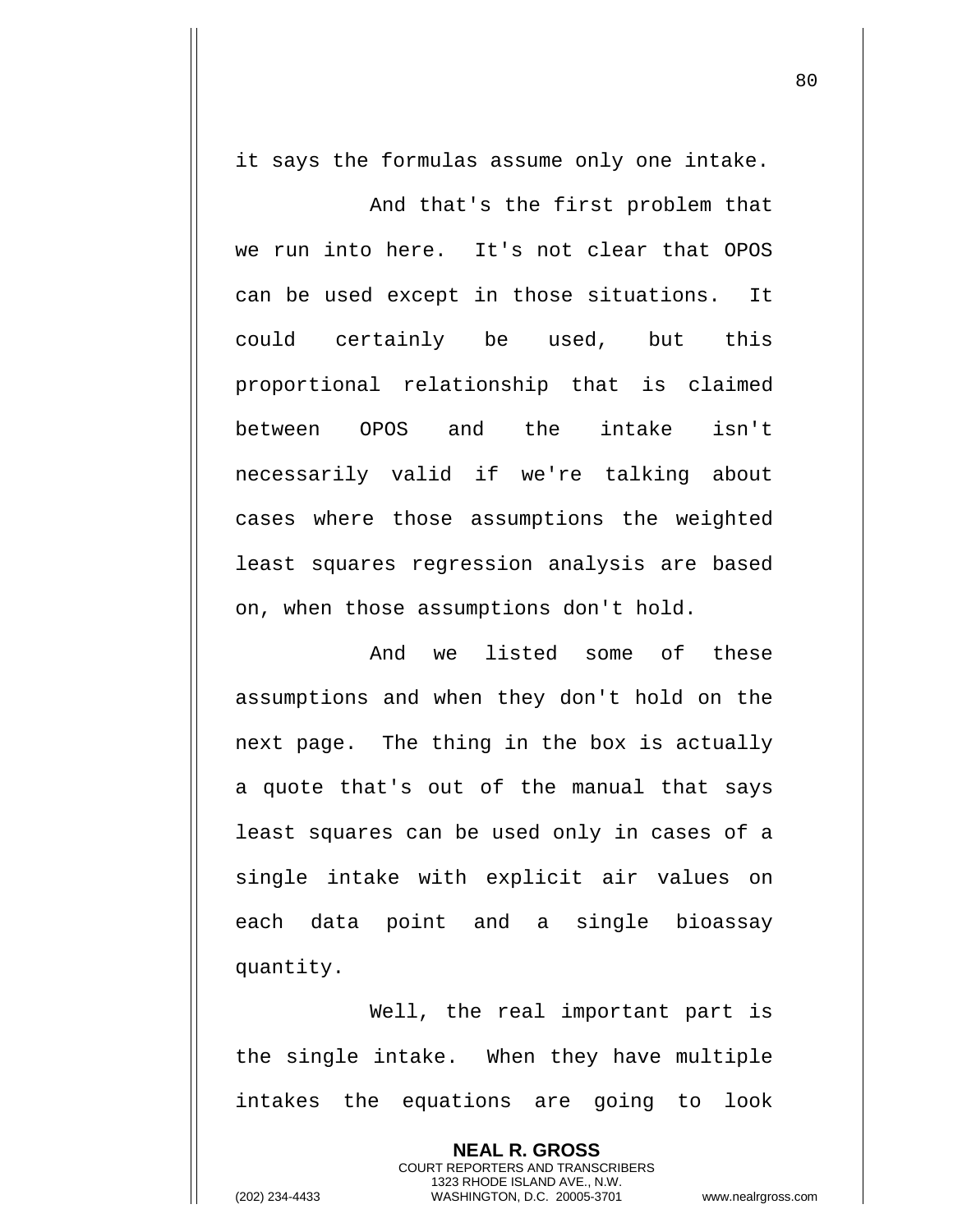different and there's not necessarily the proportional relationship no matter what type of assumptions one makes about the weights for the regression.

DR. NETON: This is Jim. I hate to butt in. But I just want to make one quick comment.

DR. CHMELYNSKI: Yes.

DR. NETON: Single intake can also be a single chronic intake.

DR. CHMELYNSKI: Yes, I agree.

DR. NETON: So that's a big difference between what we're comparing. Just trying to point that out, because we're assuming chronic intakes here.

DR. CHMELYNSKI: Well, then we'll have to look at these. What we're finding is that the intakes -- first off, that the excretion results should only be after the intake. And, again, that was an incidentrelated intake. And that the urine activities shouldn't be lumped together, the

> **NEAL R. GROSS** COURT REPORTERS AND TRANSCRIBERS 1323 RHODE ISLAND AVE., N.W.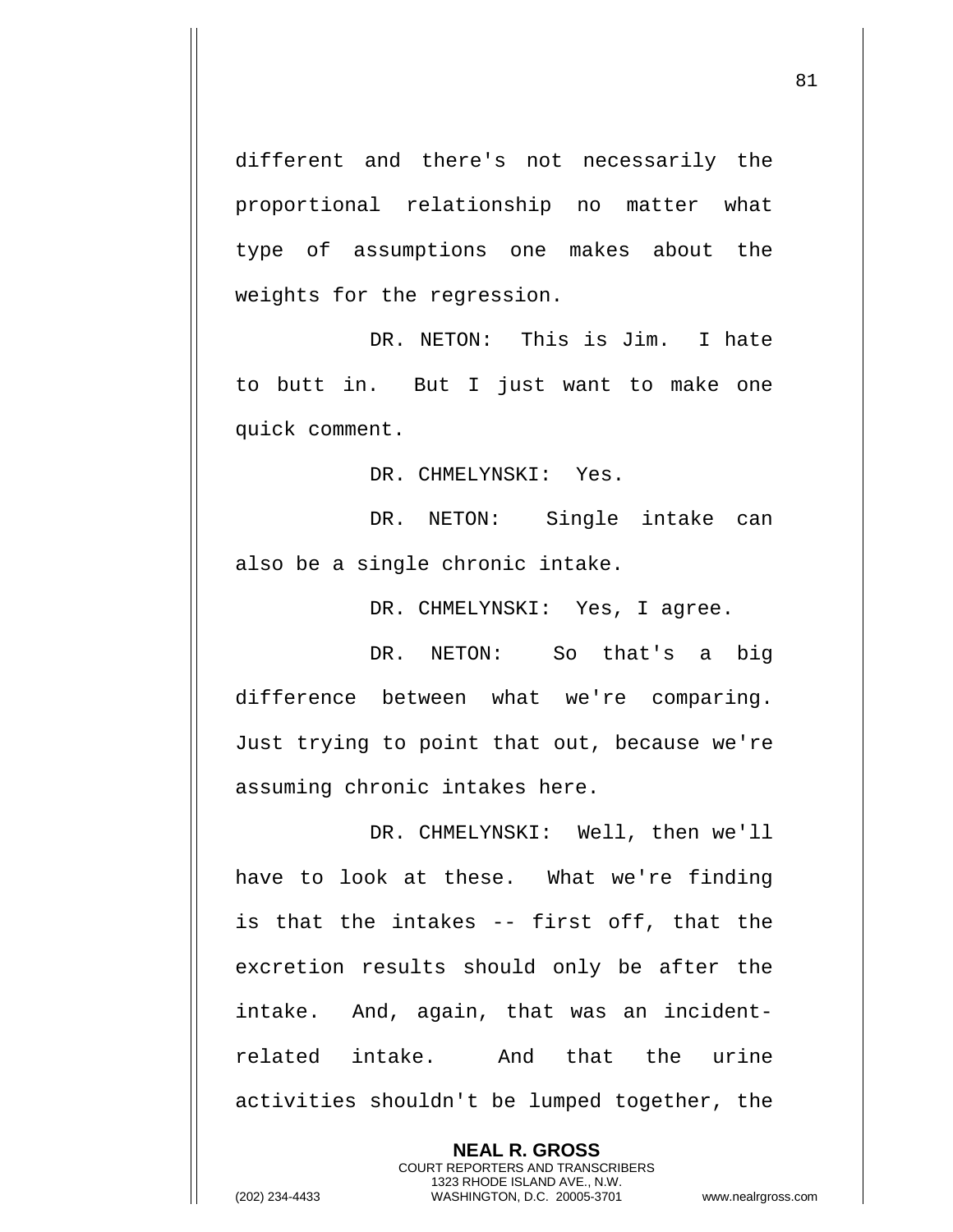ones after the intake and the ones before the intake, to do a single computation of the OPOS value.

Finally, in particular, we don't want to see cases where there are no intakes lumped together with periods where there are intakes.

DR. LIPSZTEIN: Harry, this is Joyce. Should I answer Jim now or would it be better to --

DR. CHMELYNSKI: Yes, I'm sorry. Since we started here I should have given you an opportunity to respond. Yes, go ahead.

DR. LIPSZTEIN: Jim, it doesn't matter what you assume, if it's chronic intake or a non-chronic intake, after you get the 50th percentile of the whole distribution. It doesn't matter what the assumption was.

The problem is that you have some urine excretion samples that come from a

> **NEAL R. GROSS** COURT REPORTERS AND TRANSCRIBERS 1323 RHODE ISLAND AVE., N.W.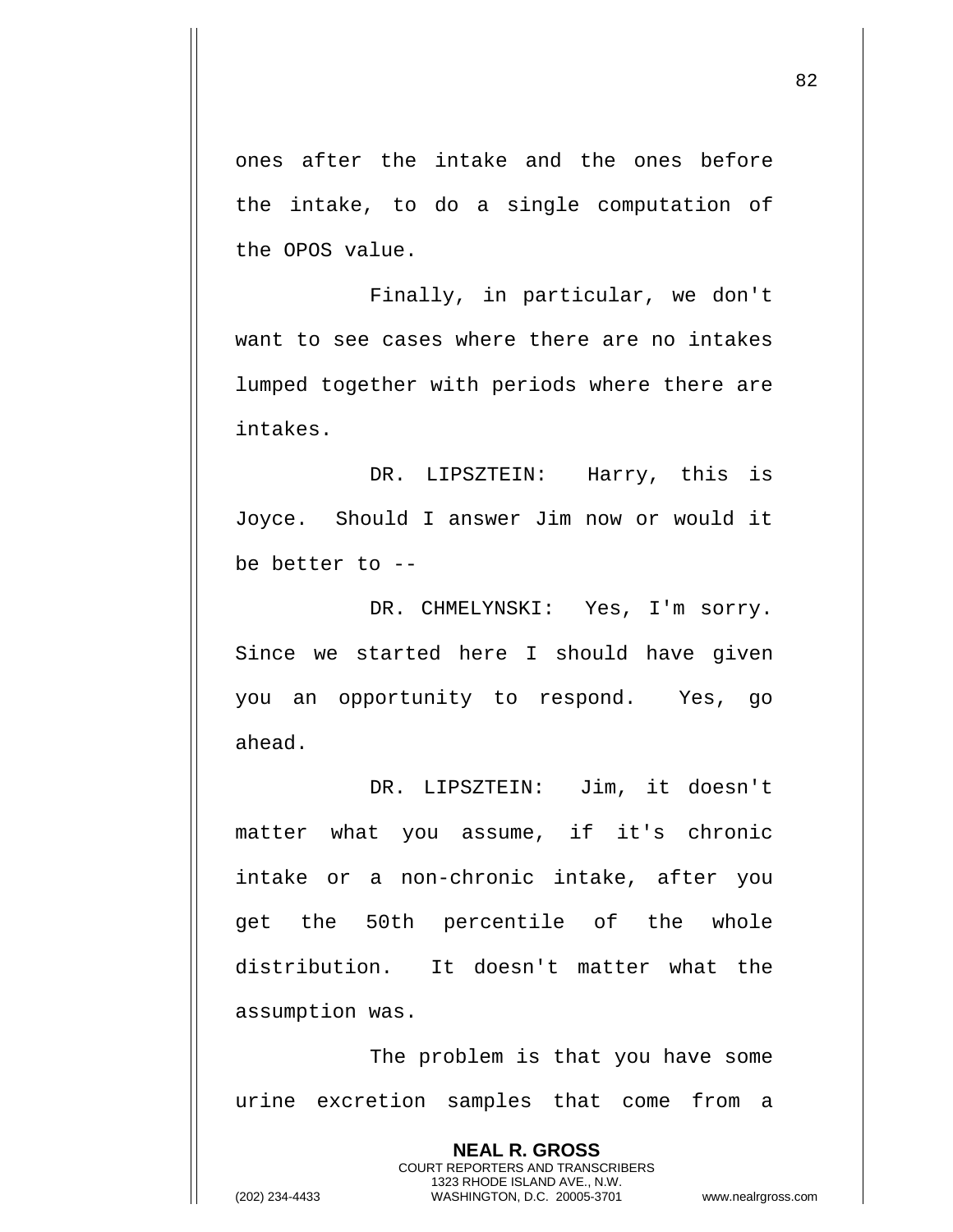single intake and then all those that are incident-related, they came from the same incident, could be either a chronic or a single intake. But it was a unique intake and you cannot mix them with -- what I mean mix is from these excretion rates from no intakes and then try to get the intakes from this. It's not proportional anymore.

DR. NETON: We'll talk after on that.

DR. LIPSZTEIN: Okay, okay. We'll talk about that at the end. Okay.

DR. CHMELYNSKI: The Slide 17, and we have several points where we might come back here, I think. But to finish the discussion, we're going to look at next, starting on Slide 17, how well OPOS performs in terms of estimating the mean excretion rate.

And here we're not talking about how the OPOS relates to the intake, but simply a matter of, well, we samples at a

> **NEAL R. GROSS** COURT REPORTERS AND TRANSCRIBERS 1323 RHODE ISLAND AVE., N.W.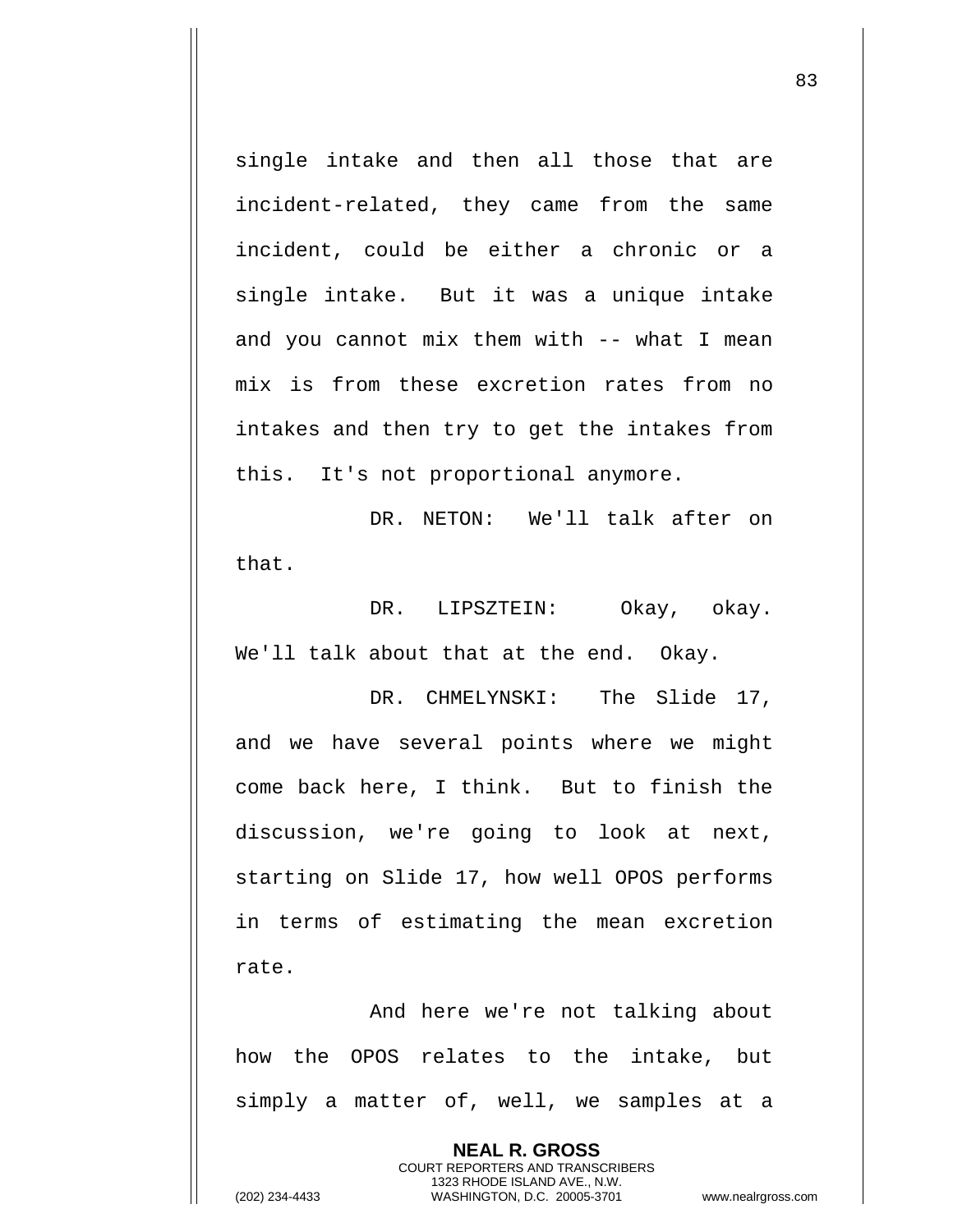couple points in time for a quantity which varies over time, which is the excretion rate. And the time ordering is an essential part of the calculation when you look at what the mean value is over the period.

And we'll see why that happens pretty soon. But in particular, we're looking at what we call the time-weighted average urine concentration over a time period.

And one way of thinking about this is if all the urine were excreted during the year were collected in one container and then we analyzed what the concentration in that container was, assuming this is a long-lived nuclide. That would be what we call the mean, the timeweighted average urine concentration.

And I think it's the one we do want to use when we do the intake calculation. Now, weighted least squares ignores the ordering of these observations

> **NEAL R. GROSS** COURT REPORTERS AND TRANSCRIBERS 1323 RHODE ISLAND AVE., N.W.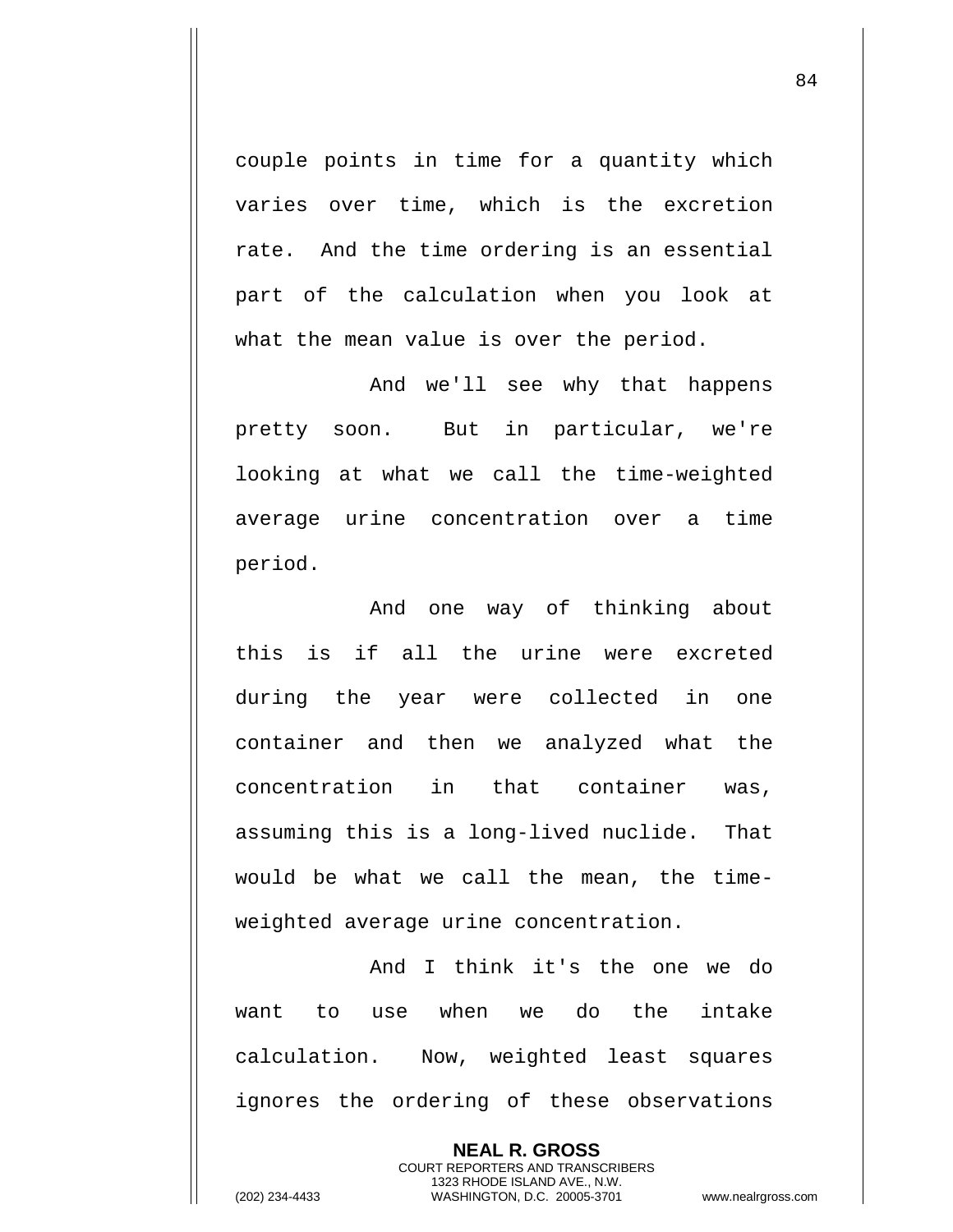in time, and so does OPOS. So what we did was we did an analysis of what happens when you do look at how it varies over the year, how the excretion rate varies over the year.

And on Slide 18 we have just a hypothetical case where there was some exposure near the beginning of a year and the excretion rates fall off as the year goes on. And in this particular case we're going to assume that, well, we did a good sampling of eight samples regularly spaced along that curve.

And when you do that, we see that we get a good approximation to what the integral under the curve is. Now, why do we want the integral under the curve? Well, the mean value theorem says that if I take that integral and divide it by the time period found at the bottom of the page, the end of the graph here, then that will give me the mean value of the function.

And since the time period we're

**NEAL R. GROSS** COURT REPORTERS AND TRANSCRIBERS 1323 RHODE ISLAND AVE., N.W.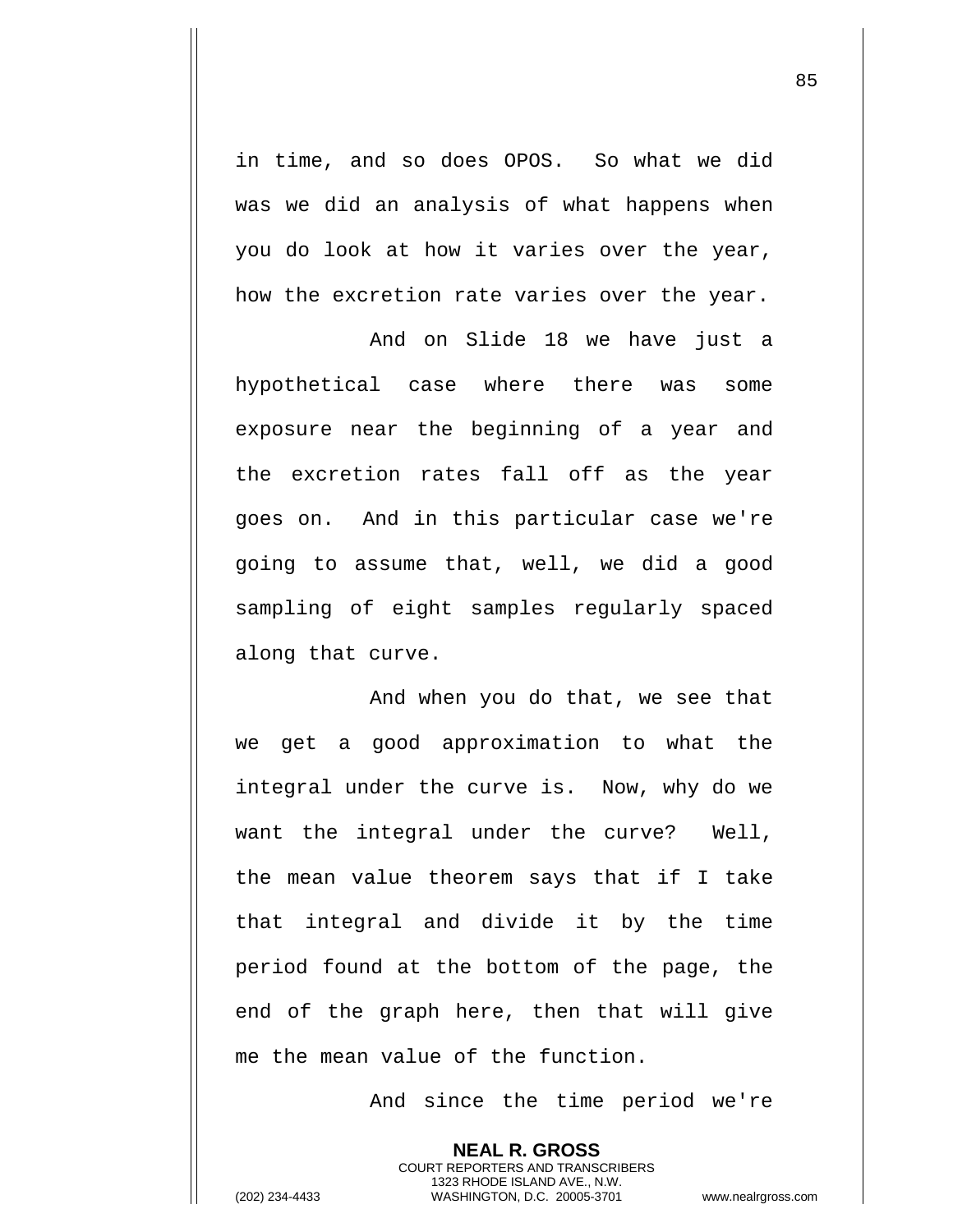covering here is one year and we've decided to use that units of one year, then it's just divide the integral by one and you get the mean value. So the integral is equal to the mean value in these examples.

And in this case, it's a cubic that I picked. So I can calculate the true mean. And we see that if you go back to calculus you can approximate that true integral fairly easily by doing equally spaced sections. And that=s what=s called the Riemann sum, which also turned out to be the same answer you get when you do OPOS.

That example is based on equally spaced observations in time. But usually that's not what happens. And we've looked at that also at SRS for the plutonium data that showed up on Slide 10. And we looked at the number of days between successive bioassays for a worker and we ended up with this interesting plot on Slide 19.

And what this shows is that, yes,

**NEAL R. GROSS** COURT REPORTERS AND TRANSCRIBERS 1323 RHODE ISLAND AVE., N.W.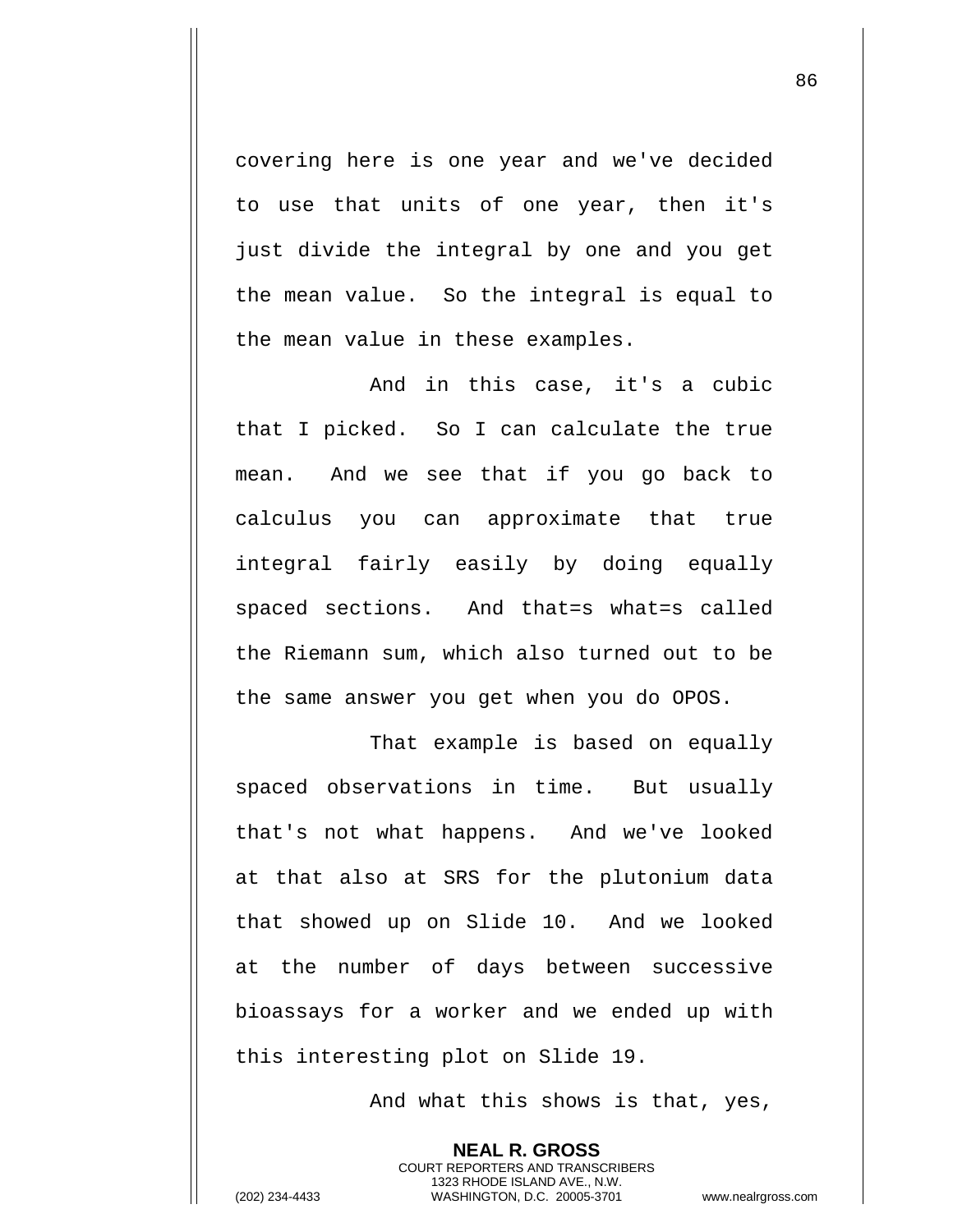there are a lot of workers who were tested every 90 days or quarterly. And there was a little less, but a lot who were tested semiannually. And it looks like there's a lot who were only tested once a year.

And if you look out there at 720 you see even there's some that were tested every two years. But in general it's hard to pin down exactly what frequency the testing was done at any particular time during this period at SRS.

So what we started thinking about was, well, when you look at the data and you look at the times of the year when the data were done, a lot of them tend to look pretty random. Maybe a sampling program came on and they decided they had to start doing some testing or maybe they were selecting people at random for testing.

But I'm not quite sure. I didn't see any of the kind of evidence of systematic, quarterly testing that one might

> **NEAL R. GROSS** COURT REPORTERS AND TRANSCRIBERS 1323 RHODE ISLAND AVE., N.W.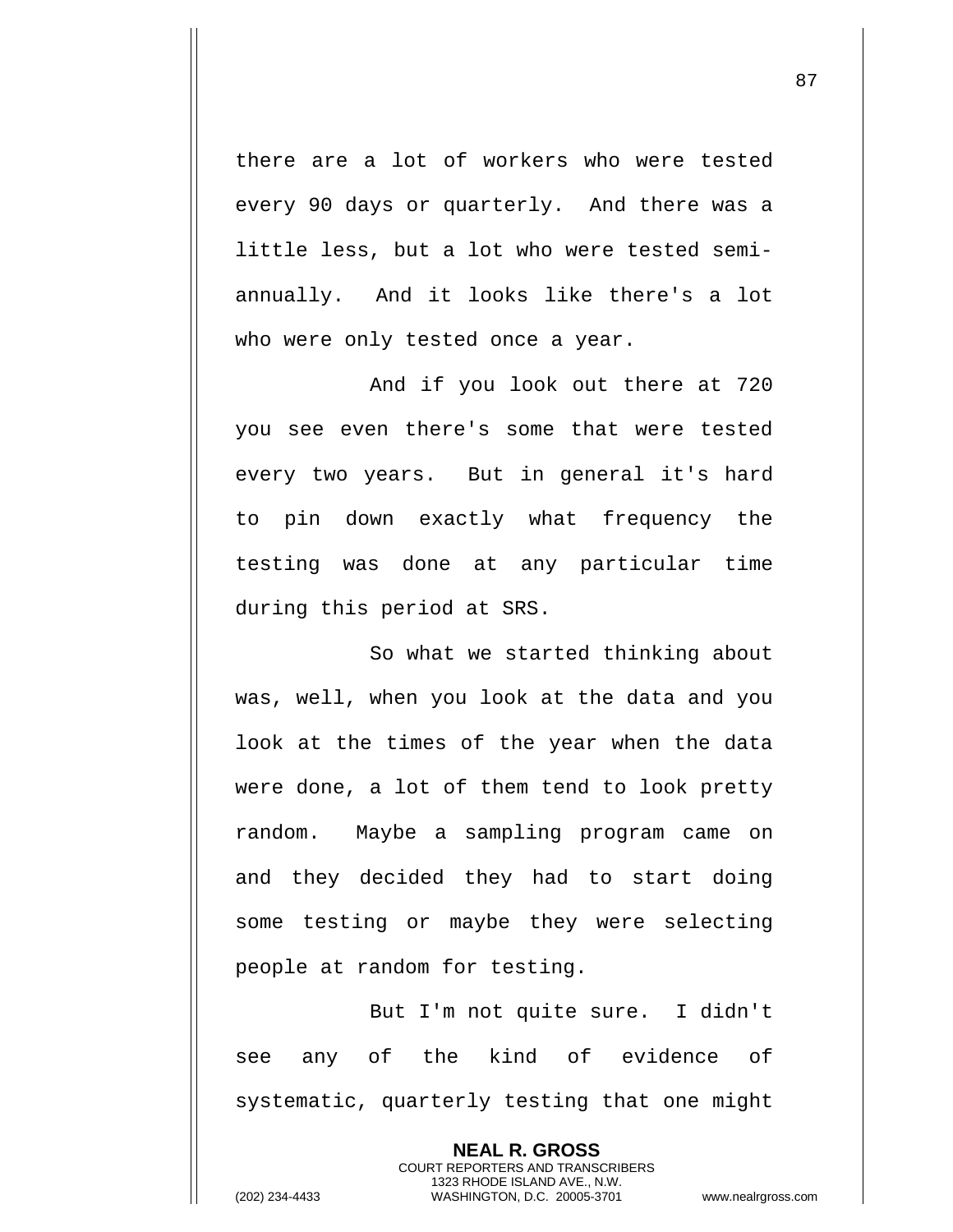expect. So what we looked at then was how would OPOS work if you did have random times during the year and take samples at those times?

And here we have an example where I took eight random times, two of them ended up being pretty close together, actually at both ends of the spectrum here. And in between they are roughly equally spaced, but not really so. And the point here is we really don't know what the curve is doing in between these sampling points.

So there is some uncertainty as to what the area under the curve really is. In this case I worked it out and OPOS came out to be lower than the true mean, partly because we had too many samples in the low ends, on those two ends, than in the middle, in this example. But more importantly, the confidence bounds are quite broad. They stretch pretty much from the lowest observation, not quite up to the highest.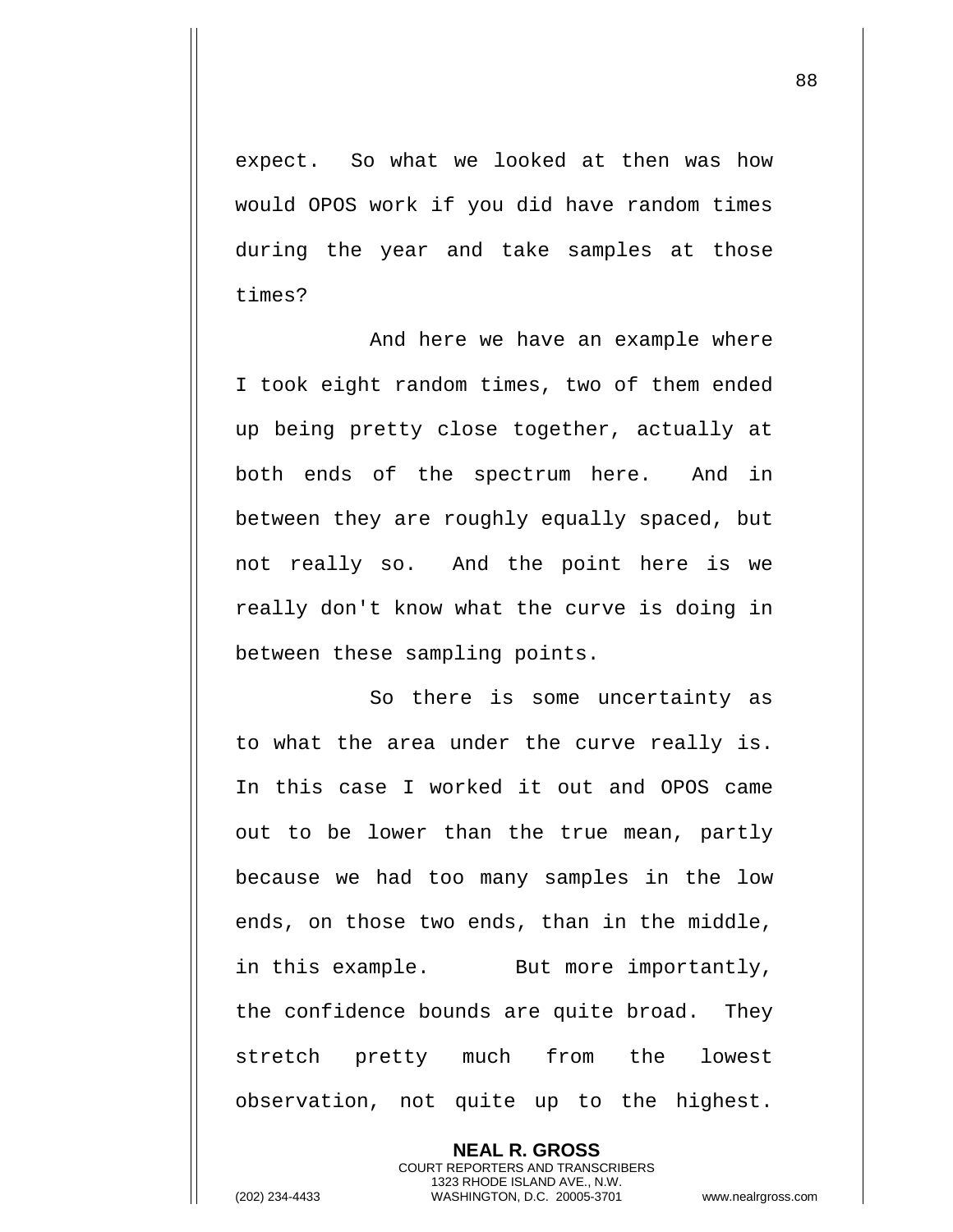But again I had eight samples here and it's very rare that we get that many.

It's very easy to make this example jump up over the highest sample when you look at the confidence interval on the mean. If you do the specific calculation, it's informative because, as we know that the sampling distribution of the mean follows the Student t-distribution, and the confidence intervals are calculated from the variance of that distribution. And the variance of that distribution, I have a formula for it here, the degrees of freedom over the degrees of freedom minus two.

And then you say, well, if it's two then you get DOF over zero and what does that mean? Well, that's why we say the degrees of freedom have to be greater than two before we can actually build a confidence interval on the mean.

But since the degrees of freedom is n-1, what we're really asking then is

> **NEAL R. GROSS** COURT REPORTERS AND TRANSCRIBERS 1323 RHODE ISLAND AVE., N.W.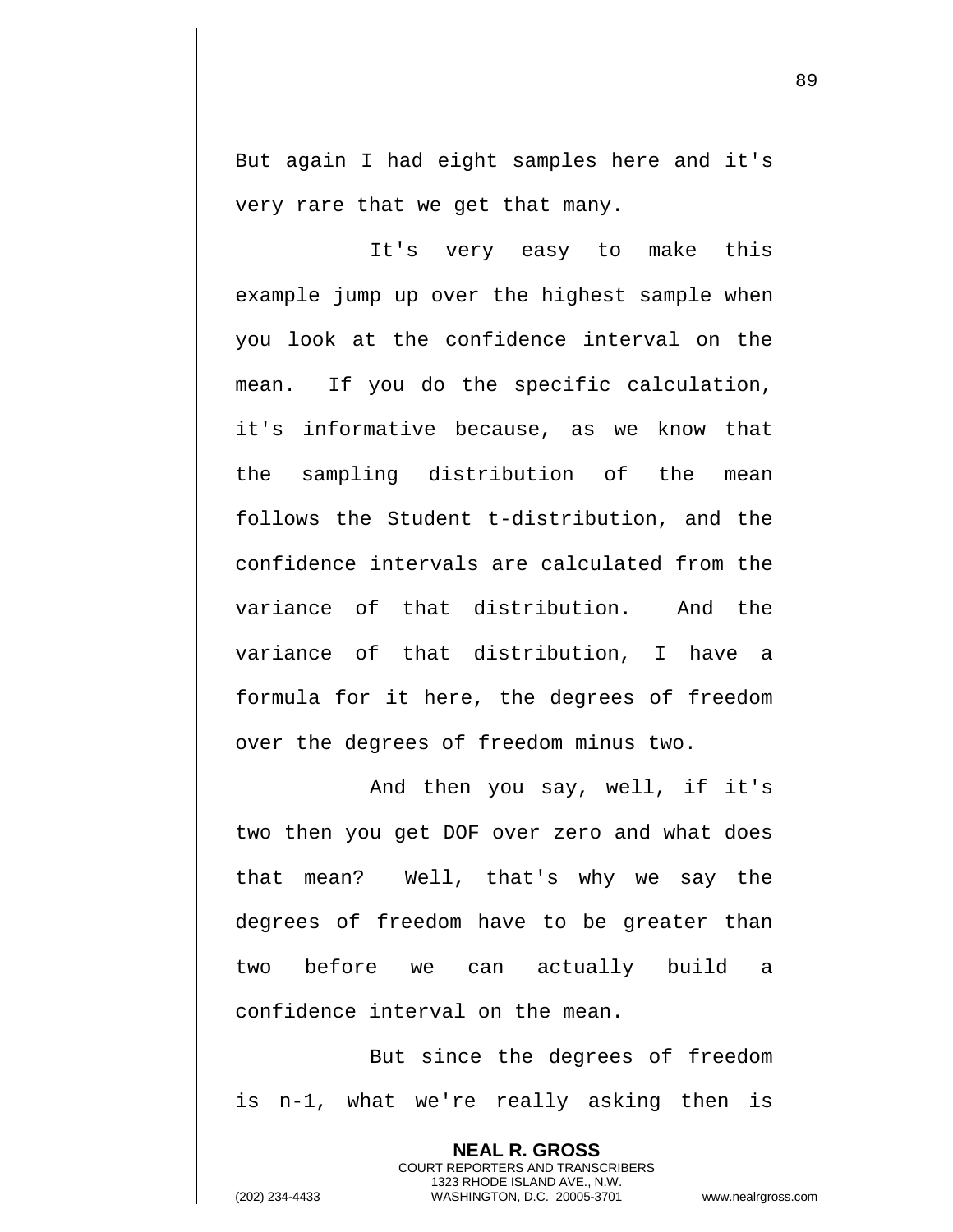that we have at least four samples before we can compute the variance of the estimate. And going back to Slide 10, we find that in 95 percent of the cases, we don't have four -- I'm sorry, in 90 percent of the cases we don't have four samples.

If you look on Slide 10 for the annual data, three or less, 90 percent of the workers. So what that says is that most of the time we won't even know what the sampling variance of OPOS is, or how accurate it is or how uncertain it is. It's unbounded.

And that, to me, raises some big questions. Why would we use OPOS if indeed it could give us a number that's smaller than the smallest number, higher than the highest number in terms of a confidence interval? So our answer was how well does it estimate, OPOS? It doesn't seem to estimate it very well.

I'm sorry. How well does it

**NEAL R. GROSS** COURT REPORTERS AND TRANSCRIBERS 1323 RHODE ISLAND AVE., N.W.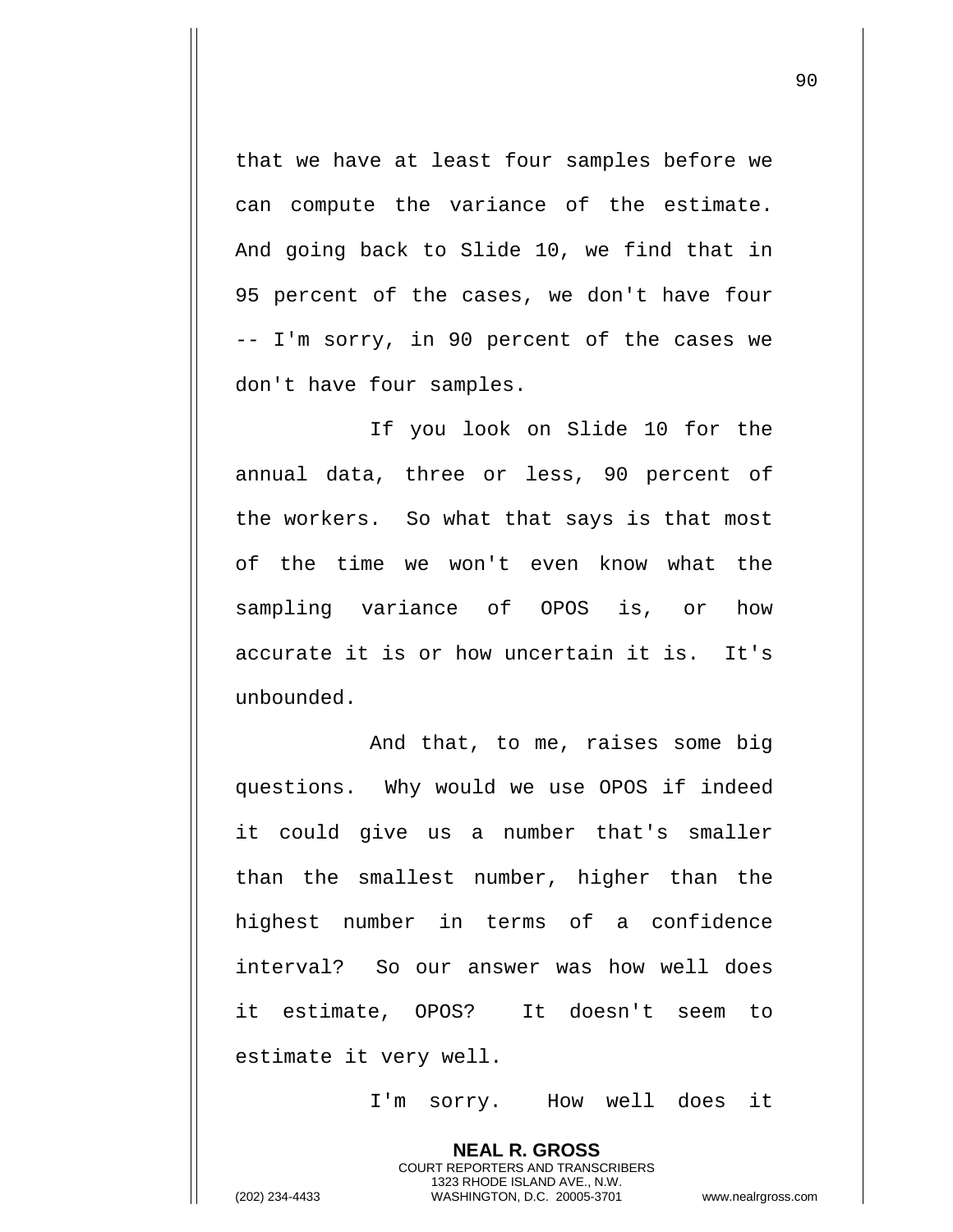estimate the mean excretion rate, and OPOS, as an arithmetic average, doesn't do it very well when you're only talking samples of size three or less. Now, maybe when you get up to four or five, ten, you at least have a confidence bound where you can start thinking of OPOS as a meaningful number.

But, again, that relates back to why we said it's okay to do it when you actually have a lot of samples following an incident, because then it seems to make sense and you can actually get an estimate that means something.

So, finally, while we were looking at these issues we discovered there were some problems in the way OPOS was implemented in the past. I'm not sure if this is currently being done in the newer reports, but what we said at the beginning of the discussion was that when you do a calculation of the arithmetic average to compute OPOS you run into a problem when you

**NEAL R. GROSS** COURT REPORTERS AND TRANSCRIBERS 1323 RHODE ISLAND AVE., N.W. (202) 234-4433 WASHINGTON, D.C. 20005-3701 www.nealrgross.com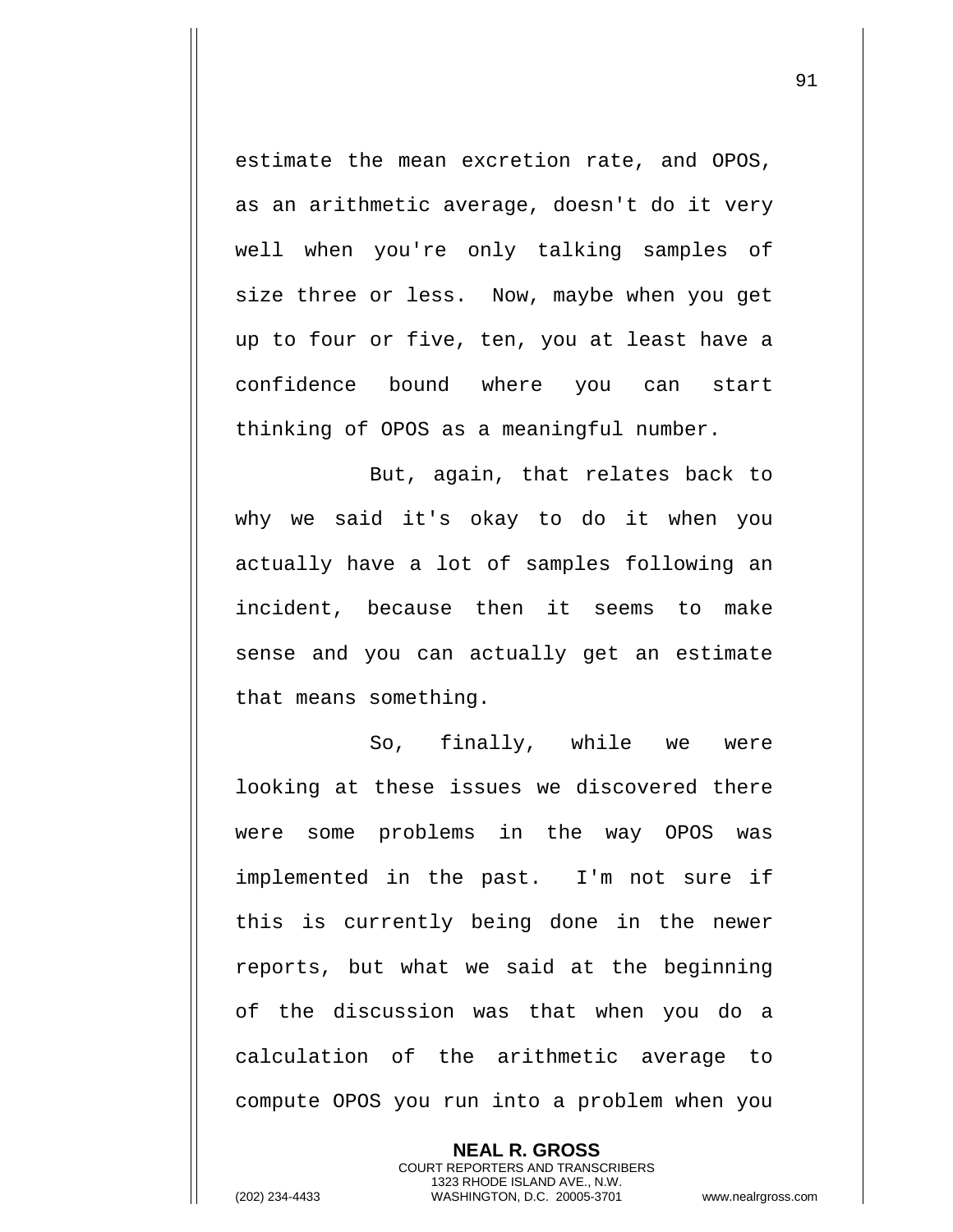have censored data, or non-detects is a common word for that situation.

You can't compute the average. So NIOSH has proposed to use a slightly different calculation called the maximum possible mean. And in this, the idea is to use the censoring level, or the MDA, whichever one you call it, for data that are reported as less than MDA.

Now, this is something that has often been done in the past where you just use the detection limit as the value rather than trying to say it's half of the detection limit or zero or whatever. It seems safe and that's why it's called the maximum possible mean.

It seems safe to use the censoring level as the value that that measurement represents because we know it's below that, and therefore it seems claimantfavorable if we use the censoring level for that data point. Now, if we do that for all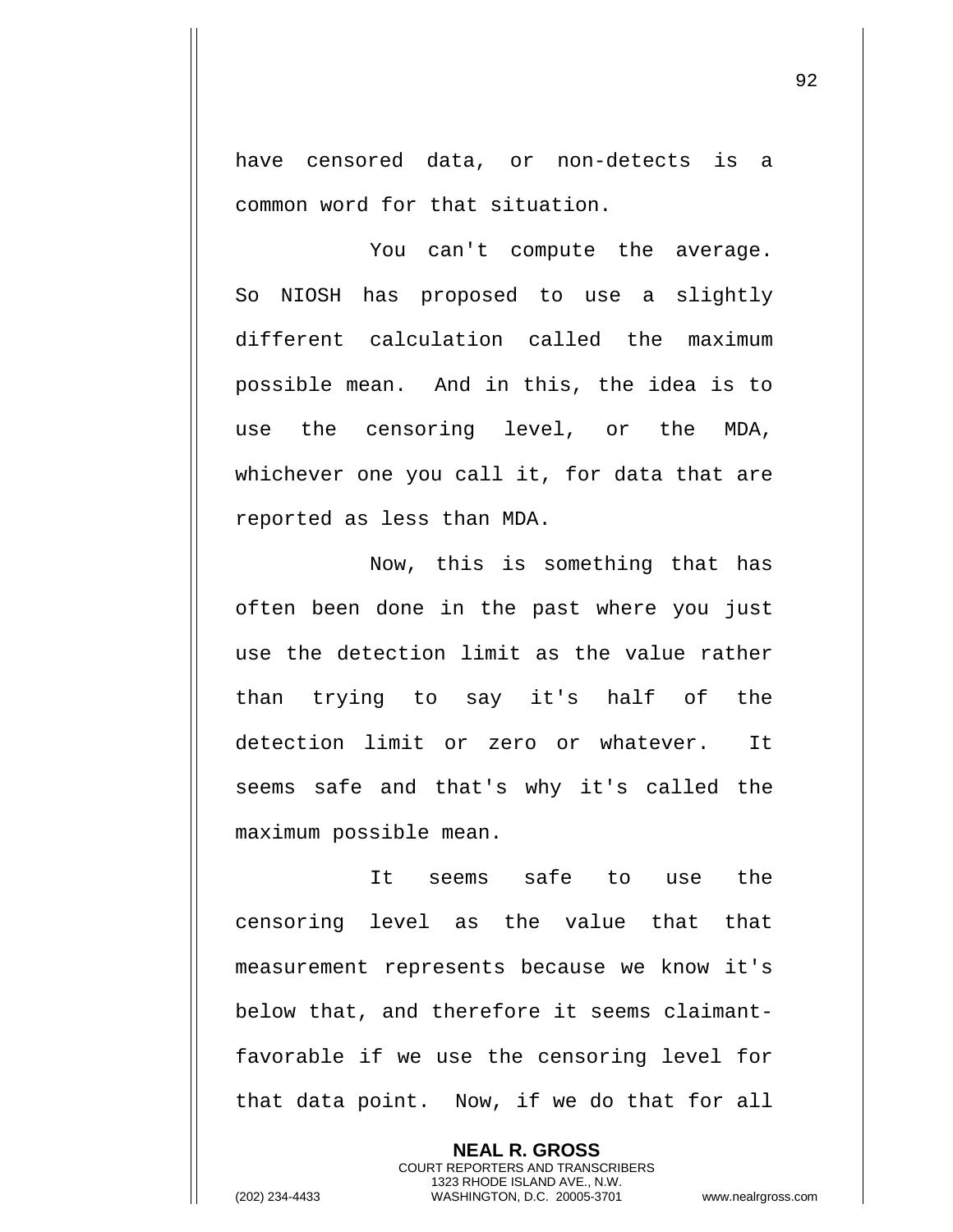the censored data it might turn out that all of them now are censored data, and in that case you still -- in that case you would be computing the mean of all the censored, of all the MDAs.

And that's probably the best you can do. But we admit, in that case, the answer is that it's a censored value, it's a non-detect. Even OPOS is a non-detect in that case.

And then, finally, if there is at least one that was not a non-detect, if there was one detect, then we would go ahead and compute MPM the way that the algorithm says, which is to take it as a simple average. Most of them might be the detection limits that are thrown in that average.

But there will be at least one uncensored value, and therefore we will treat that answer as an uncensored result for that person. This is the way that the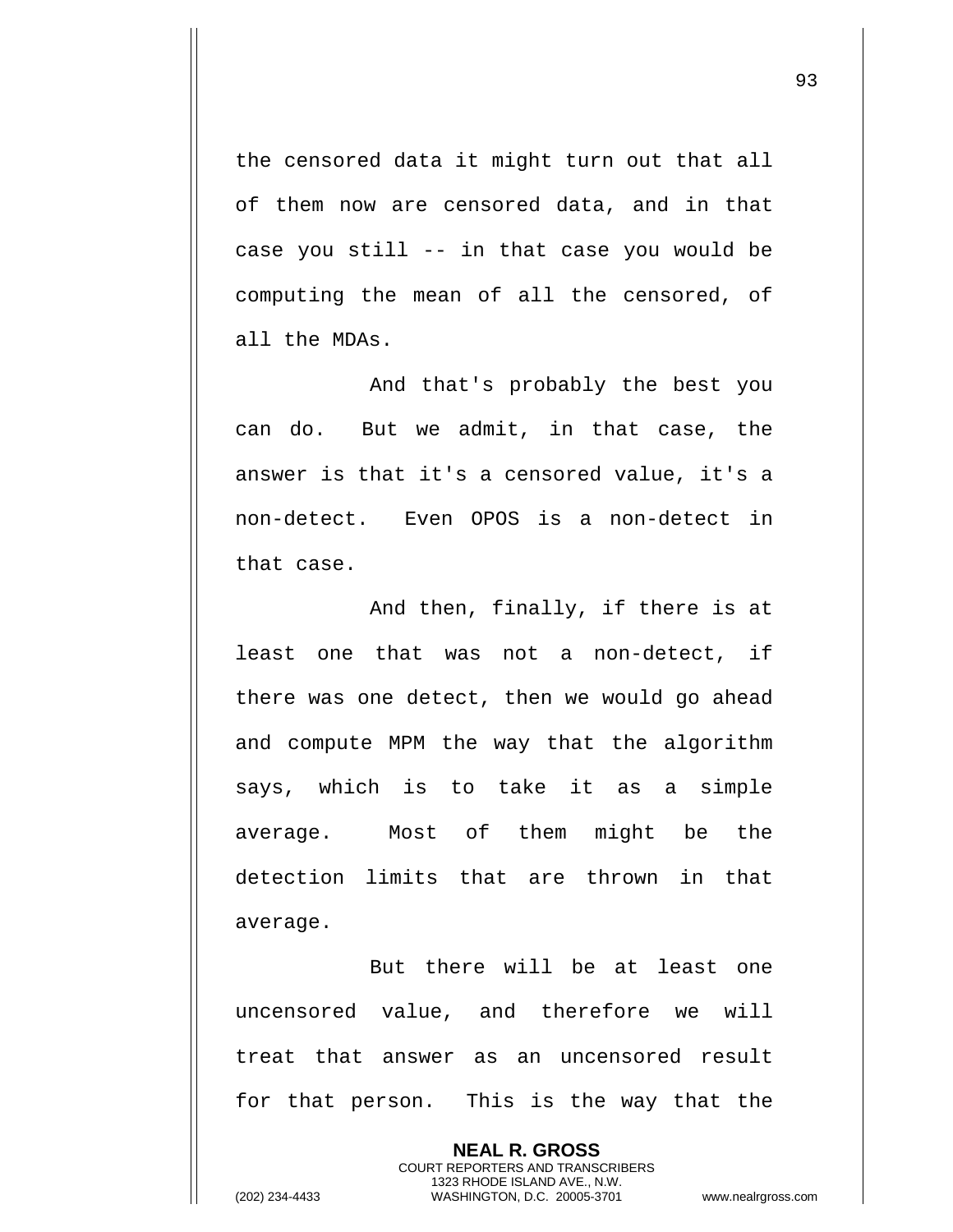procedure for maximum possible mean was described, but when we looked at it in practice it turns out it's not that simple, it becomes a question of what is the censored value?

Is it a value that's not written down? Or is it a value when it's written down, does that count as a value even if it's less than the detection limit or doesn't it? And that's what this question boiled down to. What we found was in a lot of cases as long as there was an explicit value written there, it was used in the calculation of the maximum possible mean, even though it might have been below the censored value and even though it might even have been negative.

If it was reported then it was included in the calculation. We found that this was not following the instructions for how the maximum possible mean should be computed and suggested that that procedure

> **NEAL R. GROSS** COURT REPORTERS AND TRANSCRIBERS 1323 RHODE ISLAND AVE., N.W.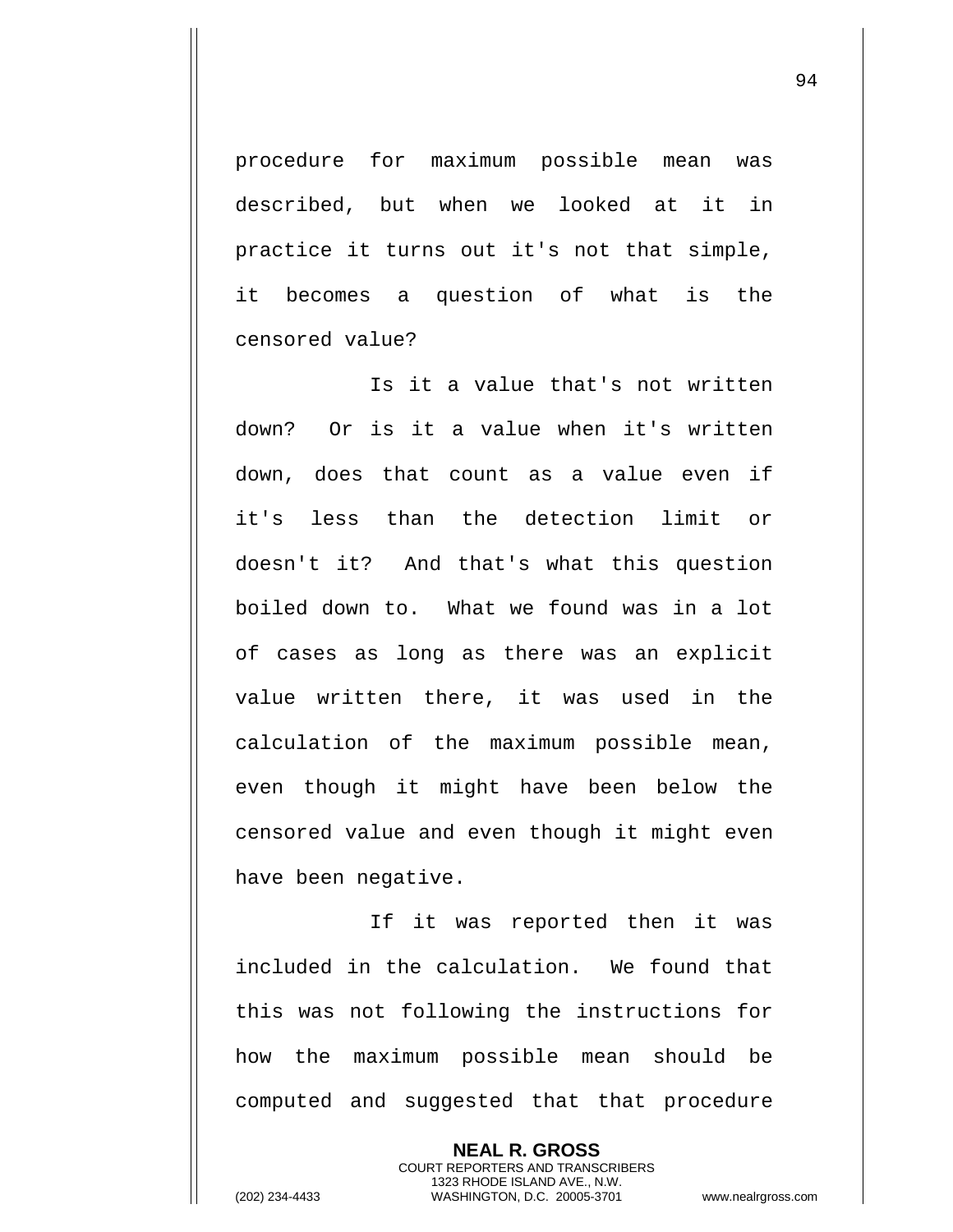should be made clear to workers, to the workers at NIOSH, that when you look at these you should not use any entry below the censoring level to compute the maximum possible mean.

And I guess that was the last slide. Yes, okay. Now, like I said, it's on the last slide, questions?

CHAIRMAN MELIUS: Why don't we start, Jim, Jim Neton, do you or NIOSH have questions?

DR. NETON: Where do I begin? I don't have so many questions as I have some comments.

CHAIRMAN MELIUS: Okay. That's fine.

DR. NETON: Okay. I think probably about the only place that I could say we 100 percent agree with SC&A on their analysis is that individual worker intakes should be used to reconstruct doses, if possible. And we've discussed that once

> **NEAL R. GROSS** COURT REPORTERS AND TRANSCRIBERS 1323 RHODE ISLAND AVE., N.W.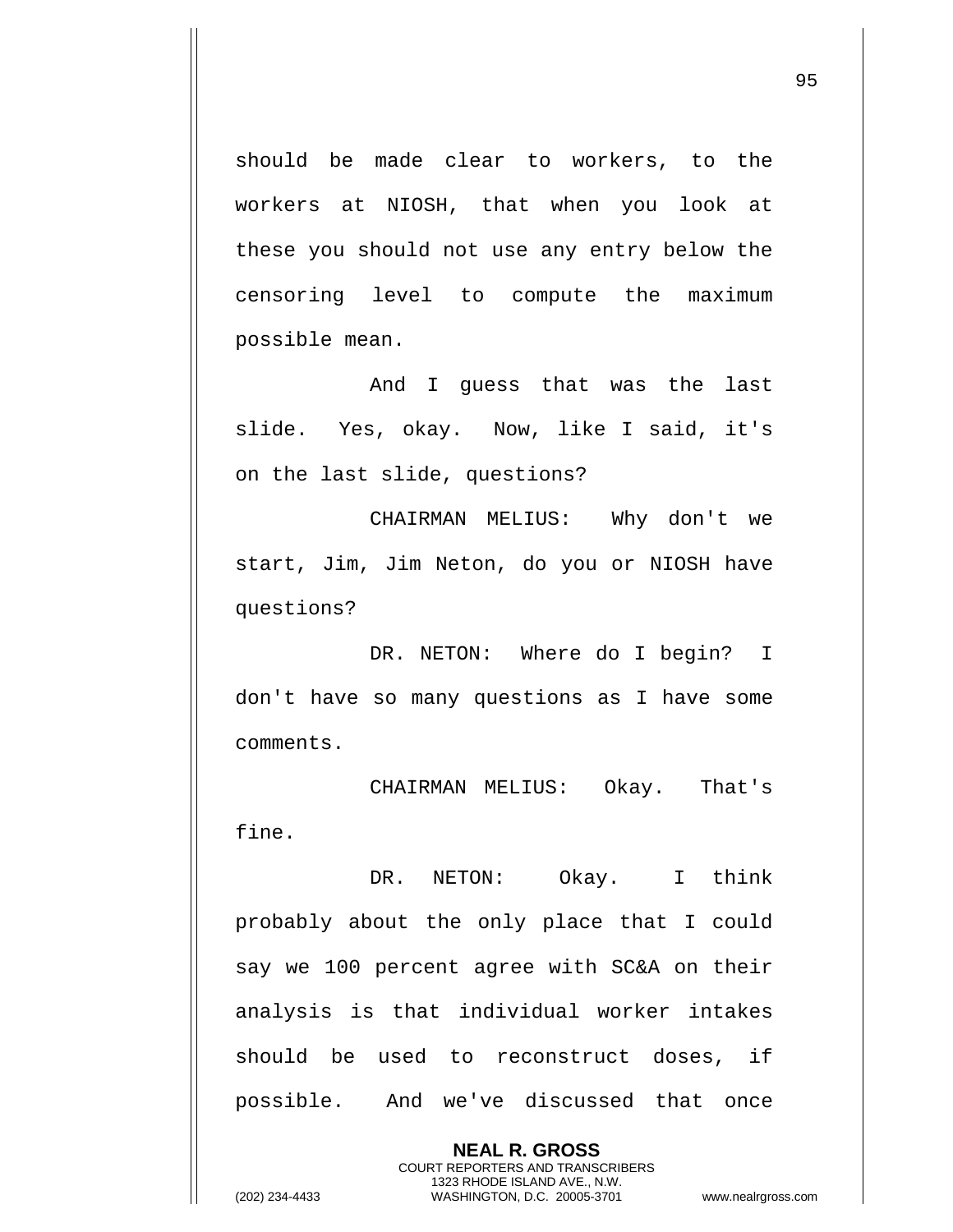before, why we don't do that.

What I would say is the coworker model is a distribution of worker exposures, not bioassay results, which is sort of where SC&A is suggesting that we go back to. And in my mind, a simple example, maybe not an exact example, would be is if I was trying estimate the average height of the Advisory Board and I had one measurement for everybody but had ten measurements for Bill Field, SC&A would appear to suggest that I should use ten Bill Field measurements into the 25 data set to calculate the average height of the Advisory Board.

And that just seems intuitively wrong to me. Again, it's not exact, but that's really what I'm hearing them saying, because really the best representation of the worker's intake is some statistical evaluation of his bioassay data during a given time period.

I'm very willing to discuss

**NEAL R. GROSS** COURT REPORTERS AND TRANSCRIBERS 1323 RHODE ISLAND AVE., N.W.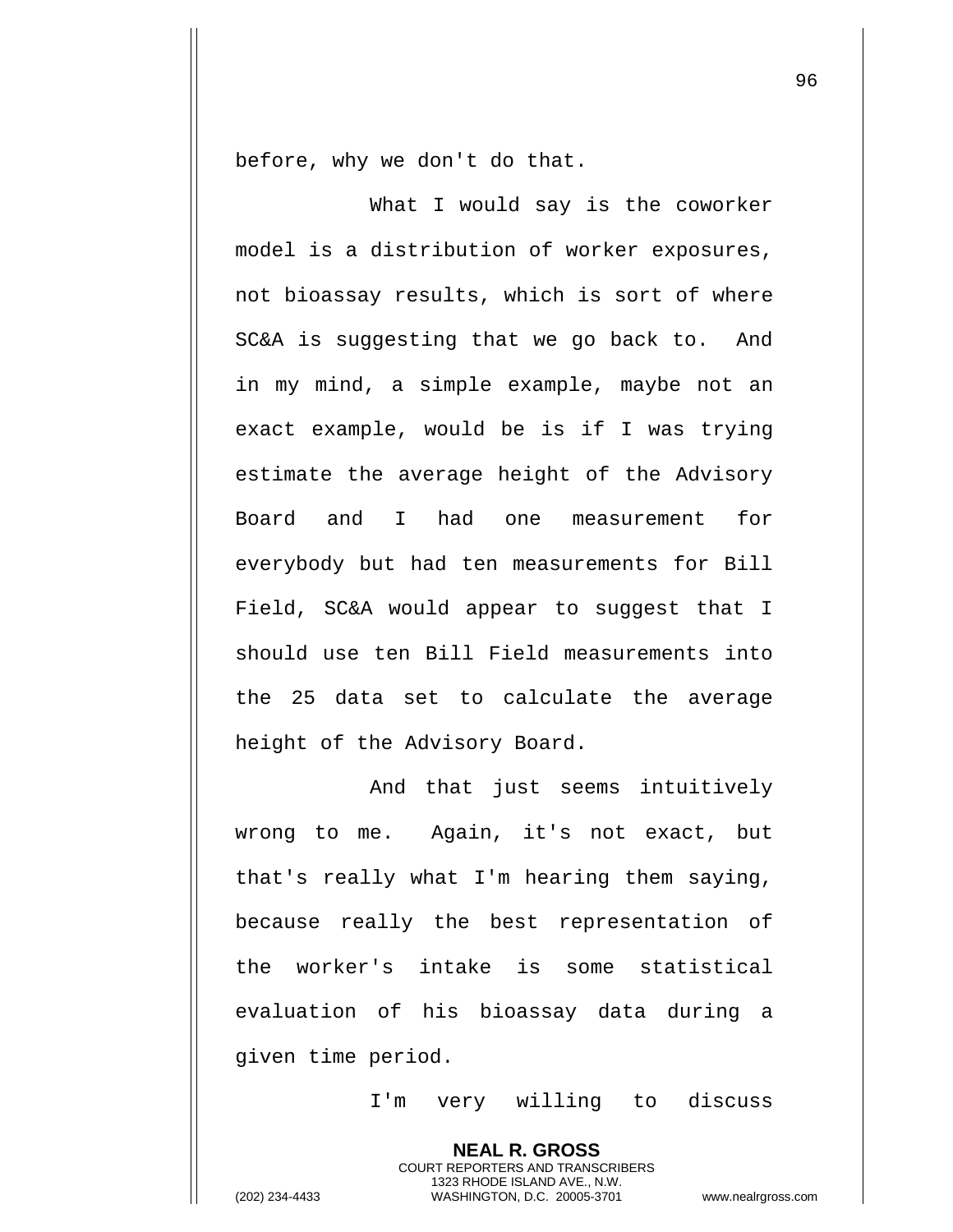tweaks to our approach regarding representativeness of the mean or incorporation of variance in the model. Those are all on the table. But I really fundamentally object to the idea that I would have to ignore the fact that an individual coworker model should be based on a distribution of samples as a pooled set of data.

I mean, that's the first point, I guess. You know, I don't know if we stop there or I can keep going, but --

DR. CHMELYNSKI: Well, I would like to answer one question, which is what if every worker had four samples, one a quarter?

DR. NETON: That would be fine. You would take the average of the four --

DR. CHMELYNSKI: Yeah, but why would you have to?

DR. NETON: Because they may vary. They're going to go up and down.

> **NEAL R. GROSS** COURT REPORTERS AND TRANSCRIBERS 1323 RHODE ISLAND AVE., N.W.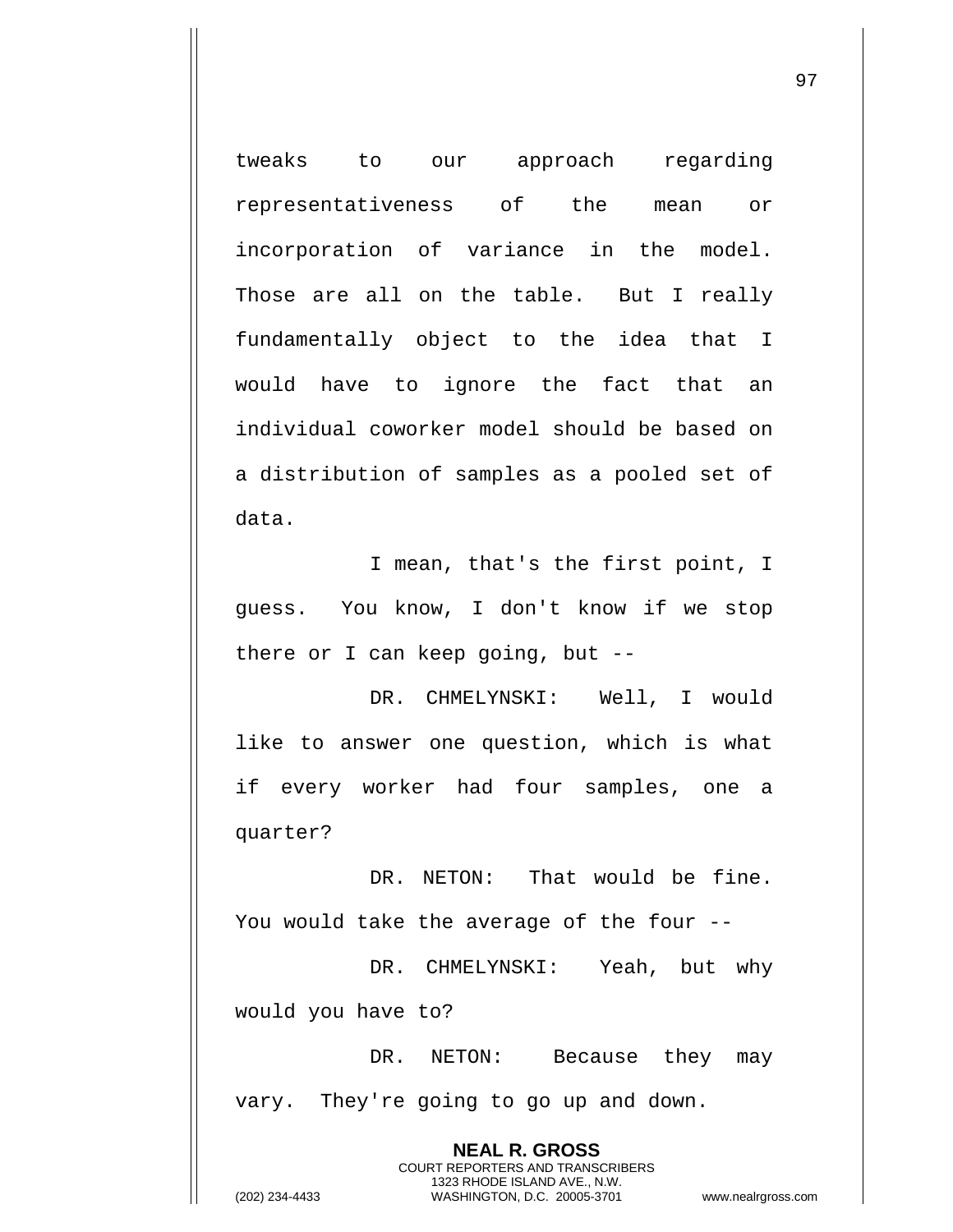DR. CHMELYNSKI: I understand they may vary. But why would you have to take -- you know, they're all equally weighted, they all have four samples. Why not just calculate the distribution?

DR. NETON: In that unique situation it probably would end up at the same place. But what I'm saying is the estimate of his total excretion is the mean value of those samples times 365 days. That would be the true estimate of his excretion, not the four samples put into a data set. In some cases you have four, some cases you have more.

I'd like to address this idea of incident samples as well. We have, since this program began, gone under the fundamental premise that a chronic coworker exposure model, a chronic exposure model in general, is bounding for workers who have incident-related samples.

We went through this with

**NEAL R. GROSS** COURT REPORTERS AND TRANSCRIBERS 1323 RHODE ISLAND AVE., N.W.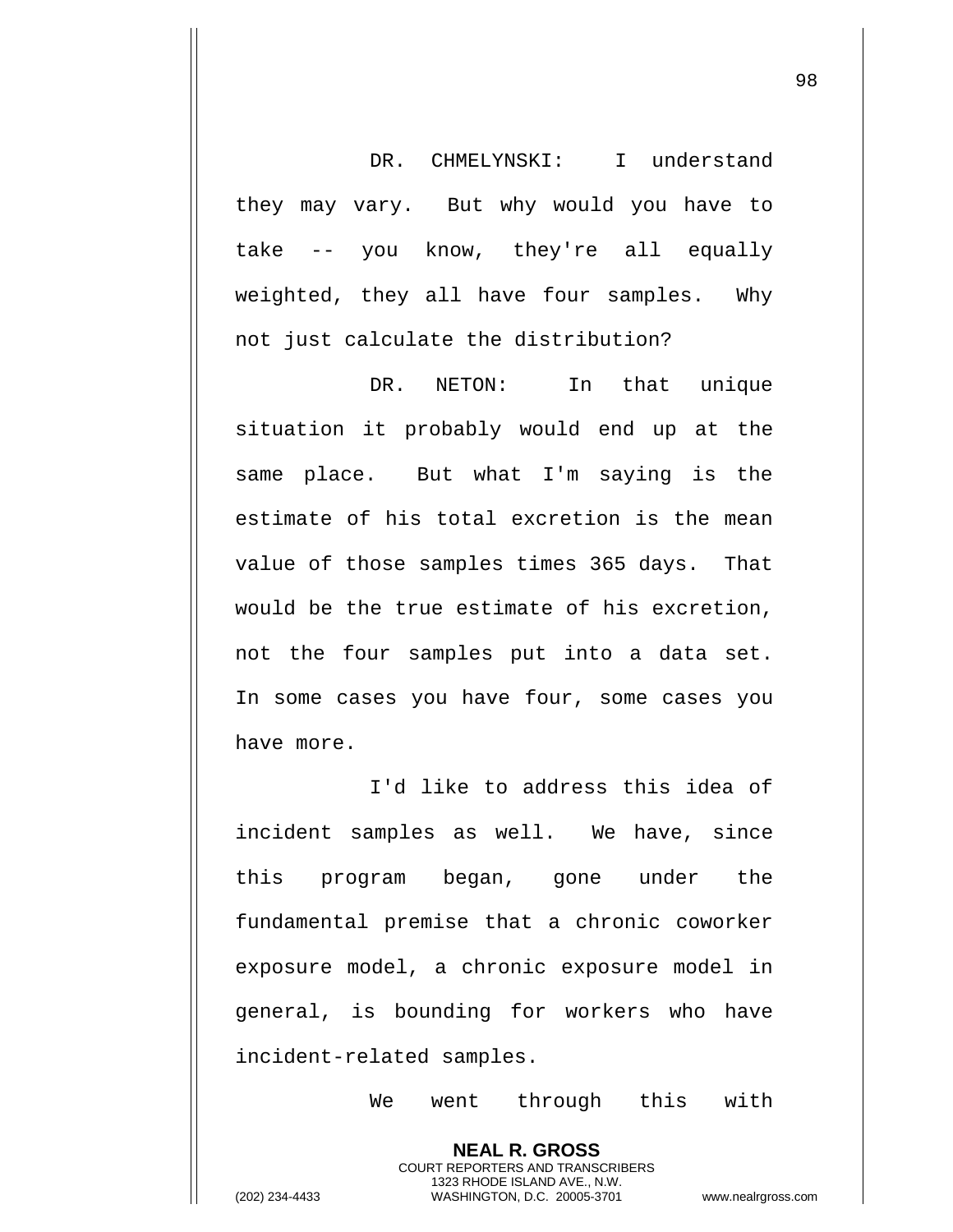Mallinckrodt many times. We vetted IG-002, which is the basis for this. And it's no different for coworker models. So if there is an incident sample embedded, or a series of incident samples embedded in a routine coworker model, we're going to assume that those represent a chronic exposure scenario.

And if there was one value in that monitored period, a year for example, we would assume his excretion during the year was that incident sample times 365 days. This is a bounding technique that we've applied across the board to all dose reconstructions and also our coworker models.

So the fact that there were incident samples in there with changing retention fractions, such as indicated in Slide 18, really don't matter. We are assuming a chronic exposure scenario for this coworker model.

DR. LIPSZTEIN: May I try to

**NEAL R. GROSS** COURT REPORTERS AND TRANSCRIBERS 1323 RHODE ISLAND AVE., N.W.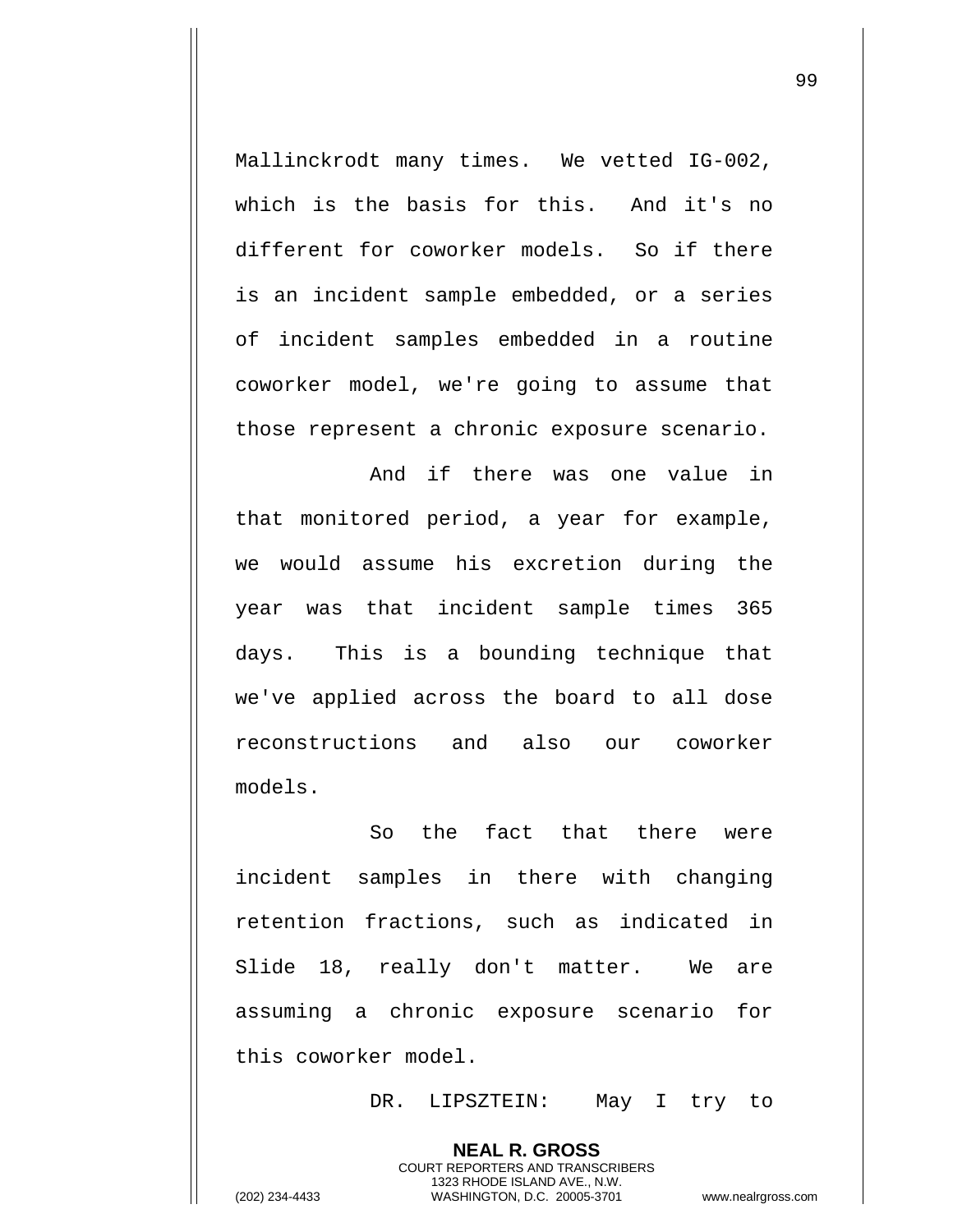answer you, Jim?

DR. NETON: Yes.

DR. LIPSZTEIN: Is it possible for someone to put, you know, from our draft paper, on Page 41 there is a table.

DR. CHMELYNSKI: In our paper, Joyce?

DR. LIPSZTEIN: On Page 41 of our draft. Jim, we are not talking about not using an average for -- using all points from an incident as different points in the table. What we are talking about is that once you have an incident and then you have related excretion rate that is related to that incident.

So if you take the average of the excretion rates that were taken just for that period of time after the incident, and you take the average as one of the points of the worker, then you can use the old approach as you always have used before, because what was happening is some types of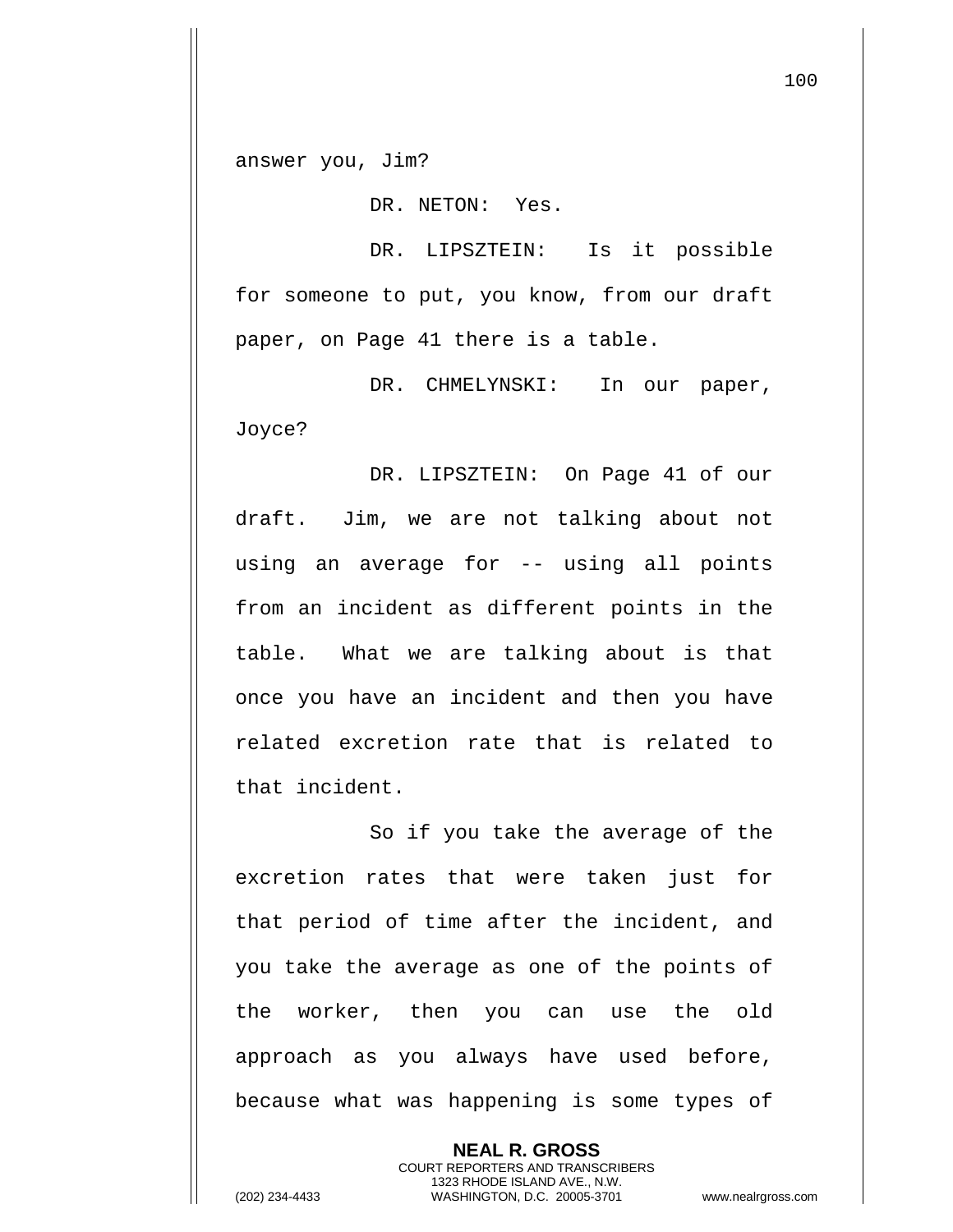incidents or special work were not taken into account on the old methodology.

But what you cannot do is when you take the average you are mixing periods of no intake with periods of intake. So let's see. If you look at this first table here, I measured ten workers -- that my calculation was just of ten workers, okay.

And suppose there was an accident in November and December and the workers were monitored regularly, but there was no exposure from January to October. So you measure the excretion rate and it was always equal to the minimum detection activity, which was one, for example.

And then suddenly in November you had a high excretion rate and in December you had a high excretion rate. When you do the OPOS for the year you take into account the period of non-exposure mixed with the period of exposure. So you get OPOS that are 10, 10, 11, 11, 10, 11, 9, 9, 8, 8 for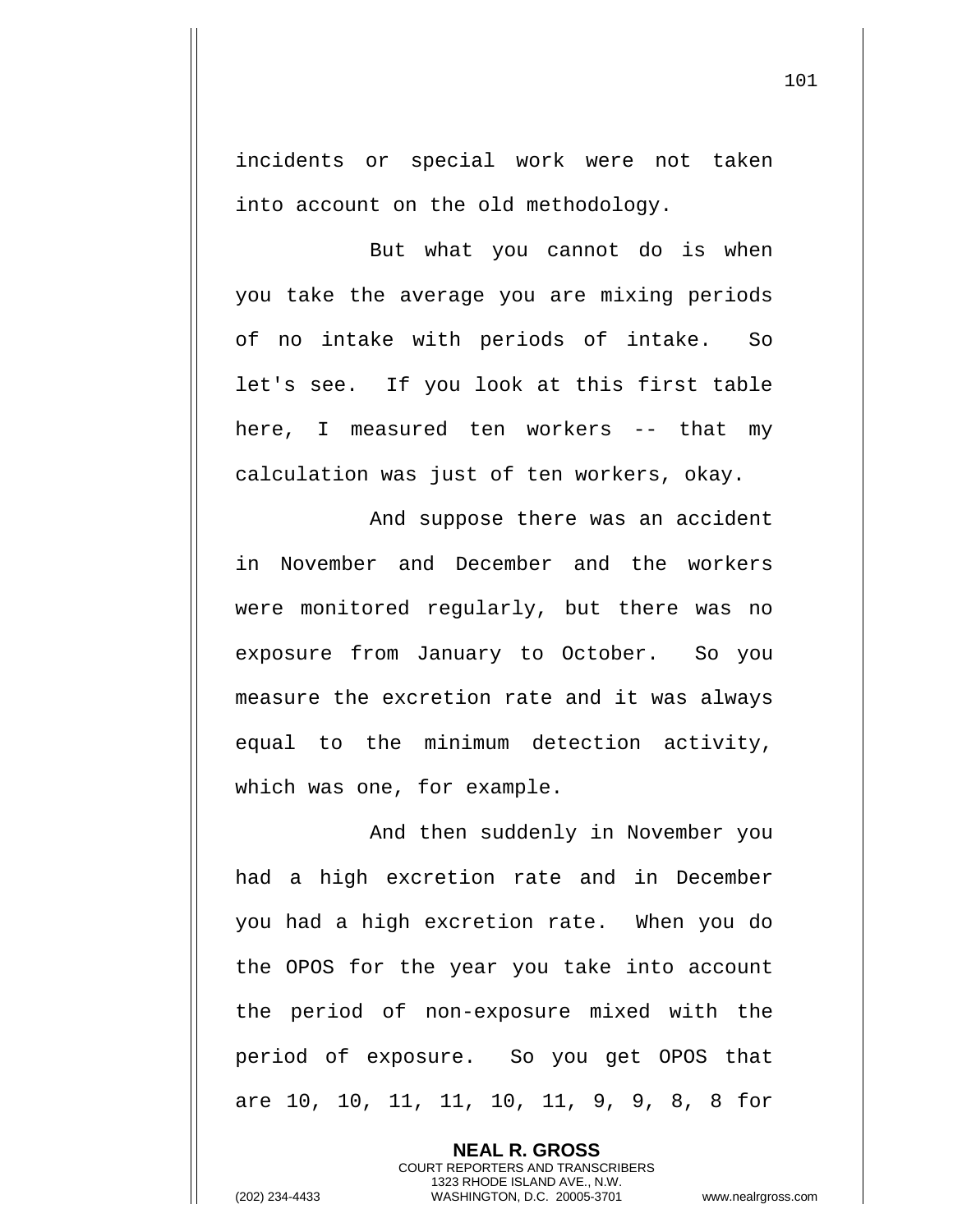this population of ten workers, right?

So the geometric means for those OPOS would be 9.6. Then you are going to apply a chronic intake to this geometric mean of 9.6. Now, what happens if the workers were not regularly monitored? Then you have the next table.

Suppose the workers were only monitored in November and December, only when the incident happened. Then you would have the same exposure but the OPOS would be much higher and the geometric mean of the OPOS would be 53 instead of 9.6.

So when you calculate the intake rate, the coworker intake rate, for this second population of workers, you are going to calculate the chronic intake rate for an excretion rate of 53 units of activity, while on the other sample of workers, which had the same activity, you are going to calculate a chronic intake rate based on an excretion rate of 9.6.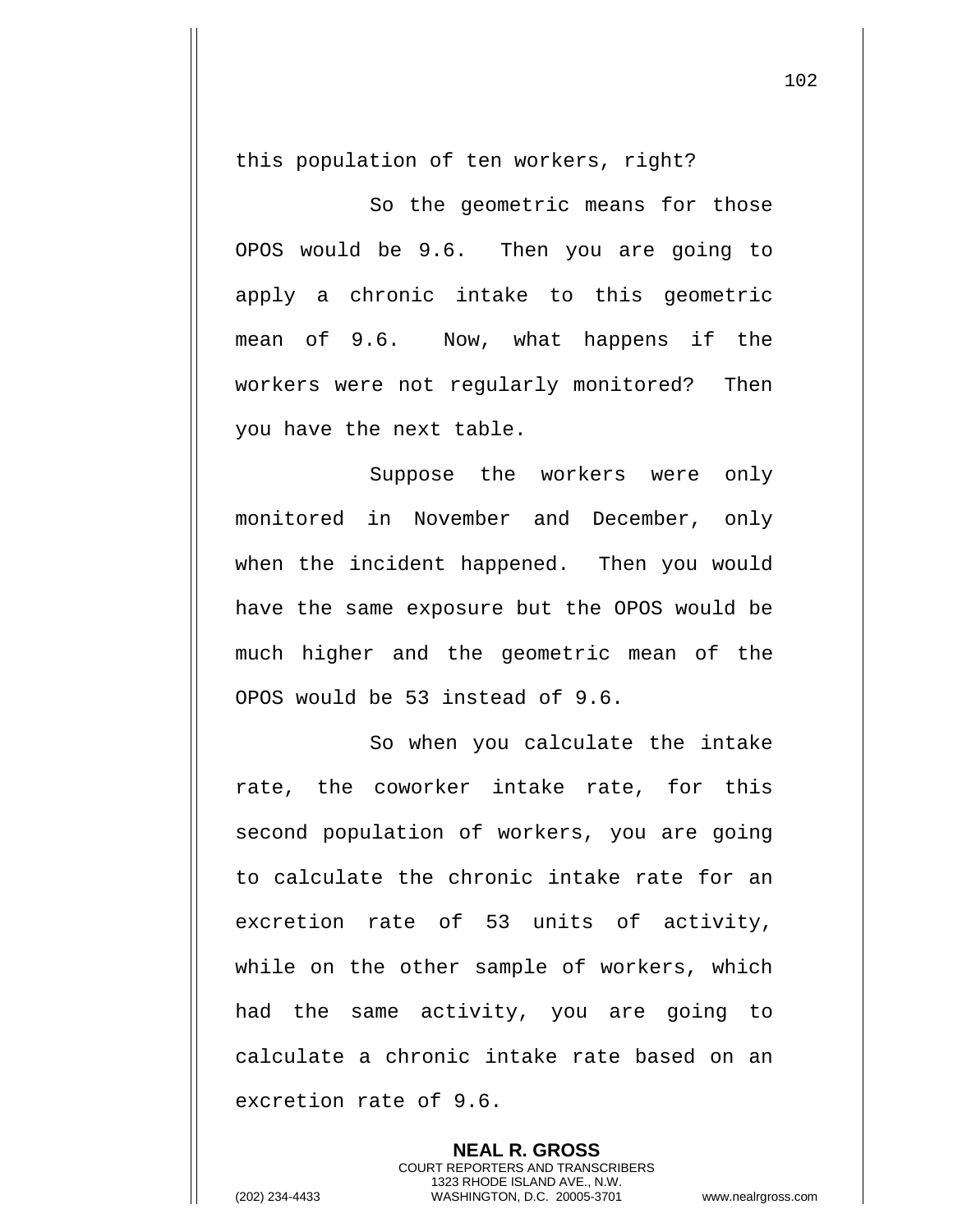So that's what I'm saying. You cannot mix periods of no exposure with periods of exposure because they are going to influence the intake rate even if you do a chronic intake rate. So what I'm saying is that what you should do is that the November and December when there was the period of excretion rate related to that incident, then those two should be averaged.

And it would be another point, then that's different. And then when you did the other coworker model, instead of doing it through the whole year you did it by periods of time, so when you look at the periods of time you can see that there was a time period when there was an incident at that installation.

And then the intake rate for that period of time can be higher than when you look at the whole year. So what I'm questioning is the application of this methodology on a year basis instead of using

**NEAL R. GROSS** COURT REPORTERS AND TRANSCRIBERS 1323 RHODE ISLAND AVE., N.W. (202) 234-4433 WASHINGTON, D.C. 20005-3701 www.nealrgross.com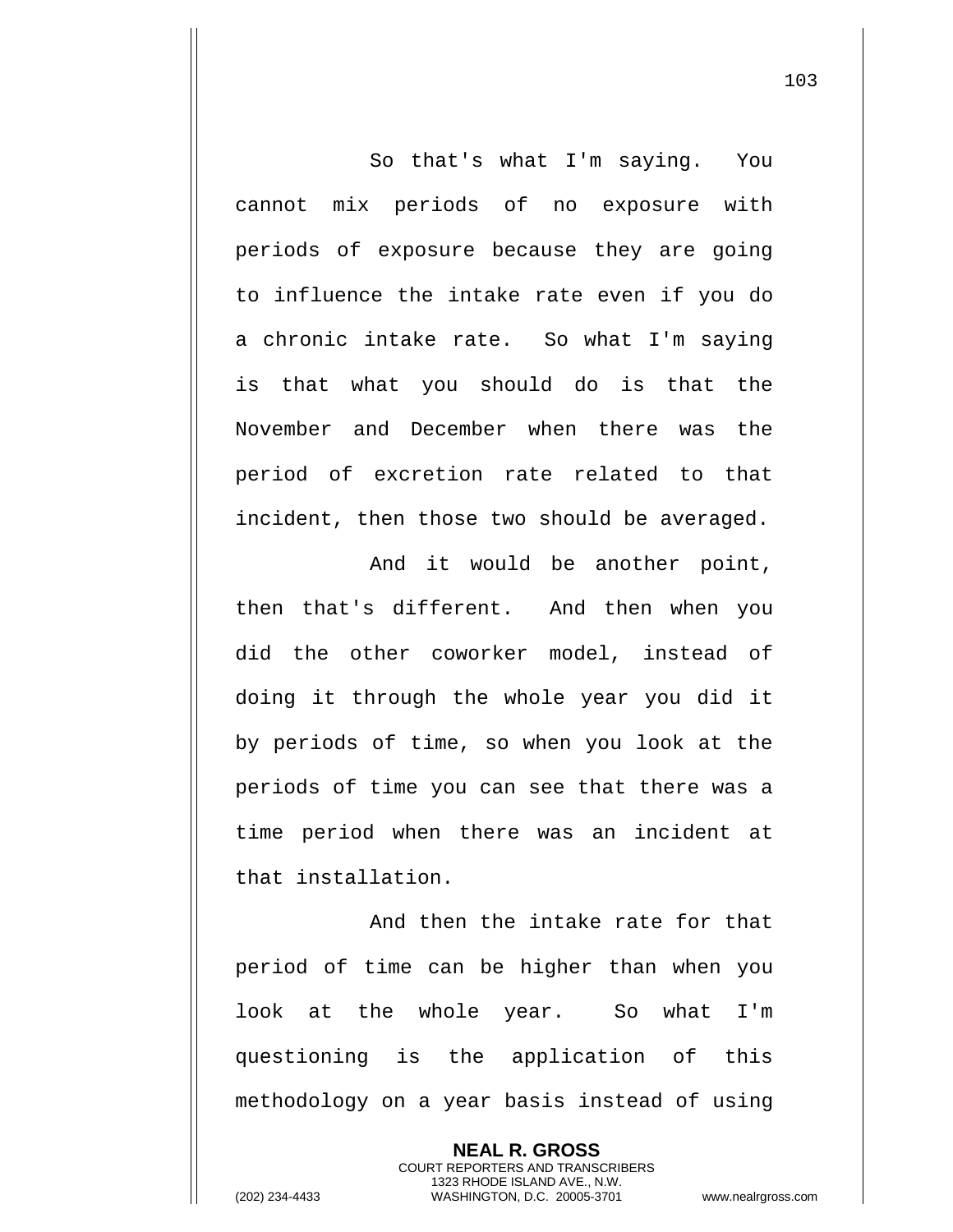it on a period basis or a smaller period basis as you did on the other coworker model, on the previous coworker model.

DR. NETON: We rarely do anything less than a year when you have type S material or even type M. It just doesn't change that much.

DR. LIPSZTEIN: Well, I don't know, because you are going to base it - like in this example, if you have a whole year you would base the chronic intake rate on 9.7 -- 9.6, I'm sorry, on 9.6. But if you did the other samples where workers were not monitored before the incident you are going to base the intake rate, the chronic intake rate for type S -- it doesn't matter -- 153. So you'll get a much higher intake rate.

DR. NETON: But let me finish. I've got a couple of things to say here. One is I think this example is obviously skewed towards the extreme end of the

> **NEAL R. GROSS** COURT REPORTERS AND TRANSCRIBERS 1323 RHODE ISLAND AVE., N.W.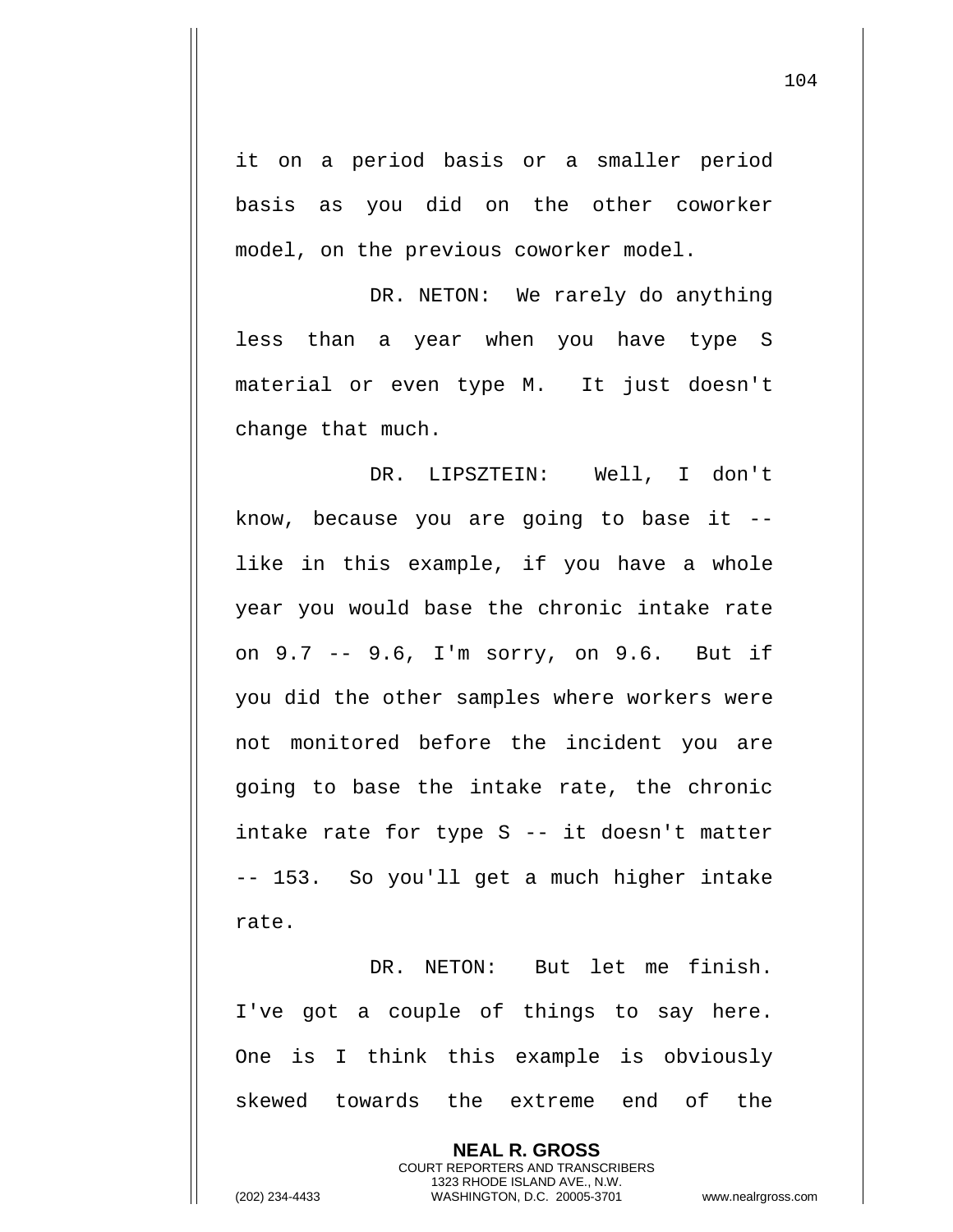possibilities. I'm not sure this is going to happen very often, and I can also posit that it would happen where the exposures were in January in February which will counterbalance each other over a large data set.

The second thing is, look at the data set that you generated. If you did not use OPOS, what would be the 95th percentile of the distribution? It would be around 50 dpm per day or 50 units per day, because you've got these high values. And that is wrong.

The average value of excretion during this time period is 9.7 dpm per day times the year, will give you 2,500 dpm exposure per year, which is correct. That's their chronic excretion during that year, not 50 times 2,500. I think you've actually proved our point that OPOS is a better statistic here.

DR. LIPSZTEIN: No, no, no,

**NEAL R. GROSS** COURT REPORTERS AND TRANSCRIBERS 1323 RHODE ISLAND AVE., N.W.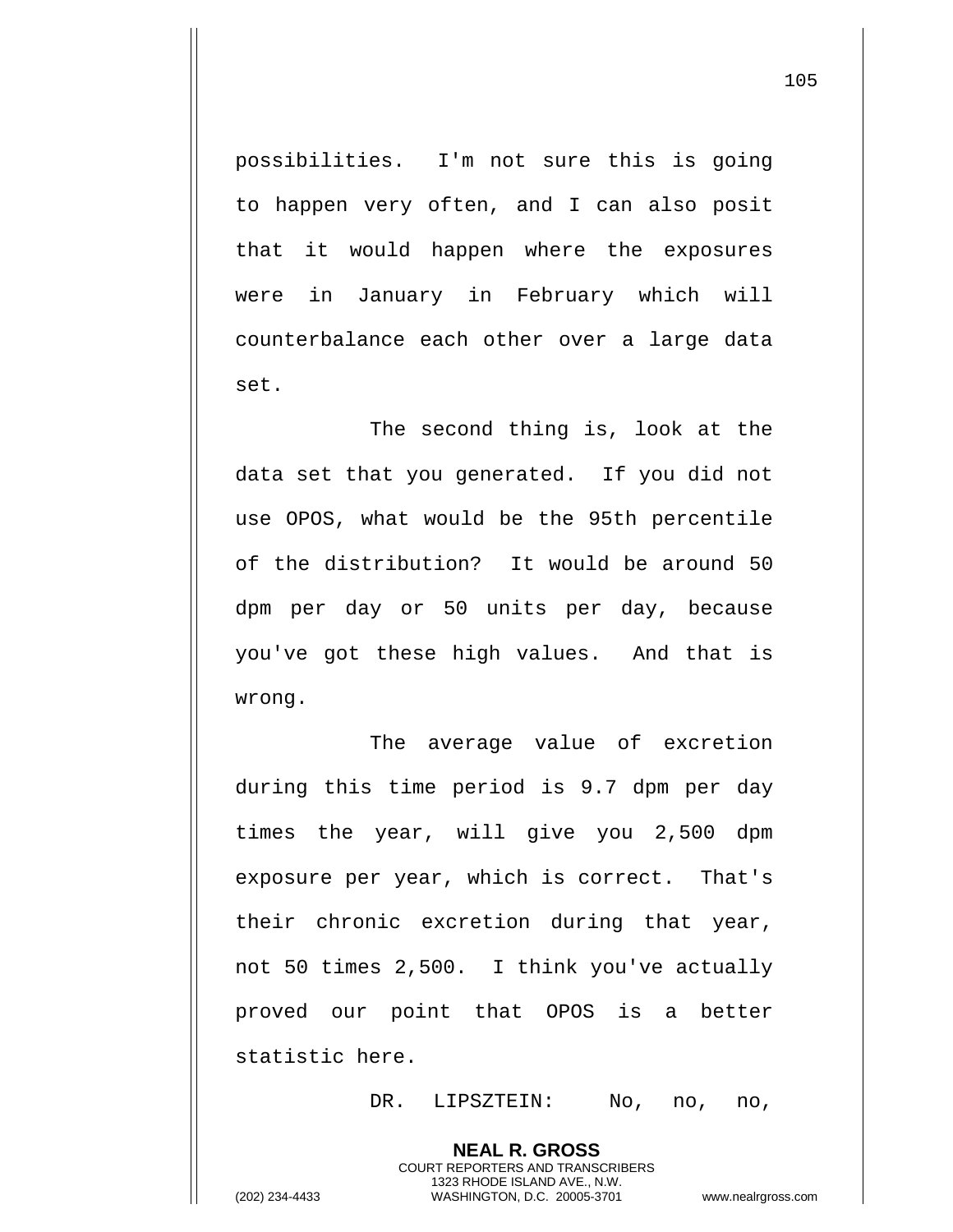because when you have -- you introduced the OPOS to compare regular workers with construction workers. And then you have the people that are not regular employees of institution, and we saw this at Fernald very well, they were measured only when there was a special work or a special incident.

And then they have exactly this, they have like a period of time where they were monitored and they had very high results. And then other periods of time they didn't have any results. So you cannot compare this with the other type of workers.

So what happens, let me put it, what happens, you have one year-round -- I put November and December was on purpose because I did not want to do the correlated samples before. But you have a non-exposure until October and then November and December you have an exposure and it probably would continue on the other year.

So why stop in one year? So the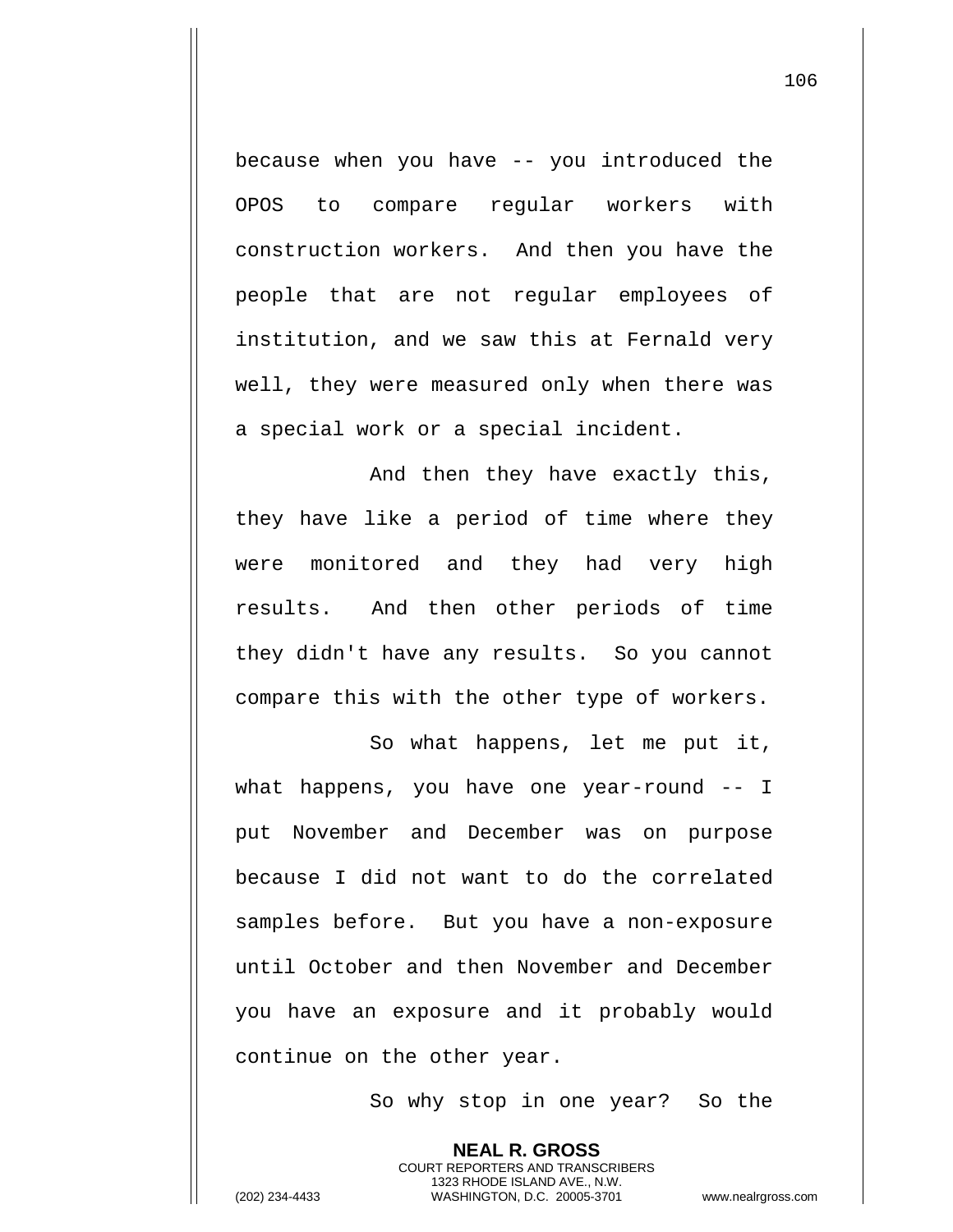correlation, it goes from one year to the other. I think the problem with it is that you are taking always a year. If you take by quarter of years like you did before, you would see that in January, February and March there was no exposure in that installation. April, May and June there was no exposure, and then in the last quarter of the year there was an exposure that probably reflects on the next year.

DR. NETON: I would arque, exposures if they go into the next year will bias the model high because we're going to take --

DR. LIPSZTEIN: Yes, yes, of course, yes.

DR. NETON: -- bias it high because we're going to assume that continued excretion in the beginning of the next year, all those samples are going to relate it to chronic exposure during that year.

DR. LIPSZTEIN: Exactly. So what

**NEAL R. GROSS** COURT REPORTERS AND TRANSCRIBERS 1323 RHODE ISLAND AVE., N.W.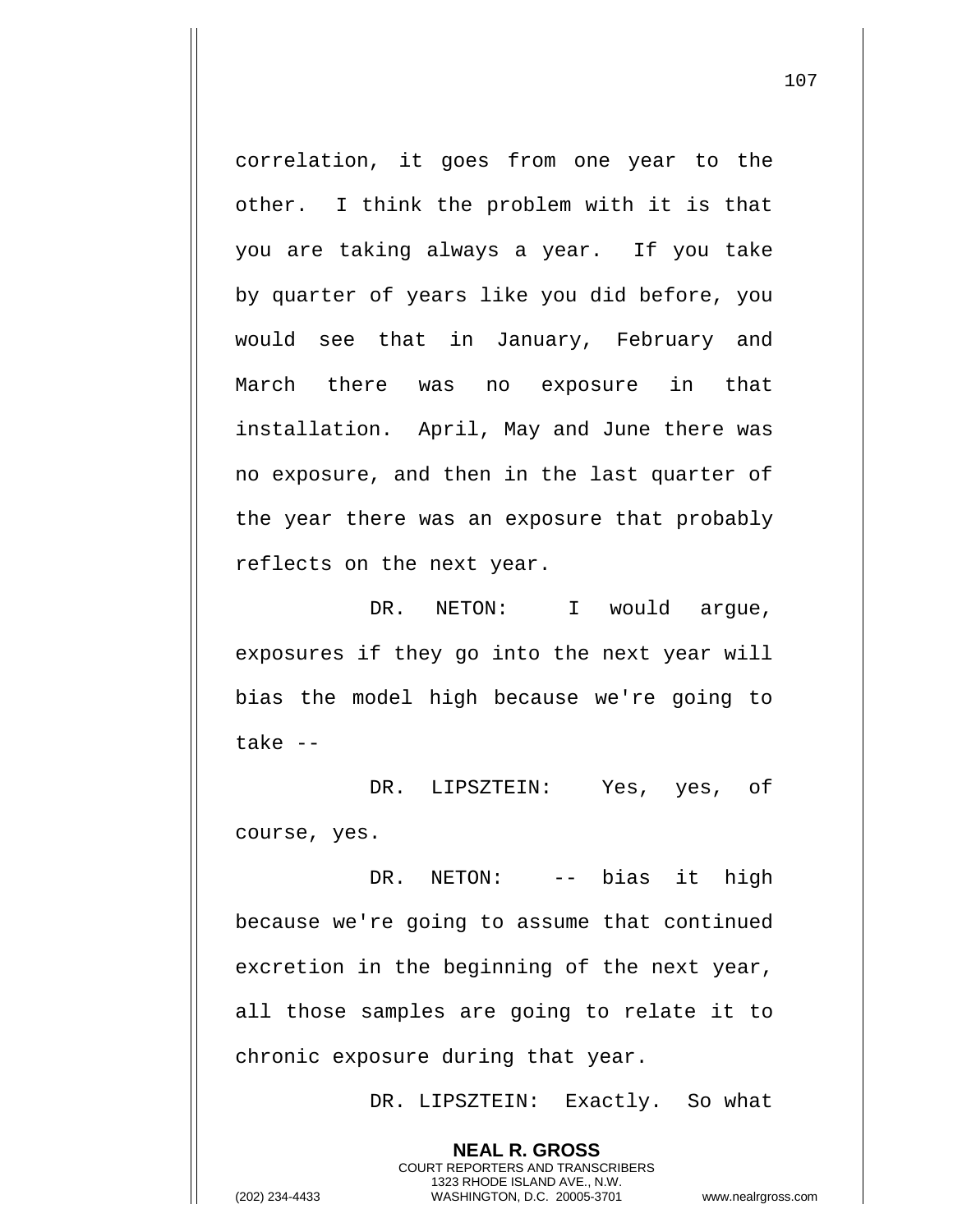happens you say that you would assume a higher Probability of Causation and you are not because the next year will correlate with it. So what you have is that -- the problem is the bounding per year because before you didn't have bounding per year.

And now what you do, you not only bound per year but then you have years put together to find the same intake rate for several years in a row. So when you had it before you could see which time periods have the same intake rate and that was correct.

And then if you have an unmonitored worker that worked at an installation in November and December, he had a much higher probability of having --

DR. NETON: I one hundred percent disagree with you. Maybe I need to put this in writing because I'm not getting anywhere.

DR. LIPSZTEIN: Okay.

DR. NETON: This example proves OPOS in my opinion. I would be happy to

> **NEAL R. GROSS** COURT REPORTERS AND TRANSCRIBERS 1323 RHODE ISLAND AVE., N.W.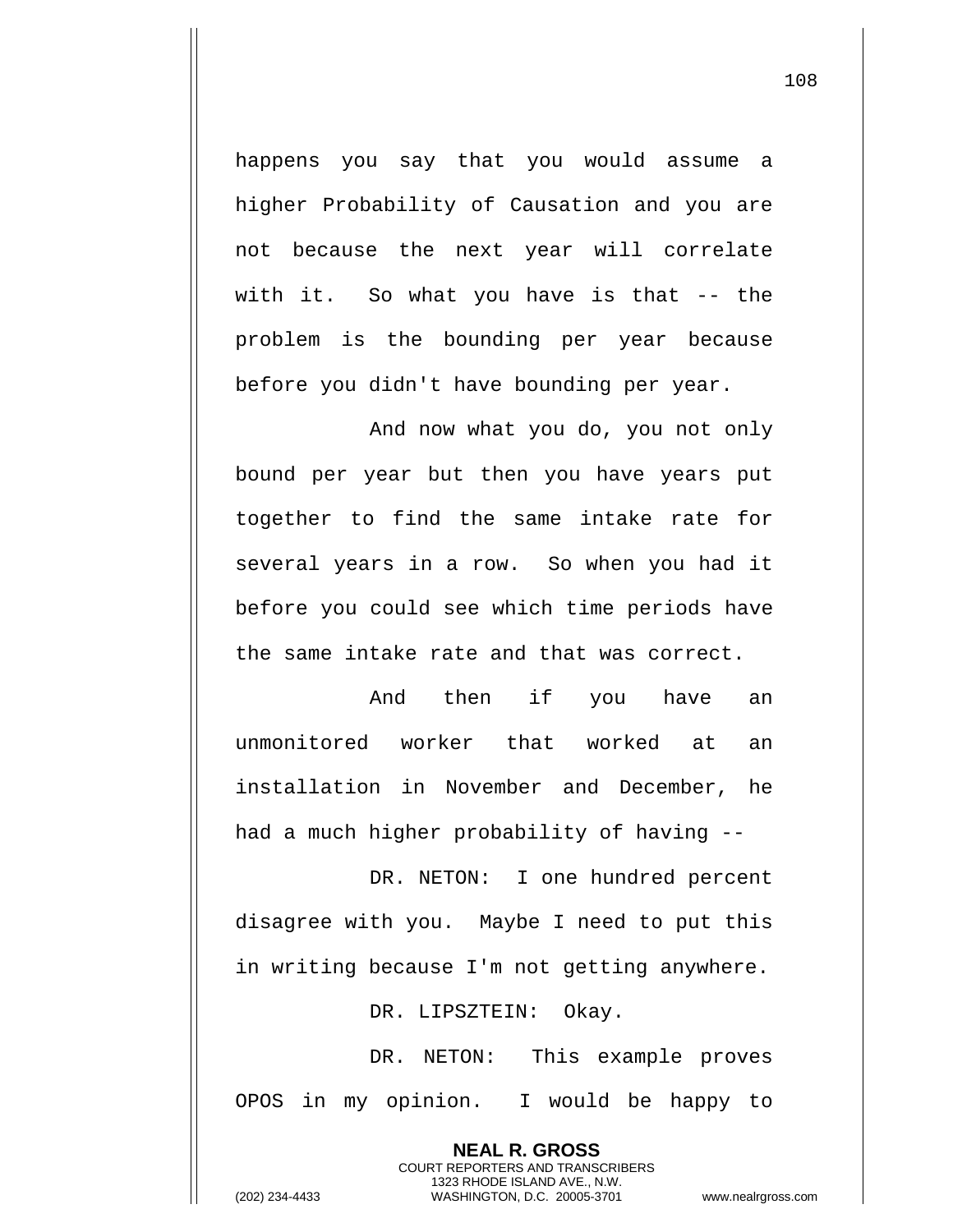discuss in writing.

DR. LIPSZTEIN: Okay, please do.

DR. TAULBEE: This is Tim Taulbee. Can I make a comment please?

CHAIRMAN MELIUS: Yes, go ahead, Tim.

DR. TAULBEE: Okay. In this particular example I agree with Gen here in that I mean effectively you've kind of proved our point. And I know Jim is going to write this up. But just think about this from the construction trades workers in the example that you just gave.

By averaging the regular workers who were monitored throughout the year who are not monitored based upon an incident type of basis, they have a lower overall value from the OPOS standpoint, whereas the subcontractors or construction trades, if you will, end up with a higher bioassay result.

When we did the comparisons from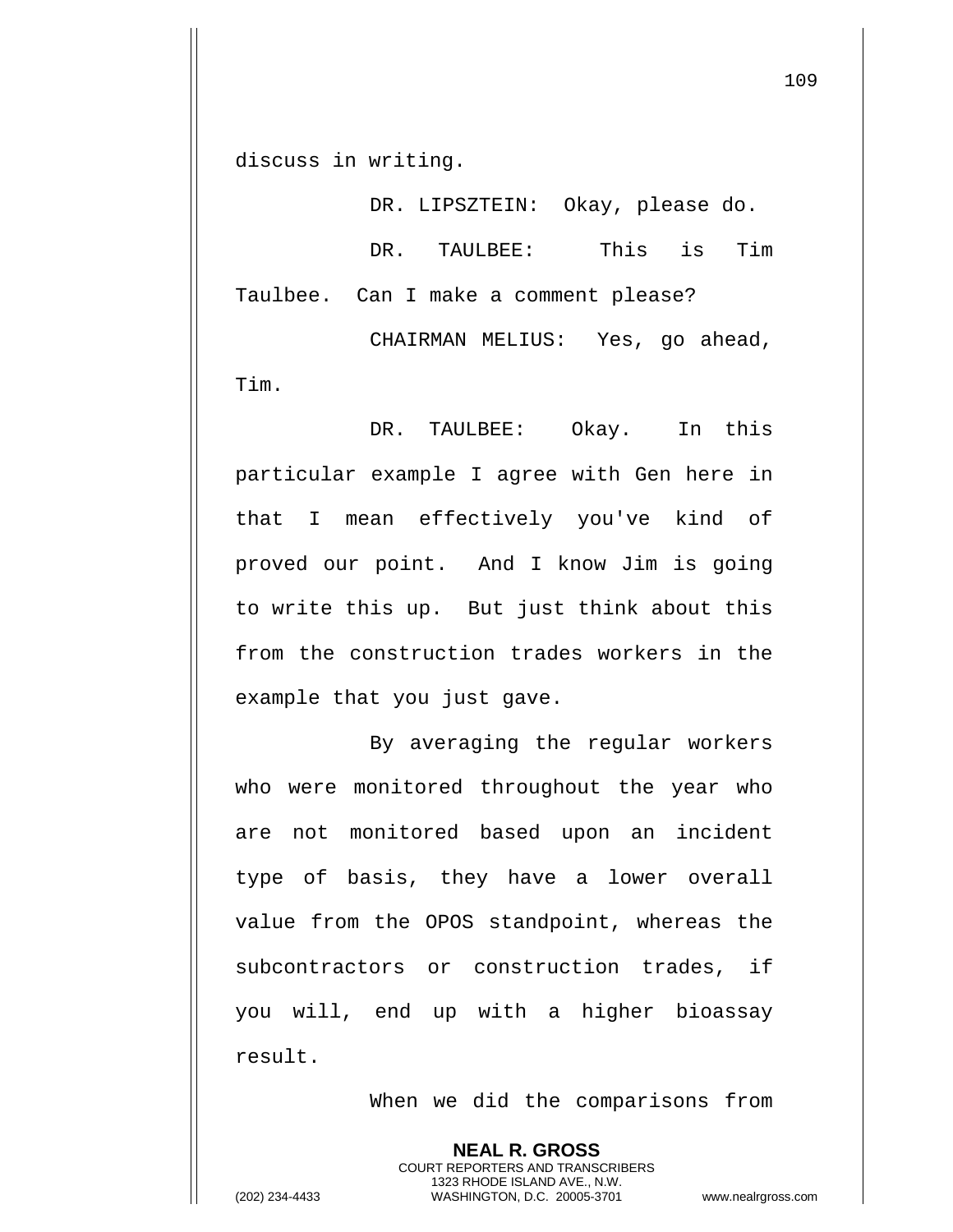Savannah River, this is exactly what we were looking at, was people who did not have this large I guess dilution is what you're trying to refer to it as of this monitoring time period versus construction trades that were just monitored after the end of the job or an incident type of scenario.

We didn't see any difference between the two. Based upon your example here we should have we should have seen a large difference where construction trades would have been higher using the OPOS result.

DR. LIPSZTEIN: Yes, but when you go to sample you see it. At Fernald you see this. And --

DR. NETON: Fernald was made an SEC, in my understanding, because of that exact issue. It's incumbent upon NIOSH to demonstrate that the coworker model, the stratified model that is used, is appropriate and for various reasons and we

> **NEAL R. GROSS** COURT REPORTERS AND TRANSCRIBERS 1323 RHODE ISLAND AVE., N.W.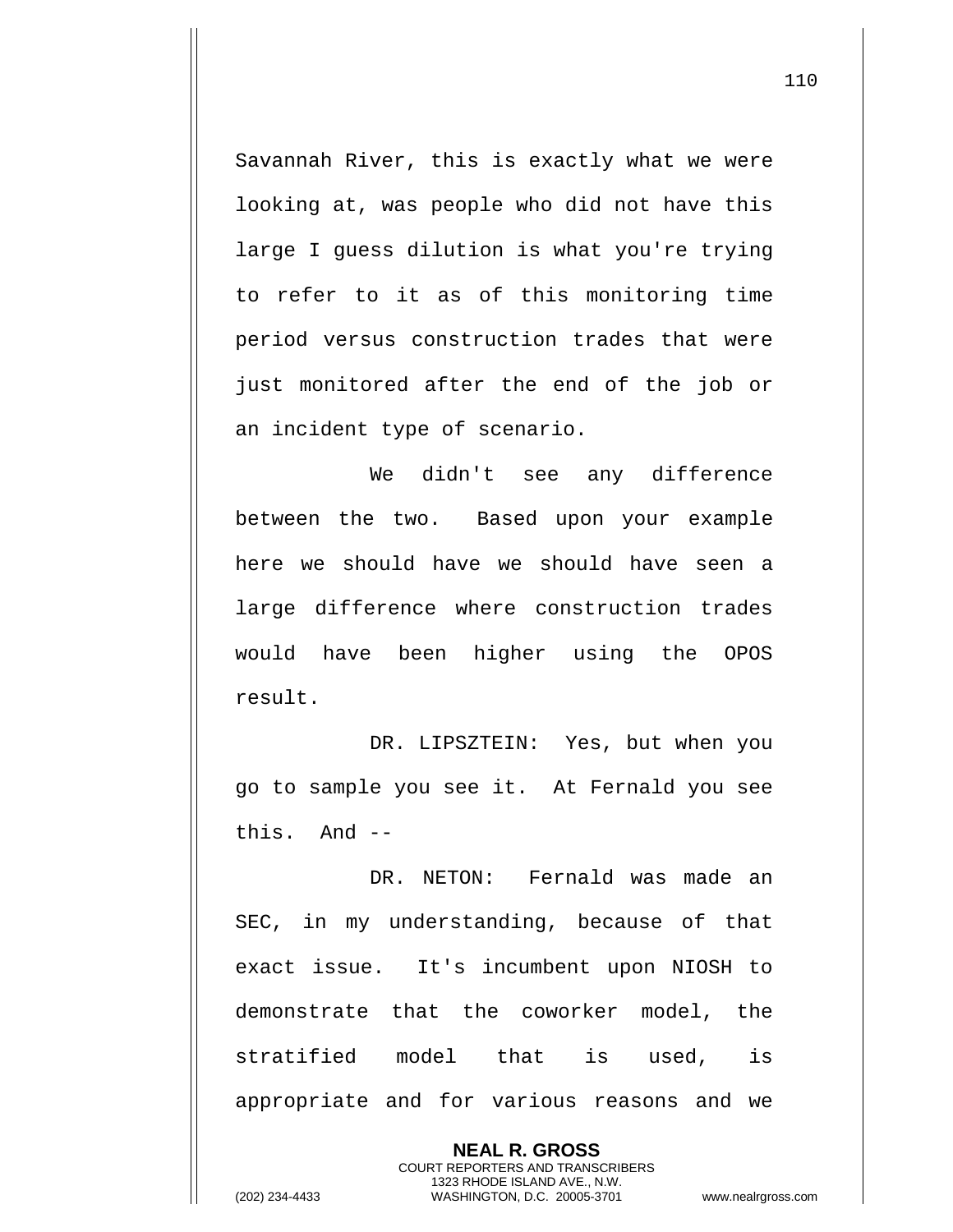would do that.

I mean there's caveats associated with that. You're pointing out an example at Fernald that was made an SEC for exactly, valid reason that the construction workers or trades workers were not monitored adequately. It's true. We 100 percent agree with that and we would add a Class if that were true anywhere else.

DR. LIPSZTEIN: Actually, we agreed to discuss next week the rest of it.

DR. NETON: But you understand the Class was added.

DR. LIPSZTEIN: I see, I understand. And I was going to argument a little bit more. But I think as you've told me that you are going to write it, maybe it's better not to bore everybody with the discussion. And when I have the written discussion, then I'll write again. Maybe it's better that way.

DR. NETON: We could talk about

**NEAL R. GROSS** COURT REPORTERS AND TRANSCRIBERS 1323 RHODE ISLAND AVE., N.W.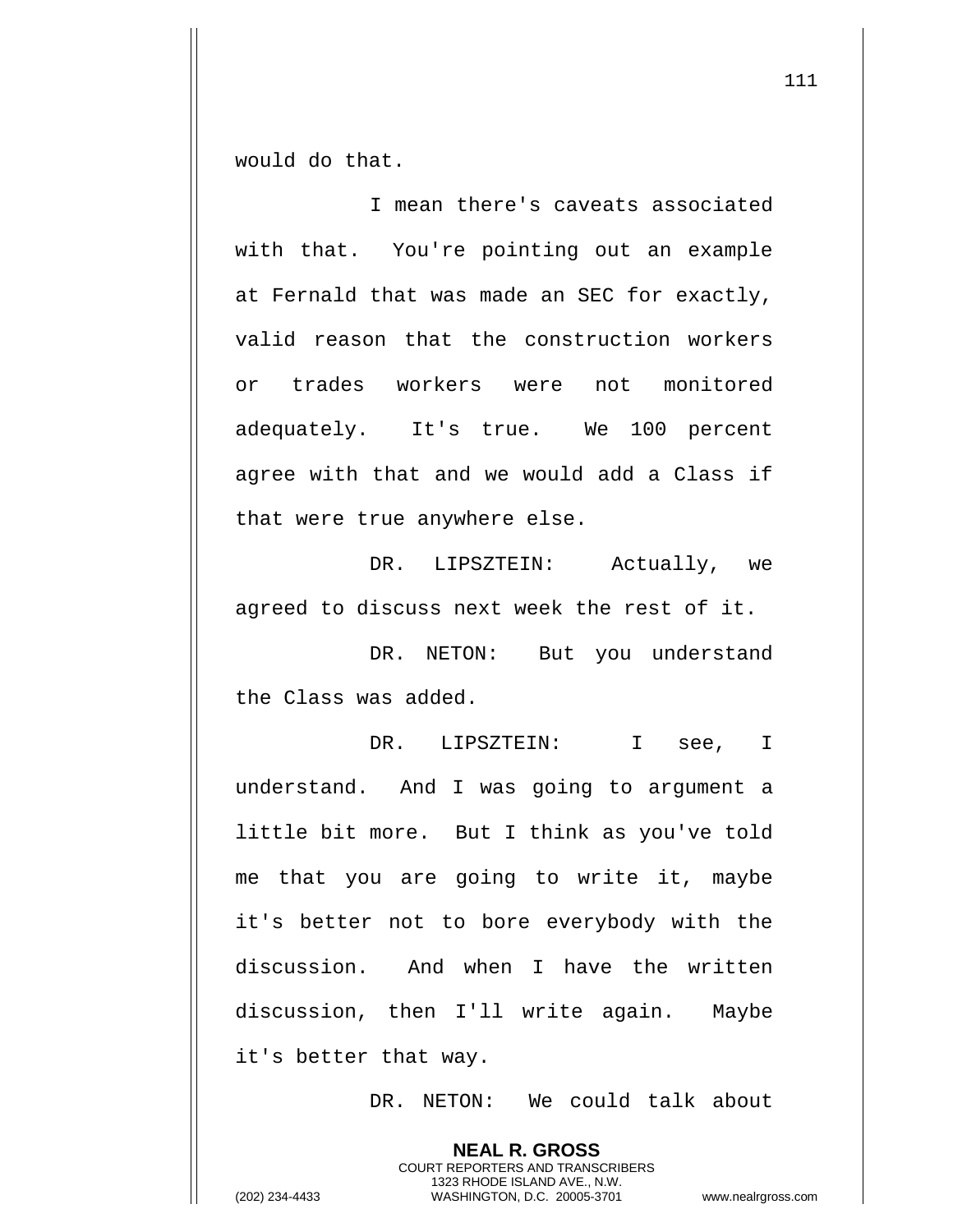this page for hours.

DR. LIPSZTEIN: Yes, yes, right. I'm okay with that.

DR. MAKHIJANI: This is Arjun. Could I comment on Tim's statement?

CHAIRMAN MELIUS: Yes, please do because if you don't, I will.

DR. MAKHIJANI: The idea that the analysis of NIOSH showed that construction workers and non-construction workers were in the same distribution actually was quite controversial. And when we did the analysis, if you remember our report, and Harry went into it at some length, so Harry please comment if I'm off base or want to augment.

What I think NIOSH showed is that if you use the test that they used, which was basically biased, I'm not using that in a pejorative sense, in the direction of concluding they were the same when the area of ignorance was actually quite big in the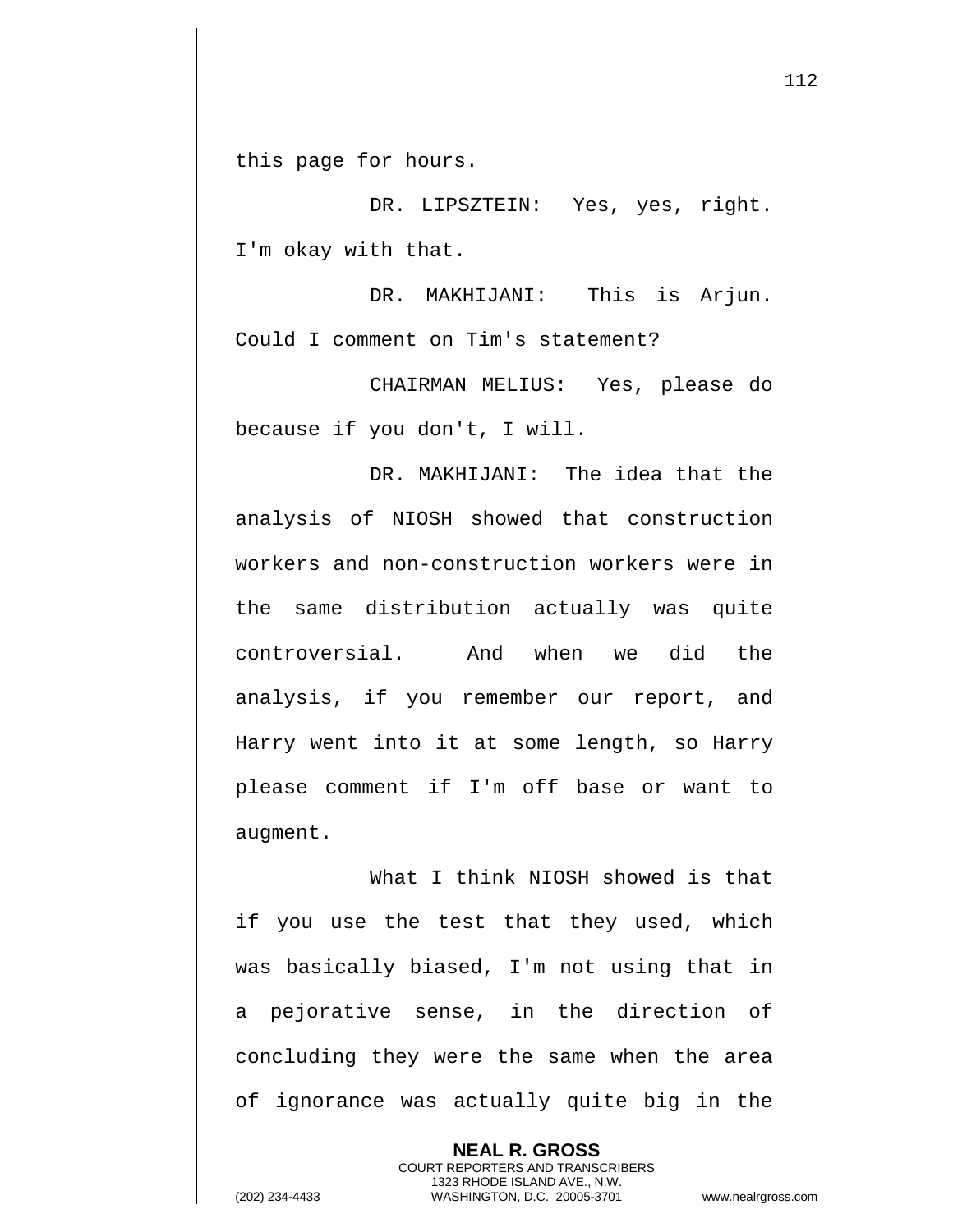sense that they could have been quite different but the test would still conclude they were the same.

Remember we had all that argument about Type 1 and Type 2 tests. And in the examples that we provided, we showed that the tests would conclude they were the same even when they were very different.

And this was a conclusion that was very dependent on the total number of OPOS samples. And even when there were more than 30 samples, there were sometimes problems. So I wouldn't -- I don't actually agree that NIOSH has shown that the distributions are the same. They have not.

DR. NETON: And I understand what you're saying, Arjun. I think the relevant point is that we need to show that the coworker model that we're using is a valid - - not a coworker model but the stratified model that we're looking at, we can make some reasonable statistical assumptions

> **NEAL R. GROSS** COURT REPORTERS AND TRANSCRIBERS 1323 RHODE ISLAND AVE., N.W.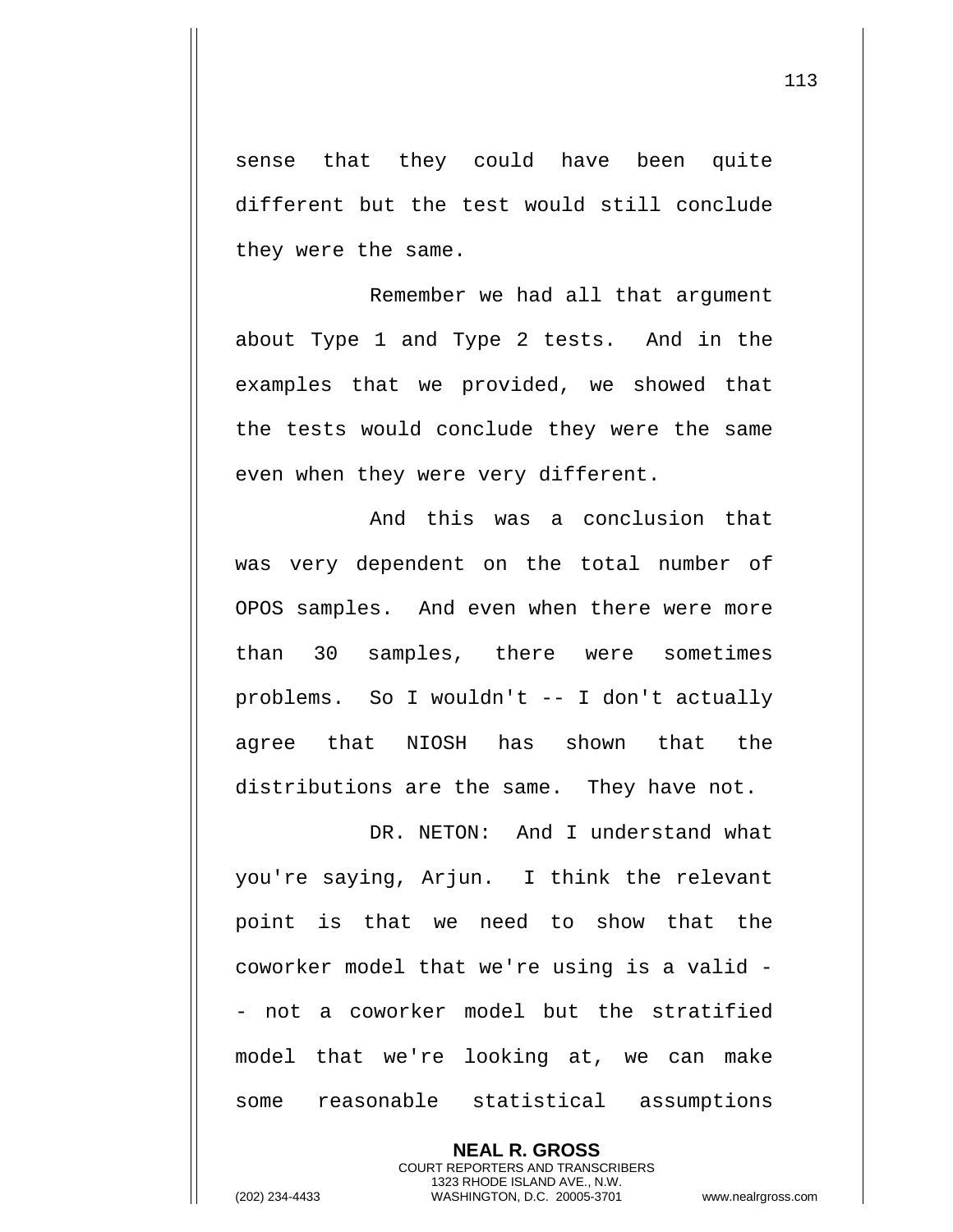from.

And the example that Joyce has put forth, it may be that's not a valid comparison. I'm not arguing that point.

DR. MAKHIJANI: Right. I'm just responding to what Tim said just to set the record straight.

DR. NETON: If you only have two months= worth of, two incident samples on an entire construction workforce that was working the entire year, it may be hard to justify that that model is valid, and we can reconstruct those doses. So I don't disagree with that point.

CHAIRMAN MELIUS: I would just add it's not only it would hard to show that you couldn't reconstruct those doses but you'd really be hard put to justify comparing these, you know, a model based on the construction workers with a model, you know, coworker model based on the strata that's the production workers.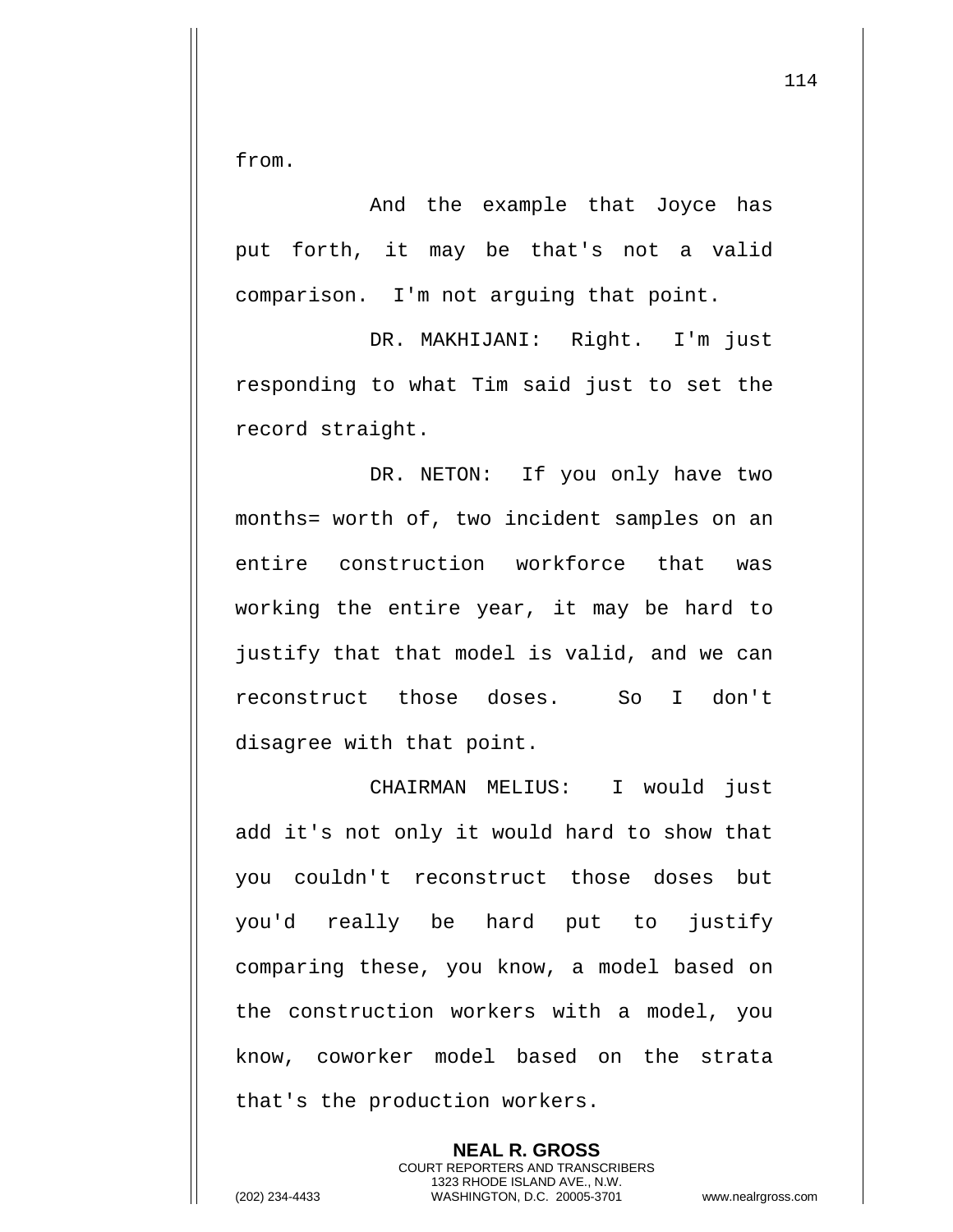DR. NETON: Right. You know, it came up the last time we discussed. And SC&A actually made some mention to it in their report and I'd like to clarify that a little bit.

You know, the use of incident samples in coworker modeling is tough. And I think I said if I had a situation where it was a hundred percent incident-based sampling and there was quite a variable exposure in the work place and not good work place monitoring controls, then I would hard pressed to say that we could do a coworker model.

You have to be careful. I'm not saying you can't. But the burden, it becomes a lot harder burden of proof to demonstrate that model is bounding and is not just bounding-plus. So I think we're on the same page there. I just wanted to make clear on that.

DR. MAURO: Jim, this is John.

**NEAL R. GROSS** COURT REPORTERS AND TRANSCRIBERS 1323 RHODE ISLAND AVE., N.W.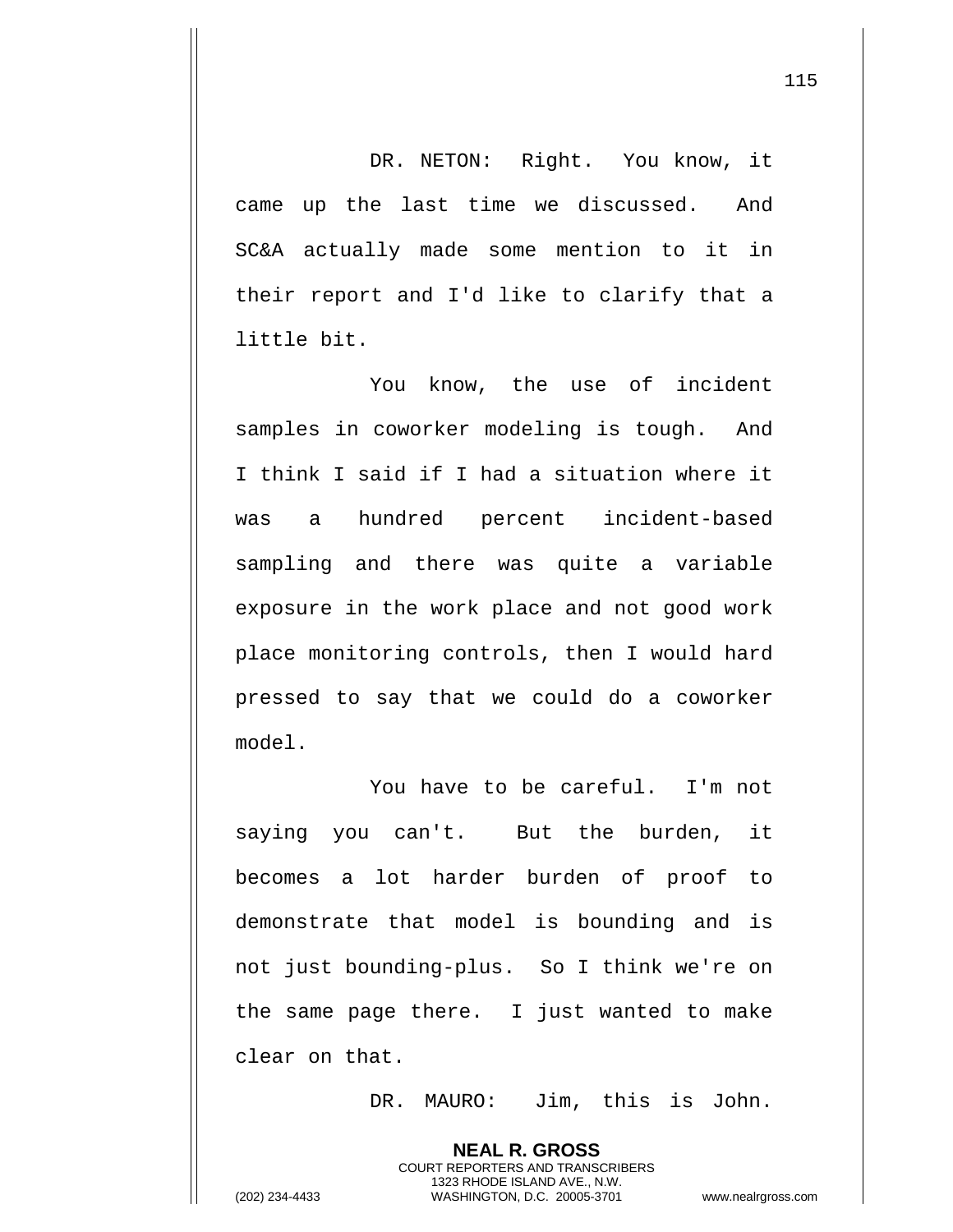During this conversation I heard something very interesting. I think Harry said it. He said that the problem is the averaging time for OPOS that's being employed or considered -- I think it's on the order of one year for each worker, but if it was on the order of a quarter, it would work.

I guess I'm not quite sure why that would be the case. Did I hear that? Is that the essence of really where the dilemma is with OPOS is that you're averaging over too large a time period?

DR. NETON: Well I think Harry's point was that if you take averages over a longer time period it's likely to have some issues with the mean values because, you know, where the samples were collected and that sort of thing.

I mean, I don't think it's necessarily related to the -- it certainly would be better to have quarterly samples. We of course don't have that very often. I

> **NEAL R. GROSS** COURT REPORTERS AND TRANSCRIBERS 1323 RHODE ISLAND AVE., N.W.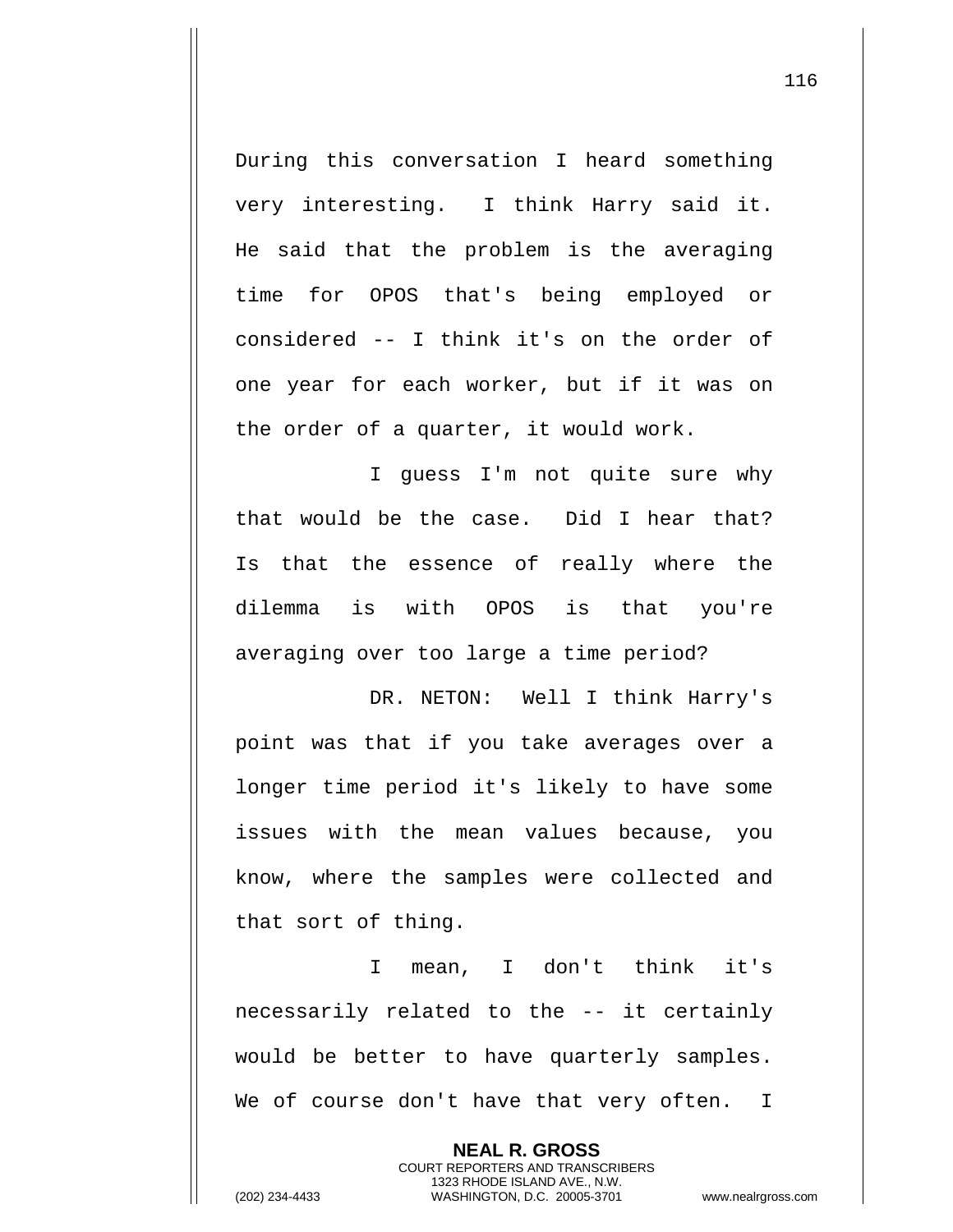would say that it seems to me that SC&A's concern, at least in my opinion, boiled down to the representativeness of the mean of the OPOS value and the incorporation of variance in the model that's generated from that.

And I think those two things can be dealt with. For example, I'm not 100 percent married to the mean value. Maybe the -- it may make sense that the timeweighted average is a better approach because that gets away from this inadequate or this, you know, unrandom distribution of samples, or random distribution of samples.

And in the variance itself SC&A did an -- I notice you didn't talk about it today in your analysis, but you had this page where you weighted the OPOS statistics based on I believe the number of samples. It's hard to tell what you did there, and came out, and essentially regenerated the general distribution of samples.

DR. CHMELYNSKI: Yes, what I did

**NEAL R. GROSS** COURT REPORTERS AND TRANSCRIBERS 1323 RHODE ISLAND AVE., N.W.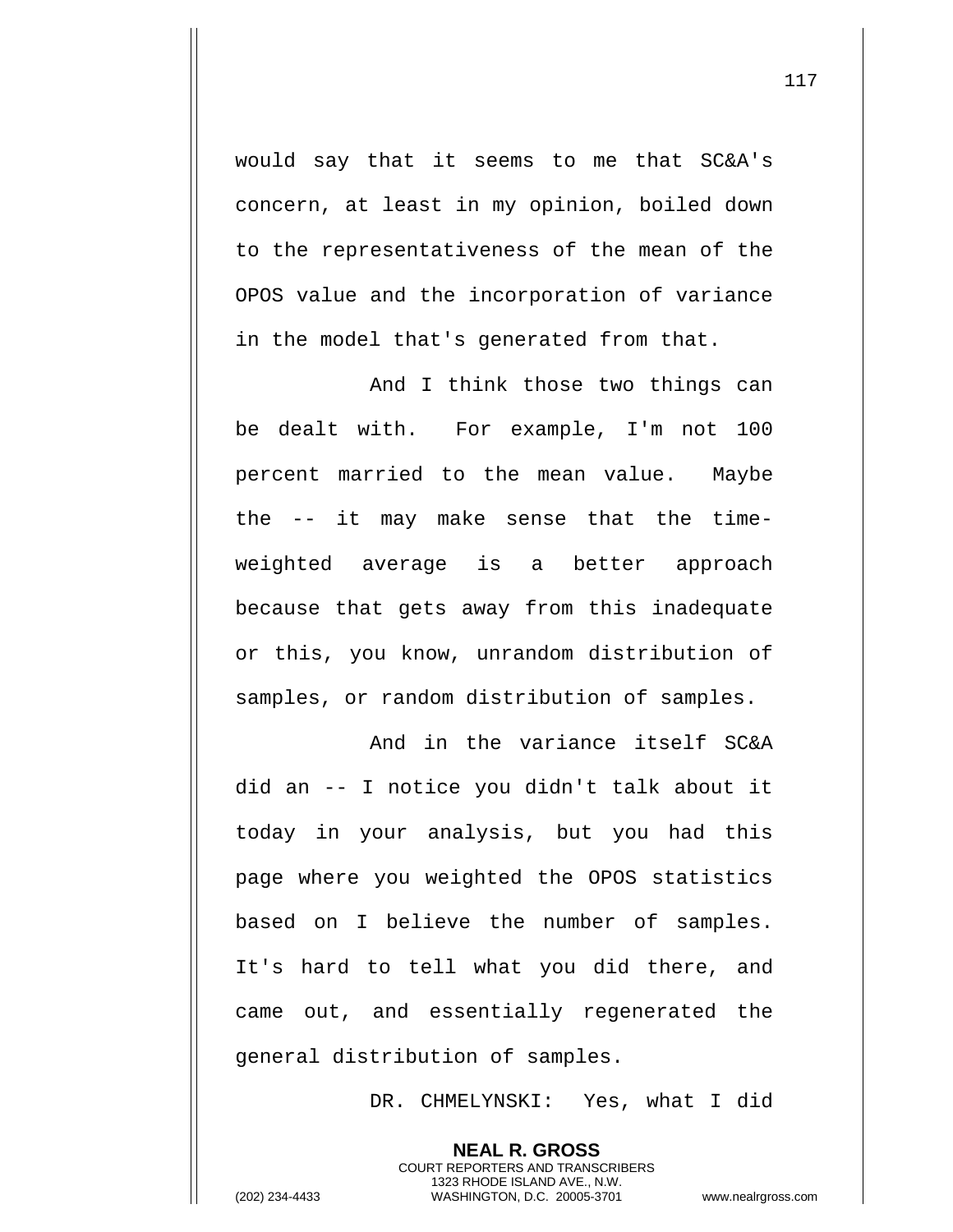in that example was I went, I carried through with the idea that each OPOS statistic had an uncertainty and I used exactly the same logic that was used to justify the proportional relationship of the OPOS value to the intake.

In other words I used weighted least squares and knowing the relative variances I assigned those weights, and lo and behold, when you come up with the answer, it says what the ratio estimator always says. It says you add them all up and divide.

DR. NETON: You assume that the variance is proportional to the number of samples, which I don't think is true. That's something that needs to be verified. We've looked at that and I don't think it's true at all. But that's something we need to look at.

In fact it may be true that the variance is inverse to the proportion of

> **NEAL R. GROSS** COURT REPORTERS AND TRANSCRIBERS 1323 RHODE ISLAND AVE., N.W.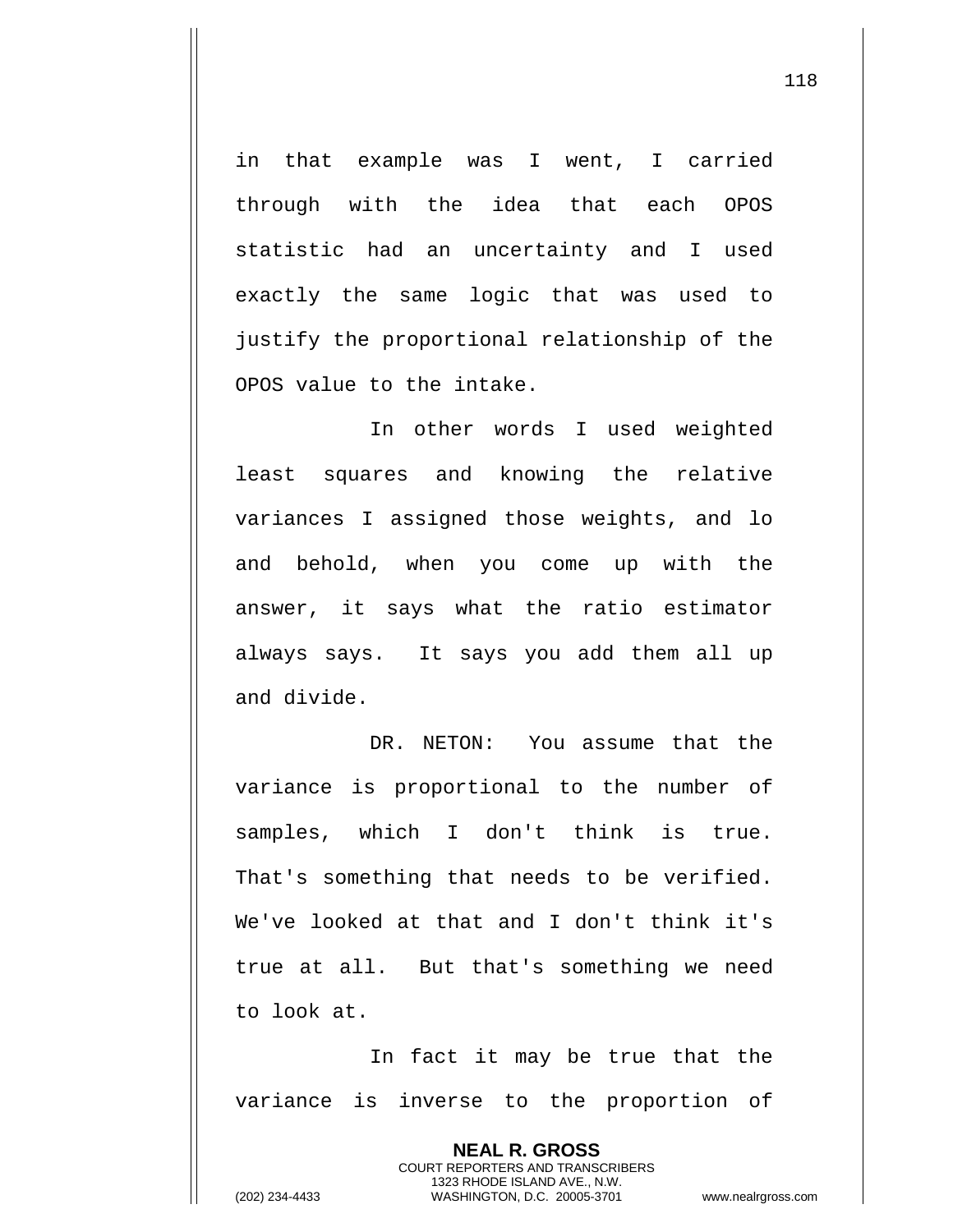number of samples because you have people in higher exposure scenarios with variable exposures.

DR. CHMELYNSKI: Yes, but you're using a log-model and that's a variance stabilization which already takes into account what you just said.

DR. NETON: Well, I'm not sure.

DR. CHMELYNSKI: Larger values certainly do have larger variances. But we do the logarithms.

DR. NETON: I don't think that the assumption that you made that the variance is proportional to the number of samples is really valid. You didn't, and you picked a three-year time period which is kind of interesting.

I mean there's a lot of issues I had with that analysis. We would never, you know, you tell us not to use more than one and now you're using three. That tended to incorporate a lot of values where you had

> **NEAL R. GROSS** COURT REPORTERS AND TRANSCRIBERS 1323 RHODE ISLAND AVE., N.W.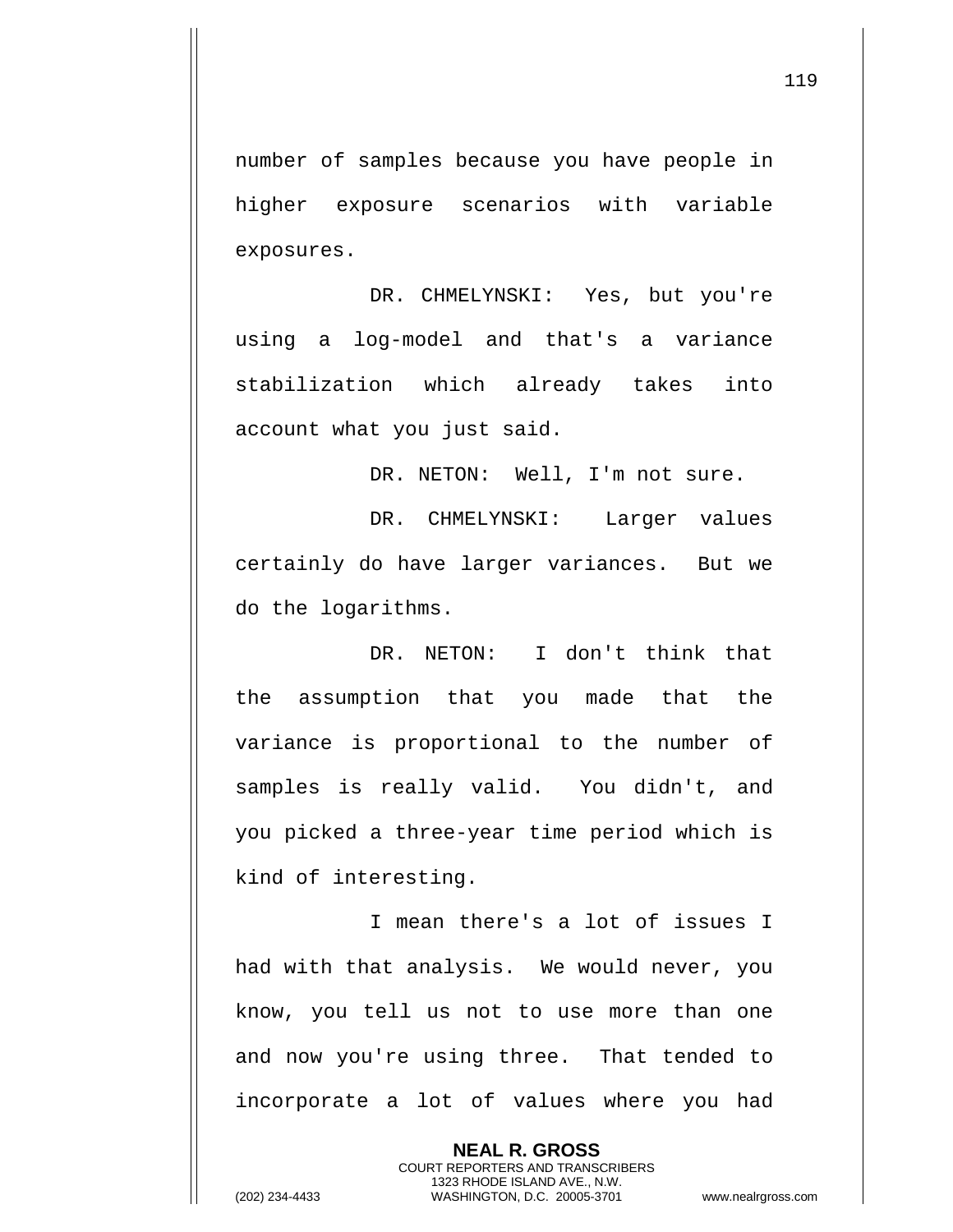multiple, many multiple samples per person, which kind of skewed the distribution.

If you look at annual doses, that curve would be to the left, to the right or right on the OPOS value. You know, I don't think that's a representative analysis that was done. That's a different issue.

But I do believe -- I do understand that the variance needs to be at least considered somehow in the model. Again, I would say that the abandonment of one person, one value just does not make sense to me.

If it's okay in the extreme case because it really weights it, then it's not necessarily an indication of why it should be ignored in the normal case just because it doesn't make a big difference. That's not clear to me why that follows.

You know, it's either right, the technique is either correct or incorrect. It's not only applicable when you have large

> **NEAL R. GROSS** COURT REPORTERS AND TRANSCRIBERS 1323 RHODE ISLAND AVE., N.W.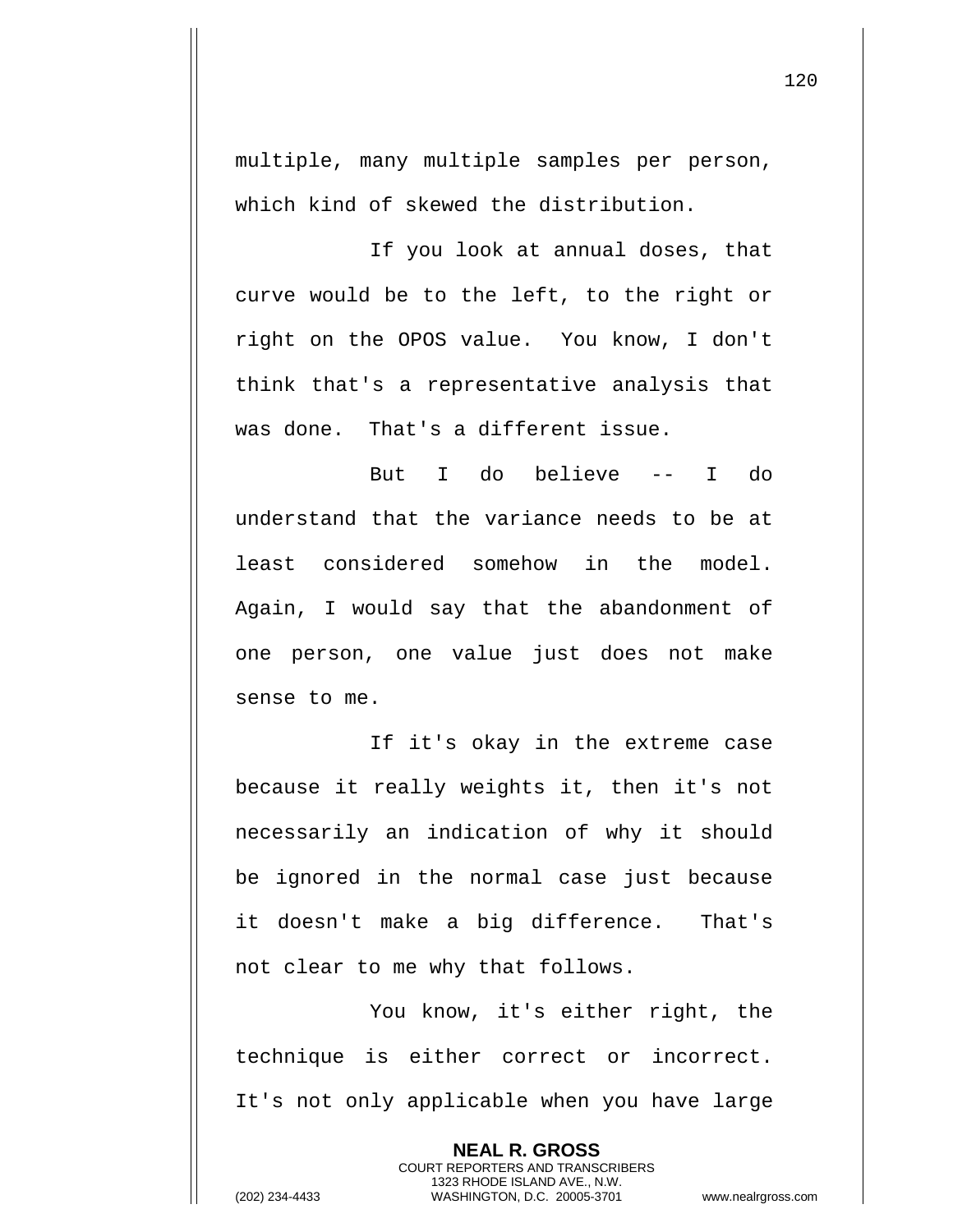data dominance that makes a huge effect and then, by the way, if you have four samples, you ignore it because it doesn't make a big difference. I just don't follow that logic at all.

DR. CHMELYNSKI: Well, I guess one of the things is, like for instance, if you had -- if we did have analysis on a quarterly basis, if you look at Slide 10, first off almost all the big problems go away because almost everybody only has one or two. And I don't really mind averaging those.

And the ones that have a lot we're going to use OPOS on anyway. So we get them down to one. And we would have one value per quarter for each worker who had any samples in that quarter. And in that case I don't see too much of a problem with OPOS.

But when you keep expanding it over a longer and longer period, it starts

> **NEAL R. GROSS** COURT REPORTERS AND TRANSCRIBERS 1323 RHODE ISLAND AVE., N.W.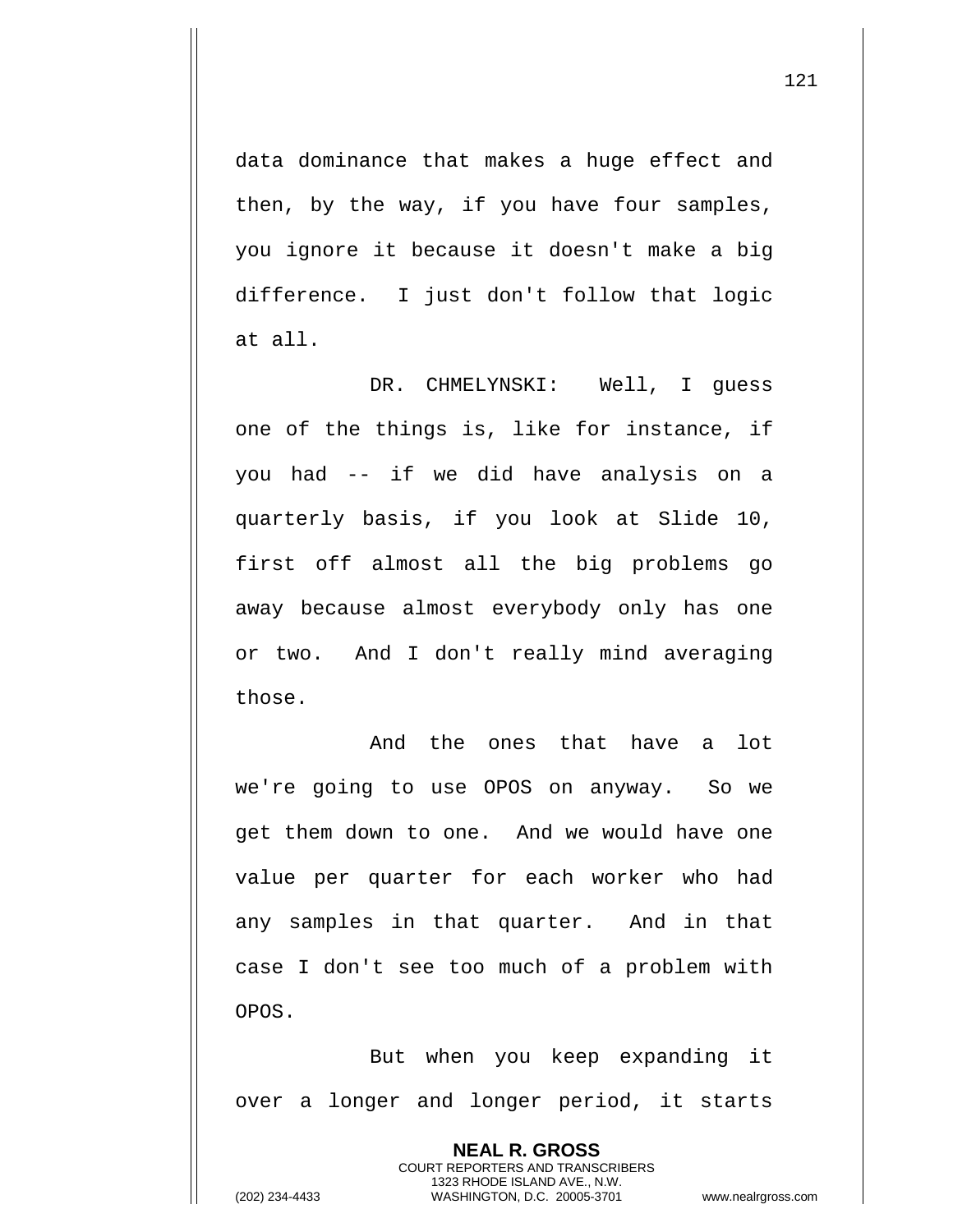diluting it too much.

DR. NETON: But I'm wondering if the time-weighted average wouldn't be a better estimator.

DR. CHMELYNSKI: Yes, I was thinking of that. But then you have this problem of, you have an additional point and you're not quite sure how much time to assign that one and then you have one at the end, near the end of the period and you're not quite sure what to do with that time.

So you're right, though. I agree that the time-weighted average is the right answer. I wasn't sure how to do it.

DR. NETON: Well, I think, you know, rules can be developed for that. But to me the time-weighted average is an estimator of the total picocuries excreted in the year. That value times the annual, the 365 days gives you the total amount of chronic intake that has been inhaled and excreted during that year.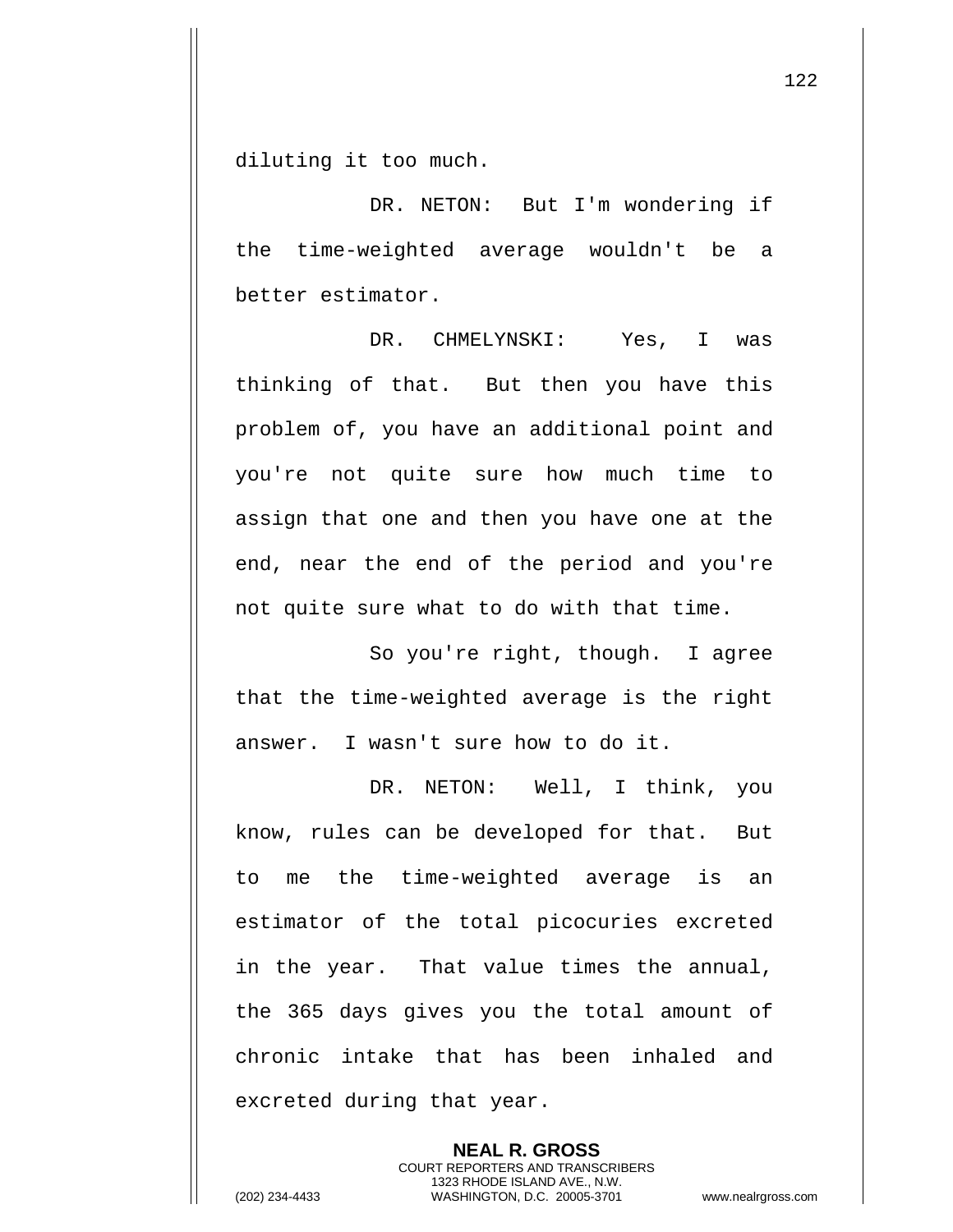And it's an overestimate because we agree that carryover happens with longlived radionuclides. So I think it's a perfect solution. I don't see anything wrong with it. It takes care of a lot of the issues.

And I think we have the data to do it. I think the original count was, well, maybe we're gilding the lily too much because, you know, I can get into it later and we don't have time today, but if you start looking at the coworker models that are fixed, the uncertainties really become larger year to year than within the year itself.

When you start developing chronic exposure models over a period of 20 years and look at the variability in the individual OPOS data points that make up that fit, you have factors of 5 to 7 to 10 differences in the intakes. But I would not argue against the use of a time-weighted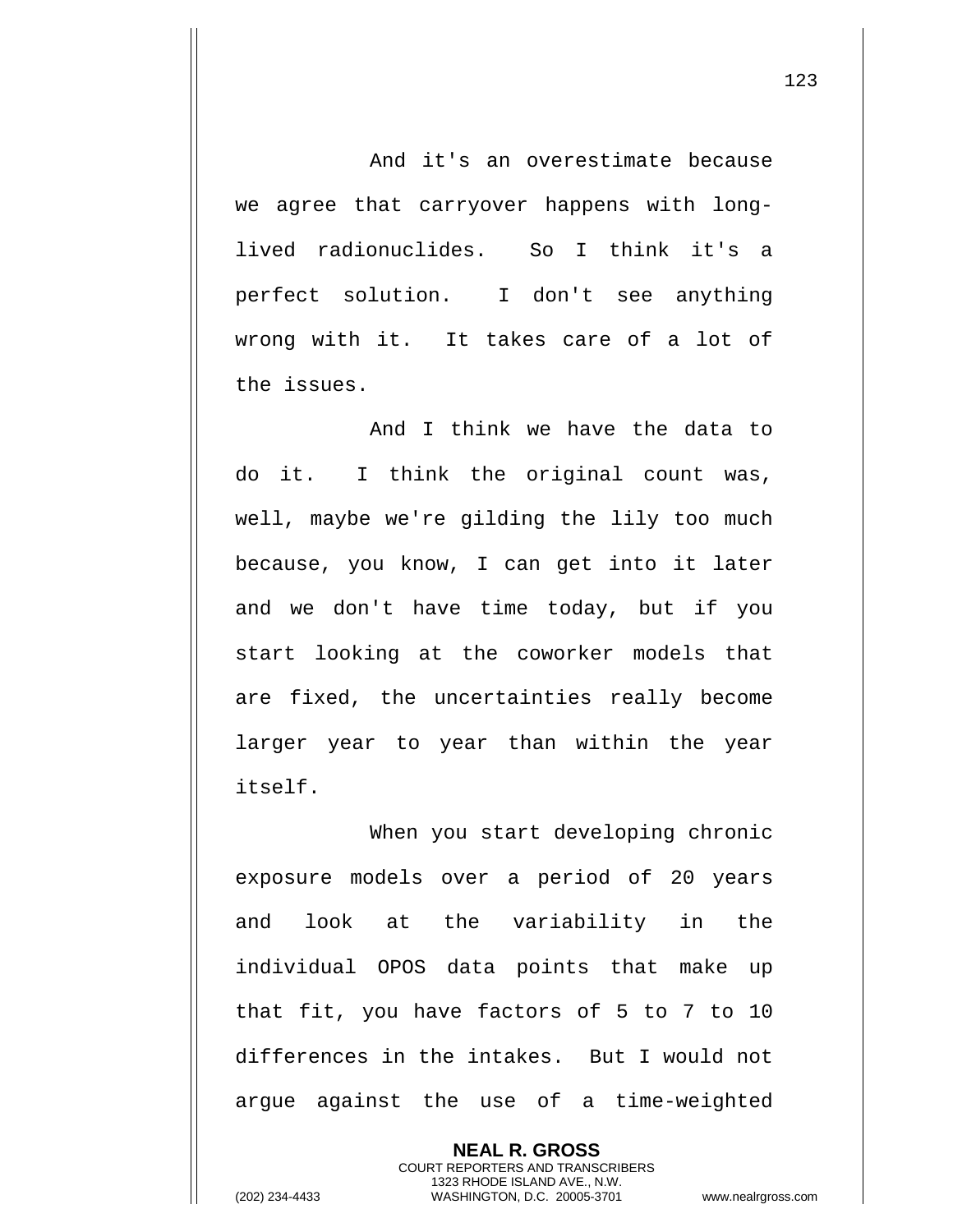average because to me that's a tried and true -- that's been used for years as a rough indicator of intake for workers, and the average value during that year represents it. I don't know. That's my opinion.

CHAIRMAN MELIUS: Do other, any of the other Board Members have comments?

MEMBER ZIEMER: Well, this is Ziemer. I'm trying to evaluate what the next step is here. Do we need something more formal, a response from NIOSH? I think I'm understanding what Jim is suggesting here and it makes sense to me.

CHAIRMAN MELIUS: I should have pointed out earlier I discussed this with, I guess Jim and I can't remember if Stu was involved in the, Jim and I did is to, in order to sort of expedite this meeting, we sort of skipped the need for a formal response and figured it was easier and in some ways more productive just to do it by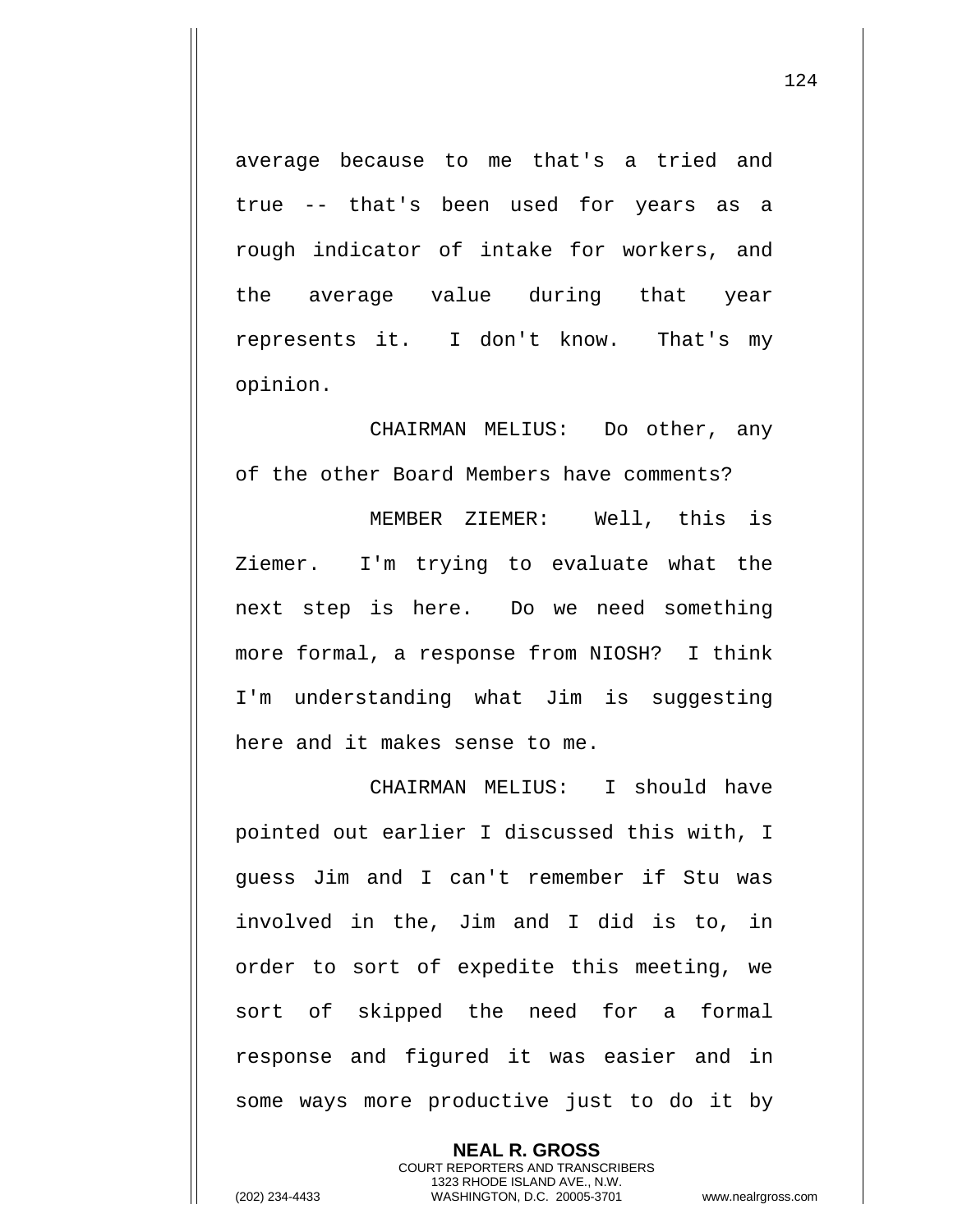discussion.

My suggestion actually is, where I think part of our problems in discussing this is sort of understanding the procedure that's involved and how the decision is made as to what are, you know, when is it legitimate to look at strata and when is it not, you know, in terms of what kind of monitoring was done.

The issue we just talked about in terms of Savannah River and so forth. And also when you would, when you get concerned about OPOS, use of OPOS or some other, you know, variation of OPOS in a model if it's only a few incidents that are in a very large, you know, sort of chronic intake database, monitoring database I don't think it makes much difference or, like as Harry just said, if you're just having, you know, a couple of samples per person, it probably doesn't make much difference.

And I think we still have some

**NEAL R. GROSS** COURT REPORTERS AND TRANSCRIBERS 1323 RHODE ISLAND AVE., N.W.

125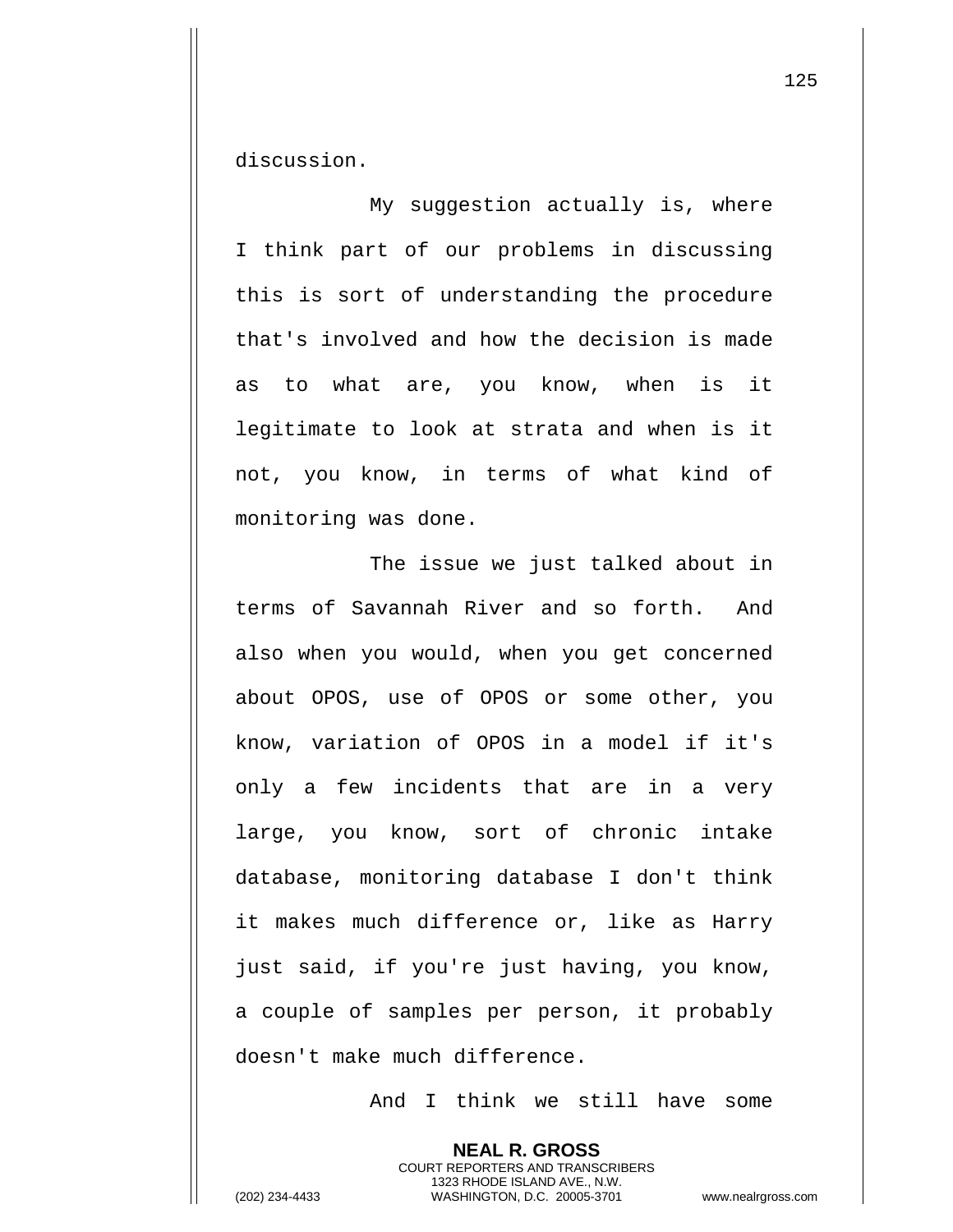decision criteria as to when we would be applying this and when is it appropriate and when is it inappropriate and how do we go about determining that? You know, so we're backing up a little bit away from OPOS, but eventually getting to OPOS as one of the ultimate tools that might be used in certain circumstances.

I think it might be more productive, because I think some of the problem we get into, we're having is that we're sort of using extreme examples. And I'm not sure we'd ever get to some of those examples in a practical way or at least I'd like to think that we would, you know, be able to avoid them in terms of our initial evaluation of data sets.

And I think there are also some much more fundamental problems in looking at different strata in terms of, you know, developing coworker models both in terms of how many people were monitored in a given

> **NEAL R. GROSS** COURT REPORTERS AND TRANSCRIBERS 1323 RHODE ISLAND AVE., N.W.

126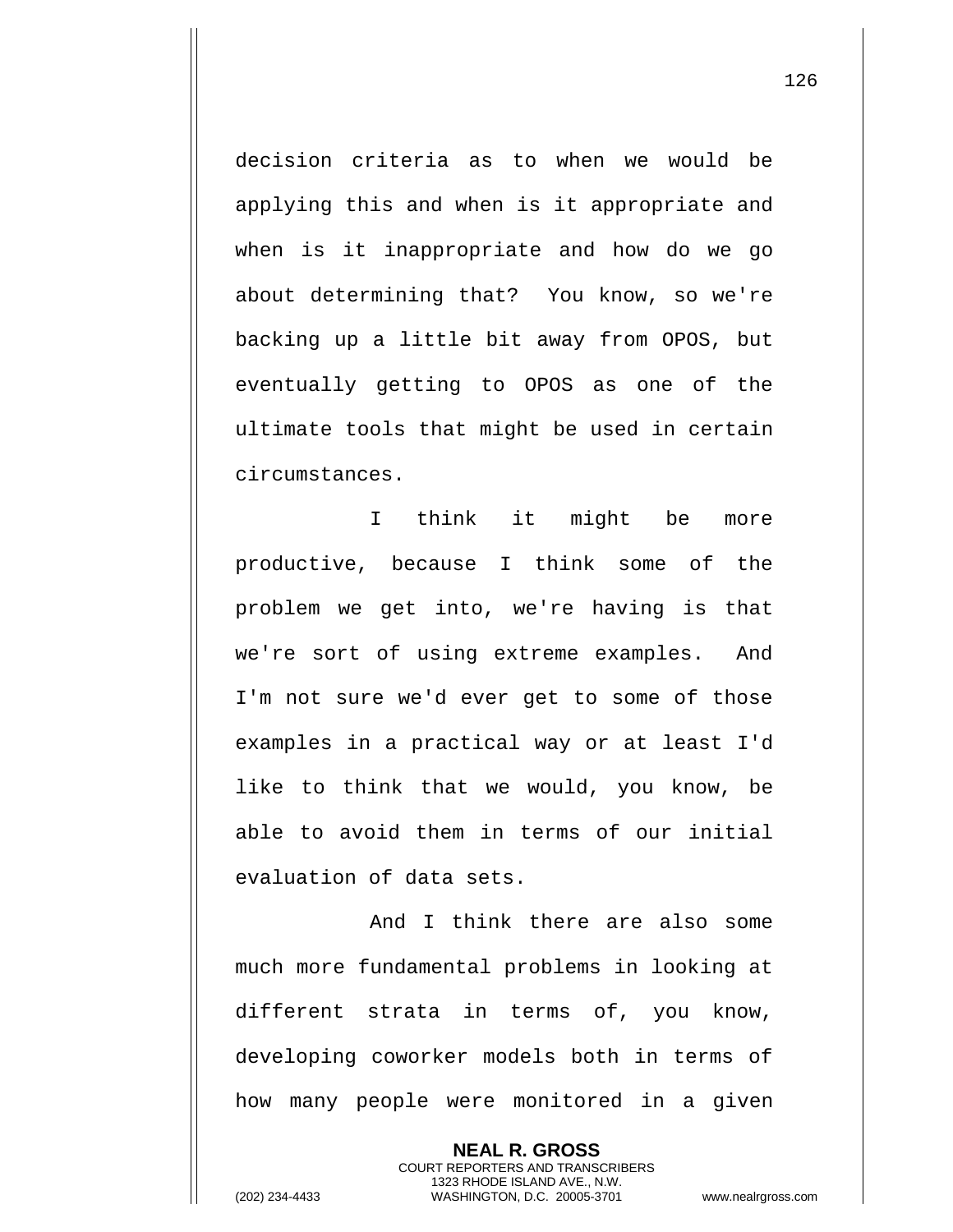year. Is there data from preceding or subsequent years?

Information we have or don't have on changes in production or process or something that would give us more or less confidence in the development of the model. And I think those are much more likely to come up and I think, I'm not sure those have ever been written down.

In fact, I'm pretty sure they haven't been at least for internal models.

MEMBER ZIEMER: Yes, of course I think I heard some agreement between SC&A and NIOSH on the time-weighted average issue. It's not clear to me that the questions that Joyce raised were, if she fully understood what Jim was saying or is there some additional information that needs to be generated on that matter.

CHAIRMAN MELIUS: I think Jim offered a written response there. I tended to agree with Joyce, but I didn't quite

> **NEAL R. GROSS** COURT REPORTERS AND TRANSCRIBERS 1323 RHODE ISLAND AVE., N.W.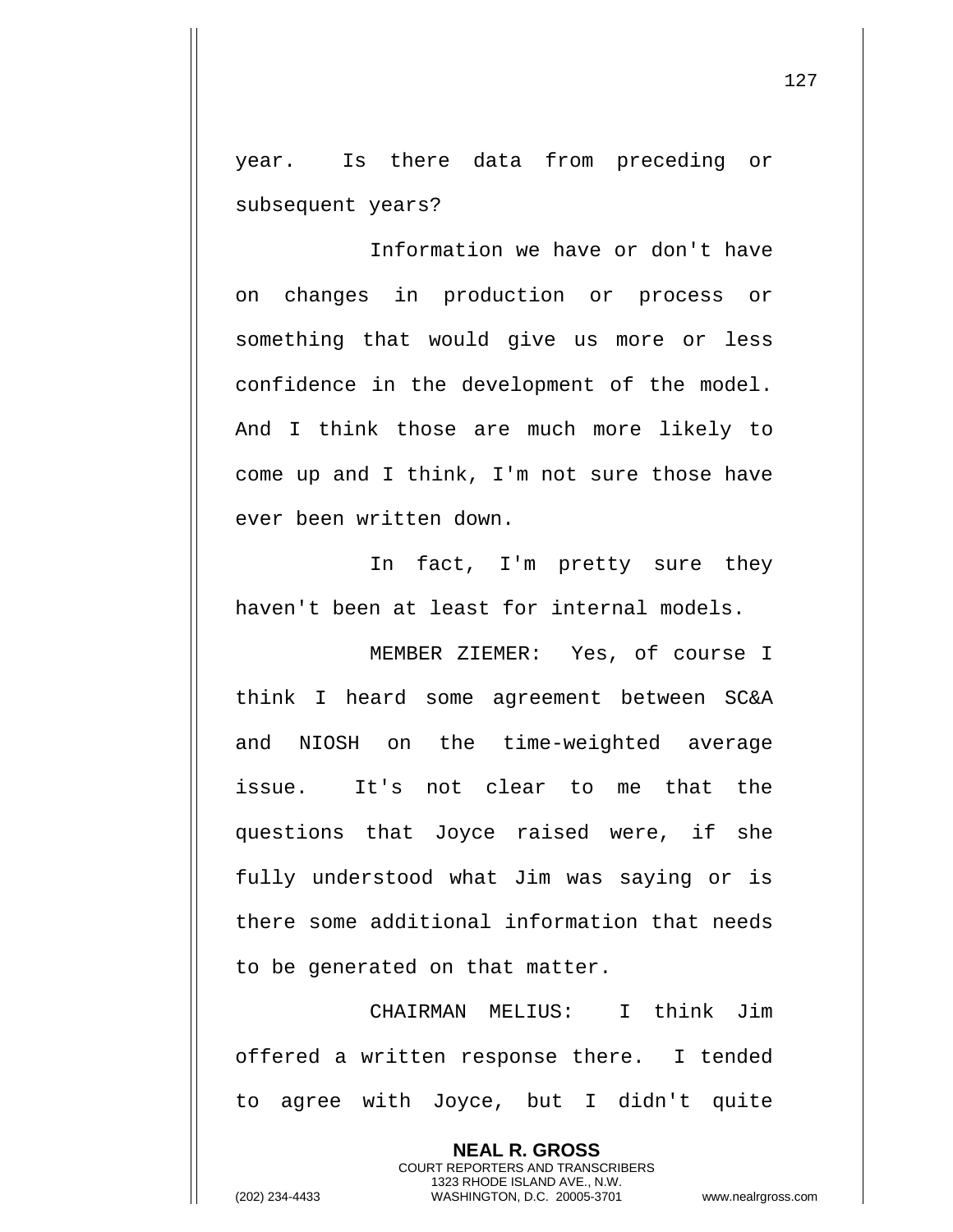understand what Jim's response was. So that may just be me.

MEMBER ZIEMER: I understood Jim's response. But I think we need to make sure that SC&A is sort of aboard or if the objection still holds, to make sure we understand clearly what the difference remains to be.

CHAIRMAN MELIUS: I think we could all benefit from that. I agree.

DR. LIPSZTEIN: I just want to make one point that when we compared the uranium intake type S for Fernald from the OTIB that you used the coworker model that was done before, that was Revision 1 of OTIB-78 and then we compared the intake rates for 78, Revision 2.

And there are years where the 95th percentile and the 5th percentiles were double or more than double ones from the other. So really, it makes a difference which way you do the coworker model. It's

> **NEAL R. GROSS** COURT REPORTERS AND TRANSCRIBERS 1323 RHODE ISLAND AVE., N.W.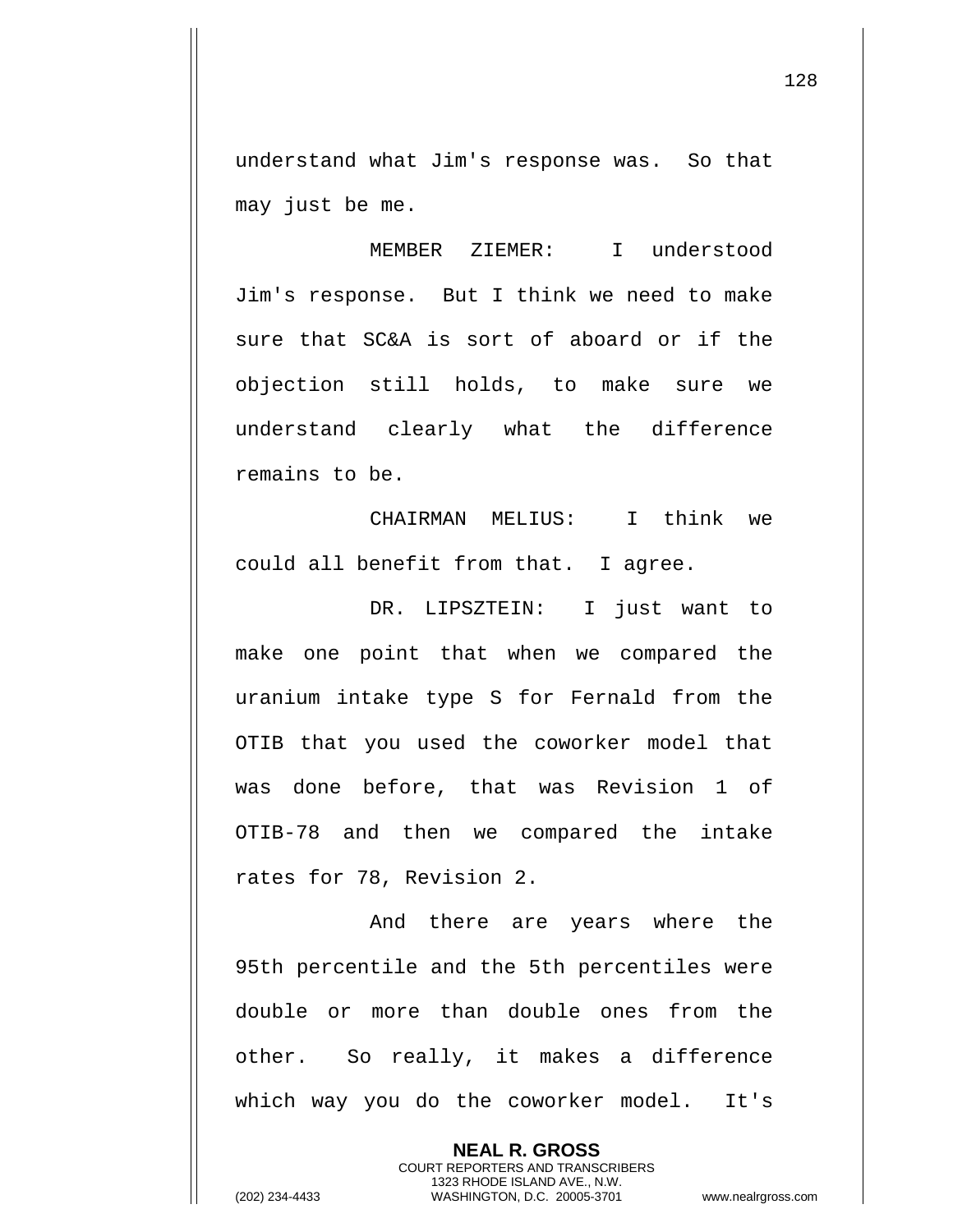not something that you'll get similar results.

So this issue has to be resolved. One of those has to be the correct one. Like for example in the 59 and 60, the 95th percentiles for the Revision 2 was 28 micrograms per day intake while the 95th percentile intakes from Revision 1 was 47.

So you have values that you have a large difference not only here but also on the 5th percentile intake rates. So this is a very, it's not something that, you know, just a few results and doesn't make a difference. It's a completely different approach of doing coworker model that has to be solved because big difference probably important when you do the PoC.

DR. MAURO: Jim, I have a question for you. It just hit me. When you do this experiment that we talked about earlier where you do these two distributions, one for the strata and one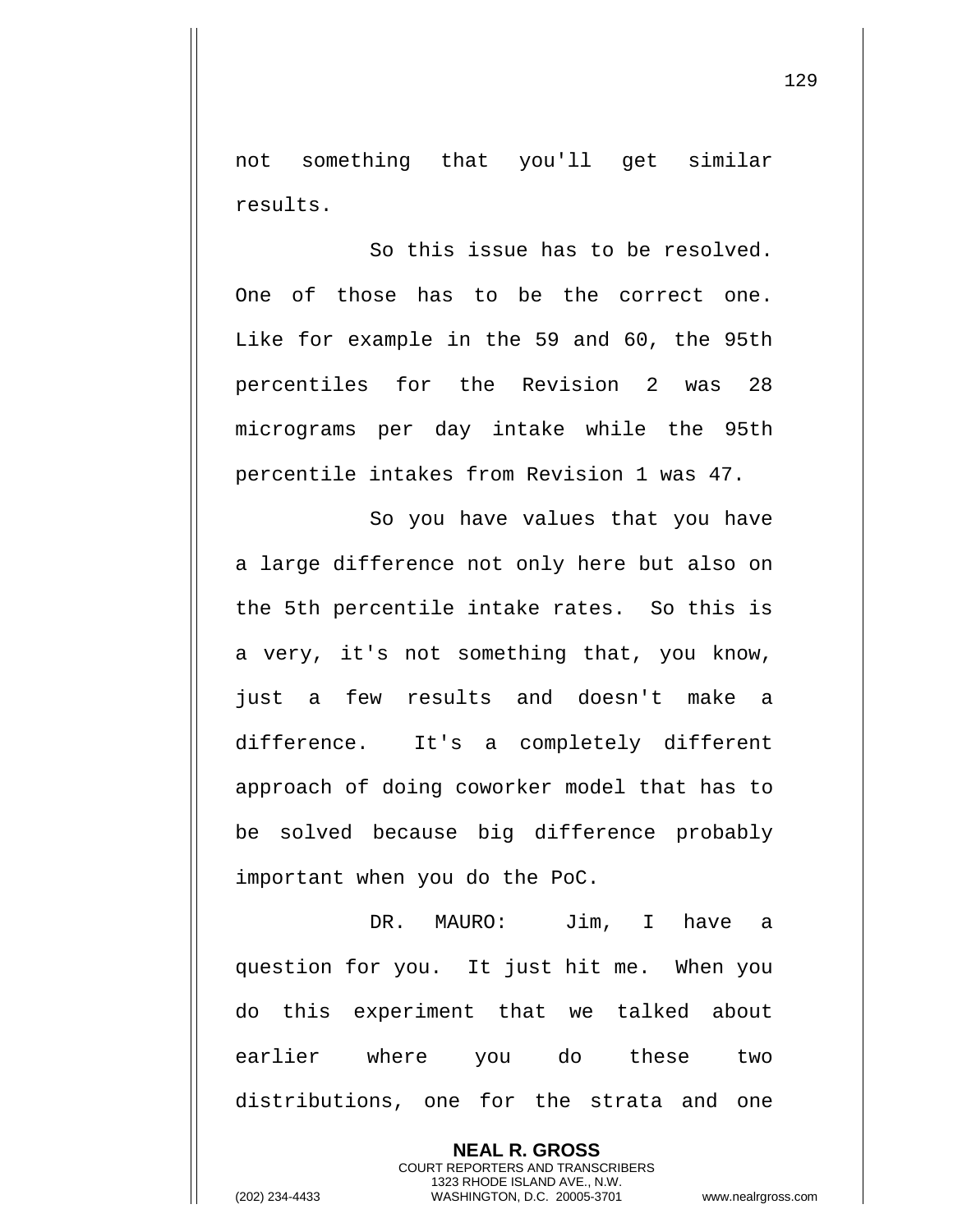for the full set, you're going to process some bioassay data to get these two

DR. NETON: Not necessarily, John. I mean I think we'll use already in place values.

distributions. When you process that --

DR. MAURO: Okay. So you're going to use the -- that was my question. So you're going to --

DR. NETON: It really doesn't matter. I don't think we have to go from de novo bioassay data to come up with the doses. I think we need to be mindful of what the distributions are.

DR. MAURO: Okay. I guess my question is, you're going to get these two distributions. Are you going to get them working from OPOS, working from real reconstructed intakes using the classic method with IMBA or are you going to use it using pooled data to get the distributions?

You can do it from three

**NEAL R. GROSS** COURT REPORTERS AND TRANSCRIBERS 1323 RHODE ISLAND AVE., N.W.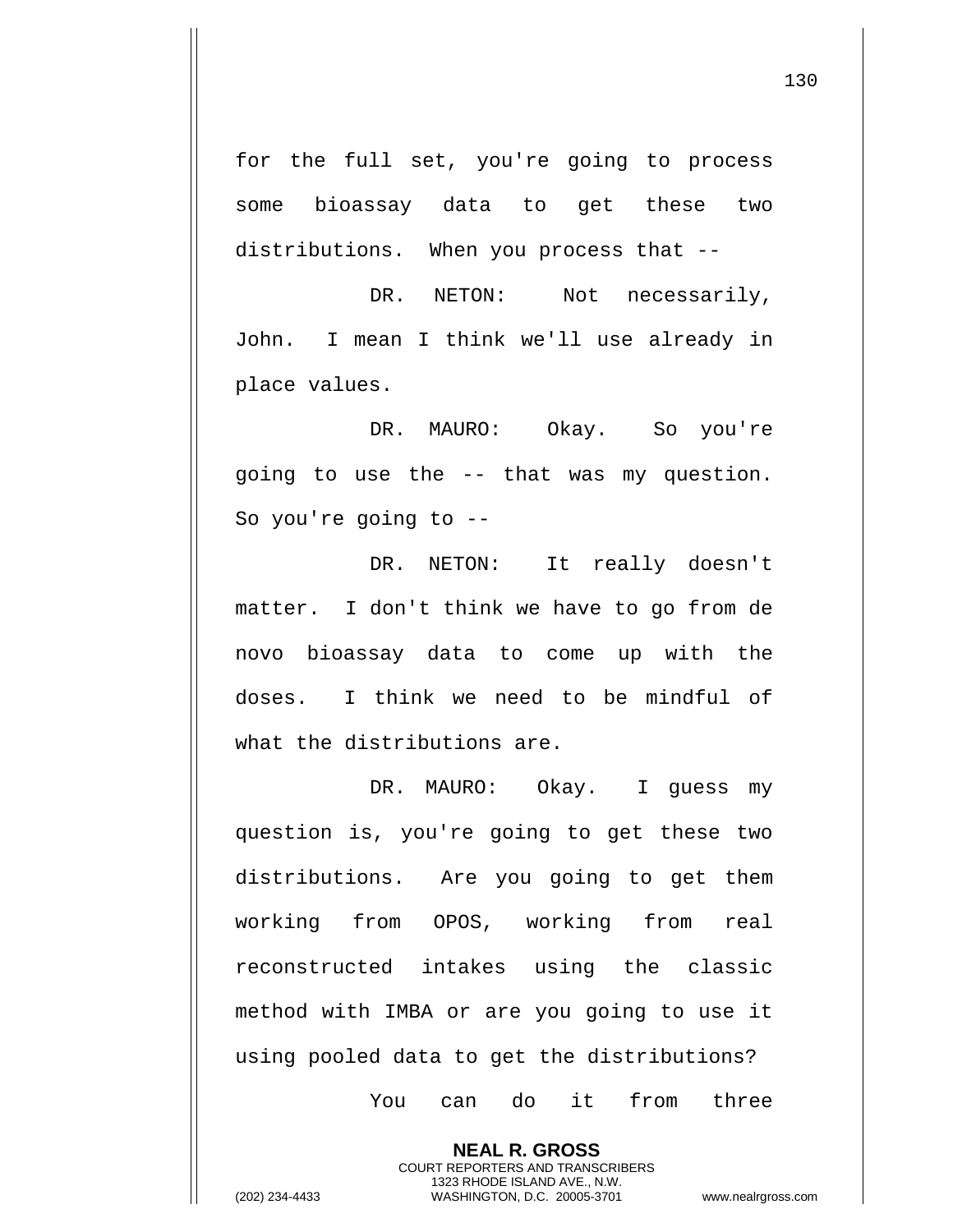different approaches.

DR. NETON: Well, no, but I think you're connecting the analysis of the coworker individual annual doses versus how we compare distributions.

DR. MAURO: Yes. I am, maybe --

DR. NETON: I think you can compare the distributions without going back to the raw data. I think you --

DR. MAURO: So what distributions will you be comparing?

DR. NETON: I think what I'm comparing is if you took a 95th percentile value and then you can calculate what the distribution, the full distribution would have to be. Well you'd have to start with a distribution. I don't know yet, John. I guess I'll have to comment on that.

DR. MAURO: You see why I asked the question?

DR. NETON: I wasn't thinking about going back to raw data.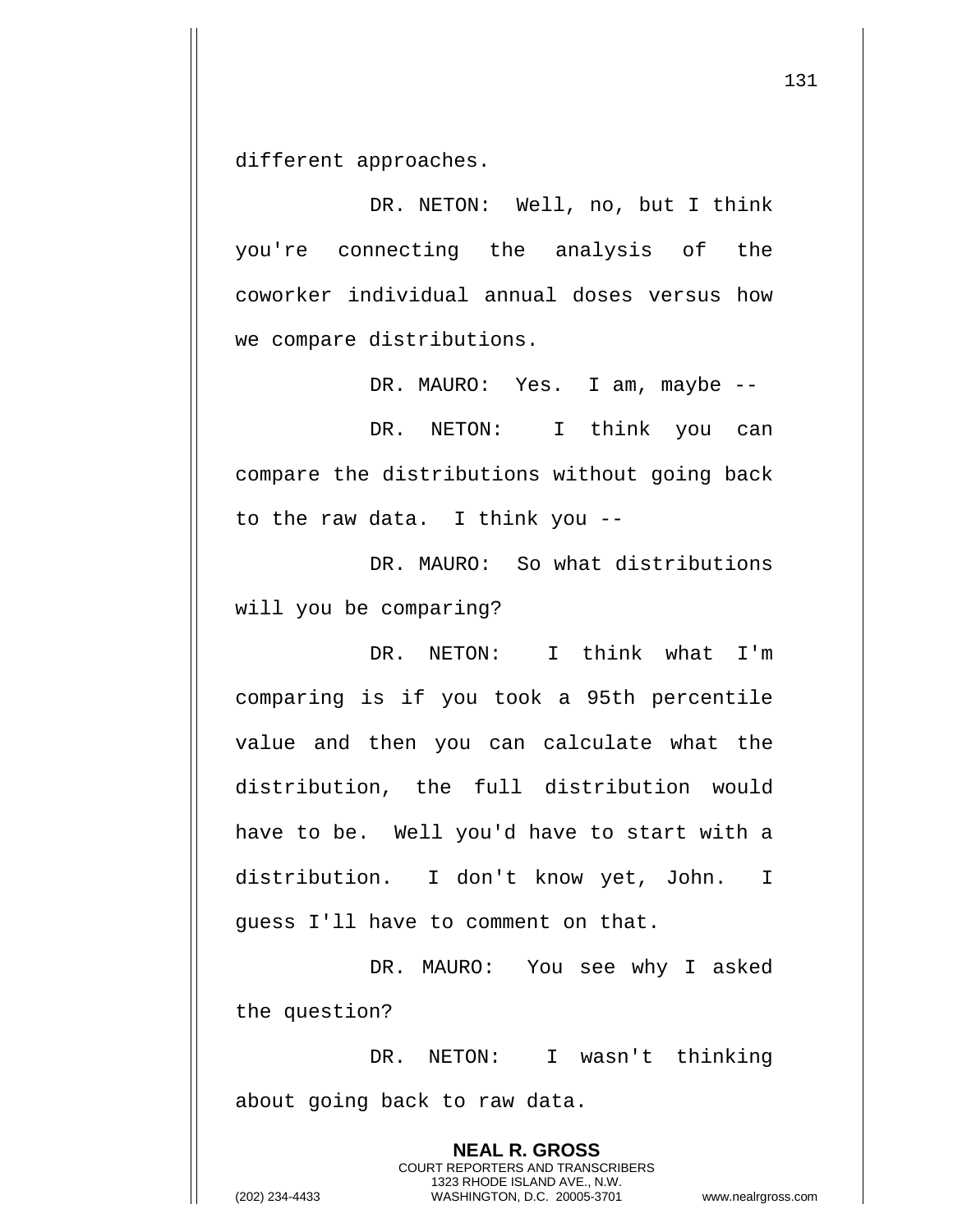DR. MAURO: I didn't say you should, I just wanted to know, right now it sounds like you're still thinking about how you'd come at the problem.

DR. NETON: It may have ended being OPOS data. I don't know. But I would like to go back a step and see if I can get some kind of agreement that, since this is a coworker model, a worker model not a sample model, that somehow under some format we would use one exposure value per person per evaluated time period.

To me I just don't understand why that isn't true. And like I said before, SC&A has agreed in the extreme case that it's valid. I don't know why it's not valid in the normal case.

And their argument seemed to be that you don't have to do it in a normal case because it doesn't make any difference. Well, I would say if it's valid in the extreme it's valid in normal and then just

> **NEAL R. GROSS** COURT REPORTERS AND TRANSCRIBERS 1323 RHODE ISLAND AVE., N.W.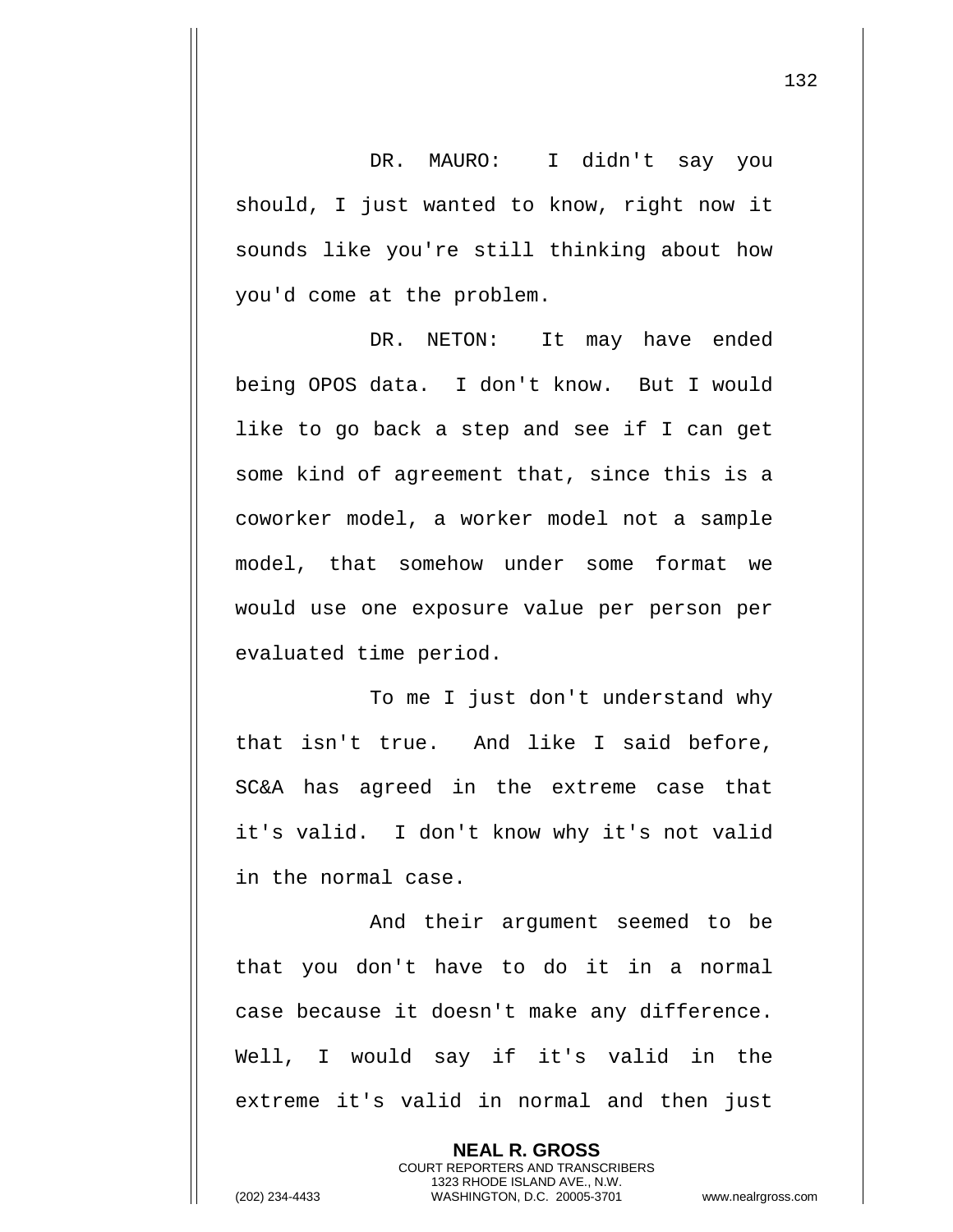use that as the default.

They've already agreed that if you had equally spaced bioassay samples, it's a perfectly valid approach. If we end up using a time-weighted average for not equally spaced bioassay samples, you'd end up with a much better estimate of the annual intake and excretion.

I just think, I just don't understand why one can argue that it's a coworker model, not a bioassay sample model and you shouldn't use individual values. Agreed that the variance somehow needs to be dealt with. I mean, I'll agree to that.

CHAIRMAN MELIUS: Jim, this is Jim. Yes, but I think that is the fundamental concern about it. And I think that's -- it doesn't mean that it's not in certain situations a concern that can be ignored or doesn't make, you know, any practical difference.

But I think we have to sort of

**NEAL R. GROSS** COURT REPORTERS AND TRANSCRIBERS 1323 RHODE ISLAND AVE., N.W.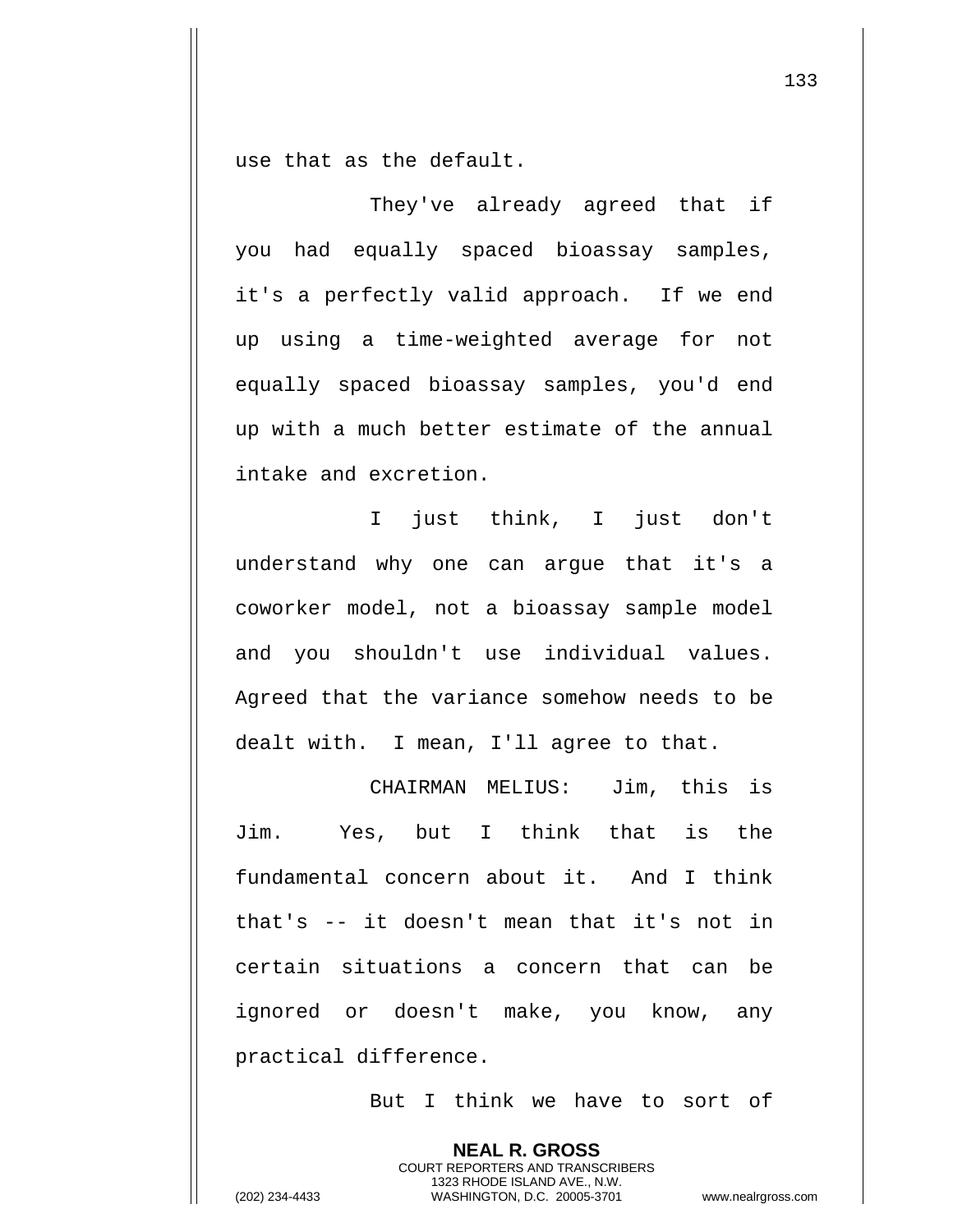understand sort of the situations where it does or doesn't make a difference. And I think that's sort of what we're struggling with. And I think that's your, so your discussion with, interchange with Joyce was about that. Where does it make a difference, where doesn't it?

DR. NETON: No, well, maybe. I think --

DR. LIPSZTEIN: Jim, can we go to page 88 of our draft?

DR. NETON: Sure.

DR. LIPSZTEIN: There's a table,

 $C-3$ .

DR. NETON: Okay.

DR. LIPSZTEIN: Okay. Can you see it? It's Page 88.

DR. NETON: Yes, I got it.

DR. LIPSZTEIN: Got it, okay. You have, for example, for 54 you have the 95th percentile is 45,000 micrograms per day. And the 95th percentile for 54 on

> **NEAL R. GROSS** COURT REPORTERS AND TRANSCRIBERS 1323 RHODE ISLAND AVE., N.W.

134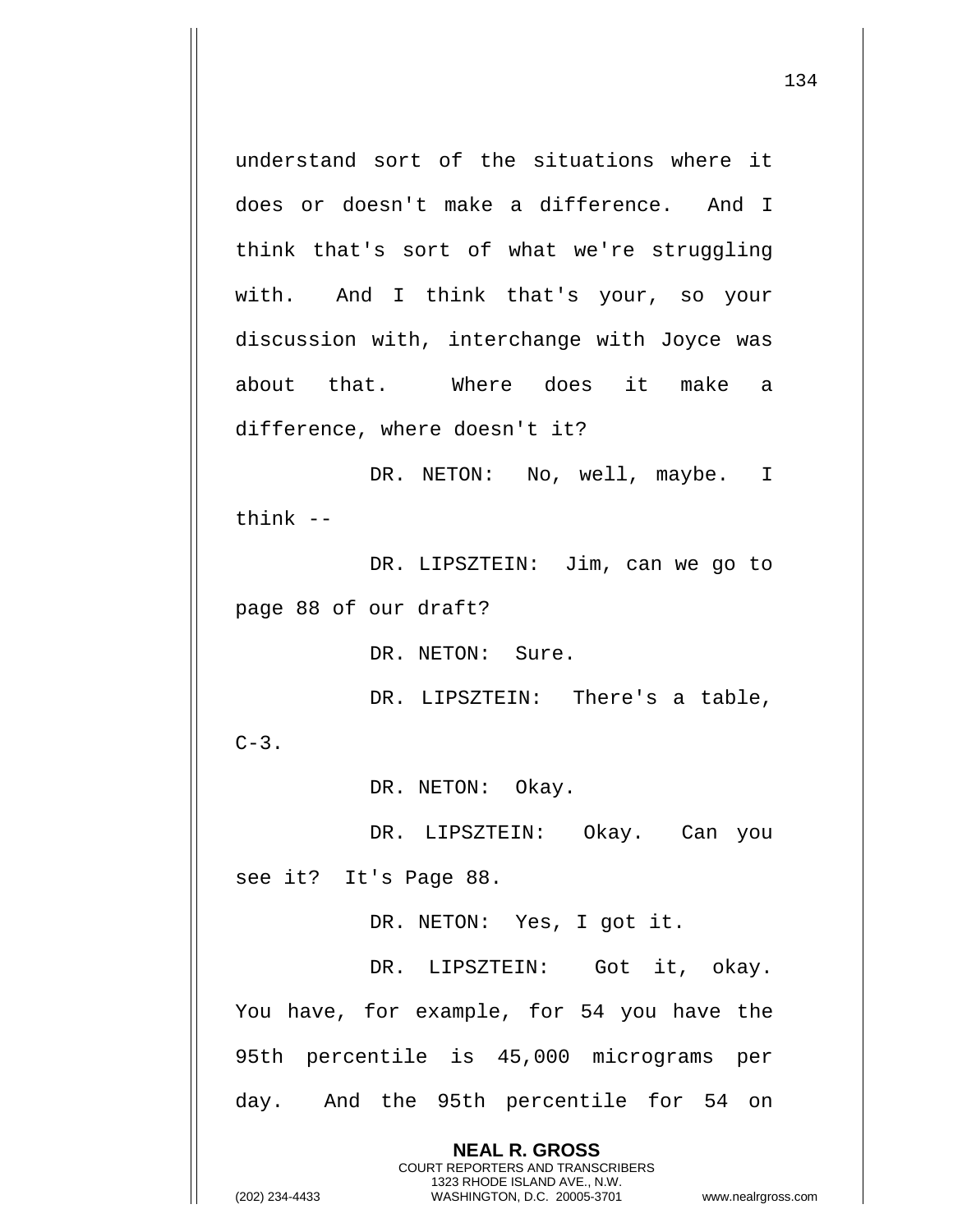Revision 1 is 91,658, while the 5th percentile is the same rate. One is double the other.

And you have no differences, the same number of samples, the same samples that were used. So it's just the same, the difference is on the statistics or how you use it. It's just the methodology.

So this has to be taken into account. It's not only the number of samples that are repeated or that are correlated because you have this big difference when you have a lot of samples like, for example, the samples related to 50 are the ones that you had the same worker repeated many times.

So in 59, 60 period of time, you have a difference, but you had 4,573 samples by 50 that were used in Revision 2 but were totally ignored on Revision 1. But in 54 were the same samples.

So, you know, the methodology

**NEAL R. GROSS** COURT REPORTERS AND TRANSCRIBERS 1323 RHODE ISLAND AVE., N.W.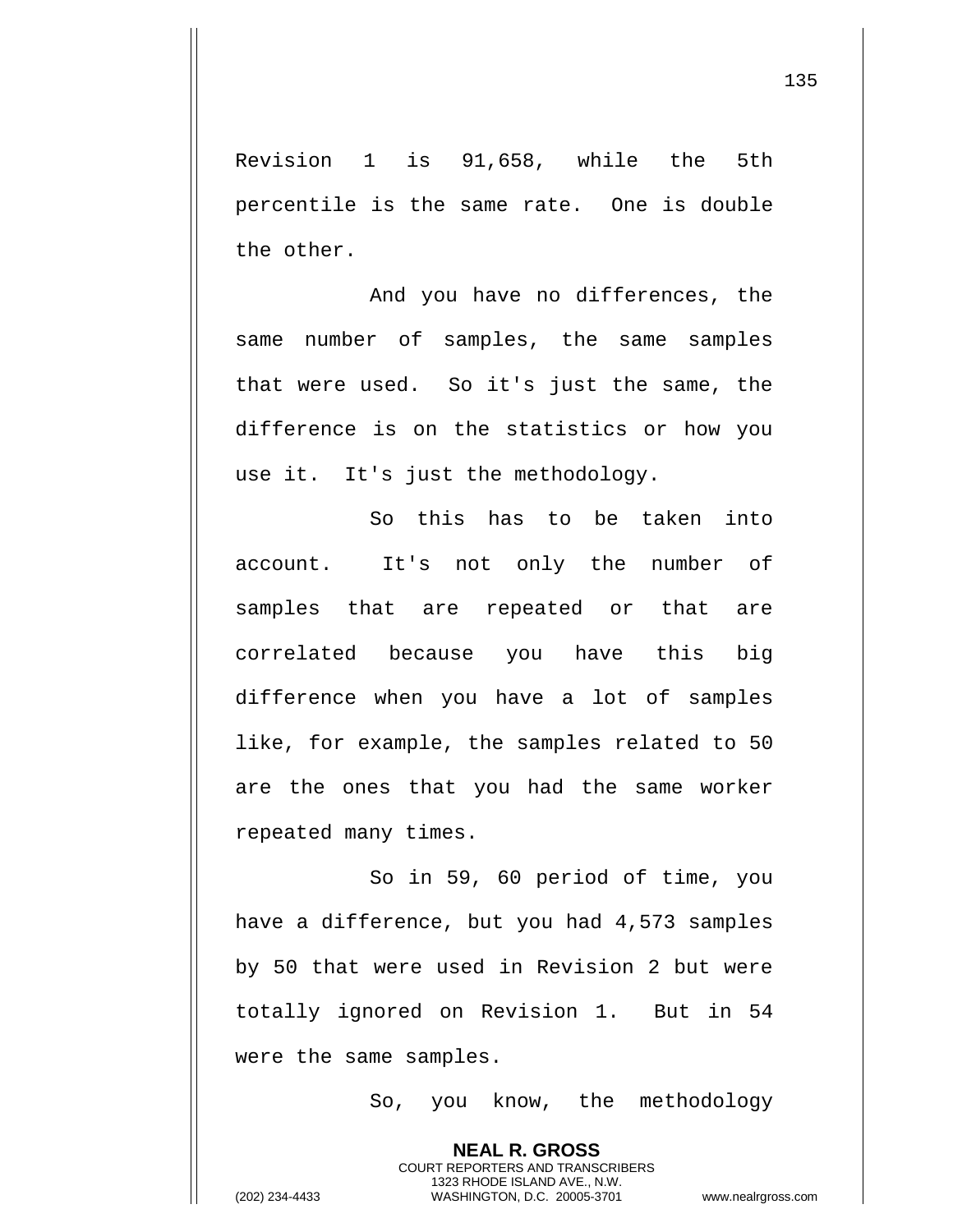136

has, which one is the correct one? And it's very important to have this.

DR. NETON: This gets to a critical evaluation of the samples that are used in the calculation.

DR. LIPSZTEIN: Yes.

DR. NETON: I don't want to get too much talking about --

DR. LIPSZTEIN: Yes, yes, you're right.

DR. NETON: -- but I think --

DR. LIPSZTEIN: I agree.

DR. NETON: -- if you know, for example, that you have a series of incident samples and a person was chelated, I would be the first person to suggest that those samples be removed from the analysis.

DR. LIPSZTEIN: But those, I think those samples that were labeled 50 they were not chelated. But I agree. If they were chelated, no way. And if they had a wound instead of inhalation also you

> **NEAL R. GROSS** COURT REPORTERS AND TRANSCRIBERS 1323 RHODE ISLAND AVE., N.W.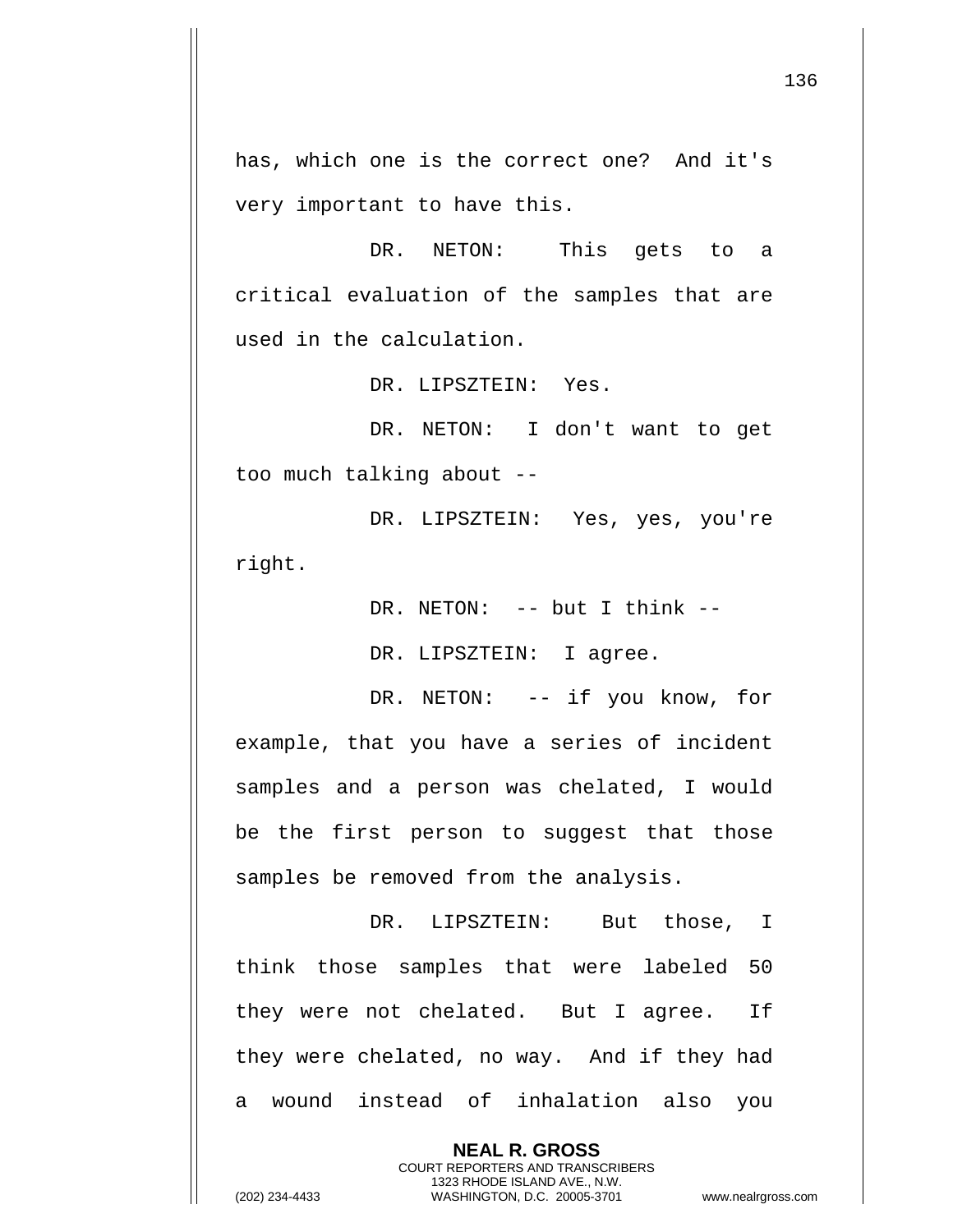cannot count that.

DR. NETON: I can tell you from my knowledge that those samples were not routine samples, okay.

DR. LIPSZTEIN: No, no, they were not. That's why they were labeled 50, yes.

DR. NETON: Probably more than likely. So once you have that knowledge then you need to make a conscious decision. Are those valid to put into the coworker model or not?

So what you're getting to is sort of the ground rules of how you analyze the data. That really has nothing to do with OPOS. It has to do with what type of samples are included in the general coworker model itself.

DR. LIPSZTEIN: Yes, but the OPOS was introduced to deal with this: people that had many samples, right?

DR. NETON: Right. But if you have a number, and I don't want to talk

> **NEAL R. GROSS** COURT REPORTERS AND TRANSCRIBERS 1323 RHODE ISLAND AVE., N.W.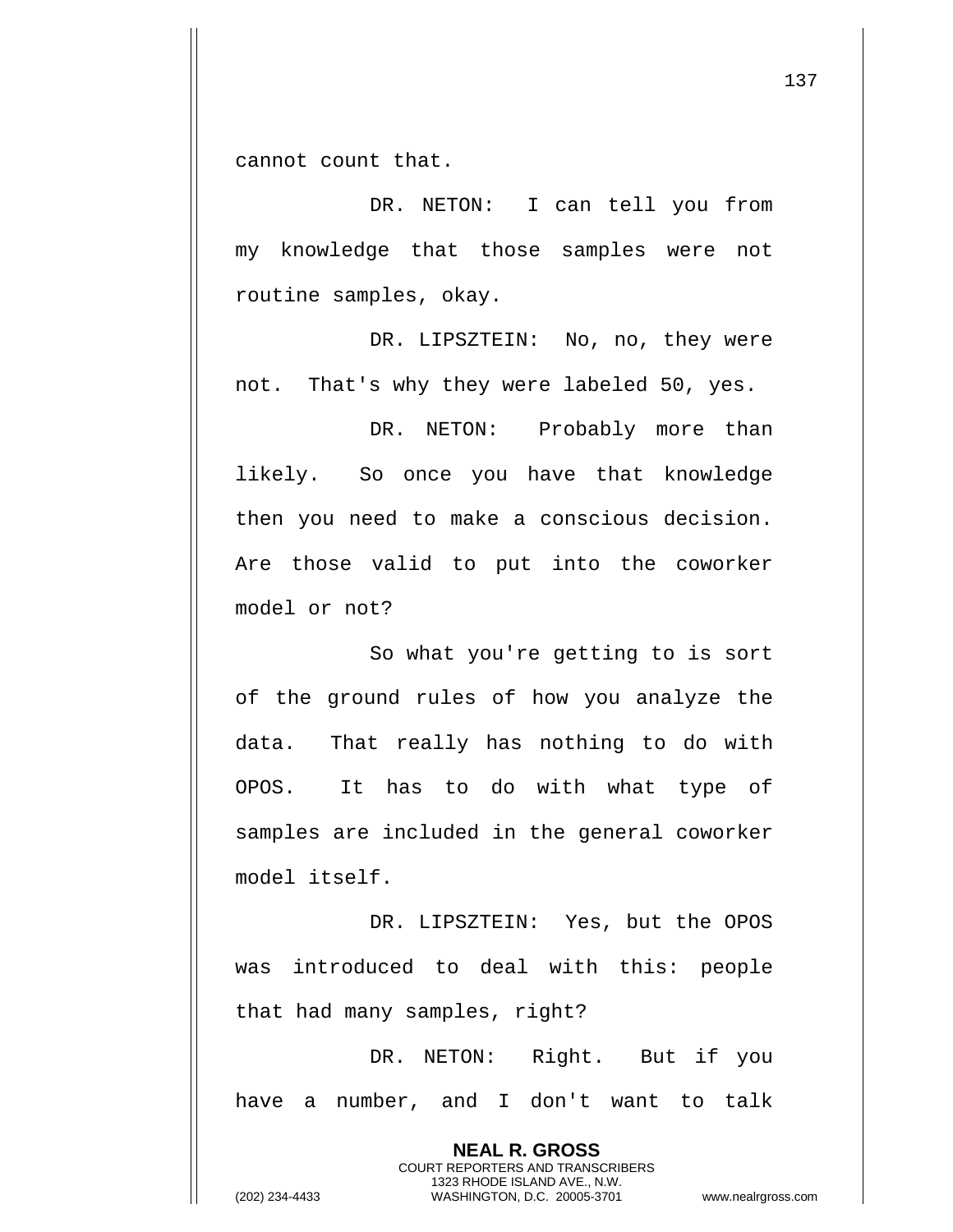about Fernald specifically, but if you had a number of samples that you knew were totally incident driven in the middle of a routine monitoring program, you might want to, if you could definitely determine that they were incident samples, I would suggest that they don't belong in the coworker model.

I mean, now there are many cases where you just can't tell. And that's the problem. So this gets down into the professional judgment and vetting of the samples, but not so much one person, one statistic or one measurement or one value because to me it's a model for a person not the distribution of bioassay samples.

And again, in the extreme case, it's obvious even to SC&A. But in the general case, I think it equally is applicable. If I have five samples, four samples equally spaced the mean value is a better representation of that guy's total excretion during that evaluation period. It

> **NEAL R. GROSS** COURT REPORTERS AND TRANSCRIBERS 1323 RHODE ISLAND AVE., N.W.

138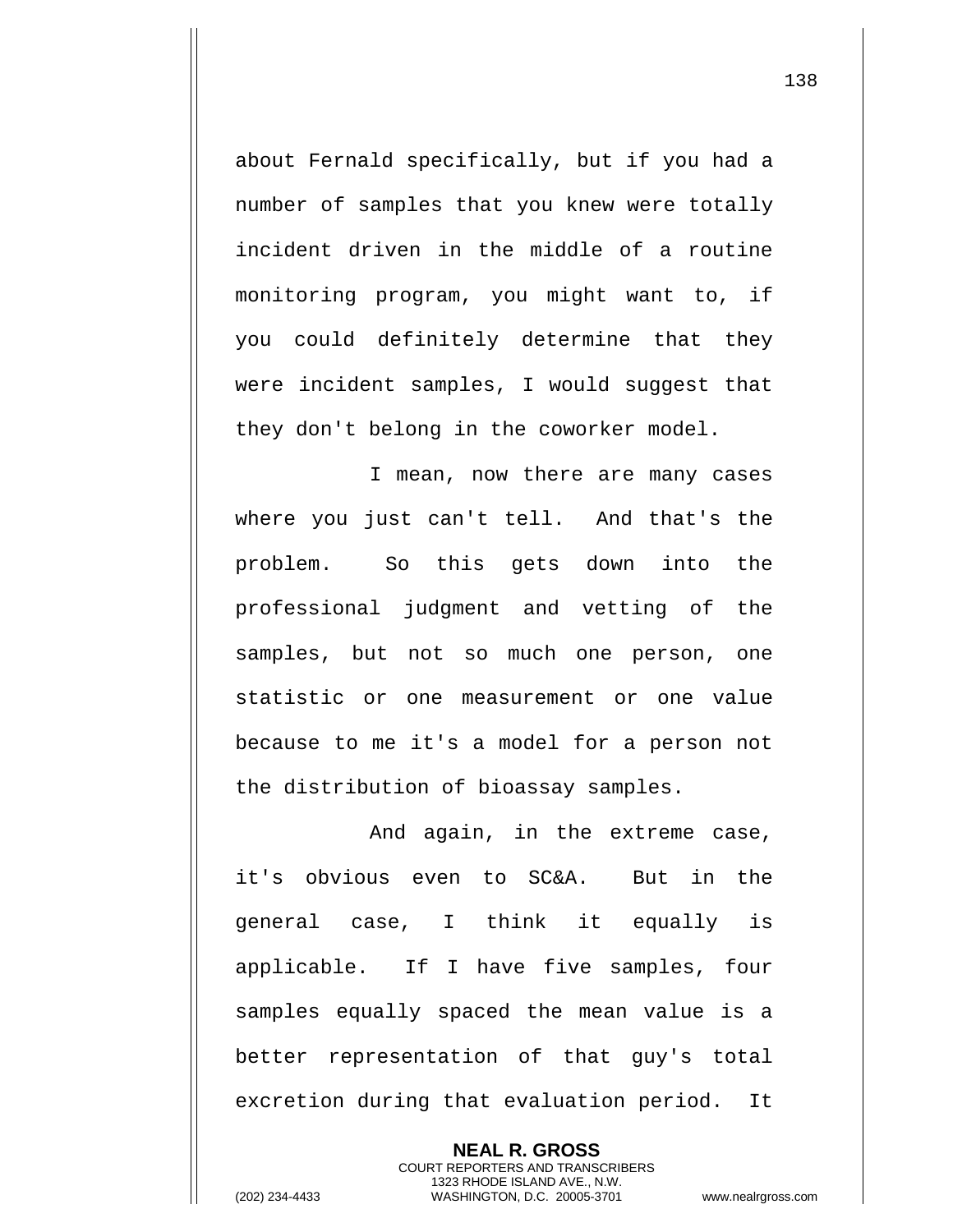just is.

To me it's a very simple concept. You know, again the mean of the Advisory Board is not the mean including ten measurements, repeated measurements of Bill Field.

DR. LIPSZTEIN: No, but that's not the same because when you have a --

DR. NETON: Repeated data on an individual measurement. Yes, it is.

DR. LIPSZTEIN: No, no, no. But when you have an excretion rate, even if you had the mean for them, if you had 30 measurements of that incident or if you just had two measurements of that incident spaced between them, then the OPOS would be different.

But that's why I think that the incident case if they are to be handled by the OPOS they should be handled as one number for that incident because of the number of samples.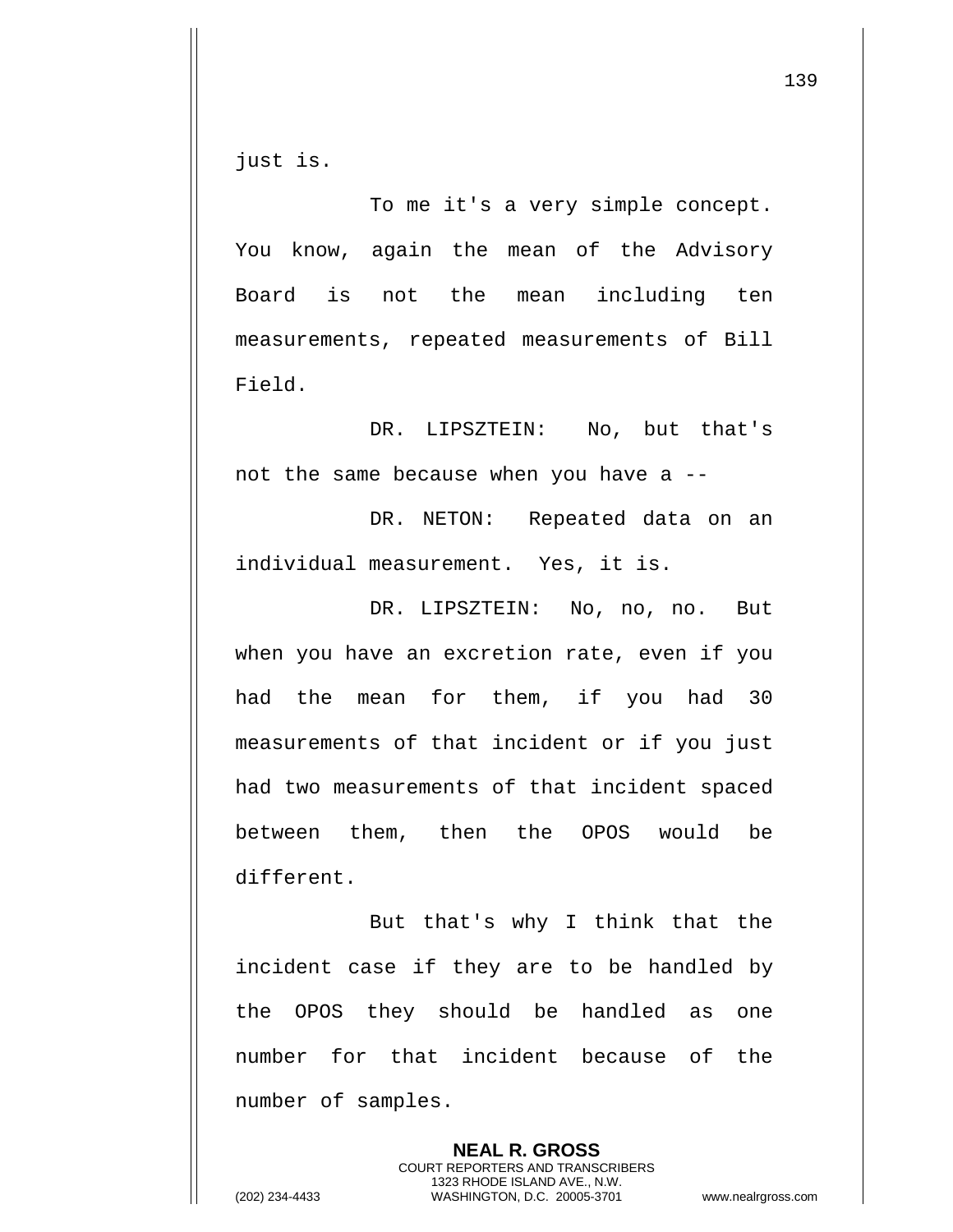DR. NETON: If we don't know it was repeated measures and we don't know it was an incident, we will treat it as a chronic exposure value.

DR. LIPSZTEIN: I'm not discussing this; what I'm discussing is if you have samples that were labeled 50 for example.

DR. NETON: I don't want to talk about the Fernald cases.

DR. LIPSZTEIN: That's the only one we have to make reasons. But anyway, okay, but suppose you have someone that was exposed and he had 50 samples taken in a period of two months. And another person was exposed in the same incident but he had one sample taken just after the accident and at the end of the, after the accident.

So because he had less samples taken, his OPOS would be much less. So what I mean is that for the whole workers of that population of workers would depend on the

> **NEAL R. GROSS** COURT REPORTERS AND TRANSCRIBERS 1323 RHODE ISLAND AVE., N.W.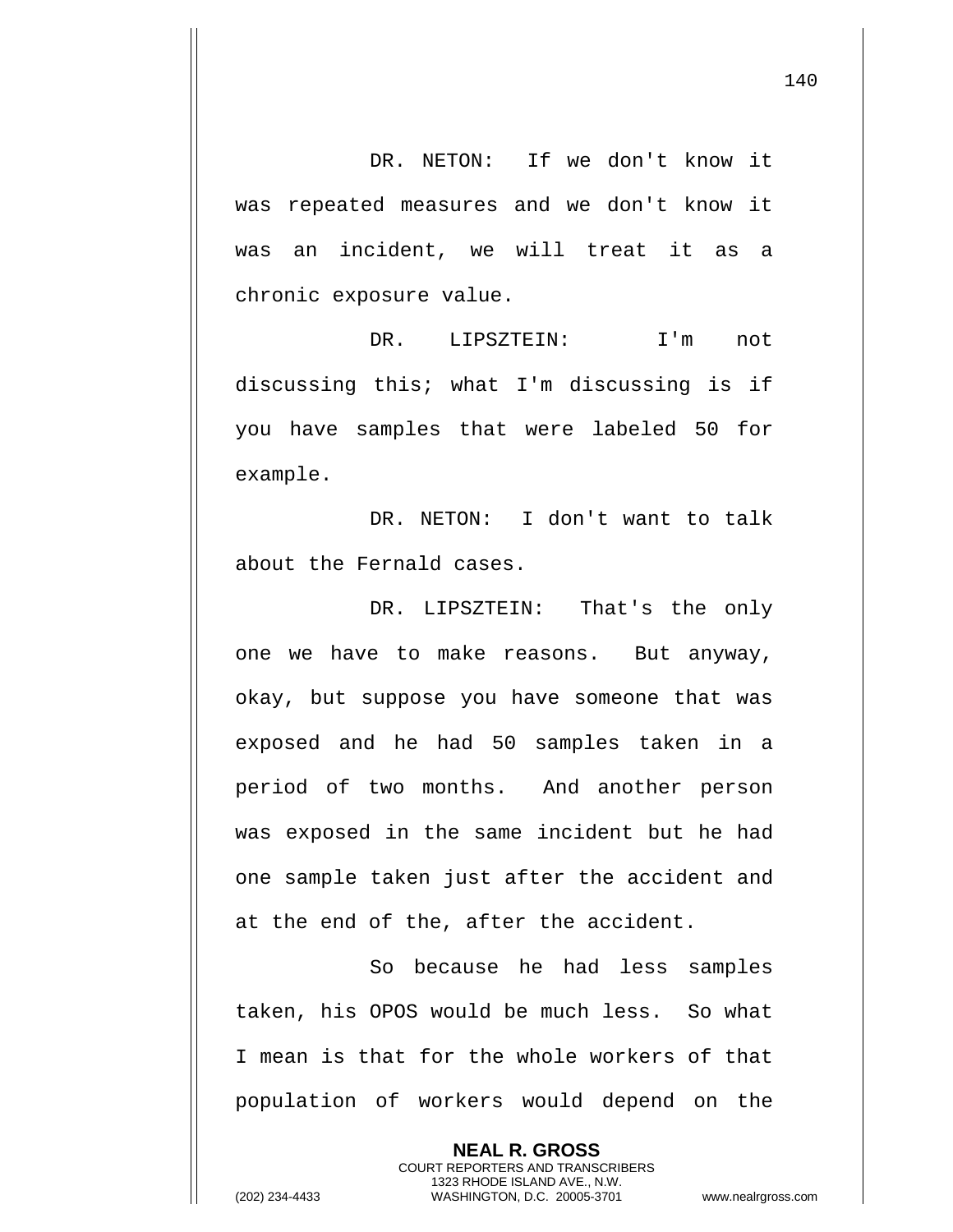frequency of monitoring that the Health Physics has imposed at that installation.

So that's what, what is allowed with this methodology because it depends on how the Health Physics has determined that the number of samples were to be taken.

DR. NETON: The program there that can be used in the incident samples that are unknown to be an incident and be dealt with and treated as if chronic exposure occurred and they will bias the value towards claimant-favorable.

DR. LIPSZTEIN: I don't think so. Do an example. I'll wait for your written response.

DR. NETON: We discussed this five, seven years ago, maybe ten years ago at Mallinckrodt. We went through numerous examples of why a chronic exposure model will bound infinite level samples.

We do this with routine dose reconstructions. If a person has one

> **NEAL R. GROSS** COURT REPORTERS AND TRANSCRIBERS 1323 RHODE ISLAND AVE., N.W.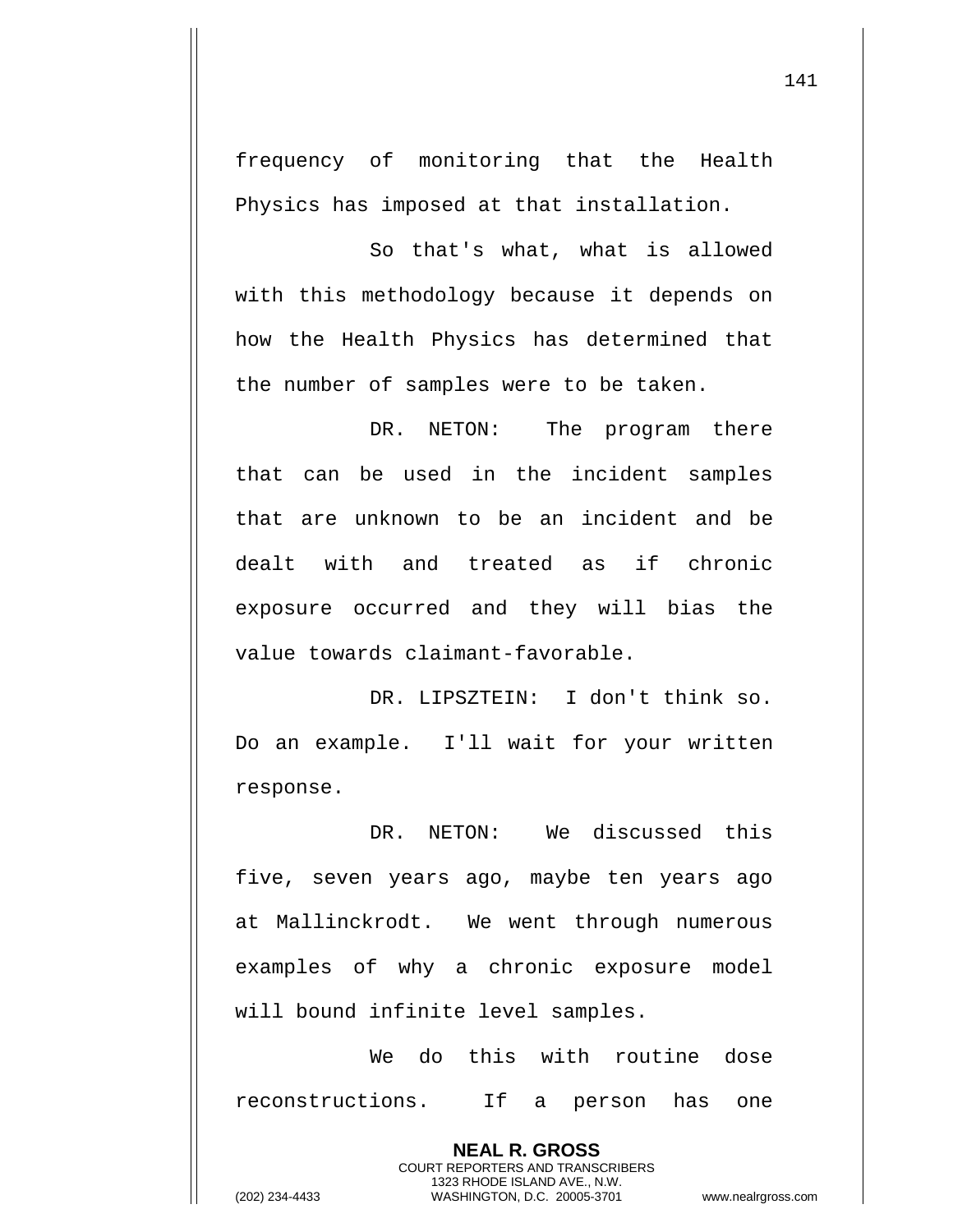bioassay sample two thirds of the way into the year, we will fit a chronic exposure all the way through that so that it goes through his value that was excreted two thirds of the way through the year.

And that's how we assign the dose. That's exactly what we do. That has been vetted through this Board years ago. You can always postulate and speculate on extreme situations where that might not be the case.

But it was decided that in general in an overwhelming majority of cases, it's claimant-favorable and that's what we use. Otherwise you can't do anything. You're hand-tied.

DR. LIPSZTEIN: No, you have been doing it for the whole period until now. You did dozens of coworker models without using it.

DR. NETON: And they're chronic exposure models. That's what I'm saying.

> **NEAL R. GROSS** COURT REPORTERS AND TRANSCRIBERS 1323 RHODE ISLAND AVE., N.W.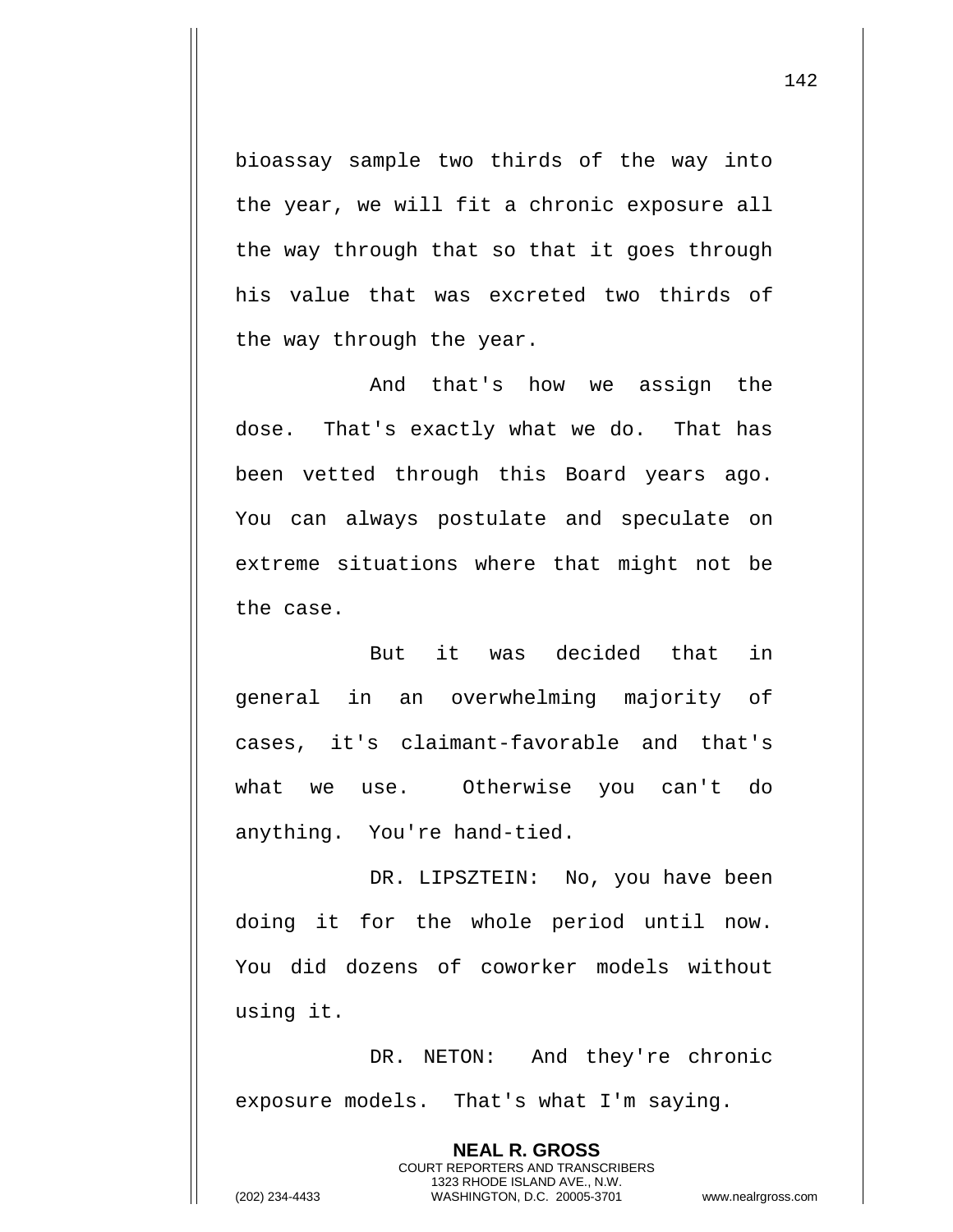DR. LIPSZTEIN: Yes.

DR. NETON: We're saying that the chronic exposure model now should include some better estimate of the person's annual excretion during that year. And our opinion was that the mean value is better. If the time-weighted value is better, so be it.

But that's what we're trying to say is if you have repeated measures on a person, you're going to say the best estimate of that guy's exposure was the first sample that was taken at the beginning of the year. Now that's not true. It's some average of the samples that were taken throughout the year is a better estimate of his intake.

It's just, what you excrete is what you inhaled. It's directly proportional assuming, as long as you can agree that carryover excretion is going to bias the model high. We're going to assume that he inhaled the chronic exposure during

COURT REPORTERS AND TRANSCRIBERS 1323 RHODE ISLAND AVE., N.W. (202) 234-4433 WASHINGTON, D.C. 20005-3701 www.nealrgross.com

**NEAL R. GROSS**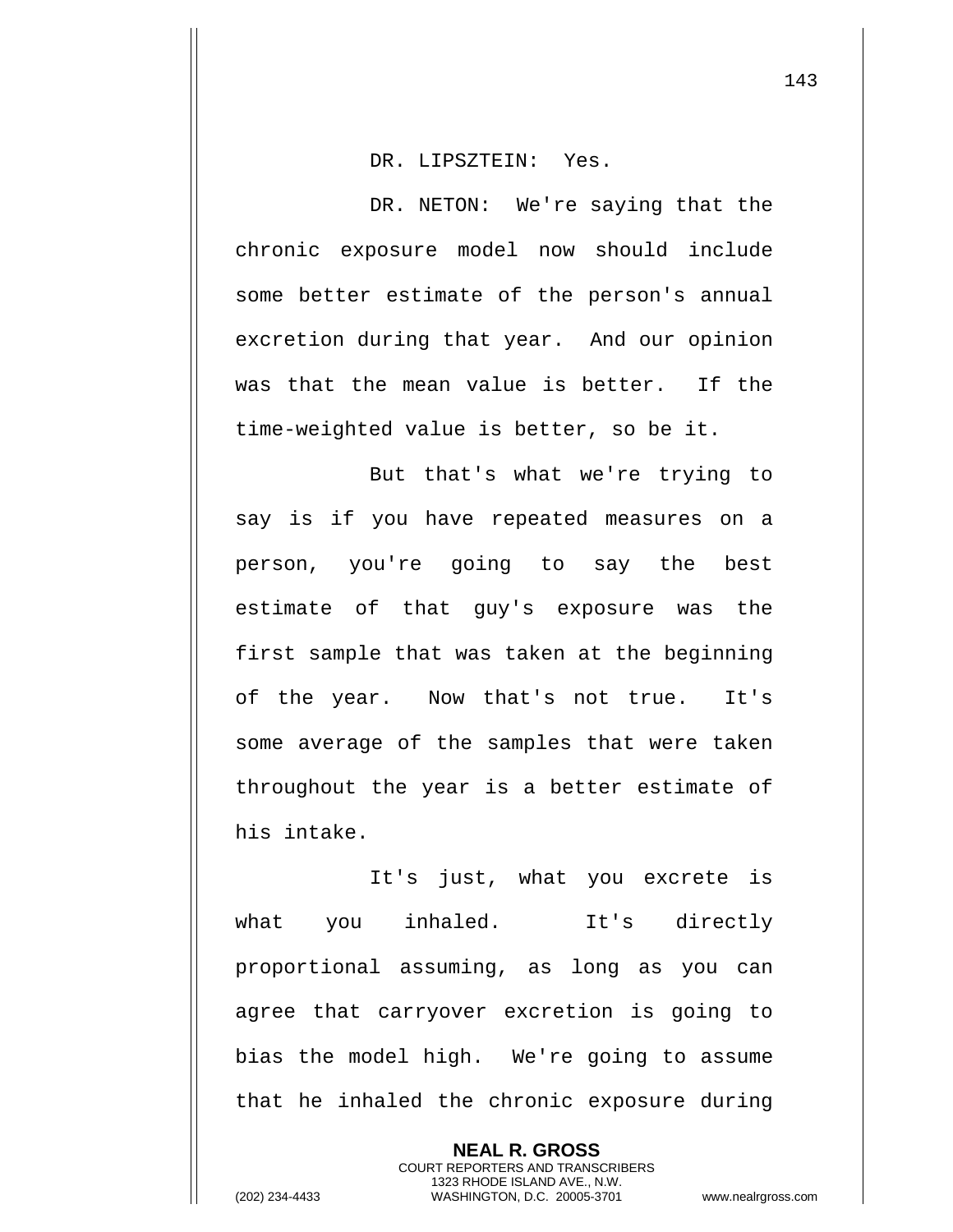that year. I don't know any other simpler way to put.

It's, to me, it's technically correct. It's not scientifically undefensible or whatever was said in the first paragraph of SC&A=s slide. I think it's the best way, best we can do given the data that we have.

MEMBER ZIEMER: Mr. Chairman, this is Ziemer. I think we've reached the limit of what we're going to accomplish today. I wonder what our next steps are.

DR. NETON: I agree.

CHAIRMAN MELIUS: Thank you, Paul. Yes, I think we have at least one next step which was Jim was going to write up a proposal and circulate it, on that.

The second next step was that I was asking, and I think we had talked about this at the last sort of in-person Work Group meeting, but maybe my memory is faulty, is that we should, if I'm trying to

> **NEAL R. GROSS** COURT REPORTERS AND TRANSCRIBERS 1323 RHODE ISLAND AVE., N.W.

144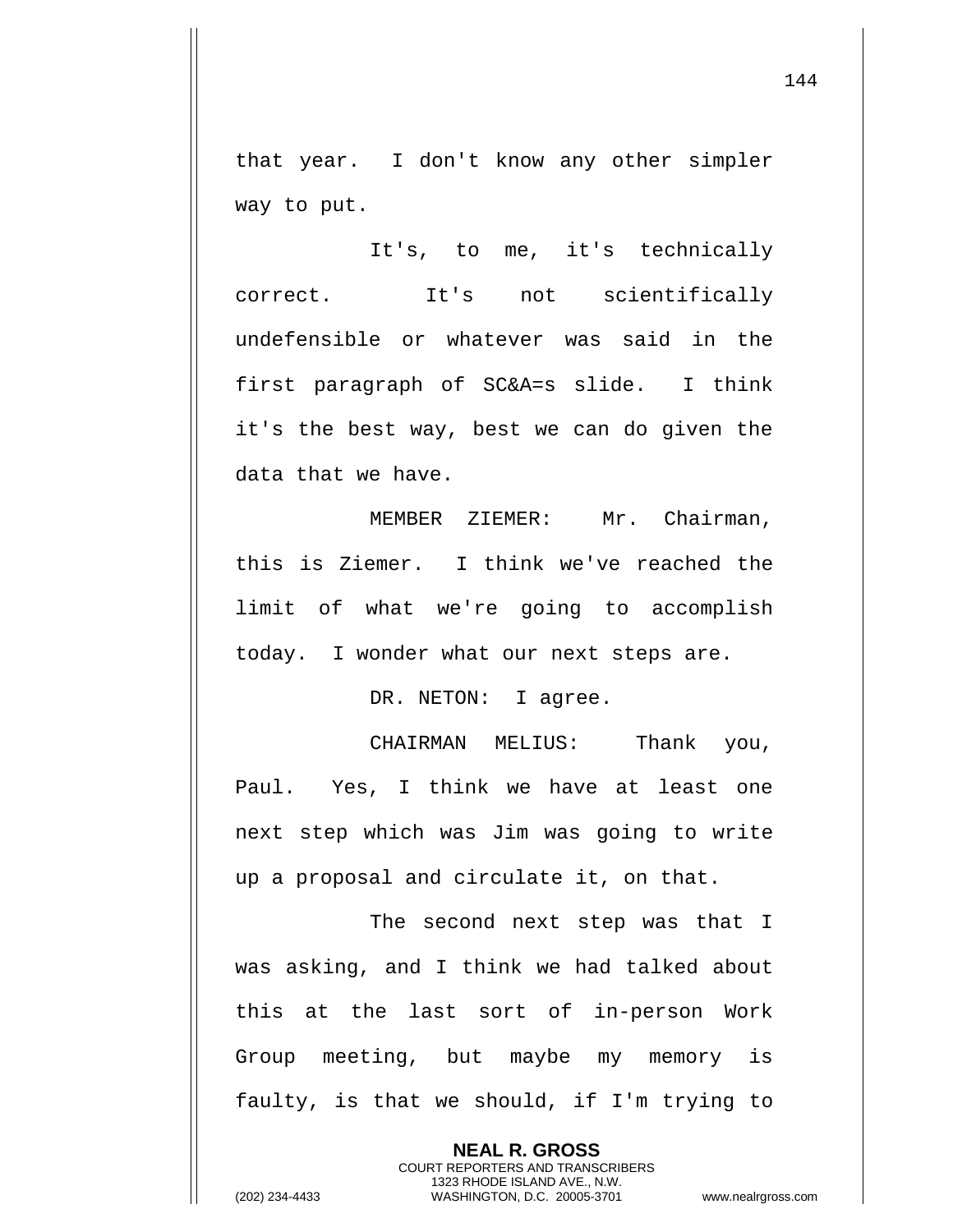still understand sort of the whole criteria that go into the development of these coworker models and the application of one person-one sample and the comparisons -- and I thought you were going to develop a procedure for that. I thought we had talked about that at the first meeting. I think it would be very helpful to have an outline of that at least so we, for discussion because I think that would help to maybe narrow the differences and avoid some of the issues about some of the examples we're dealing with.

DR. NETON: Dr. Melius, I agree with you. And what I really had suggested was I would come up with an implementation guide for coworker models. And I've drafted pieces and parts of that. But unfortunately, you know, my thoughts change as we have our discussions.

CHAIRMAN MELIUS: Okay, I'm sorry.

> **NEAL R. GROSS** COURT REPORTERS AND TRANSCRIBERS

1323 RHODE ISLAND AVE., N.W.

(202) 234-4433 WASHINGTON, D.C. 20005-3701 www.nealrgross.com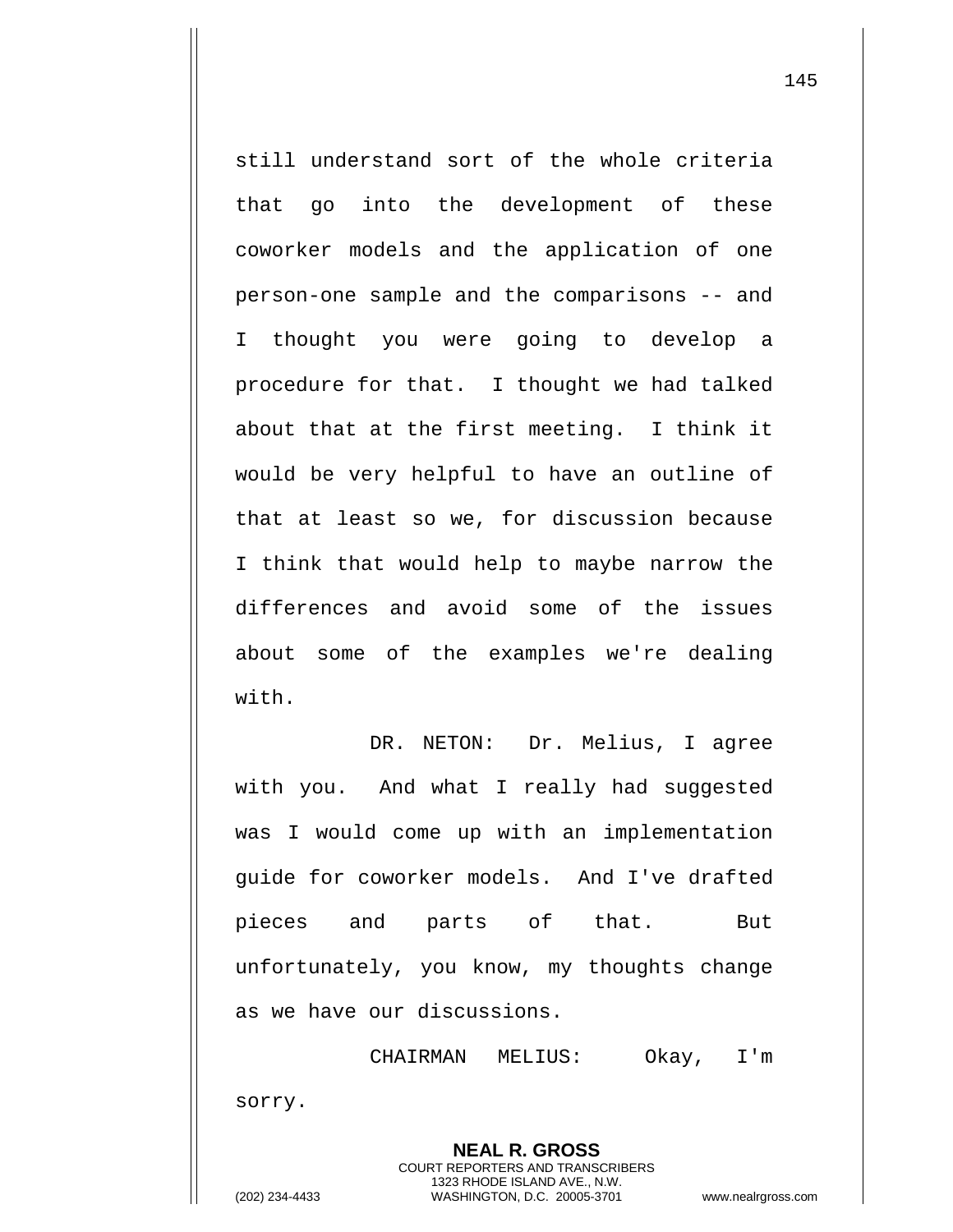DR. NETON: That's okay. But I still, my basic tenets haven't changed, but I do agree that certain things maybe need to be shored up and such. But I could probably have, it would be a rough, you know, sort of the premises behind coworker models and maybe not the full details because obviously we're still debating how that goes.

But I can do that. I don't know if it will be before the Board meeting or not, to be honest.

CHAIRMAN MELIUS: Yes, it doesn't have to be before the Board meeting.

DR. NETON: I do agree that is a deliverable that I had offered up.

CHAIRMAN MELIUS: Okay. I thought maybe I had --

DR. NETON: No, no, no. I read all 300 pages of the transcript last week.

CHAIRMAN MELIUS: Wow. I'm impressed. But I think that really would be useful at this point. The more I look at

> **NEAL R. GROSS** COURT REPORTERS AND TRANSCRIBERS 1323 RHODE ISLAND AVE., N.W.

(202) 234-4433 WASHINGTON, D.C. 20005-3701 www.nealrgross.com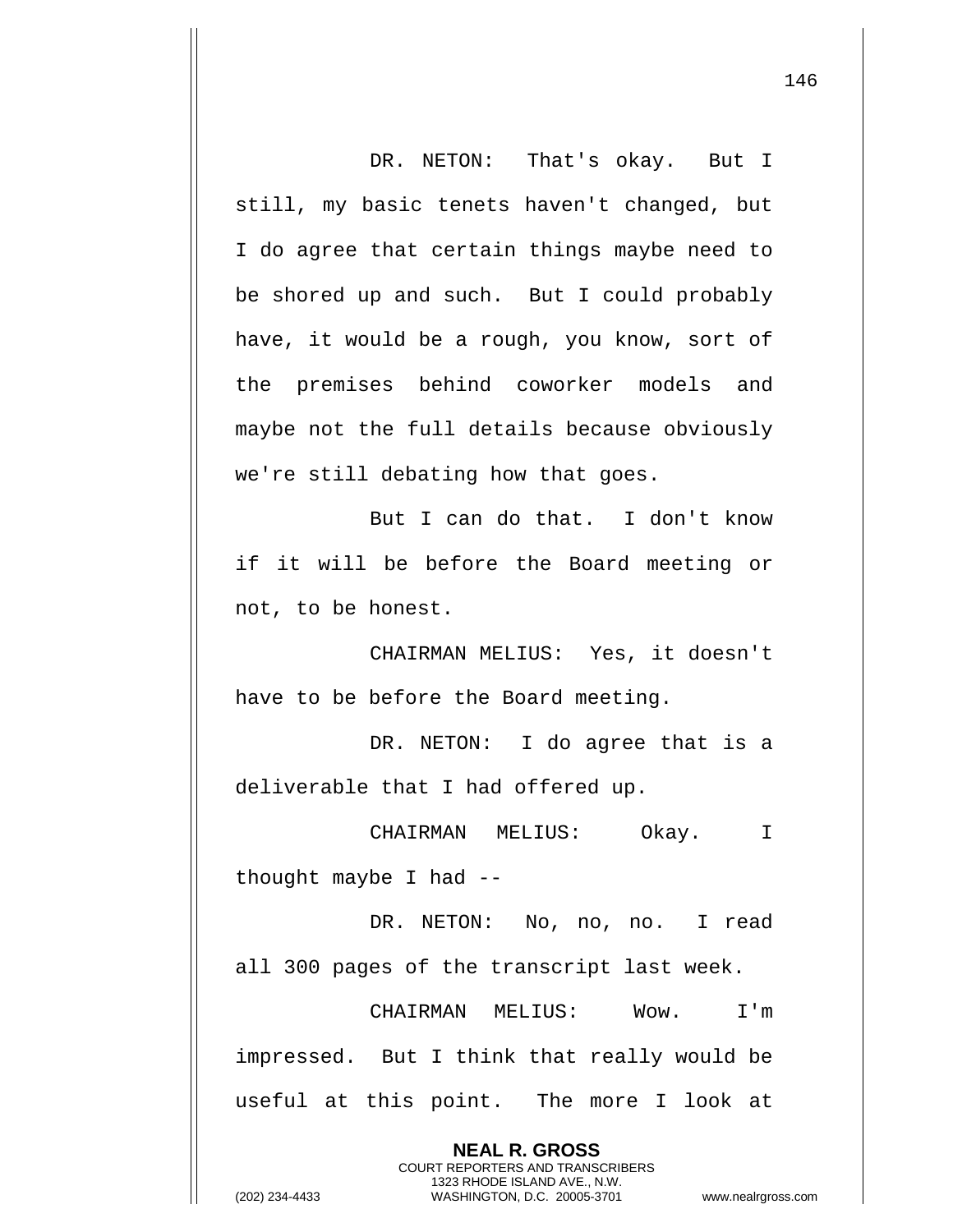this issue, the more I get --

DR. NETON: And I think maybe as rough as I have it, I can polish it up a little bit and just put it out for, you know, discussion. It may have some question marks in it and it may have some incomplete, you know, concepts.

But I think the beginning of it, in my mind, is pretty solid. This whole idea of chronic exposure models and, you know, that kind of thing. I think if we could agree to the basic tenets that I put in there or to the extent we can, then we can maybe move forward. I get a sense that maybe some of the basic concepts that I've assumed have been agreed upon maybe are not necessarily so based on some of the feedback.

CHAIRMAN MELIUS: I think the other important point is that, if we're going to be coming up, we're going to look at strata within potential coworker models

**NEAL R. GROSS** COURT REPORTERS AND TRANSCRIBERS 1323 RHODE ISLAND AVE., N.W. (202) 234-4433 WASHINGTON, D.C. 20005-3701 www.nealrgross.com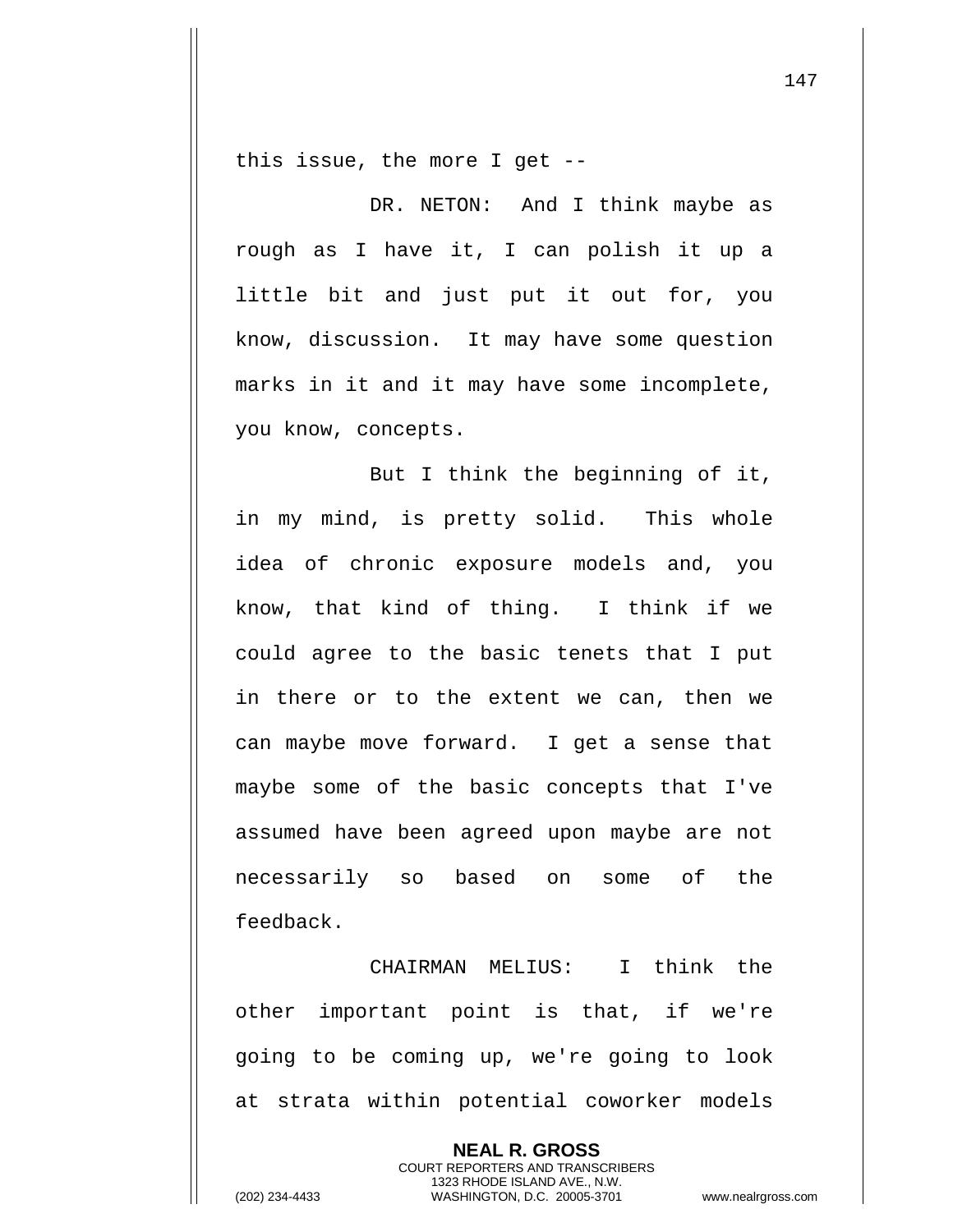is, how are we going to look at incident versus, you know, routine monitoring and how do we take that into account? I think there's also some issues about how, you know, how many people have been monitored, I think, makes a difference in -- say within a given year or something in terms of how these models apply and some of the statistical concerns we may have.

If it's, you know, only one percent of the group that's monitored I think we obviously have a lot more concerns than if it's, you know, 90 percent or something. So if you can, you know, whatever you've done and polish up and give us a basis for discussion of that because I think that would be helpful.

Are there any other sort of deliverables that would be useful for people out of this conversation? Paul, did you have any?

MEMBER ZIEMER: No, I think what

**NEAL R. GROSS** COURT REPORTERS AND TRANSCRIBERS 1323 RHODE ISLAND AVE., N.W.

148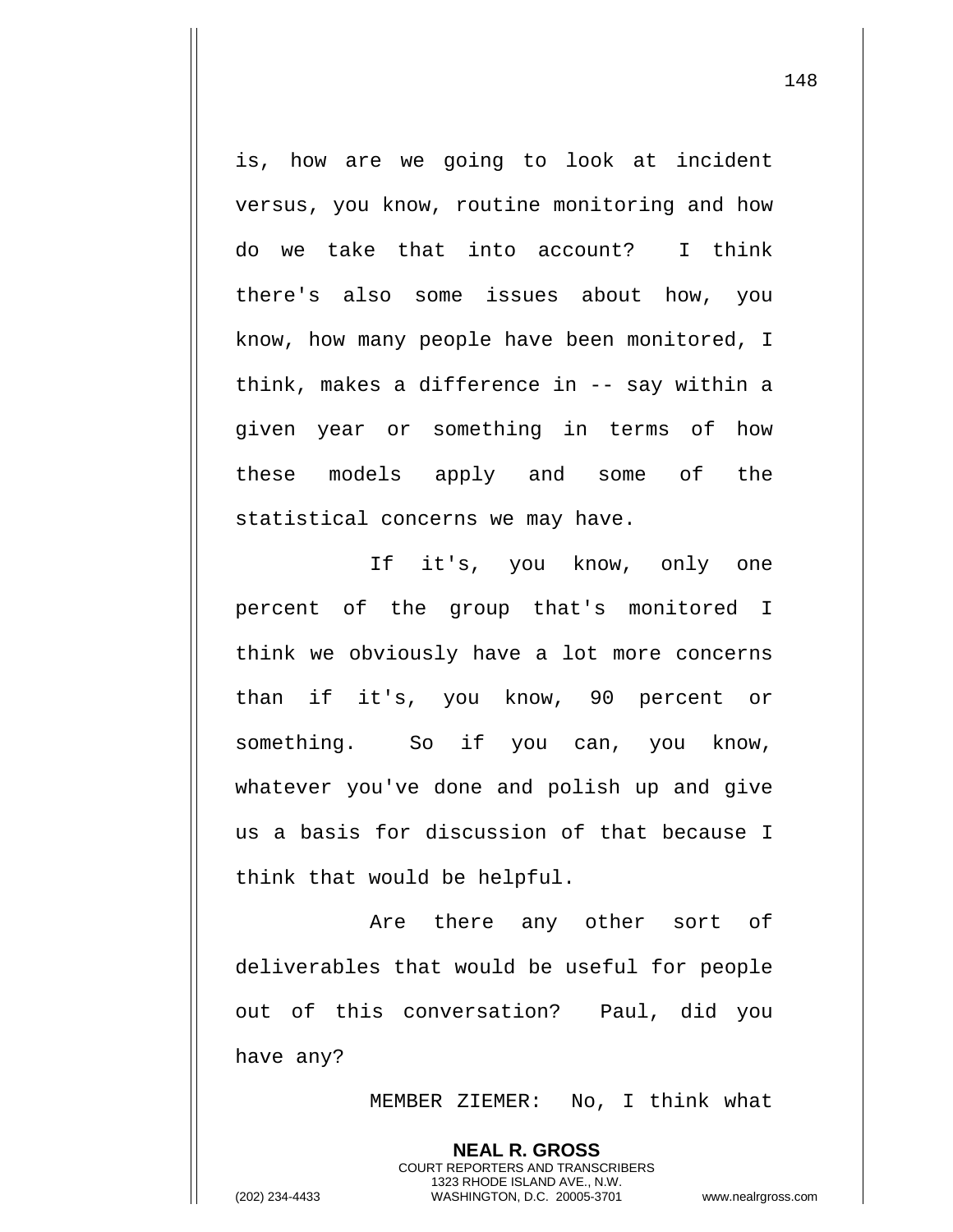you just described would be satisfactory.

DR. NETON: So just to make sure I have three things on my plate for NIOSH. Sort of the hypothesis, the experiment into how we're going to go about evaluating stratification, differences in strata versus the general model.

## CHAIRMAN MELIUS: Right.

DR. NETON: And then a discussion of SC&A's write-up on Page 41 which has to do with this hypothetical coworker or hypothetical exposure cohort. And then the third one is some description of the criteria that go into coworker models, whether it's an annotated outline or what. But I'll just put it out there for people to chew on.

CHAIRMAN MELIUS: Okay, great.

DR. NETON: I'll do that in my spare time.

CHAIRMAN MELIUS: Good, I'm glad you have some.

**NEAL R. GROSS** COURT REPORTERS AND TRANSCRIBERS 1323 RHODE ISLAND AVE., N.W. (202) 234-4433 WASHINGTON, D.C. 20005-3701 www.nealrgross.com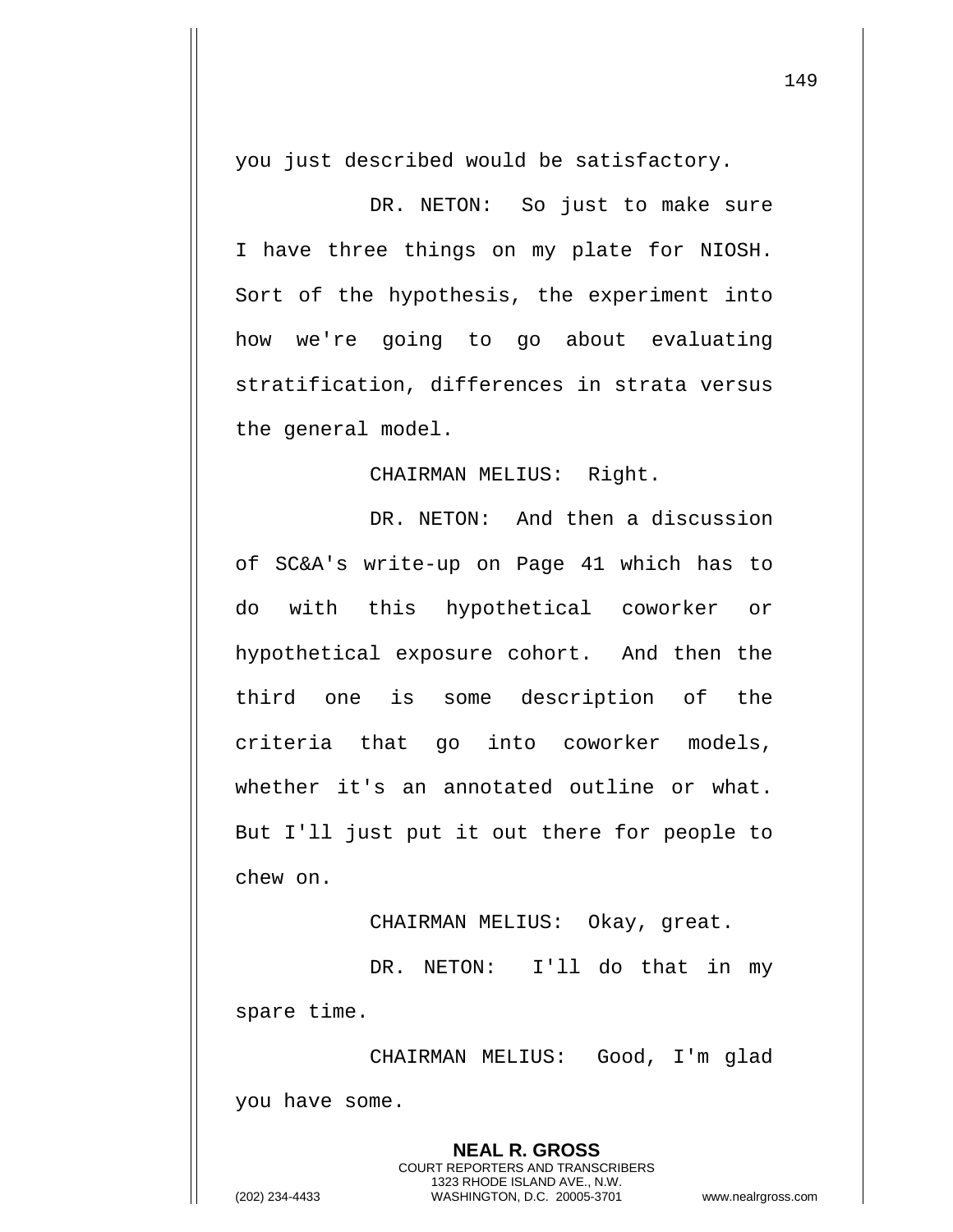DR. NETON: Yes, that sounds good.

CHAIRMAN MELIUS: Okay, any other Board Members with comments or questions?

MEMBER BEACH: None here, Jim. This is Josie.

CHAIRMAN MELIUS: Okay.

MEMBER ROESSLER: And I agree getting this in writing will help get us all understanding just what we're doing.

CHAIRMAN MELIUS: Okay. Good. Okay. With that, Ted, do we have anything?

MR. KATZ: No, just thank you. That was a great meeting.

CHAIRMAN MELIUS: Okay.

DR. NETON: All right. Bye.

CHAIRMAN MELIUS: Okay, thanks

everybody. Have a good day.

(Whereupon, the above-entitled matter went off the record at 4:02 p.m.)

**NEAL R. GROSS** COURT REPORTERS AND TRANSCRIBERS 1323 RHODE ISLAND AVE., N.W. (202) 234-4433 WASHINGTON, D.C. 20005-3701 www.nealrgross.com